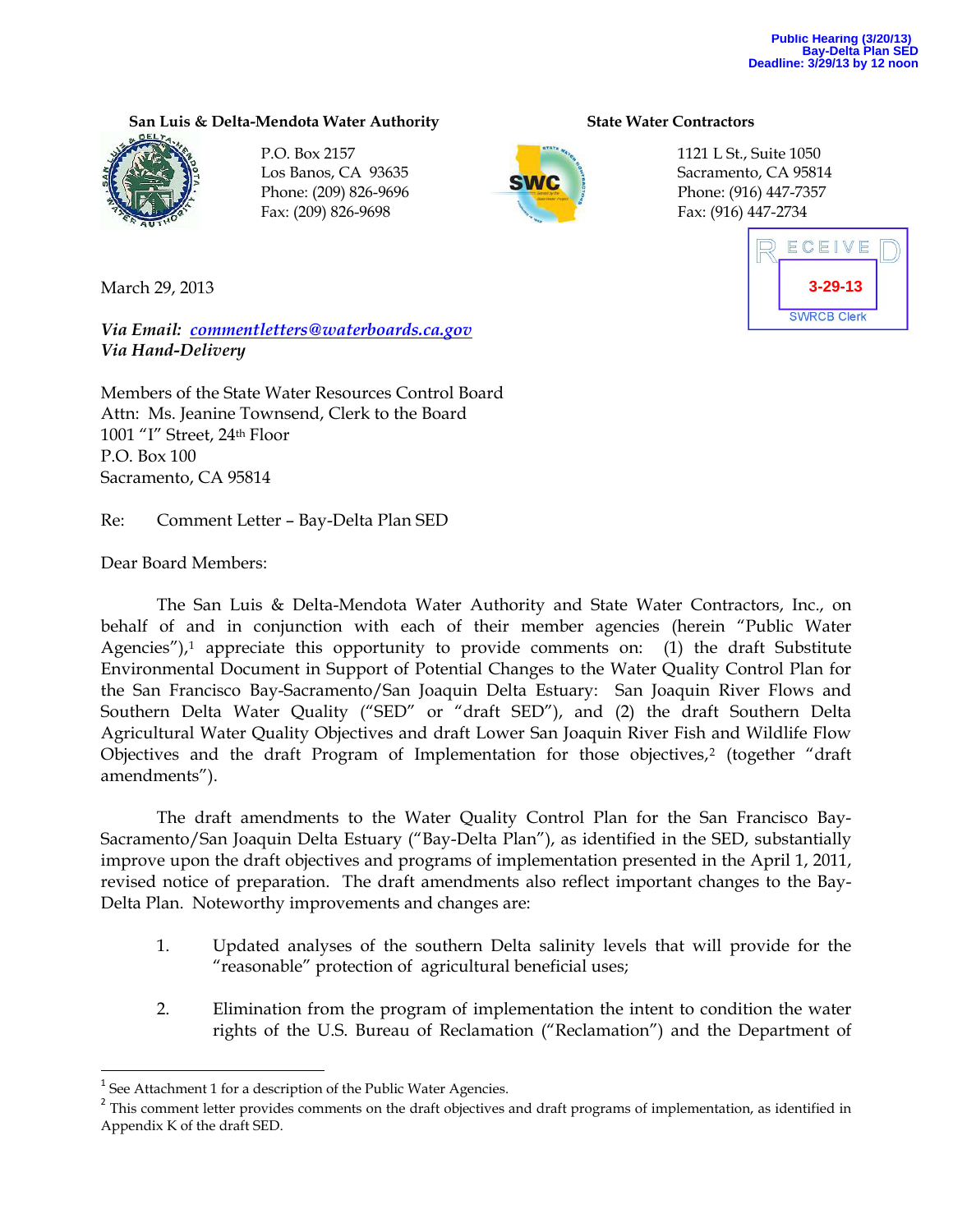> objectives, measured in the San Joaquin River at Brandt Bridge, Old River near Middle River, and Old River at Tracy Road Bridge; and Water Resources ("DWR") on compliance with interior southern Delta salinity

3. Elimination of water level and circulation narrative objectives.

consistent with the best available science and the law, and the Public Water Agencies support them. Those three changes are required to ensure the objectives and programs of implementation are

the Public Water Agencies highlight a few critical defects with the draft amendments and draft SED. The process to develop potential changes to the Bay-Delta Plan and analyze potential changes in a draft SED presents an important opportunity for the State Water Resources Control Board ("State Water Board") to improve its understanding (and the collective understanding of interested parties) of the water quality impairments impacting beneficial uses of the waters of the Bay-Delta estuary. It also presents an opportunity to explicitly assess "all demands being made and to be made on those waters and the total values involved, beneficial and detrimental, economic and social, tangible and intangible." (Water Code, § 13000.) Unfortunately, the draft amendments and the draft SED do not take full advantage of this opportunity and there are several legal, evidentiary and analytical defects with the draft amendments and draft SED. Attached hereto are detailed comments, which are incorporated herein by this reference. In this cover letter,

#### **1.**  Are Based On Two Underlying Premises Which Lack Evidentiary And Analytical **Support The Draft Lower San Joaquin River Flow Objectives And Program Of Implementation**

- > Unsupported Premise # 1: Flows Can Be Managed To "Mimic the Natural Hydrographic Conditions" In A Highly Altered Ecosystem
- > Unsupported Premise # 2: An "Unimpaired Flow" Regime Will Support And Maintain Viable Native Fish Populations

systems. (Poff *et al.* 1997; Hart and Finelli 1999; Bunn and Arthington 2002; Poff and Zimmerman 010.) As Poff, *et al.* 1997 explains: 2 The staff has recommended that the State Water Board establish a narrative flow objective for the February-June period. The draft program of implementation contends that the beneficial uses will be better protected by establishing flows that "more closely mimic the natural hydrographic conditions." (Draft SED, App. K, at p. 3.) However, the scientific literature does not support the conclusion that more flow will necessarily provide environmental benefits and increase salmon viability. The results of the studies are mixed, particularly in highly altered

Most rivers are highly modified, of course, and so the greatest challenges lie in managing and restoring rivers that are also used to satisfy human needs. Can reestablishing the natural flow regime serve as a useful management and restoration goal? We believe that it can, although to varying degrees, depending on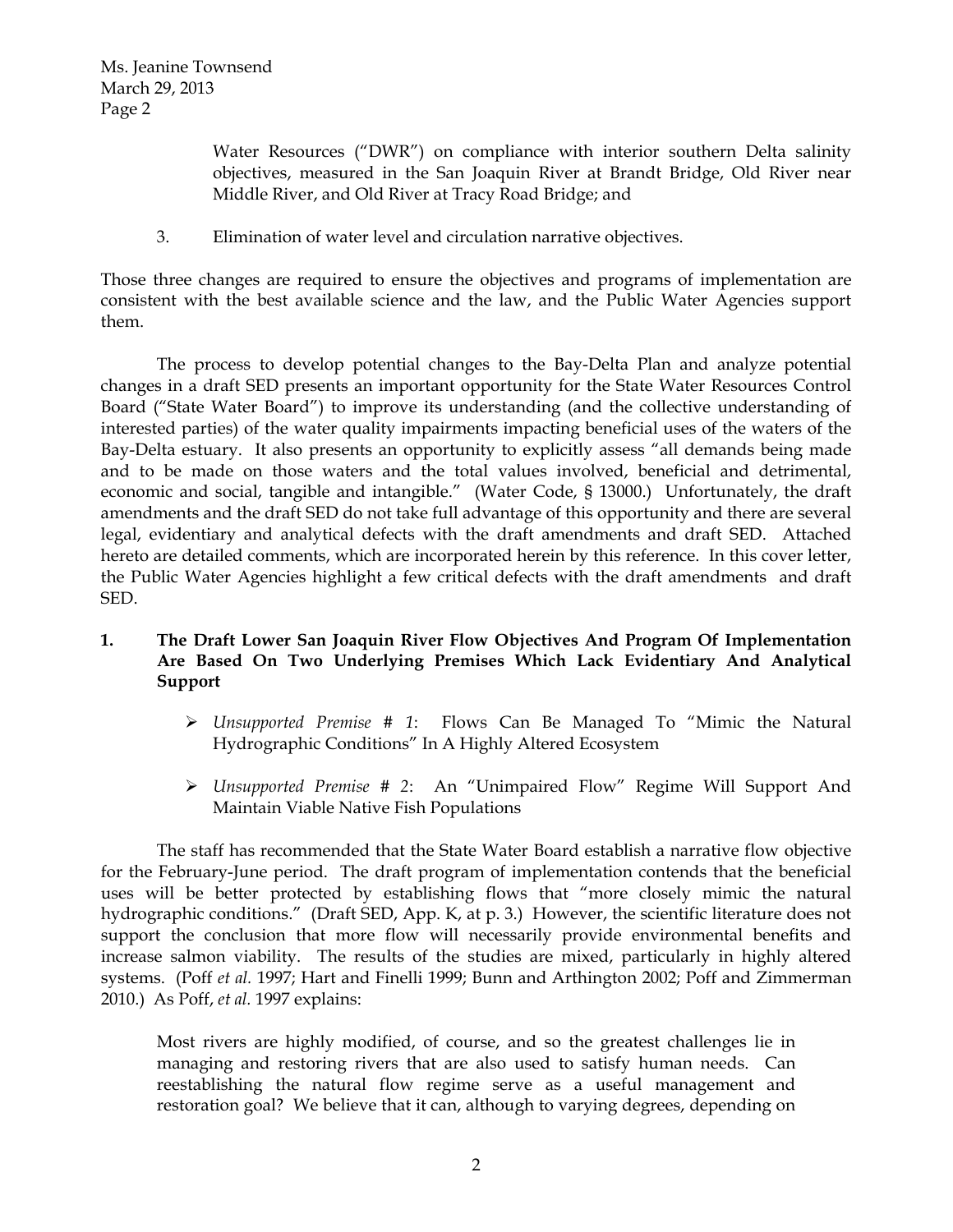> the present extent of human intervention and flow alteration affecting a particular river.

etc.). Without any analysis showing expected improvements in specific ecological functions, the draft amendments and SED lack the information to support a conclusion that the preferred Lower Accordingly, when Poff, *et al.* discusses restoration projects, it is in the context of providing targeted flows for the purpose of attaining specific ecological benefits. The general restoration literature review in Appendix C of the SED does not address the extent to which the flows being proposed here (as opposed to flows as a general concept) may provide fishery benefits through restored flow functions. Conversely, the analysis in Chapter 7 of the SED (which focuses on potentially significant negative effects) indicates that many of the benefits that sometimes occur in other systems are not expected to materialize here under any of the alternative implementation measures (e.g., no floodplain inundation, no increased turbidity, no sediment (gravel) transport, San Joaquin River flow alternative is necessary to obtain the narrative water quality objective.

#### **. The Draft Substitute Environmental Document Does Not Fully Or Sufficiently Analyze 2 All Aspects Of The Southern Delta Salinity Objectives**

reasonably protective given "all demands being made and to be made on those waters and the total values involved, beneficial and detrimental, economic and social, tangible and intangible." (Water Code, § 13000.) The best available science supports a finding that some level of an increase in the southern Delta agricultural salinity objectives would reasonably protect agricultural beneficial uses. However, the Public Water Agencies are not expressing a position on what specific level of salinity concentration is reasonable because the draft SED is missing important information, information that is needed to allow the State Water Board to determine the amount of increase that is

As a result, the impacts identified in the draft SED likely overstate the impacts that farmers in the southe rn Delta would realize if the southern Delta salinity objectives were increased to 1.4 EC. *For Southern Delta Agriculture, The Certainty Of Impacts Is Not Adequately Characterized*: Chapter 11 of the draft SED show crops grown in the southern Delta will be fully protected with salinity objectives of 1.0 EC, during all months of the year. The draft SED projects that, even if the southern Delta salinity objectives were increased to 1.4 EC, farmers within the southern Delta would realize only a 5 percent reduction in dry bean yields (assuming 20 percent leaching fraction, and minimum precipitation) and a 3 percent reduction in almonds (assuming 15 percent leaching fraction, and minimum precipitation). (Draft SED, at p. 11-30.) Those impacts are based on analysis with highly conservative assumptions – for example, the analysis: (1) does not meaningfully account for the availability of low salinity water in the winter and spring; and (2) the analysis does not meaningfully account for changes in salt tolerance that occurs as plants mature.

the draft SED identifies a 5 percent reduction in dry bean yields and 3 percent reduction in almond yields. Those impacts, assuming they would occur, are not monetized. The Public Water Agencies attemp t to do that, based on information available to them. *No Monetization Of Potential Impacts To Southern Delta Agriculture*: Crops grown in the southern Delta will be fully protected with an increase in the salinity objectives of to 1.0 EC, and therefore there is no need to monetize impacts under that alternative. However, as noted above,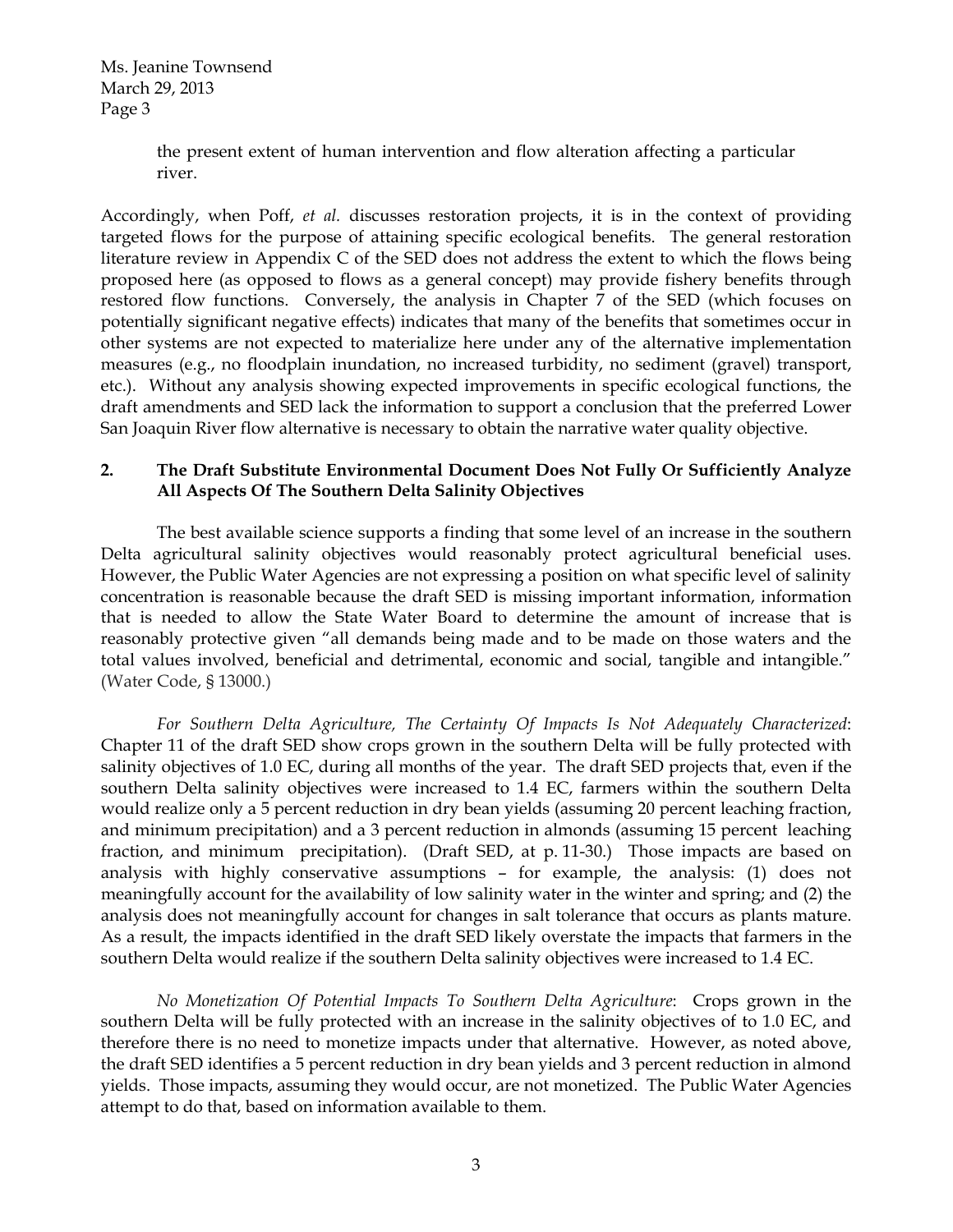percent reduction in almonds would be approximately \$171,000 and \$317,000, respectively (or ollectively \$488,000 annually). That calculation has not been performed by staff or presented for c conside ration by the State Water Board. In 2007, south Delta farmers cultivated 2,998 acres of dry-beans and 2,860 acres of almonds. (Draft SED, App. E, at p. 12 [citing San Joaquin County Ag Commissioner].) The per-acre value for dry-beans was approximately \$1,140 and for almonds was \$3,690. (San Joaquin County Ag Commissioner 2007 Report.) As a worst case scenario and based on information from the San Joaquin County Ag Commissions, the economic impact of a 5 percent reduction in dry beans and 3

Again, those costs have not been previously presented. This point is made notwithstanding the information discussed below which demonstrates that the responsibility proposed for assignment to Recl amation and DWR is unreasonable and unlawful. *No Consideration Of The Comparative Costs Of Implementing The Southern Delta Salinity Objective*: The draft SED does not compare the estimated \$488,000 in costs to southern Delta agriculture associated with the proposed salinity objective of 1.4 EC to the burden placed on those under the draft program of implementation. If it did, the draft SED would demonstrate, for example, that the annual costs to Reclamation and DWR associated with installation of the temporary barrier program alone are more than an order of magnitude greater than the costs associated with reduced agricultural production. The annual cost of the temporary barrier program approximates \$6,000,000. Additional costs are associated with other actions that would be required under the program of implementation, including monitoring and special studies.

water source changes, the ability to blend and treat water changes. The draft amendments and draft SED fail to analyze whether such impacts will occur, or the associated costs to water suppliers to mitigate such impacts if they do occur. *No Consideration Of Impacts Of The Southern Delta Salinity Objective On Water Service Providers*: The draft SED does not analyze what, if any, water quality impacts would occur to water exported by the CVP and the SWP. Salinity in source water supplies can cause corrosion, unpleasant taste and odor, economic impacts to utilities and their customers, and constraints on water recycling and groundwater management programs. Bromide, one component of salinity, can produce harmful disinfection byproducts in drinking water such as bromate and trihalomethanes (THMs), which are known human carcinogens. Water service providers may experience increased costs to minimize or avoid those impacts by blending lower quality water or incorporating additional treatment facilities or processes. However, these options may not be available or technical or economically feasible for all water service providers. As the quality of a

## **3.** The Draft Program Of Implementation For The Southern Delta Salinity Objectives **Addresses Matters Outside Of The State Water Board's Water Quality Planning Authority That Will Impair Fundamental Rights Without Affording Due Process**

adjudicative water right proceeding, which affords water right holders due process. The draft program of implementation unlawfully conflates the State Water Board's quasi-legislative water The draft program of implementation for the southern Delta salinity objectives predetermines water rights conditions and assigns to specific water right holders responsibility for implementation of the salinity objectives. However, what water right conditions, if any, are necessary to implement the salinity objectives must be considered and determined in an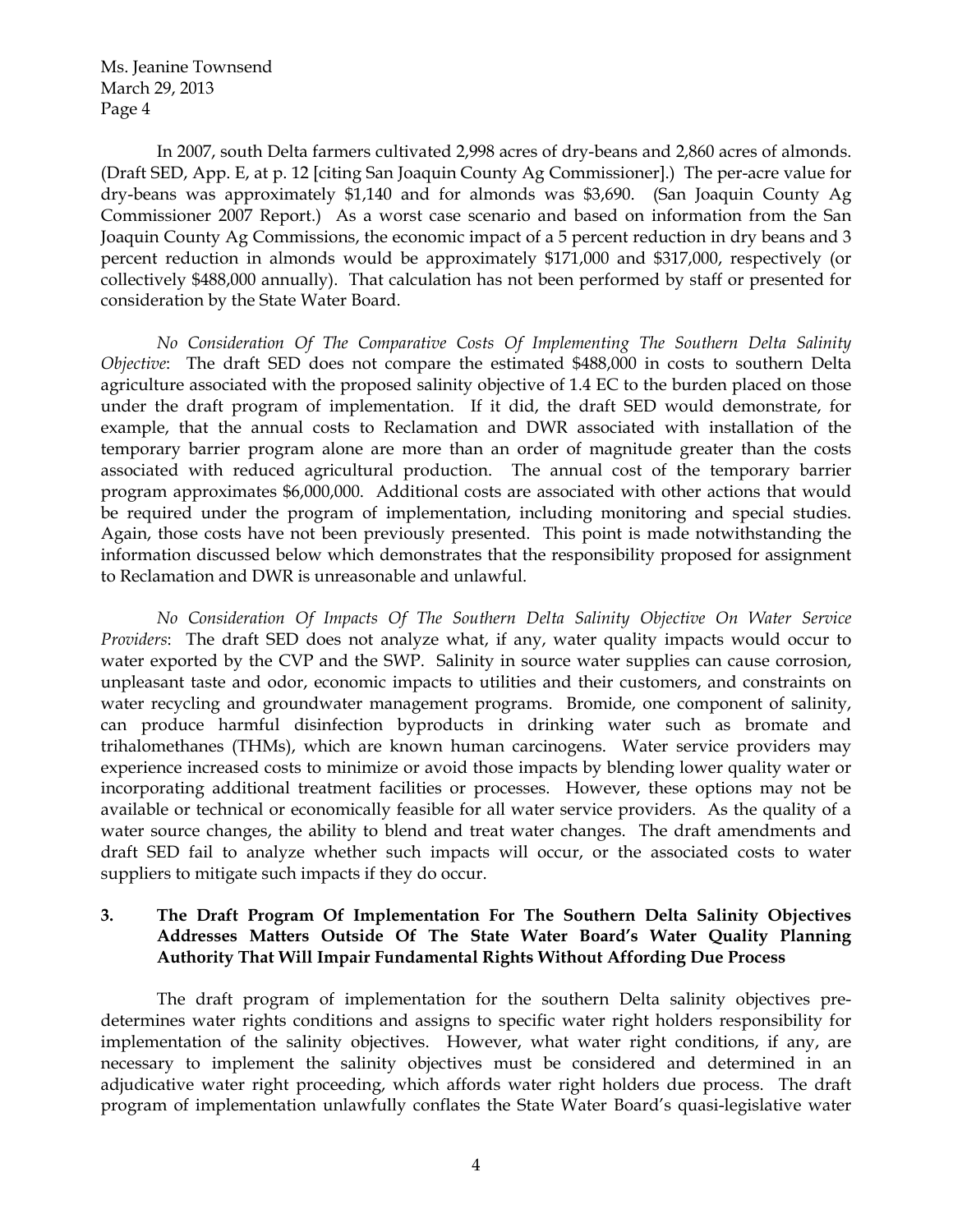quality planning authority with its quasi-adjudicatory water rights authority. It would condition fundamental water rights without providing the procedural protections mandated by law. [3](#page-4-0)

## **4. In Addition To Exceeding The State Water Board's Water Planning Authority, The Assignment Of Responsibility In The Draft Program Of Implementation For The Southern Delta Salinity Objectives Is Inequitable And Does Not Reflect Adequate Consideration Of The Factors Contributing To Southern Delta Salinity Concentrations**

In several places, the draft SED acknowledges that multiple factors influence salinity concentrations in the southern Delta, including: San Joaquin River inflow; tidal action; diversions of water by the SWP, CVP, and local water users; municipal and agricultural return flows; and channel capacity. The draft SED correctly notes that operations of the CVP and SWP either have no impact or improve salinity concentrations in the southern Delta. Overall, however, the draft SED contains an incomplete and unbalanced analysis of the salinity issue, and the draft program of implementation unlawfully and inequitably assigns responsibility for addressing salinity in the southern Delta almost entirely to the CVP and SWP.

*The SED Analyses Do Not Reflect Significant Reductions in Selenium And Salt Loads*: The draft SED lacks any meaningful discussion of the substantial reductions in selenium and salt loads resulting from drainage management actions on the westside of the San Joaquin Valley. From Water Year 1995 to Water Year 2012, those actions reduced selenium loads by 94 percent (11,875 lbs to 750 lbs) and salt loads by 84 percent (237,530 tons to 38,400 tons). The draft SED should recognize that effort and progress and should look to others to address salt concentrations, before any new burdens are placed on the agricultural interests on the westside of the San Joaquin Valley, whether directly or through conditions on CVP water rights.

*The Draft Program Of Implementation Assigns Responsibility To Reclamation And DWR When Neither Operations Of The CVP Nor SWP Facilities Contribute To Salinity Impairment In The Southern Delta*: The assignment of responsibility in the draft program of implementation is not commensurate with the factors contributing to salinity concentrations in the southern Delta. The draft program of implementation assigns significant responsibility to Reclamation and DWR to install barriers, to conduct monitoring, and to prepare, fund, and conduct special studies, in spite of modeling results showing that pumping of water from the Delta by the CVP and SWP have a neutral or sometimes beneficial effect on salinity in the southern Delta, have uncertain but likely no more than limited impacts on water levels,<sup>[4](#page-4-1)</sup> and have no adverse impact on circulation.

## **5. Conclusions**

 $\overline{a}$ 

The Public Water Agencies welcome an opportunity to work with the State Water Board to address the comments raised in this letter and the attached detailed comment letter. The revisions needed to address the comments will result in an improved Bay-Delta Plan, a plan which is consistent with the best available science, addresses the multiple sources of impacts to water

<span id="page-4-0"></span><sup>&</sup>lt;sup>3</sup> The same comment applies to the draft Lower San Joaquin River flow objectives and related draft program of implementation as well.

<span id="page-4-1"></span> $4$  Modeling suggests that in-Delta pumping operations of CVP and SWP has very limited impacts on water levels in the southern Delta. However, that modeling does not consider the impact of other factor, such as reductions in Delta inflow, local water users, or in-Delta land reclamation.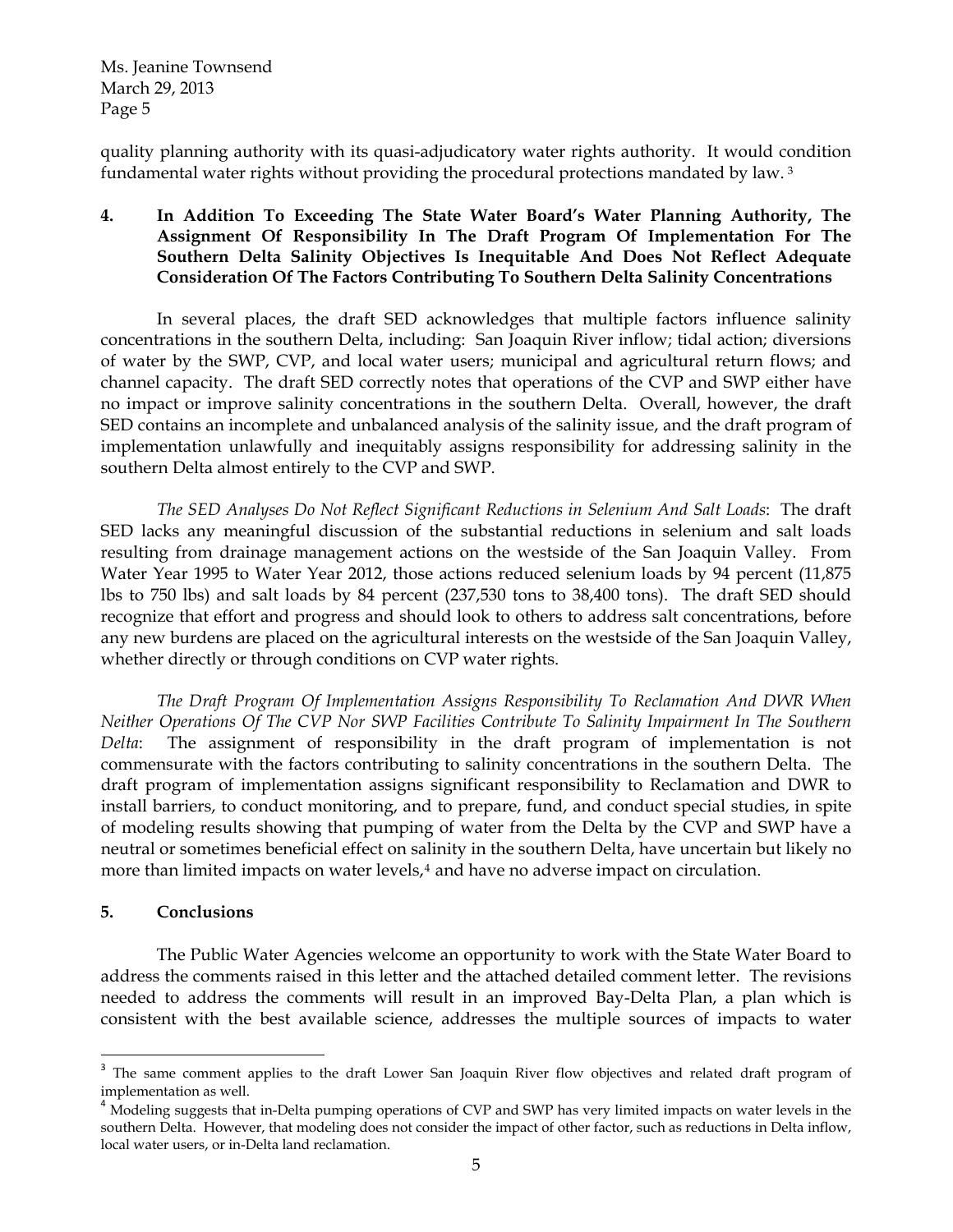quality in the Lower San Joaquin River and southern Delta, and ultimately strikes a balance between competing demands for the water involved.

Sincerely Yours,

PICL

Daniel G. Nelson Executive Director San Luis & Delta-Mendota Water Authority

 $ZPLZ$ 

Terry L. Erlewine General Manager State Water Contractors

cc: Members of the State Water Resources Control Board

Attachment 1 - Description of the Public Water Agencies

Attachment 2 – Detailed Comments on Draft Amendments to the Bay-Delta Plan and Draft SED

Attachment 3 – List of References

Attachment 4 - Relevant Legal Standards and Rules

Attachment 5 – Discharges By Grasslands Bypass Project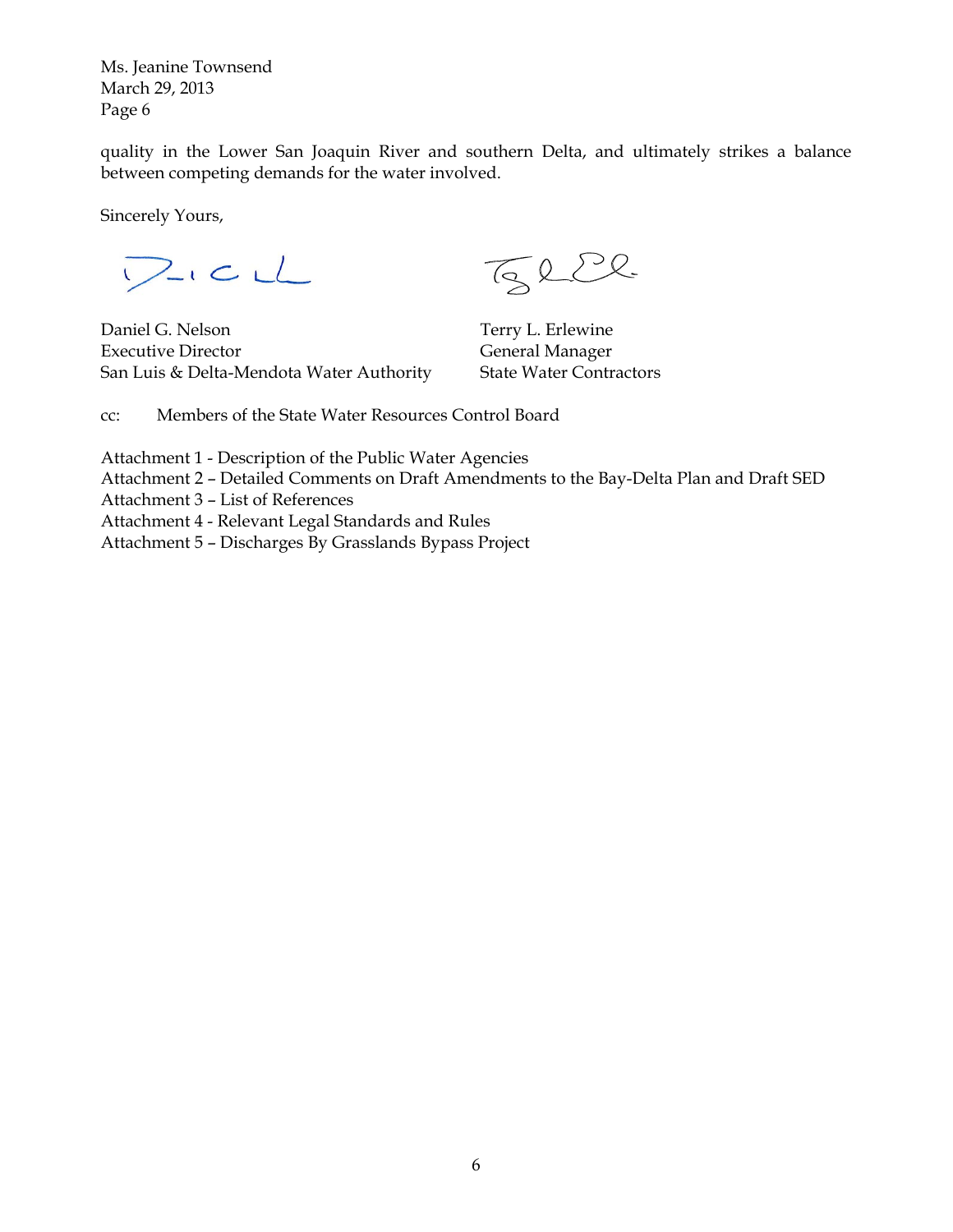#### **Attachment 1** (Description of the Public Water Agencies)

The State Water Contractors, Inc. ('SWC") organization is a nonprofit mutual benefit corporation that represents and protects the common interests of its 27 member public agencies in the vital water supplies provided by California's State Water Project ("SWP"). Each of the member agencies of the State Water Contractors holds a contract with the California Department of Water Resources to receive water supplies from the SWP. Collectively, the SWC members deliver water to more than 25 million residents throughout the state and more than 750,000 acres of agricultural lands. SWP water is served from the San Francisco Bay Area, to the San Joaquin Valley and the Central Coast, to Southern California. The SWC's members are: Alameda County Flood Control and Water Conservation District Zone 7; Alameda County Water District; Antelope Valley-East Kern Water Agency; Casitas Municipal Water District; Castaic Lake Water Agency; Central Coastal Water Authority; City of Yuba City; Coachella Valley Water District; County of Kings; Crestline-Lake Arrowhead Water Agency; Desert Water Agency; Dudley Ridge Water District; Empire-West Side Irrigation District; Kern County Water Agency; Littlerock Creek Irrigation District; Metropolitan Water District of Southern California; Mojave Water Agency; Napa County Flood Control and Water Conservation District; Oak Flat Water District; Palmdale Water District; San Bernardino Valley Municipal Water District; San Gabriel Valley Municipal Water District; San Gorgonio Pass Water Agency; San Luis Obispo County Flood Control & Water Conservation District; Santa Clara Valley Water District; Solano County Water Agency; and Tulare Lake Basin Water Storage District.

The San Luis & Delta-Mendota Water Authority ("Authority") is a joint powers authority, established under California's Joint Exercise of Powers Act. (Gov. Code, § 6500 *et seq*.) The Authority is comprised of 29 member agencies, 27 of which hold contractual rights to water from the federal Central Valley Project ("CVP"). The Authority member agencies have historically received up to 3,100,000 acre-feet annually of CVP water for the irrigation of highly productive farm land primarily along the San Joaquin Valley's Westside, for municipal and industrial uses, including within California's Silicon Valley, and for publicly and privately managed wetlands situated in the Pacific Flyway. The areas served by the Authority's member agencies span portions of seven counties encompassing about 3,300 square miles, an area roughly the size of Rhode Island and Delaware combined. The Authority's members are: Banta-Carbona Irrigation District; Broadview Water District; Byron Bethany Irrigation District (CVPSA); Central California Irrigation District; City of Tracy; Columbia Canal Company (a Friend); Del Puerto Water District; Eagle Field Water District; Firebaugh Canal Water District; Fresno Slough Water District; Grassland Water District; Henry Miller Reclamation District #2131; James Irrigation District; Laguna Water District; Mercy Springs Water District; Oro Loma Water District; Pacheco Water District; Pajaro Valley Water Management Agency; Panoche Water District; Patterson Irrigation District; Pleasant Valley Water District; Reclamation District 1606; San Benito County Water District; San Luis Water District; Santa Clara Valley Water District; Tranquillity Irrigation District; Turner Island Water District; West Side Irrigation District; West Stanislaus Irrigation District; and Westlands Water District.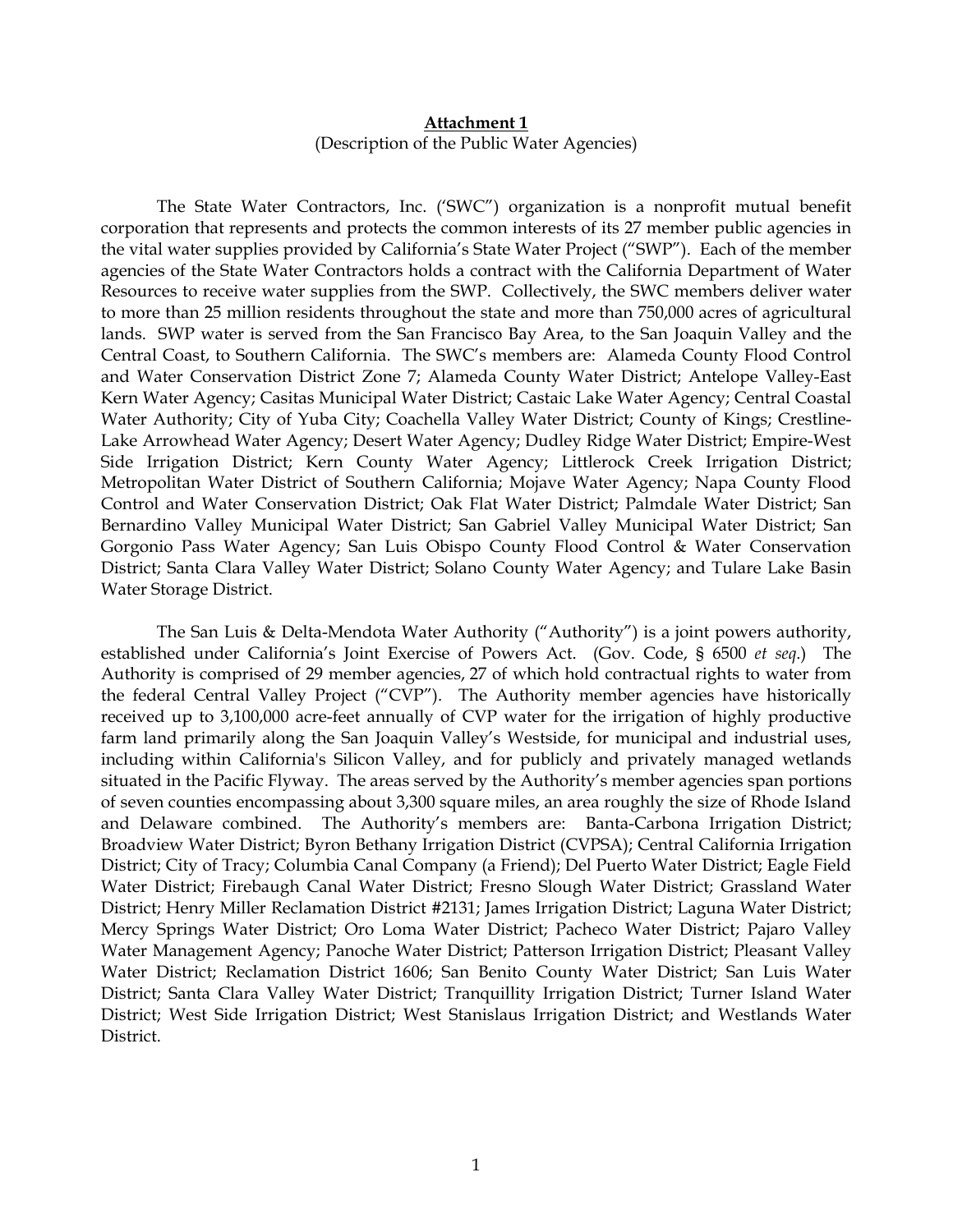#### **Attachment 2**

(Detailed Comments on Draft Amendments to the Bay-Delta Plan and Draft SED)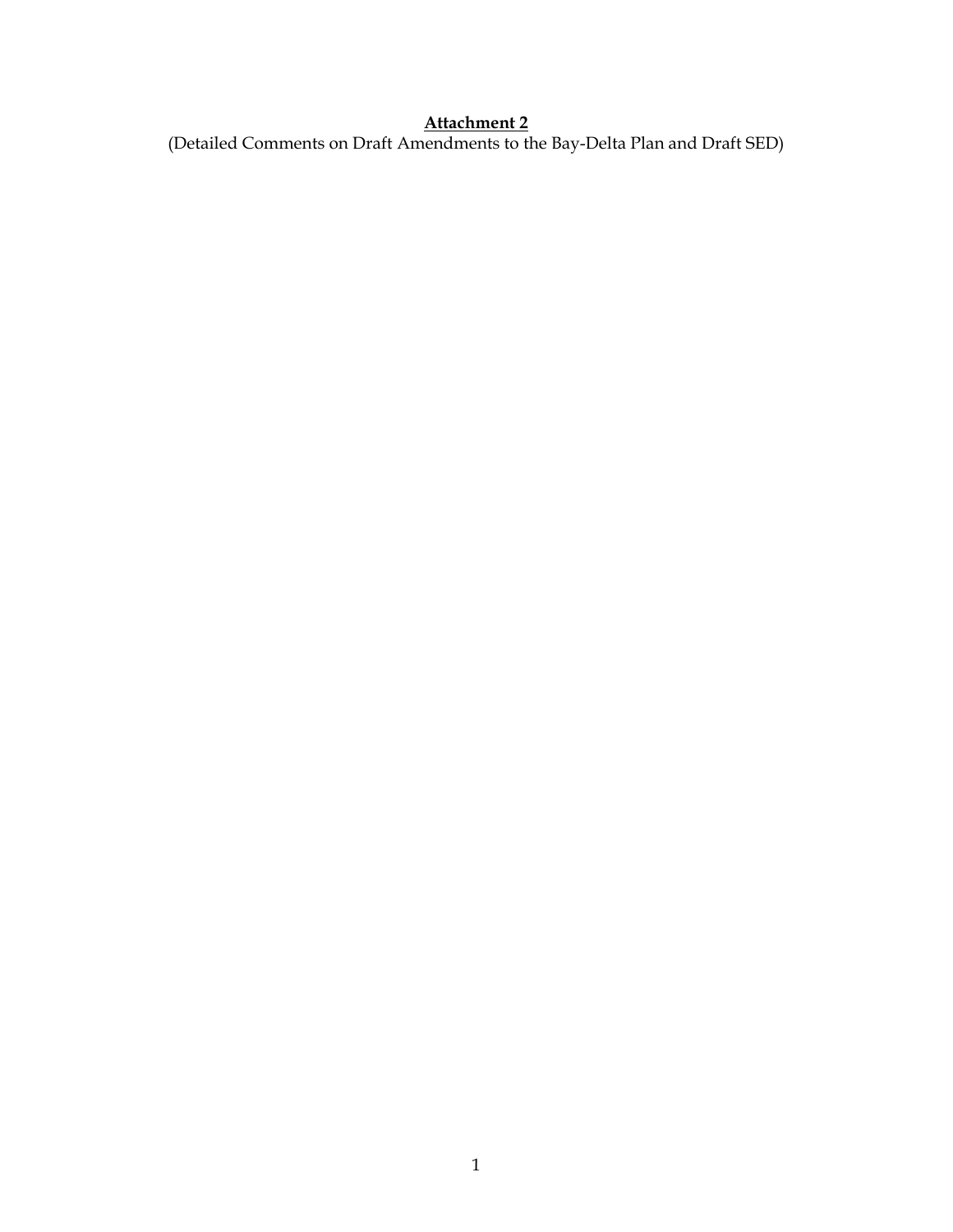# **TABLE OF CONTENTS**

| I. |           |    |    |                                                                        | SPECIFIC COMMENTS ON THE DRAFT SOUTHERN DELTA SALINITY<br>OBJECTIVES, THE DRAFT LOWER SAN JOAQUIN RIVER FLOW OBJECTIVES                                                     |  |  |  |
|----|-----------|----|----|------------------------------------------------------------------------|-----------------------------------------------------------------------------------------------------------------------------------------------------------------------------|--|--|--|
|    | A.        |    |    | Legal And Evidentiary Defects Of The Draft Southern Delta Agricultural |                                                                                                                                                                             |  |  |  |
|    |           | 1. |    |                                                                        | The Draft Salinity Objectives Fail To Adequately Consider The                                                                                                               |  |  |  |
|    |           |    | a. |                                                                        | The Draft Salinity Objectives Do Not Consider The Extent Of<br>Past, Present, And Probable Future Beneficial Uses Of Water  2                                               |  |  |  |
|    |           |    | b. |                                                                        | The Draft Salinity Objectives Do Not Consider The Water<br>Quality Conditions That Could Reasonably Be Achieved<br>Through The Coordinated Control Of All Factors Affecting |  |  |  |
|    |           |    | c. |                                                                        | The Draft Salinity Objectives Do Not Adequately Consider<br>The Economic Costs Associated With The Draft Objectives 4                                                       |  |  |  |
|    |           |    |    | (i)                                                                    | Economic Costs Associated With Agricultural Yield                                                                                                                           |  |  |  |
|    |           |    |    | (ii)                                                                   | Economic Costs Associated With Impacts To                                                                                                                                   |  |  |  |
|    |           | 2. |    |                                                                        | The Draft Program Of Implementation Illegally Conflates The State<br>Water Board's Legislative Water Planning Function And Its                                              |  |  |  |
|    |           |    | a. |                                                                        | The State Water Board Cannot Decide To "Continue" To<br>Condition The Water Rights Of Reclamation And DWR To<br>Implement Water Quality Objectives During This Quasi-       |  |  |  |
|    |           |    | b. |                                                                        | An Adjudicative Water Right Proceeding Is Necessary To                                                                                                                      |  |  |  |
|    |           | 3. |    |                                                                        | Assignment Of Responsibility For Implementing The Salinity<br>Objectives Should Be Commensurate With A Party's Contribution To                                              |  |  |  |
|    |           | 4. |    |                                                                        | The Assignment Of Responsibility For Implementing The Salinity<br>Objective Must Reflect The Substantial Reduction In Salt Discharge                                        |  |  |  |
|    | <b>B.</b> |    |    |                                                                        | Legal And Evidentiary Defects Of The Draft Lower San Joaquin River Flow                                                                                                     |  |  |  |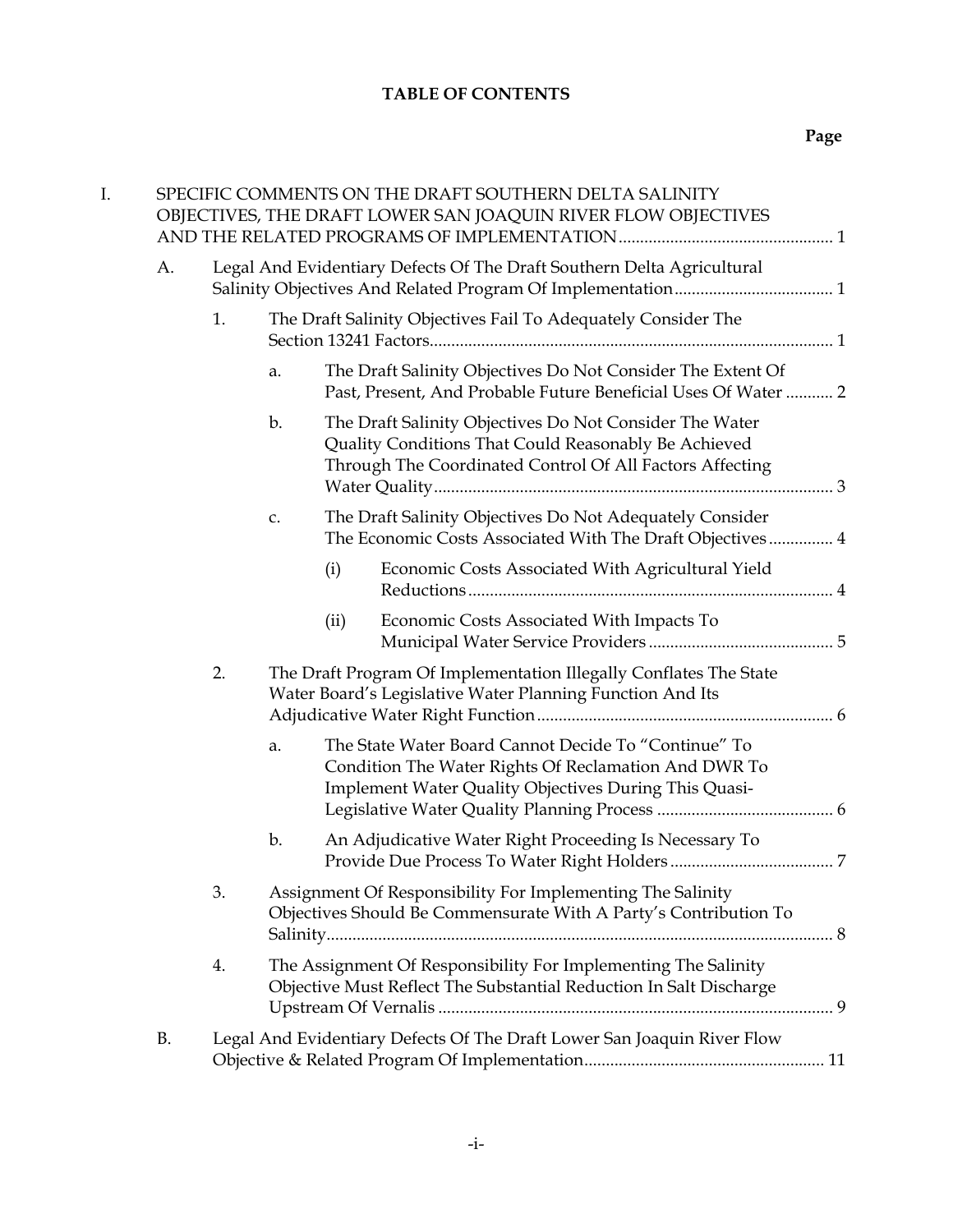|     |           | 1. | Flow Is Not A Proper Parameter For A Water Quality Objective                                                                              |  |
|-----|-----------|----|-------------------------------------------------------------------------------------------------------------------------------------------|--|
|     |           | 2. | The Draft Program Of Implementation Fails To Consider And                                                                                 |  |
|     |           | 3. | The Draft Narrative Flow Objective And Program Of                                                                                         |  |
|     |           |    | Applying The Unimpaired Flow Metric Does Not "Mimic The<br>a.<br>Natural Conditions To Which Native Fish Were Adapted"  14                |  |
|     |           |    | There Is A Lack Of Evidentiary And Analytical Support For<br>b.<br>The Draft Program Of Implementation's Proposed Flow                    |  |
|     |           | 4. | The Proposed "Adaptive Management" Approach Is Flawed 18                                                                                  |  |
|     |           |    | The Proposed Flow Regime Fails To Implement The Draft<br>a.                                                                               |  |
|     |           |    | b.<br>The Proposed Flow Regime May Be Operationally Infeasible  18                                                                        |  |
|     |           |    | The Proposed "Adaptive Management" Is Not True Adaptive<br>c.<br>Management As Used In A Scientific Framework  19                         |  |
|     |           | 5. | The Draft Program Of Implementation Would Result In Future<br>Amendments To The Water Quality Control Plan Without The                    |  |
|     |           | 6. | The Role Of The Implementation Workgroup Must Be Limited 21                                                                               |  |
| II. |           |    | SPECIFIC COMMENTS ON SUBSTITUTE ENVIRONMENTAL DOCUMENT 22                                                                                 |  |
|     | A.        |    | The Substitute Environmental Document Does Not Accurately Describe The                                                                    |  |
|     | <b>B.</b> |    | Legal And Analytical Defects Of The Substitute Environmental Document<br>Related To The Draft Lower San Joaquin River Flow Objectives And |  |
|     |           | 1. | The SED Fails To Describe The Various Flow Regimes That Are<br>Possible Under the Draft Program Of Implementation And Fails To            |  |
|     |           | 2. | The SED Fails To Provide A Sufficient Analytical Link Between Flow<br>Function And Expected Benefit For Salmonids And The Proposed        |  |
|     |           |    | Insufficient Linkages With Proposed Flows And Expected<br>a.                                                                              |  |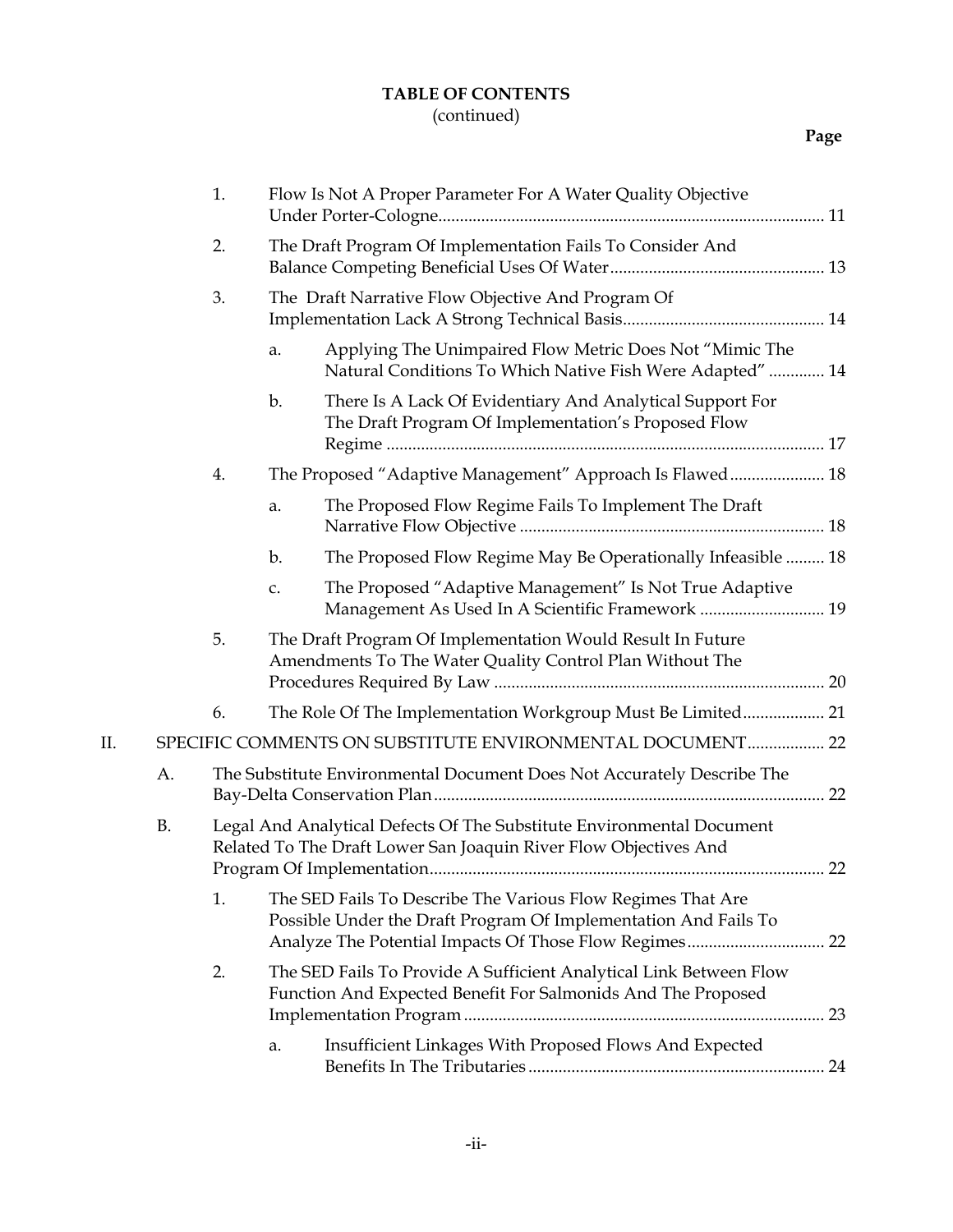|    |    | Insufficient Linkages Between Proposed Flow At Vernalis<br>b.                                                                                                                                             |  |  |  |  |  |  |
|----|----|-----------------------------------------------------------------------------------------------------------------------------------------------------------------------------------------------------------|--|--|--|--|--|--|
| C. |    |                                                                                                                                                                                                           |  |  |  |  |  |  |
|    | 1. | The Goals And Objectives Of The Project Are Too Narrowly Drawn<br>And Lead To An Unreasonably Constrained Alternatives Analyses 31                                                                        |  |  |  |  |  |  |
|    | 2. | The Draft SED Fails To Analyze Reasonable Alternatives To A Flow                                                                                                                                          |  |  |  |  |  |  |
|    | 3. | The Draft SED Fails To Analyze Reasonable Alternatives To<br>"Mimicking The Natural Hydrograph" Or To The "Unimpaired                                                                                     |  |  |  |  |  |  |
|    | 4. | The Draft SED Fails To Analyze An Alternative That Would Include                                                                                                                                          |  |  |  |  |  |  |
|    | 5. | The Draft SED Lacks Substantial Evidence To Support The<br>Conclusion That There Are No Feasible Alternatives To The                                                                                      |  |  |  |  |  |  |
|    | 6. | The Draft SED Fails To Provide Sufficient Information For The State<br>Water Board To Evaluate Whether There Are Less Costly                                                                              |  |  |  |  |  |  |
| D. |    | Specific Comments Regarding Chapter 5 - Water Supply, Surface                                                                                                                                             |  |  |  |  |  |  |
|    | 1. | The Draft SED Confuses The Concepts Of "Unimpaired Flow" And                                                                                                                                              |  |  |  |  |  |  |
|    | 2. |                                                                                                                                                                                                           |  |  |  |  |  |  |
| Ε. |    | Specific Comments Regarding Chapter 6 - Flooding, Sediment, And Erosion  37                                                                                                                               |  |  |  |  |  |  |
|    | 1. | The Environmental Setting Is Legally Inadequate Because It Lacks<br>Any Description Of Flood Control Storage And Operations For New                                                                       |  |  |  |  |  |  |
|    | 2. | The Impact Analysis Is Deficient Insofar As It Only Modeled The<br>Flows For The Water Years 1999-2008, When The SED Itself Reveals<br>That Recent Floods Were Recorded In All Three Eastside Tributaries |  |  |  |  |  |  |
|    | 3. | The Impact Analysis In The SED Impermissibly Fails To Explain To<br>The Reader How The Analysis Was Performed, Or Why Certain                                                                             |  |  |  |  |  |  |
|    | 4. | The WSE Model Uses Unrealistic Assumptions About The Way                                                                                                                                                  |  |  |  |  |  |  |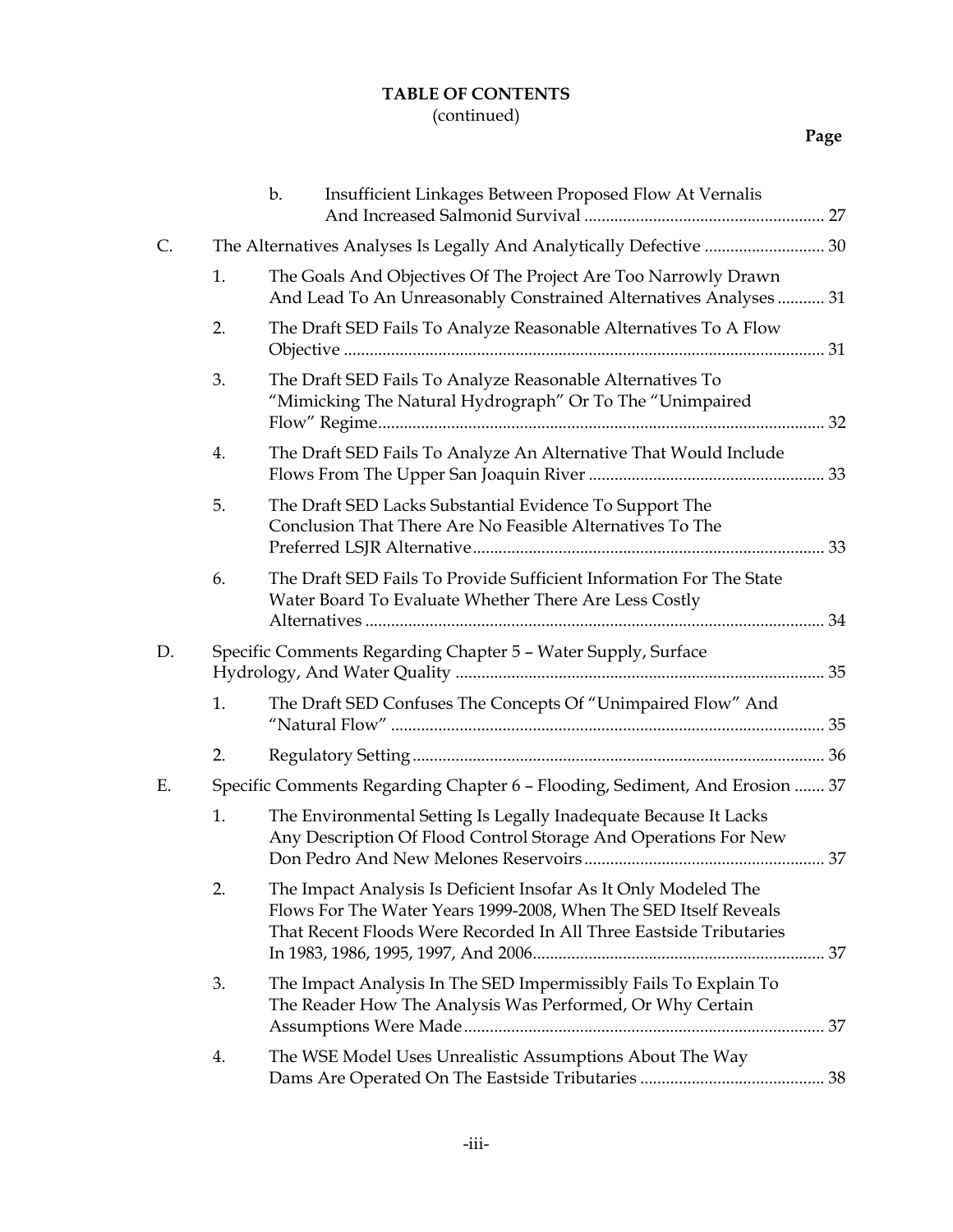|    | 5. |                |       | The Impacts Of LSJR Alternatives 3 And 4 Appear To Be Significant<br>And Unavoidable On The Stanislaus River Because The Percentage<br>Of Monthly Flows Greater Than The Level At Which Seepage Occurs |  |
|----|----|----------------|-------|--------------------------------------------------------------------------------------------------------------------------------------------------------------------------------------------------------|--|
| F. |    |                |       | Specific Comments Regarding Chapter 7 - Aquatic Resources 40                                                                                                                                           |  |
|    | 1. |                |       |                                                                                                                                                                                                        |  |
|    |    | a.             |       |                                                                                                                                                                                                        |  |
|    |    | b.             |       | Disjointed And Fragmented Presentation Of Information 42                                                                                                                                               |  |
|    |    | C.             |       |                                                                                                                                                                                                        |  |
|    |    | d.             |       |                                                                                                                                                                                                        |  |
|    |    | e.             |       |                                                                                                                                                                                                        |  |
|    | 2. |                |       |                                                                                                                                                                                                        |  |
|    | 3. |                |       |                                                                                                                                                                                                        |  |
|    | 4. |                |       |                                                                                                                                                                                                        |  |
|    |    | a.             |       |                                                                                                                                                                                                        |  |
|    |    | $\mathbf{b}$ . |       |                                                                                                                                                                                                        |  |
|    |    | C.             |       |                                                                                                                                                                                                        |  |
|    |    | d.             |       |                                                                                                                                                                                                        |  |
|    |    | e.             |       |                                                                                                                                                                                                        |  |
|    |    | f.             |       |                                                                                                                                                                                                        |  |
|    |    | g.             |       | Indicator Species, Fall Run Chinook Salmon And Steelhead 50                                                                                                                                            |  |
|    |    | h.             |       |                                                                                                                                                                                                        |  |
|    |    |                | (i)   |                                                                                                                                                                                                        |  |
|    |    |                | (ii)  |                                                                                                                                                                                                        |  |
|    |    |                | (iii) | The Discussion Of Delta Inflows And Hydrodynamics                                                                                                                                                      |  |
|    |    |                | (iv)  |                                                                                                                                                                                                        |  |
|    |    |                | (v)   |                                                                                                                                                                                                        |  |
|    |    |                | (vi)  |                                                                                                                                                                                                        |  |
|    | 5. |                |       | The Draft SED Fails To Analyze The Full Range Of Stressors On<br>Sensitive Native Fish Species In The Southern Delta And Lower San                                                                     |  |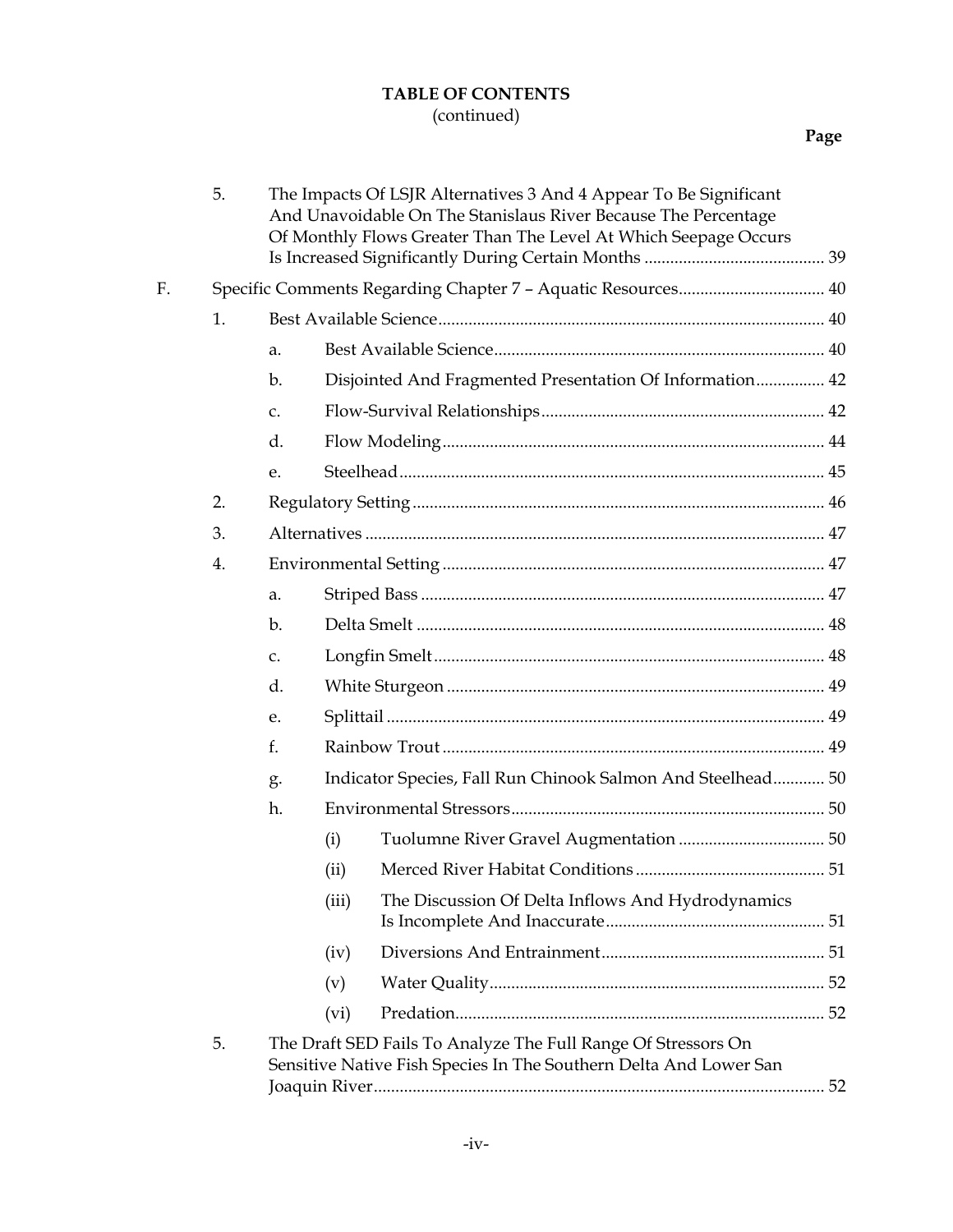# **Page**

| 6. |    |                                                                                                                                                                                                                                            |  |
|----|----|--------------------------------------------------------------------------------------------------------------------------------------------------------------------------------------------------------------------------------------------|--|
|    | a. | There Is No Scientific Evidence Presented In The Draft SED<br>Or Appendices To Support The Assumption That 60%, 40%<br>Or 20% Of Unimpaired Flows Will Support The Biological<br>Functions Necessary To Support Viable Fish Populations 53 |  |
|    | b. | The Thresholds Of Significance Lack the Support of                                                                                                                                                                                         |  |
|    | c. | AQUA-1: Changes In Availability Of Warm Water Species<br>Reservoir Habitat Resulting From Changes In Reservoir                                                                                                                             |  |
|    | d. | AQUA-2: Changes In Availability Of Coldwater Species<br>Reservoir Habitat Resulting From Changes In Reservoir                                                                                                                              |  |
|    | e. | AQUA-3: Changes In Quantity/Quality Of Spawning,<br>Rearing, And Migration Habitat Resulting From Changes In<br>54                                                                                                                         |  |
|    | f. | AQUA-4: Changes In Exposure Of Fish To Stressful Water<br>Temperatures From Changes In Reservoir Storage And                                                                                                                               |  |
|    | g. | AQUA-5: Changes In Exposure To Pollutants Resulting From                                                                                                                                                                                   |  |
|    | h. | AQUA-6: Changes In Exposure To Suspended Sediment And<br>Turbidity Resulting From Changes In Flow (Mobilization) 56                                                                                                                        |  |
|    | i. | AQUA-7: The Analysis Of Changes In Redd Dewatering And<br>Fish Stranding Losses Resulting From Flow Fluctuations Is<br>Inadequate Because It Is Based On Median Monthly Flow 57                                                            |  |
|    | j. | AQUA-8: The Analysis Of Changes In Spawning Habitat<br>Quality (Spawning Gravel) Resulting From Changes In Peak                                                                                                                            |  |
|    | k. | AQUA-9: The Analysis Of Changes In Food Availability<br>Resulting From Changes In Flow, Nutrient Transport, And<br>Water Quality (Food Web Support) Lacks The Support Of                                                                   |  |
|    | 1. | AQUA-10: The Analysis Of Changes In Predation Risk<br>Resulting From Changes In Flow And Water Temperature                                                                                                                                 |  |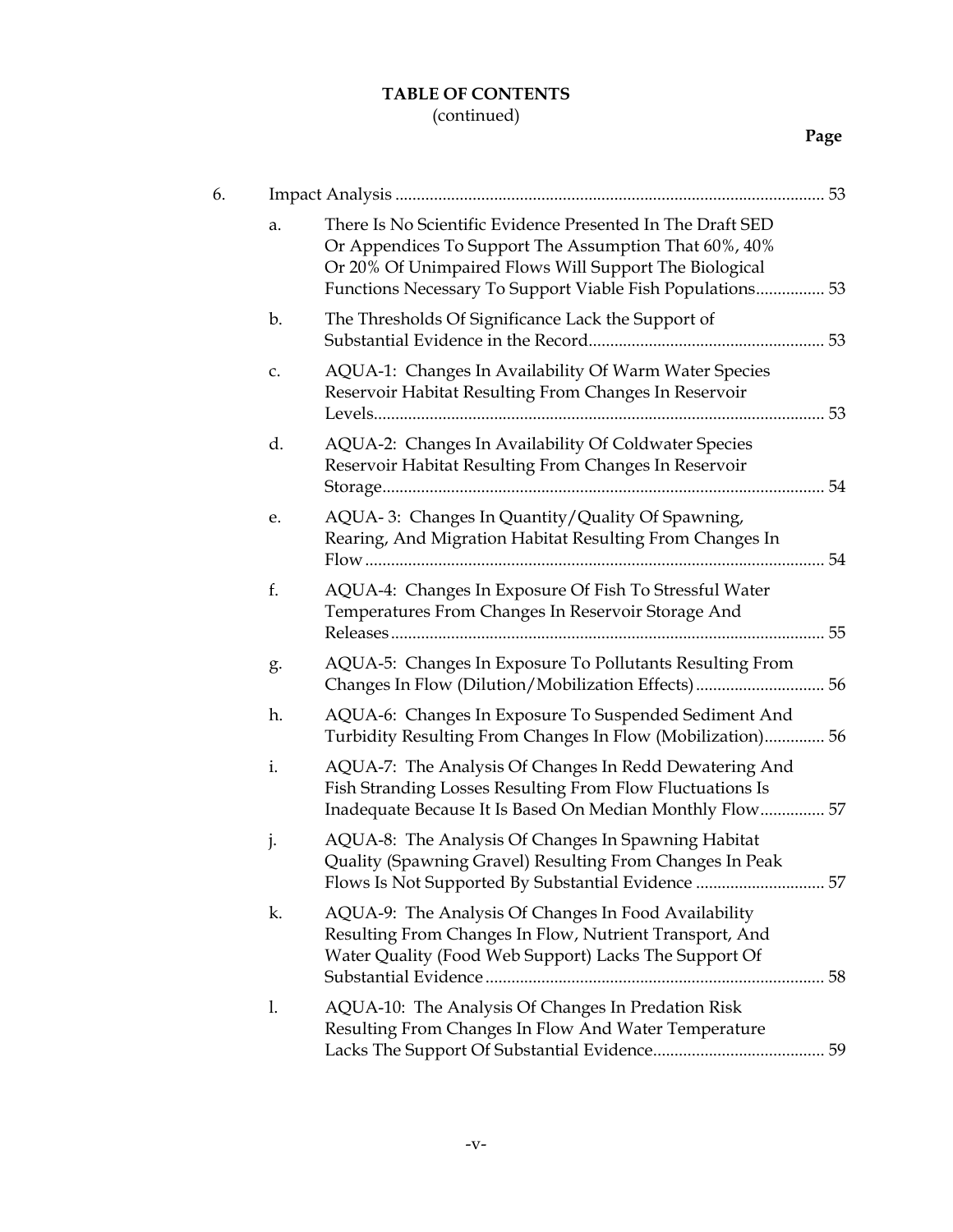|    | m.                                                                                                                                                                                       | AQUA-11: The Analysis Of Changes In Disease Risk<br>Resulting From Changes In Flow, Water Temperature, And<br>Water Quality Lacks The Support Of Substantial Evidence  60 |                                                                                                                                                                                                                                                                                                                                                                                                                                                                                                                                                                                                                                                                                                                                                                                                                                                                                                                                                                                    |  |
|----|------------------------------------------------------------------------------------------------------------------------------------------------------------------------------------------|---------------------------------------------------------------------------------------------------------------------------------------------------------------------------|------------------------------------------------------------------------------------------------------------------------------------------------------------------------------------------------------------------------------------------------------------------------------------------------------------------------------------------------------------------------------------------------------------------------------------------------------------------------------------------------------------------------------------------------------------------------------------------------------------------------------------------------------------------------------------------------------------------------------------------------------------------------------------------------------------------------------------------------------------------------------------------------------------------------------------------------------------------------------------|--|
|    | n.                                                                                                                                                                                       | AQUA-12: The Analysis Of Changes In Fish Transport<br>Resulting From Changes In Flow Is Based On Unsupported                                                              |                                                                                                                                                                                                                                                                                                                                                                                                                                                                                                                                                                                                                                                                                                                                                                                                                                                                                                                                                                                    |  |
|    | O.                                                                                                                                                                                       | AQUA-13: The Analysis Of Changes In Southern Delta And<br>Estuarine Habitat Resulting From Changes In SJR Inflows<br>And Export Effects Should Be Supplemented With Delta |                                                                                                                                                                                                                                                                                                                                                                                                                                                                                                                                                                                                                                                                                                                                                                                                                                                                                                                                                                                    |  |
| 7. |                                                                                                                                                                                          |                                                                                                                                                                           |                                                                                                                                                                                                                                                                                                                                                                                                                                                                                                                                                                                                                                                                                                                                                                                                                                                                                                                                                                                    |  |
|    |                                                                                                                                                                                          |                                                                                                                                                                           |                                                                                                                                                                                                                                                                                                                                                                                                                                                                                                                                                                                                                                                                                                                                                                                                                                                                                                                                                                                    |  |
|    |                                                                                                                                                                                          |                                                                                                                                                                           |                                                                                                                                                                                                                                                                                                                                                                                                                                                                                                                                                                                                                                                                                                                                                                                                                                                                                                                                                                                    |  |
| 1. | The Impact Analysis For Groundwater Resources Is Legally<br>Inadequate Because It Fails To Use Existing Models Of Groundwater<br>Basins In The Plan Area To Estimate The Impacts Of LSJR |                                                                                                                                                                           |                                                                                                                                                                                                                                                                                                                                                                                                                                                                                                                                                                                                                                                                                                                                                                                                                                                                                                                                                                                    |  |
| 2. |                                                                                                                                                                                          |                                                                                                                                                                           |                                                                                                                                                                                                                                                                                                                                                                                                                                                                                                                                                                                                                                                                                                                                                                                                                                                                                                                                                                                    |  |
| 3. |                                                                                                                                                                                          |                                                                                                                                                                           |                                                                                                                                                                                                                                                                                                                                                                                                                                                                                                                                                                                                                                                                                                                                                                                                                                                                                                                                                                                    |  |
| 4. |                                                                                                                                                                                          |                                                                                                                                                                           |                                                                                                                                                                                                                                                                                                                                                                                                                                                                                                                                                                                                                                                                                                                                                                                                                                                                                                                                                                                    |  |
|    |                                                                                                                                                                                          |                                                                                                                                                                           |                                                                                                                                                                                                                                                                                                                                                                                                                                                                                                                                                                                                                                                                                                                                                                                                                                                                                                                                                                                    |  |
| 1. |                                                                                                                                                                                          |                                                                                                                                                                           |                                                                                                                                                                                                                                                                                                                                                                                                                                                                                                                                                                                                                                                                                                                                                                                                                                                                                                                                                                                    |  |
| 2. |                                                                                                                                                                                          |                                                                                                                                                                           |                                                                                                                                                                                                                                                                                                                                                                                                                                                                                                                                                                                                                                                                                                                                                                                                                                                                                                                                                                                    |  |
|    |                                                                                                                                                                                          |                                                                                                                                                                           |                                                                                                                                                                                                                                                                                                                                                                                                                                                                                                                                                                                                                                                                                                                                                                                                                                                                                                                                                                                    |  |
|    |                                                                                                                                                                                          |                                                                                                                                                                           | The Discussion Of Mitigation By Way Of Adaptive Management<br>Specific Comments Regarding Chapter 8 - Terrestrial Biological Resources 61<br>Specific Comments Regarding Chapter 9 - Groundwater Resources 62<br>The Impact Analysis Fails To Evaluate Reasonably Foreseeable<br>The Impact Analysis Fails To Evaluate The Impacts On Groundwater<br>The Conclusion That The State Board Lacks The Funding Needed To<br>Exercise Its Legal Authority To Regulate Groundwater Extractions Is<br>Specific Comments Regarding Chapter 10 - Recreational Resources And<br>The Analysis Of Reservoir Water Levels Is Based On Flawed Or<br>Unrealistic Assumptions, That Undermine The Impact Analysis For<br>Recreational Resources That Are Sensitive To Water Levels In<br>The Impact Analysis Discloses That The LSJR Alternative Selected To<br>Support And Maintain The Natural Production Of Viable Native<br>Specific Comments Regarding Chapter 11 - Agricultural Resources 64 |  |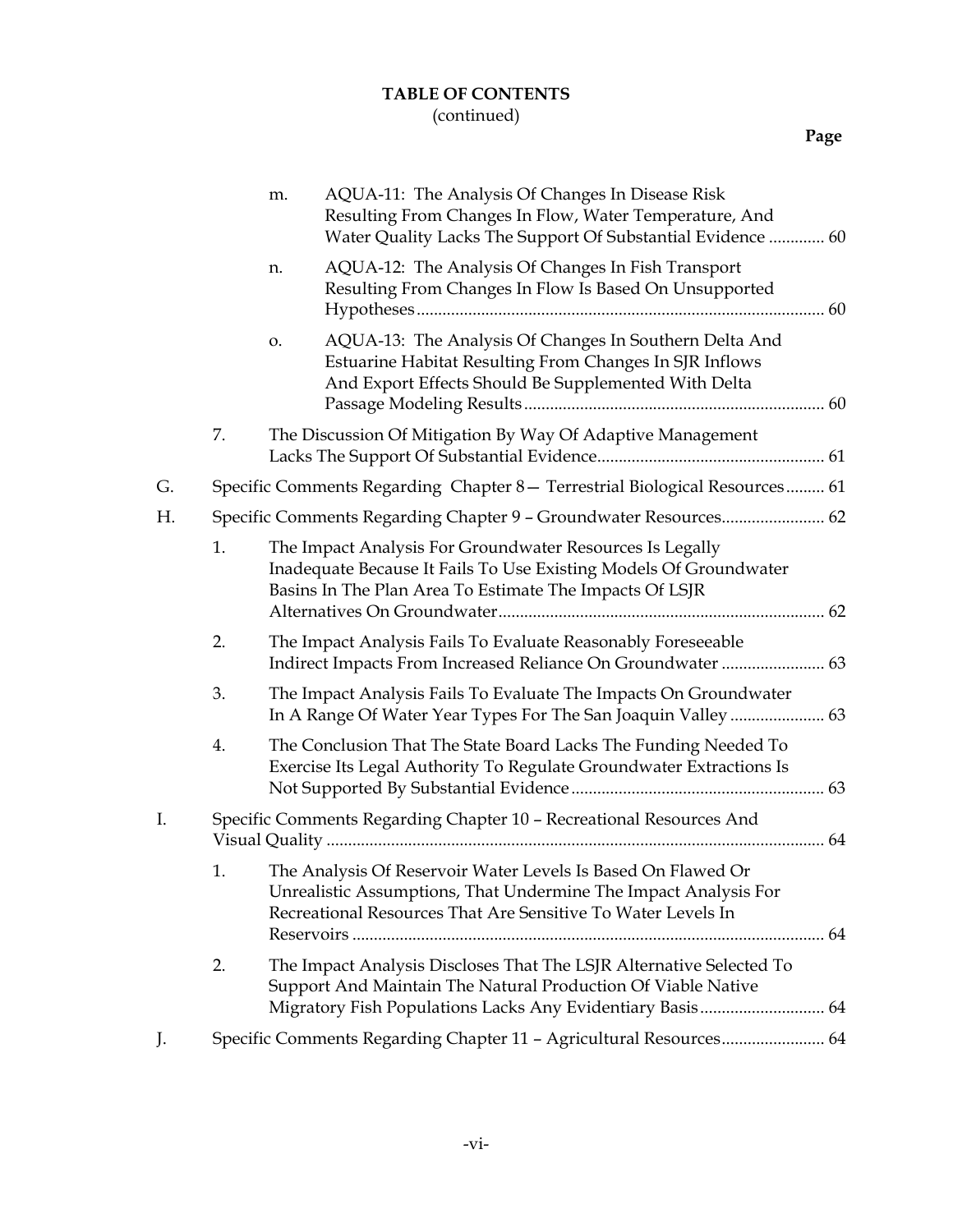|    | 1. | The Description Of The Environmental Setting Lacks Adequate<br>Discussion Of Water Rights Or Factors Contributing To Salinity                                                                           |  |  |  |  |
|----|----|---------------------------------------------------------------------------------------------------------------------------------------------------------------------------------------------------------|--|--|--|--|
|    | 2. |                                                                                                                                                                                                         |  |  |  |  |
|    | 3. |                                                                                                                                                                                                         |  |  |  |  |
|    |    | The Impact Analysis Makes Improper Assumptions That<br>a.                                                                                                                                               |  |  |  |  |
|    |    | The Impact Analysis Shows That A Salinity Objective Of 1.4<br>b.<br>EC Would Have "Less Than Significant" Impacts On                                                                                    |  |  |  |  |
| K. |    |                                                                                                                                                                                                         |  |  |  |  |
| L. |    | Specific Comments Regarding Chapter 13 - Service Providers  67                                                                                                                                          |  |  |  |  |
|    | 1. | The SED Uses An Inappropriate Threshold of Significance For                                                                                                                                             |  |  |  |  |
|    | 2. | The SED Lacks Substantial Evidence To Support Its Conclusions That<br>Implementation Of The SDWQ Or LSJR Alternatives Would Have                                                                        |  |  |  |  |
|    | 3. | Regulatory Setting, California Drinking Water Standards Are                                                                                                                                             |  |  |  |  |
|    | 4. | The Environmental Setting And Analysis Of Impacts On Service<br>Providers Improperly Omits Any Analysis Of The Contribution Of<br>In-Delta Agricultural Discharges On Salinity In The Southern Delta 68 |  |  |  |  |
|    | 5. | The SED's List Of Water Suppliers Is Inaccurate And Should Be<br>Revised To Include All Water Suppliers That Rely On Water That<br>May Be Impacted By The LSJR Flow And Southern Delta Salinity         |  |  |  |  |
|    | 6. | The SED Fails To Analyze The Potential Impacts On Service                                                                                                                                               |  |  |  |  |
|    | 7. | The WSE Model Relies On An Unrealistic Assumption That                                                                                                                                                  |  |  |  |  |
| М. |    | Specific Comments Regarding Chapter 19 - Antidegradation Analysis 70                                                                                                                                    |  |  |  |  |
| N. |    | Specific Comments Regarding Chapter 20 - Preferred LSJR Alternative And                                                                                                                                 |  |  |  |  |
|    | 1. | The Draft SED Fails To Explain Why The State Water Board Would<br>Adopt A LSJR Flow Alternative That Has Significant Effects On                                                                         |  |  |  |  |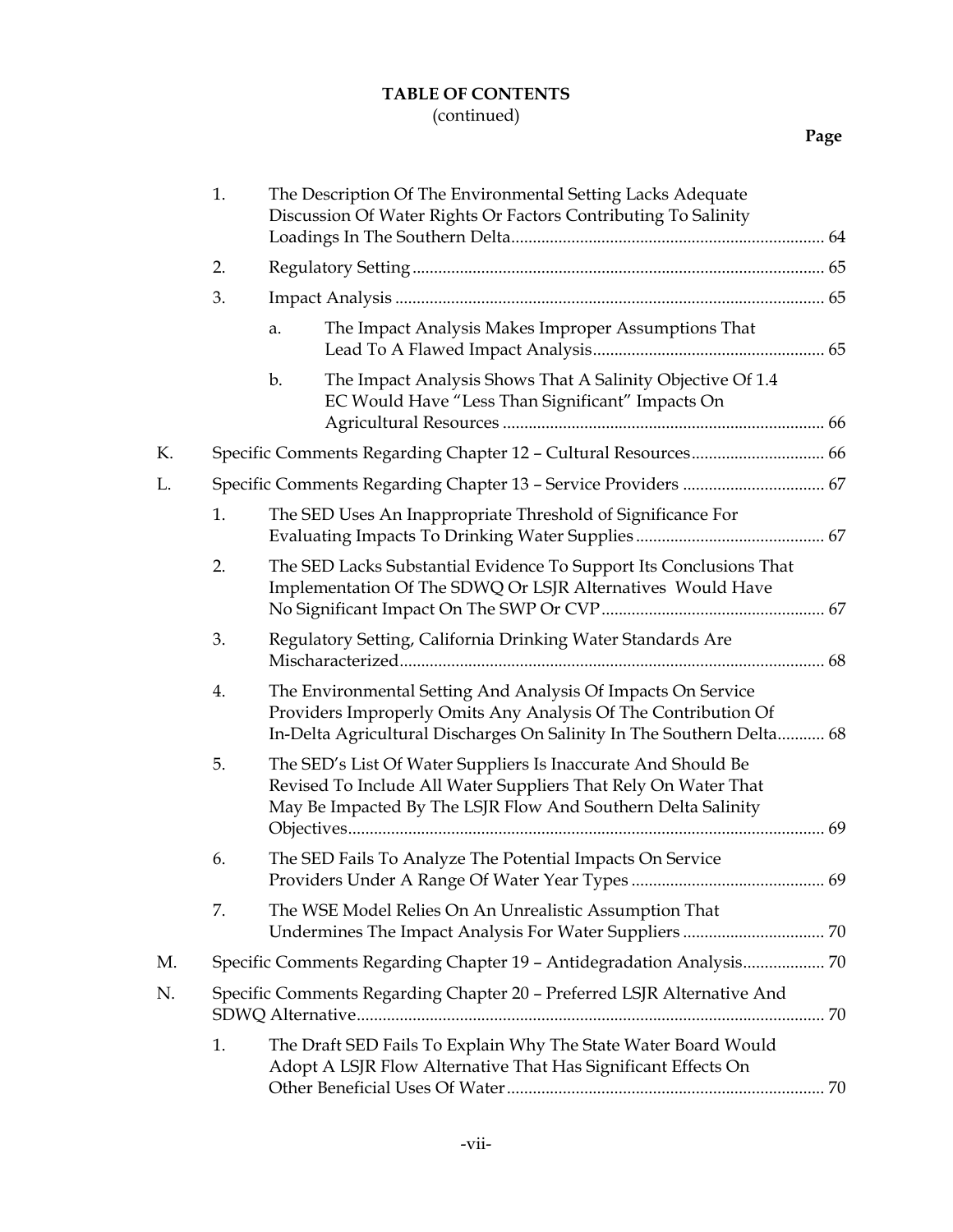## **Page**

|    | The Preferred LSJR Alternative Of 35% Of "Unimpaired Flow" Is Not<br>Supported By Substantial Evidence In The Administrative Record  71 |  |
|----|-----------------------------------------------------------------------------------------------------------------------------------------|--|
| O. | Specific Comments Regarding Appendix H Of The Substitute                                                                                |  |
|    | $\overline{72}$                                                                                                                         |  |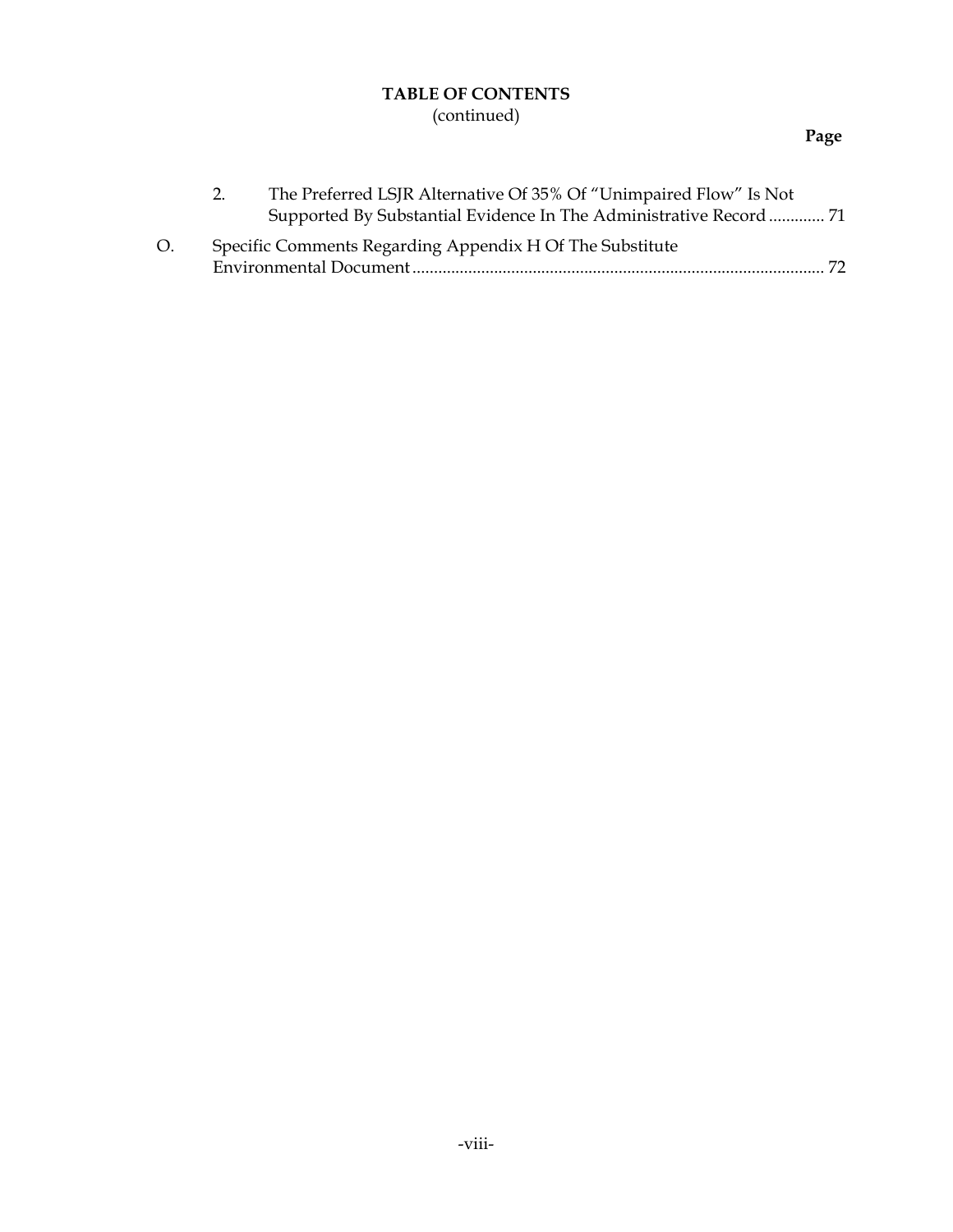#### **Attachment 2**

(Detailed Comments on Draft Amendments to the Bay-Delta Plan and Draft SED)

## **I. SPECIFIC COMMENTS ON THE DRAFT SOUTHERN DELTA SALINITY OBJECTIVES, THE DRAFT LOWER SAN JOAQUIN RIVER FLOW OBJECTIVES AND THE RELATED PROGRAMS OF IMPLEMENTATION**

The Public Water Agencies provide specific comments regarding: (1) the draft Southern Delta Agricultural Water Quality Objectives ("draft SDWQ objectives" or "draft salinity objectives") and related draft Program of Implementation ("draft salinity POI" or "draft POI"); and (2) the draft Lower San Joaquin River Fish and Wildlife Flow Objectives ("draft LSJR flow objective" or "draft flow objective") and related draft Program of Implementation ("draft flow POI" or "draft POI"), as identified in Appendix K of the Draft Substitute Environmental Document in Support of Potential Changes to the Water Quality Control Plan for the San Francisco Bay-Sacramento/San Joaquin Delta Estuary: San Joaquin River Flows and Southern Delta Water Quality ("SED" or "draft SED").

#### **A. Legal And Evidentiary Defects Of The Draft Southern Delta Agricultural Salinity Objectives And Related Program Of Implementation**

1. The Draft Salinity Objectives Fail To Adequately Consider The Section 13241 Factors

In establishing water quality objectives that provide "reasonable protection" of beneficial uses, Water Code section 13241 requires the State Water Resources Control Board ("State Water Board") consider the following factors, among others: (1) "[p]ast, present, and probable future beneficial uses of water;" (2) "[w]ater quality conditions that could reasonably be achieved through the coordinated control of all factors which affect water quality in the area;" and (3) "[e]conomic considerations." (Water Code, § 13241, subd. (a), (c), (d).) The draft SDWQ salinity objectives fail to reflect adequate consideration of these factors.

## a. The Draft Salinity Objectives Do Not Consider The Extent Of Past, Present, And Probable Future Beneficial Uses Of Water

When considering what water quality objectives will provide a reasonable level of protection for agricultural uses in the southern Delta, the starting point must be defining the beneficial use. (Water Code, § 13241 subd. (a).) To do that, the State Water Board must consider the water rights asserted by southern Delta agricultural interests. That consideration is critical, as many assert riparian water rights, and, with regard to those asserted water rights, in Decision 1641, the State Water Board found:

1. On average, insufficient water is available to supply the southern Delta in Below Normal, Dry and Critical Dry years in August, September and October.

2. On average, sufficient water is available in September only in Wet Years.

3. Insufficient water is available in July during 16 percent of years, in August during 56 percent of years, in September during 78 percent of years, and in October during 70 percent of years.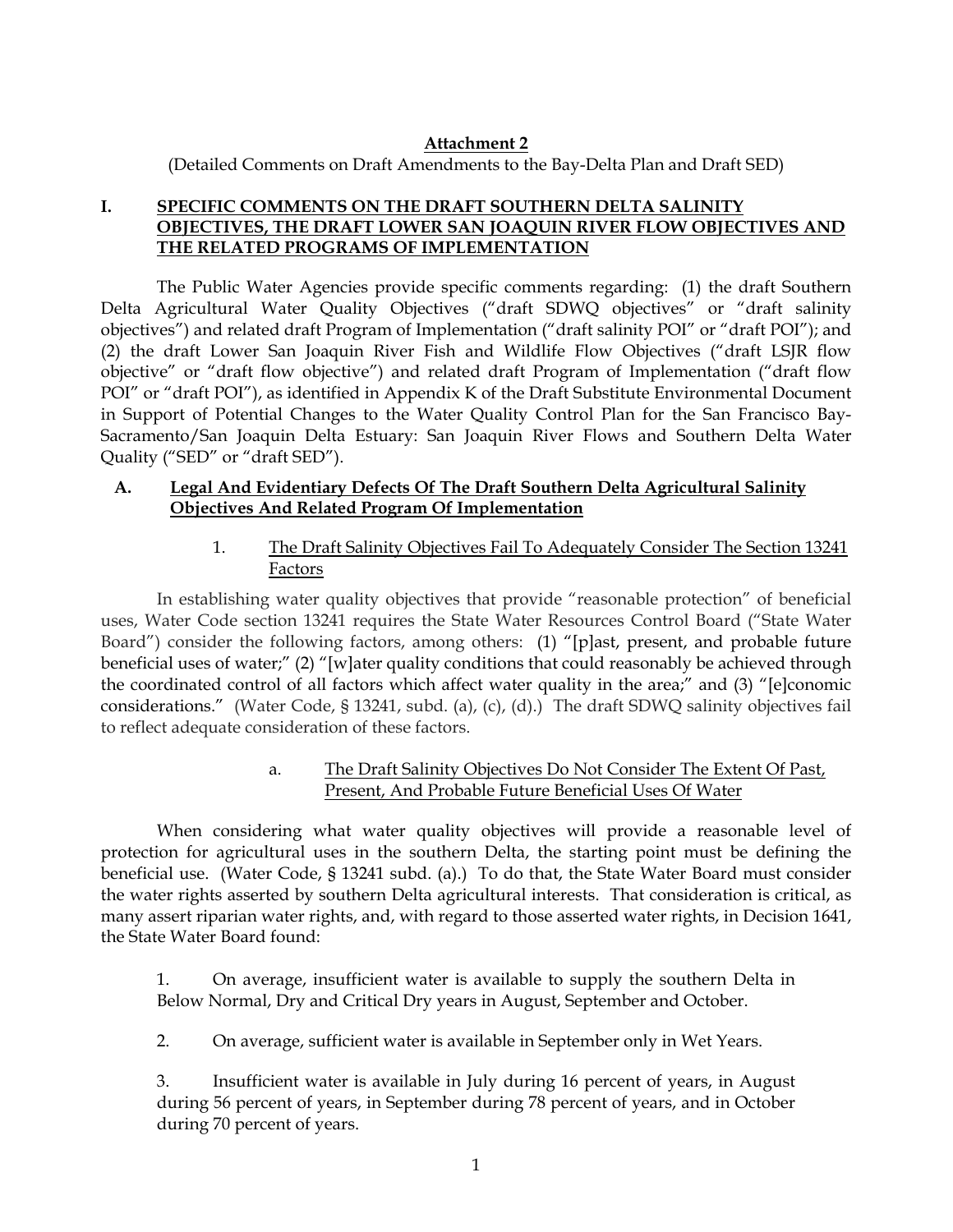To the extent that other instream water users are making riparian use of water, and to the extent that all southern Delta lands are not riparian, water is available to southern Delta water users less often than assumed herein.

Based on this analysis, riparian rights to the waters of the San Joaquin River are inadequate to meet the agricultural demands in the southern Delta in some months of many years. Because a riparian right holder's water right cannot exceed the natural flow, it follows that whenever there is inadequate natural flow to meet their demands, southern Delta riparian right holders cannot be injured if they are deprived of water that exceeds the natural flow.

(D-1641, at p. 33). Conversely, when there is inadequate natural flow to support riparian diversions, there is no riparian beneficial use of that water that requires protection. The draft amendments to the Water Quality Control Plan for the San Francisco Bay-Sacramento/San Joaquin Delta Estuary ("Bay-Delta Plan") do not reflect that circumstance, nor do the draft amendments consider the availability of water for southern Delta agricultural water users asserting other water rights.

## b. The Draft Salinity Objectives Do Not Consider The Water Quality Conditions That Could Reasonably Be Achieved Through The Coordinated Control Of All Factors Affecting Water Quality

The draft salinity POI reveals that the draft salinity objectives were developed without adequate consideration of the water quality conditions that could reasonably be achieved through the coordinated control of *all factors* affecting water quality. (*See* Draft SED, App. K.) The draft SED states that "[s]alinity levels in the southern Delta are affected primarily by the salinity of water flowing into the southern Delta from the SJR near Vernalis and evapo-concentration of salt in water that is diverted from and discharged back into southern Delta channels for agricultural purposes [within the southern Delta]." (Draft SED, App. C, at p. 4-7; *see Id*. at pp. 13-7 – 13-10.) This statement acknowledges that multiple factors affect salinity concentrations in the southern Delta. Yet, the draft salinity POI reveals that the 1.0 EC objectives were developed with the assumption that the salinity objectives would be achieved by imposing significant responsibility on the U.S. Bureau of Reclamation ("Reclamation"). As proposed, Reclamation would be obligated to meet a salinity level of 0.7 EC at Vernalis, to provide "assimilative capacity" for downstream diversions and discharges. (*See* Draft SED, App. K.) Similarly, the draft POI states that "DWR and USBR's water rights will be conditioned to require the development and implementation of a Comprehensive Operations Plan to fully address the impacts of SWP and CVP export operations on water levels and flow conditions that *might affect* assimilative capacity for local sources and evapo-concentration of salinity in the southern Delta." (*Ibid*.)

The Department of Water Resources ("DWR") submitted the results of DSM2 modeling that specifically analyzes the effect of pumping by the CVP and SWP on water quality, water levels, and circulation with and without the temporary barriers.[5](#page-17-0) The modeling results demonstrate that CVP and SWP operations usually have no effect on salinity in the southern Delta,

 $\overline{a}$ 

<span id="page-17-0"></span><sup>&</sup>lt;sup>5</sup> The referenced DWR modeling results are contained on the "References" CD, which the Public Water Agencies provided by hand-delivery to the State Water Board.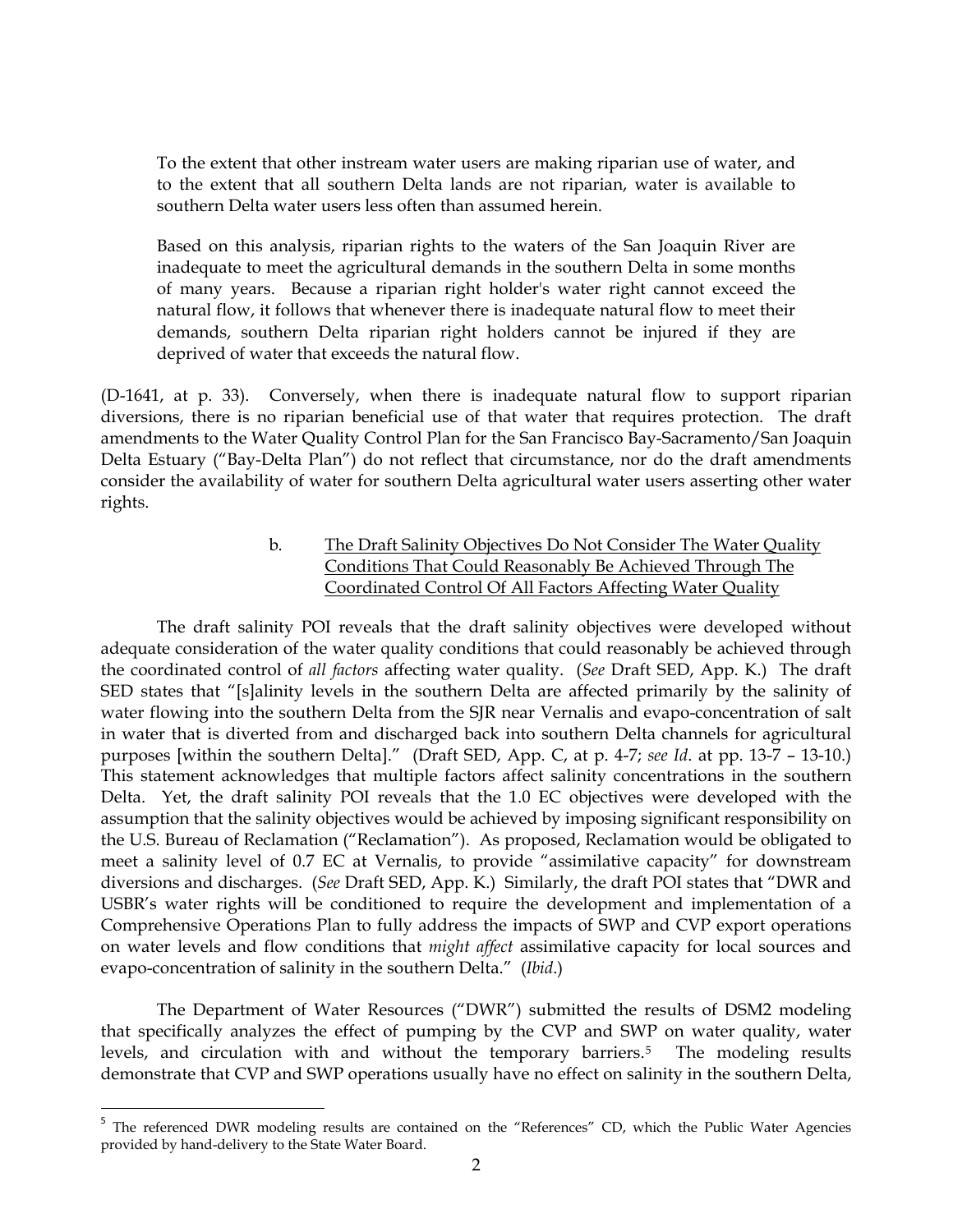and, at times, have a positive effect by lowering salinity concentrations. The models also demonstrate that null zones, which are commonly used as an indicator of poor circulation, occur with the same general frequency and duration with or without CVP and SWP pumping. In addition, spikes in salinity in the southern Delta may not be attributable to poor circulation because salinity sometimes spikes during high flow periods in the absence of null zones. The modeling also demonstrates that CVP and SWP pumping has a small and ephemeral impact on water levels in the southern Delta of approximately 6-8 inches for just a few hours per day. In contrast, the temporary barriers raise water levels well above levels that would occur without CVP and SWP pumping.[6](#page-18-0)

Indeed, the draft SED acknowledges this effect of operations of the CVP and SWP. For instance, the SED states that "[h]igher CVP and SWP pumping . . . have a large effect on southern Delta salinity as higher pumping brings more Sacramento River water across the Delta to the export pumps and results in lower salinity." (Draft SED, at p. 2-37.) In addition, the draft SED itself clearly demonstrates that the salt loadings in the Lower San Joaquin River ("LSJR") and southern Delta are not attributable to the CVP or SWP pumping, but rather result from a host of other factors, including agricultural return flows in the southern Delta. (E.g., Draft SED, at 13-7 – 13-10.) Yet, by assuming assignment of responsibility to Reclamation and DWR, the draft amendments ignore the actions that could be taken by other entities that actually contribute to salt concentrations in the southern Delta. The State Water Board should not make the same mistakes it has made in the past, by taking too narrowly focusing and failing to consider all of the factors that affect water quality in developing water quality objectives.[7](#page-18-1)

- c. The Draft Salinity Objectives Do Not Adequately Consider The Economic Costs Associated With The Draft Objectives
	- (i) Economic Costs Associated With Agricultural Yield Reductions

The draft SED explains that the "State Water Board based the southern Delta EC objectives on the calculated maximum salinity of applied water which sustains 100% yields of two important salt sensitive crops grown in the southern Delta (beans and alfalfa) in conditions typical of the southern Delta." (Draft SED, App. C, at p. 4-2.) However, this approach to establishing the salinity objectives fails to consider and compare the economic costs and benefits of implementing specific salinity objectives. In other words, this approach fails to provide the State Water Board with the information necessary to consider whether it is "reasonable" to establish salinity

 $\overline{a}$ 

<span id="page-18-0"></span> $6$  Indeed, if the State Water Board is concerned about the impact of water levels on irrigation in the southern Delta, it would be far more cost effective and appropriate to study alternatives such as altering the timing of irrigation pumping in the southern Delta, or changing the location of pumps or siphons that experience issues with fluctuating water levels.

<span id="page-18-1"></span><sup>7</sup> *See U.S. v. SWRCB* (1986) ["Racanelli "] 182 Cal.App.3d 82. In *Racanelli*, the court concluded that "the Board made no effort to protect against water quality degradation by [] users [other than Reclamation and DWR] namely, upstream diverters or polluters. As a consequence, the Board erroneously based its water quality objectives upon the unjustified premise that upstream users retained unlimited access to upstream waters, while the projects and Delta parties were entitled only to share the remaining water flows." (*Id.* at p. 118.) The court stated that "the Board cannot ignore other actions which could be taken to achieve Delta water quality, such as remedial actions to curtail excess diversions and pollution by other water users." (*Id*. at p. 120.) The draft salinity objective and draft POI reflect the same mistakes found in *Racanelli*—the faulty and narrow presumption that the CVP and SWP will be held responsible for supporting the diversions and discharges of other entities.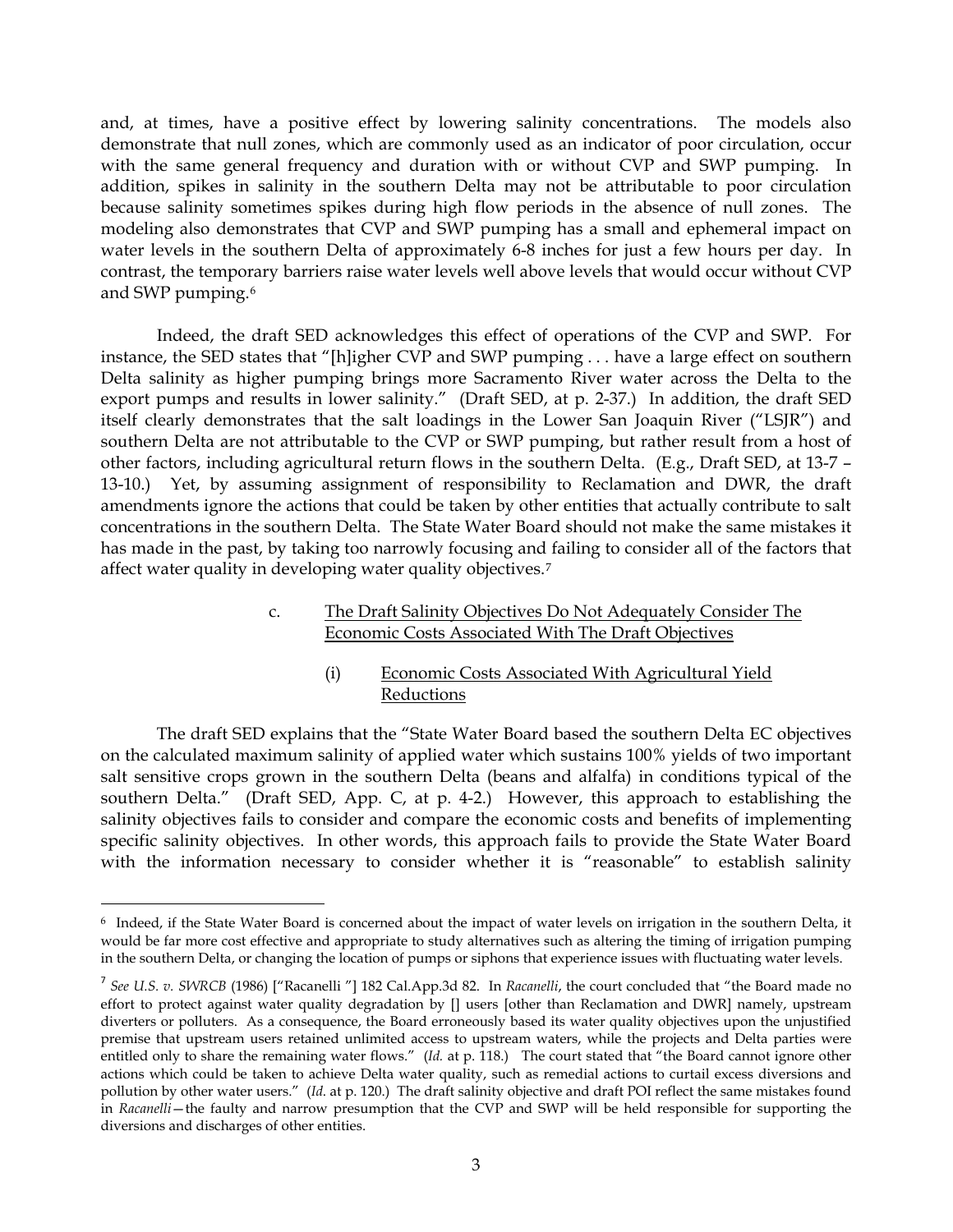objectives that provides 100% protection for agricultural beneficial uses of water in light of the economic costs associated with the responsibilities assigned in the draft POI. For example, the draft SED acknowledges that revising the salinity objectives could involve costs to dischargers complying with a NPDES discharge permit, waste discharge requirements, or complying with a TMDL that is established for protecting agricultural beneficial uses. (Draft SED, at p. 18-3.) Those are important considerations. However, the draft SED fails to account for other costs, such as the costs associated with mandating the installation and operation of the temporary barriers and conducting the studies and monitoring identified in the draft POI. These costs are necessary considerations.

In light of economic considerations, higher salinity objectives would provide "reasonable" levels of water quality protection for agricultural beneficial uses in the southern Delta. In fact, the evidence in the administrative record shows that even with the conservative assumptions that likely result in an overstatement of impacts, salinity objectives of 1.4 EC would result in only minor yield reductions in the most sensitive crops and would have a relatively minor economic impact on agriculture. The draft SED states:

[T]here is a 5 percent yield reduction for Dry Bean irrigated with 1.4 dS/m water, with *minimum* amount of precipitation and a leaching fraction of 20 percent. When the median level of precipitation is used, the yield decline is less than 1 percent. For Almonds, the yield decline is 3 percent with a leaching fraction of 15 percent and *minimal precipitation*; with the median level of precipitation the yield decline is less than 1 percent. For Alfalfa there was no yield decline under the 15 percent leaching fraction with minimal precipitation.

(Draft SED, at p. 11-30, italics added.) Those conclusions alone could support changes in the salinity objectives. However, such a decision should be informed by the additional information discussed immediately below.

The 2007 Annual Crop Report ("2007 Crop Report"), prepared by the San Joaquin County Agricultural Commissioner's Office and cited in the draft SED (App. E) indicates that, as of 2007, there were 2,860 acres of almonds within the South Delta Water Agency's service area and 2,998 acres of dry beans. (Draft SED, App. E, at p. 12, Table 2.2.) The average value per acre of dry beans was approximately \$1,141/acre. Assuming that the yield for dry bean would be reduced by 5 percent when irrigated with 1.4 EC water, (Draft SED, at p. 11-30), such a reduction would correspond to an approximate \$57.00 reduction in the value of an acre of dry bean. Assuming the 5% yield reduction occurs on all of the 2,998 acres of dry bean, the yield reduction would correspond to a regional loss in value of approximately \$171,000 annually. Similarly, the 2007 Crop Report indicates that the average value per acre of almonds was \$3,690. Assuming that the yield for almonds would be reduced by 3 percent when irrigated with 1.4 EC water, (Draft SED, at p. 11-30), such a reduction would correspond to a \$110.00 reduction in the value of an acre of almonds. Assuming the 3% yield reduction occurs on all of the 2,860 acres of almonds, the yield reduction would correspond to a regional loss in value of approximately \$317,000 annually. Therefore, the combined estimated regional loss in value for yield reductions in almonds and dry beans from irrigating with 1.4 EC water would be approximately \$488,000.00 annually.

While salinity objectives of 1.4 EC are estimated to result in less than a half a million dollars annually in economic impacts to southern Delta agricultural revenues, changes in the salinity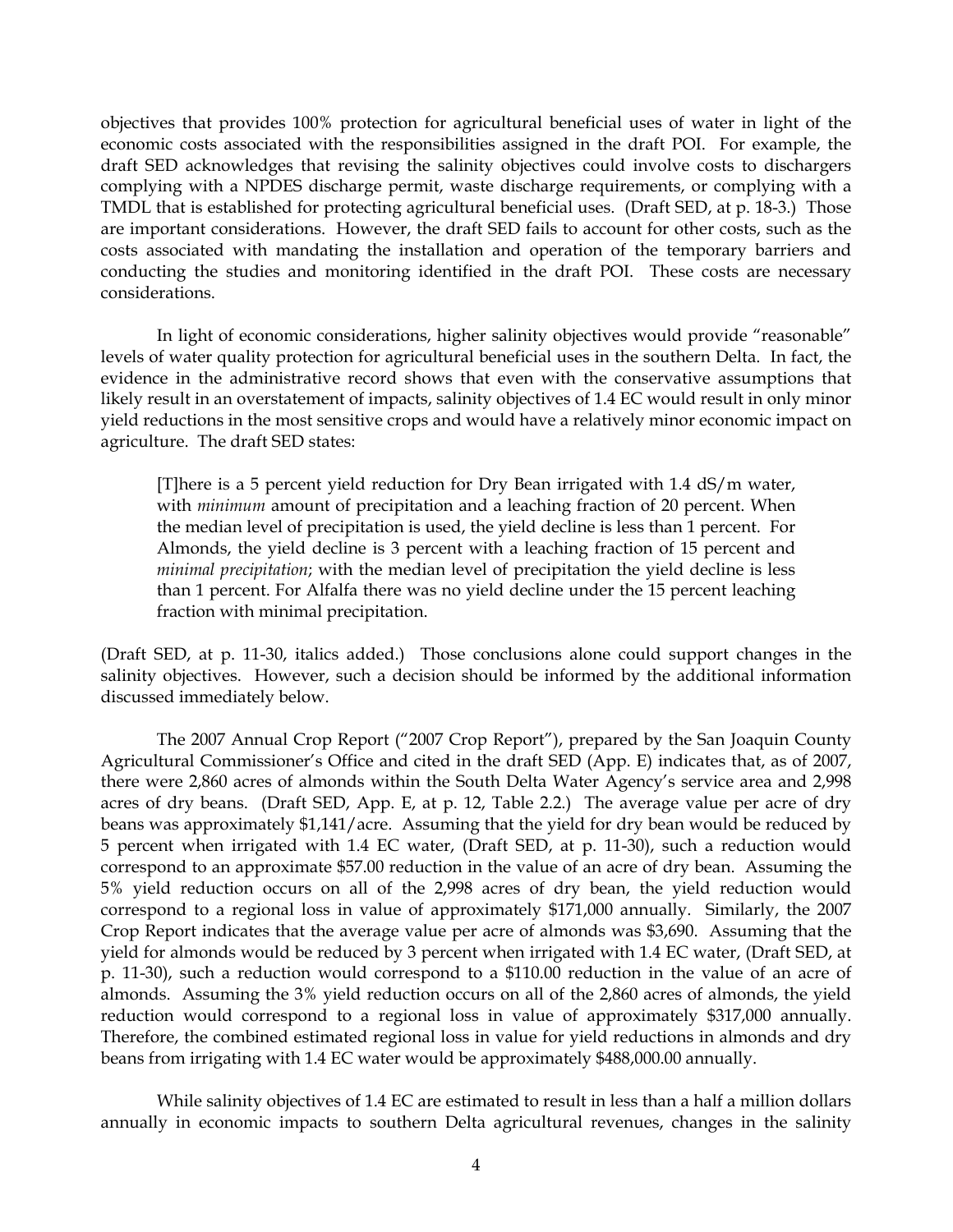objectives could significantly affect the economic costs associated with actions contemplated in the draft program of implementation. For example, the estimated annual cost of operating the temporary barrier program, which is currently a condition of DWR and Reclamation's water rights to implement the existing salinity objectives and which is identified as a condition that will continue to be imposed to implement the draft 1.0 EC objective, is approximately *\$6 million/year*. Yet, as demonstrated, it would be unlawful to require installation of the temporary barriers, to conduct additional studies, or to undertake other measures since those mandates cannot be imposed through water quality planning and neither CVP nor SWP pumping causes any introduction of salts into the waters of the southern Delta. But even if such mandates were lawful, the cost to implement the barriers (and conduct additional monitoring and studies) far outweighs any incremental benefit to agricultural crop yields resulting from lower salinity. The relative economic costs and benefits of implementing specific salinity objectives are precisely the type of "economic considerations" that the State Water Board must evaluate when considering the draft amendments.

## (ii) Economic Costs Associated With Impacts To Municipal Water Service Providers

The SED fails to analyze all direct and indirect impacts to municipal water service providers that would result from implementing the southern Delta agricultural salinity objectives. Salinity in source water supplies can cause corrosion, unpleasant taste and odor, economic impacts to utilities and their customers, and constraints on water recycling and groundwater management programs. Bromide, one component of salinity, can produce harmful disinfection byproducts in drinking water such as bromate, which is a known human carcinogen. Water service providers may experience increased costs to minimize or avoid those impacts by blending lower quality water or incorporating additional treatment facilities or processes. However, these options may not be available or technical or economically feasible for all municipal service providers. As the quality of a water source changes, the ability to blend and treat that water changes. The draft amendments and draft SED fail to analyze these reasonably foreseeable impacts and associated costs to water suppliers to mitigate them.

## 2. The Draft Program Of Implementation Illegally Conflates The State Water Board's Legislative Water Planning Function And Its Adjudicative Water Right Function

The State Water Board performs dual functions—its legislative function of developing and amending water quality control plans and its adjudicatory function of allocating water rights. Consideration and determination of what, if any, water right conditions are necessary to implement *new* water quality objectives must be performed in an adjudicative proceeding. (*See Racanelli*, *supra*, 182 Cal.App.3d at p.113 ["in undertaking to allocate water rights, the Board performs an adjudicatory function."].) The draft SED acknowledge this rule and repeatedly asserts that the State Water Board will consider any necessary changes to water rights to implement the amendments to the water quality control plan in a later water right proceeding.<sup>[8](#page-20-0)</sup> Unfortunately,

 $\overline{a}$ 

<span id="page-20-0"></span><sup>8</sup> See e.g. Draft SED at p. 1-1 ["Subsequent Phase III proceedings will consider and assign responsibility for implementing measures to achieve the water quality objectives established in Phase I and Phase II, including changes to water rights or other implementation actions."]; *Id.* at p. 1-2 ["This update of the 2006 Bay-Delta Plan, which describes the actions needed to protect the Bay-Delta ecosystem, does not affect the water rights of anyone either within or outside the Delta. Any changes to water rights that may be needed to implement the plan will be considered in future proceedings."]; *Id.* at p. 1-7 [the "State Water Board's Phase III would specifically identify the water rights that could be modified as a result of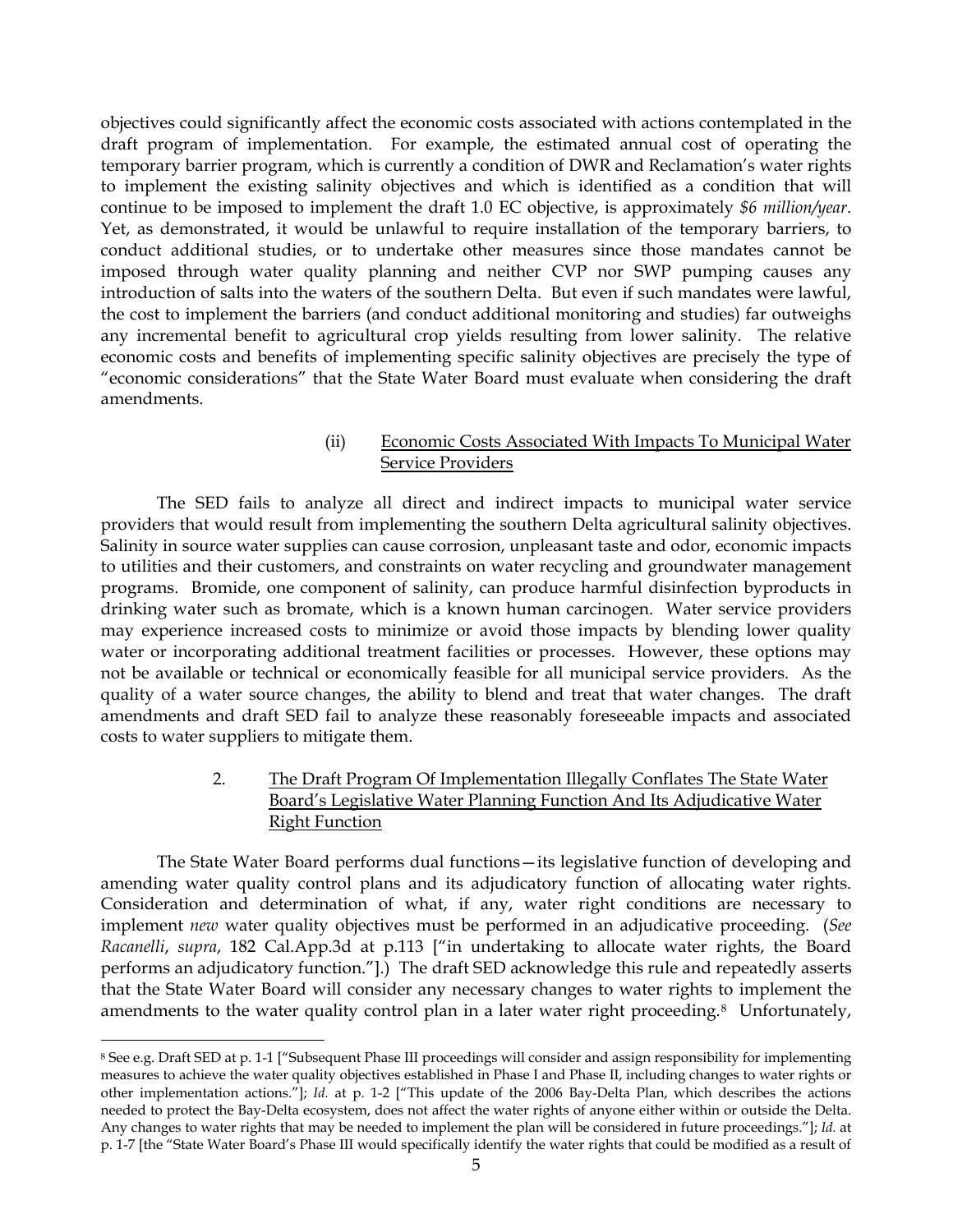the draft amendments pre-determine many water right conditions. For example, the draft POI predetermines that DWR and Reclamation's water rights *will be* conditioned to: 1) develop and implement a Comprehensive Operations Plan to address how SWP and CVP operations "might affect the assimilative capacity for local sources of salinity in the southern Delta;" 2) develop and implement a special monitoring study to characterize water level, flow and salinity conditions in the southern Delta; 3) to require continued operations of the agricultural barriers program; and 4) develop a monitoring and reporting protocol to provide the data necessary to assess attainment of the salinity objectives. (Draft SED, App. K.) Such an approach illegally conflates the State Water Board's legislative water quality planning function with its adjudicative water rights function and fails to provide the targeted water right holders with the procedural protections and due process provided by an *adjudicative* water right proceeding.

> a. The State Water Board Cannot Decide To "Continue" To Condition The Water Rights Of Reclamation And DWR To Implement Water Quality Objectives During This Quasi-Legislative Water Quality Planning Process

The "guiding principle" in any water right proceeding commenced to implement a water quality control plan is that the State Water Board's power to act in such a water rights proceeding "is constrained by the terms of the plan it is implementing." (*State Water Resources Control Bd. Cases* (2006) 136 Cal.App.4th 674, 729 at p. 729.) The draft SDWQ salinity objectives would amend the existing southern Delta salinity objectives in the Bay-Delta Plan (0.7 EC April-August and 1.0 September-March) to require 1.0 EC year-round. (Draft SED, App. K, at p. 1 of 5; Bay-Delta Plan at p. 13.) Therefore, the inquiry in any water right proceeding commenced to implement a new salinity objectives would be: "what water right conditions, if any, are necessary to implement the 1.0 dS/m salinity objective." Thus, because the State Water Board would be seeking to implement a new salinity objective, it must perform a new evaluation and determination of the water right conditions, if any, necessary to implement those salinity objectives, in a water right proceeding.

Although the draft salinity objectives would effectively eliminate the 0.7 EC salinity objectives that currently exist in the Bay-Delta Plan, the draft POI assumes that some of the existing water right conditions imposed to implement the 0.7 EC salinity objectives will continue. The draft POI states:

In order to maintain current protective salinity levels in the southern Delta, *USBR's water rights will continue to be conditioned to require* compliance with a salinity level of 0.7 deciSiemens per meter (dS/m) from April through August and 1.0 dS/m from September through March in the San Joaquin River at the Airport Way Bridge near Vernalis.

(Draft SED, App. K, at p. 2 of 5, italics added.)<sup>9</sup> Also, the draft POI states:

<u>.</u>

adopting and applying the program of implementation for the LSJR flow objectives analyzed in this SED as part of Phase 1."]; App. C at p. 1-1 ["Any changes to water rights consistent with the revised program of implementation will be considered in a subsequent adjudicative proceeding."].

<span id="page-21-0"></span><sup>9</sup> See e.g. Draft SED at p. 11-2, Table 11-1 [water quality within the southern Delta under SDWQ Alternatives 2 and 3 "is expected to remain unchanged as USBR would be responsible for complying with the same salinity requirements that currently exist at Vernalis."]; at p. 11-18 [the "program of implementation for the numeric salinity objectives contained in SDWQ Alternatives 2 and 3 includes continued U.S. Bureau of Reclamation (USBR) compliance with the Vernalis salinity requirement currently established in the 2006 Bay-Delta Plan and implemented through D-1641."]; at p. ES-15 [the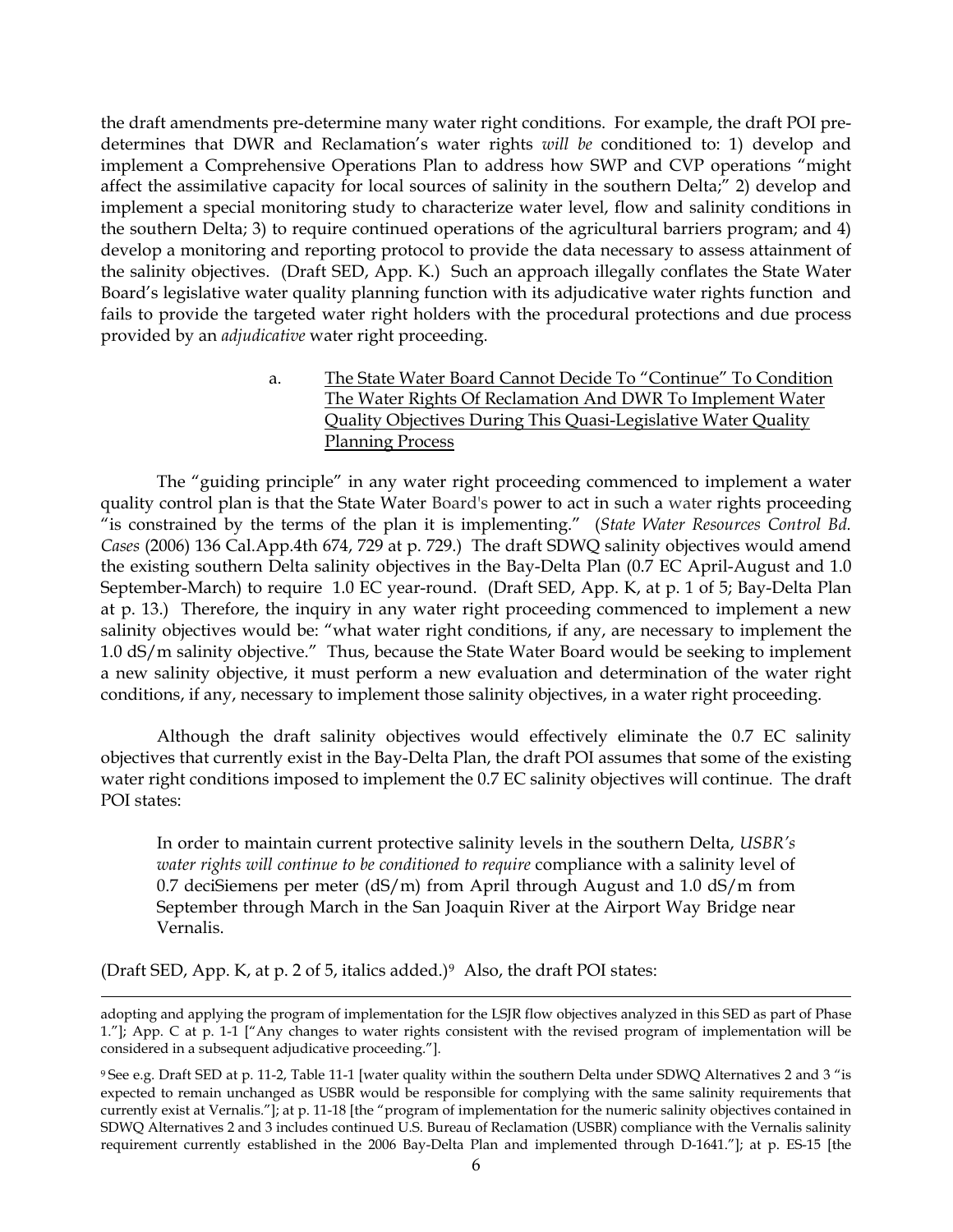*DWR and USBR's water rights will be conditioned to require* continued operations of the agricultural barriers at Grant Line Canal, Middle River, and Old River at Tracy, or other reasonable measures, to address the impacts of SWP and CVP export operations on water levels and flow conditions that might affect the assimilative capacity for local sources and evapo-concentration of salinity in the southern Delta.

(Draft SED, App. K, at p. 2 of 5, italics added.) However, the State Water Board cannot predetermine the water right conditions necessary to implement the salinity objectives, and the draft POI's assumption that the State Water Board will continue to require the water right conditions imposed to implement the Bay-Delta Plan is contrary to law.

## b. An Adjudicative Water Right Proceeding Is Necessary To Provide Due Process To Water Right Holders

A right to appropriate water is recognized as a private property right and "once rights to use water are acquired, they become vested property rights." (*Racanelli Decision*, *supra*, 182 Cal.App.3d at p. 101.) The Constitution prohibits a state from depriving any person of property "without due process of law." (Sec. 1, Amendment XIV, U.S. Constitution.) Thus, appropriative water rights "cannot be infringed by others or taken by governmental action without due process and just compensation." (*Racanelli Decision*, *supra*, 182 Cal.App.3d at p. 101.) Therefore, the procedural protections provided by law with respect to appropriative water rights are necessary to ensure that due process is provided by the State. The draft POI for the salinity objectives deprives Reclamation and DWR, their respective contractors, including members of the Public Water Agencies, and likely others of due process by attempting to impose water right conditions through this legislative water quality planning process.

An adjudicative water right proceeding provides additional procedural protections to water right holders that are not provided in the legislative water quality planning process. For example, in an adjudicative water right proceeding, each party has the right to call and examine witnesses, to cross-examine opposing witnesses, and to rebut evidence against him or her. (Gov. Code § 11513, subd. (b); Gov. Code, § 11425.10, subd. (a); 23 C.C.R. § 648, subd. (b) [listing applicable procedures in State Water Board adjudicative proceedings].) In addition, the decision issued in a water right proceeding must include "a statement of the factual and legal basis of the decision . . .." (Gov. Code, § 11425.10, subd. (a); 23 C.C.R. § 648, subd. (b).) These procedural rights, and others provided for in adjudicative proceedings, ensure that parties to such proceedings receive due process and an opportunity to contest the State Water Board's evidence. If adopted, the draft POI for the SDWQ salinity objectives would deprive Reclamation and DWR, their respective contractors, including members of the Public Water Agencies, and likely others of these procedural rights by pre-determining the conditions that will be placed on water rights, prior to providing the due process afforded in an adjudicative water right proceeding.

In addition, the State Water Board is held to a higher evidentiary standard in making water rights decisions than it is in developing water quality control plans. In reviewing the State Water Board's legislative actions, such as amendments to a water quality control plan, the courts apply a

<u>.</u>

<sup>&</sup>quot;program of implementation for SDWQ Alternatives 2 and 3 would require USBR to continue complying with the existing 2006 Bay-Delta Plan 0.7 dS/m EC objective at Vernalis April–August and 1.0 dS/m September–March as a 30 day average. This would help maintain assimilative capacity downstream of Vernalis into the interior southern Delta during the main growing season"].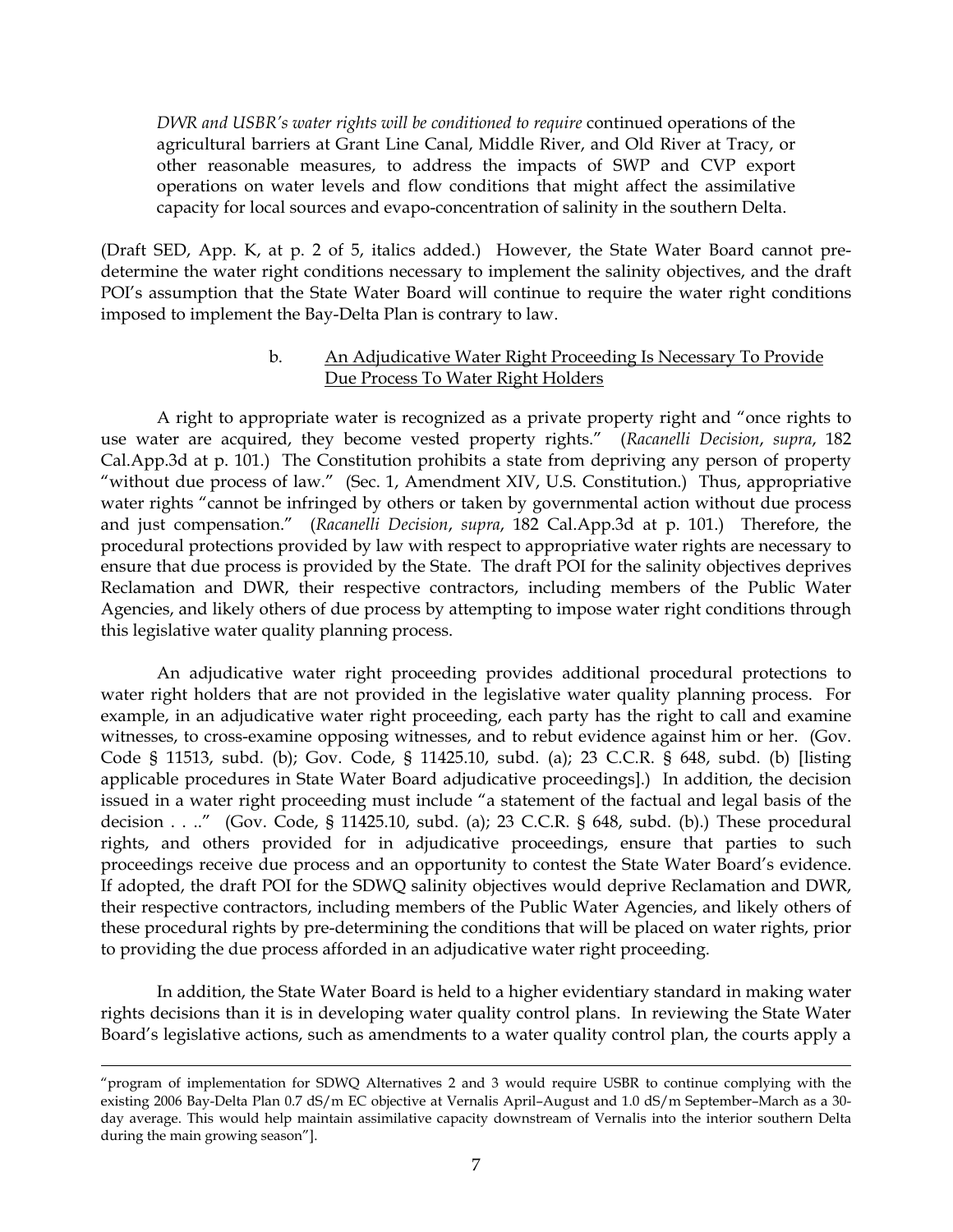deferential standard of review and a court will "'uphold the agency action unless the action is arbitrary, capricious or lacking in evidentiary support.' [Citation.]" (*Racanelli Decision*, *supra*, 182 Cal.App.3d at p. 113.) In contrast, in reviewing the validity of water right permit conditions imposed through an adjudicative proceeding, the courts must determine whether "the conditions are supported by 'precise and specific reasons founded on tangible record evidence.' [Citation.]" (*Id*. at p. 115.) Also, an administrative agency is required to make findings that bridge the analytic gap between the raw evidence and the ultimate decision when it issues an adjudicative decision, but not when it issues a legislative decision. (*Id*. at p. 114.) Thus, the nature of the proceeding determines the evidentiary standard the State Water Board must meet and adjudicatory actions provide more protection for the parties and rights affected by the agency action, by providing a more demanding evidentiary standard.

#### 3. Assignment Of Responsibility For Implementing The Salinity Objectives Should Be Commensurate With A Party's Contribution To Salinity

The draft SED states that the "goal of the Preferred SDWQ Alternative is to protect agriculture through new numeric objectives and a program of implementation that places responsibility on the USBR, DWR, and others, *commensurate with their contributions to the southern Delta salinity impairments*." (Draft SED, at p. ES-3, italics added.) However, nowhere does it explain why it is appropriate to require Reclamation to provide "assimilative capacity" downstream of Vernalis. Nor does it explain why it is appropriate to require Reclamation and DWR to install, operate and maintain barriers, conduct the specified monitoring, and conduct the specified studies. There is also no valid basis for imposing permit conditions on the CVP and SWP, including those that require the Reclamation and DWR, and likely the Public Water Agencies, to fund monitoring and studies, install temporary barriers. (Draft SED, App. K.) It is beyond reasonable dispute that multiple factors affect the concentration of salinity in the waters of the San Joaquin River and southern Delta. Indeed, the draft SED acknowledges that salinity conditions in the southern Delta "are affected by various factors including low flows, salts imported to the SJR Basin in irrigation water, municipal discharges, groundwater percolation, poor circulation and water diversion and discharges from agricultural drainage." (*Id*.; Draft SED at p. ES-6 [listing additional factors]; *Id*. at p. 1-7 [same].) Thus, it is inconsistent with the goal of the Preferred SDWQ Alternative, unreasonable, and unlawful to require Reclamation to provide assimilative capacity or to require Reclamation and DWR to install, operate and maintain barriers, conduct the specified monitoring, and conduct the specified studies.

## 4. The Assignment Of Responsibility For Implementing The Salinity Objective Must Reflect The Substantial Reduction In Salt Discharge Upstream Of Vernalis

The SED extensively discusses the topic of salinity in the San Joaquin River, but the SED omits decades of successful efforts to reduce salinity loading in the San Joaquin River from lands irrigated with CVP water. The contribution of salinity to the San Joaquin River from lands irrigated with CVP water have changed considerably since the State Water Board last closely examined San Joaquin salinity standards in the 1995 Water Quality Control Plan amendments and in D-1641. At the time the State Water Board adopted D-1641, there was a concern that the Vernalis salinity objective would not be met. Indeed, Reclamation "acknowledged that on occasion salinity objectives at Vernalis will not be met under its plan." (D-1641, at p. 80.) The State Water Board found that "the actions of the CVP are the principal cause of the salinity concentrations exceeding the objectives *at Vernalis*." (*Id.* at p. 83, italics added.) The effect of CVP-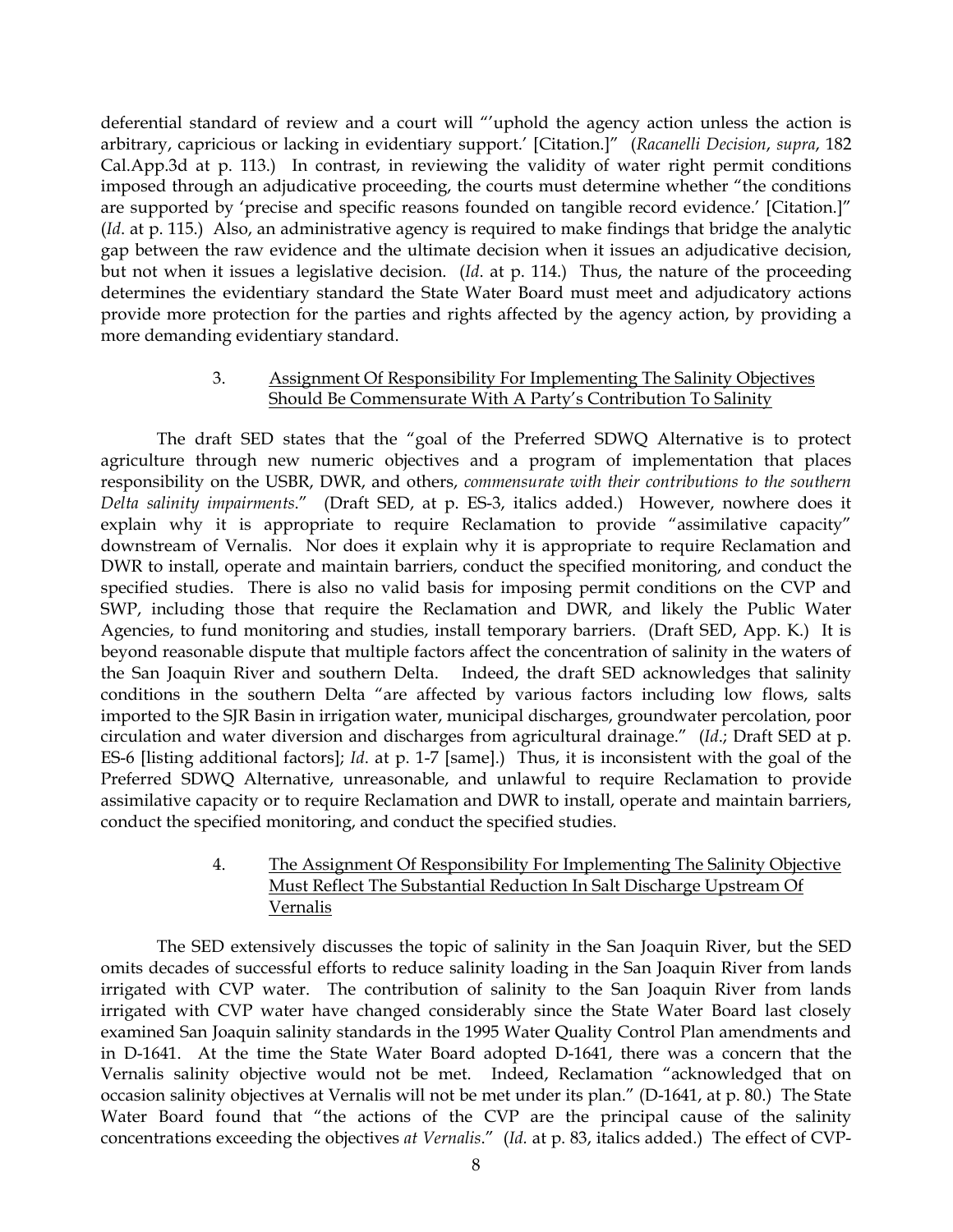related irrigation and other activities is very different today, something the draft SED does not sufficiently acknowledge.

There have been no exceedances of the salinity objective at Vernalis since D-1641 was adopted. The Grasslands Bypass Project ("GBP") has achieved substantial reductions in salt discharges to the San Joaquin River. The GBP is regulated through waste discharge requirements issued by the Central Valley Regional Water Quality Control Board ("Central Valley Regional Board"), an important fact not mentioned in the description of the project. (Draft SED, at p. 1-13.) The GBP gathers subsurface drain water from some 90,000 acres of farmland located west of Firebaugh, California, lands that are irrigated with CVP water. As the draft SED explains, the GBP routes the drain water around wetlands and wildlife refuges. The GBP uses a portion of the San Luis Drain to convey the drain water to Mud Slough, which is tributary to the San Joaquin River. The SED acknowledges that the GBP "improves water quality in the wildlife refuges and wetlands, sustains the productivity of 97,000 acres of farmland, and fosters cooperation between area farmers and regulatory agencies in drainage management reduction of selenium and salt loading." (Draft SED, at p. 1-13.) The regulations and agreements governing the GBP require further dramatic drainage reductions that will continue to reduce discharges of salinity, while drainage management through the project will allow viable agriculture to be maintained. Appendix F to the SED, in a description of the baseline conditions for salinity modeling, says that "SWRCB recognizes that . . . the salinity upstream of the Merced is likely to be substantially reduced by the Grasslands drainage project (for selenium removal)." (Draft SED, App. F at p. 1-114.)

Absent from the draft SED, however, is any acknowledgement that the level of salinity that the GBP discharges to Mud Slough and hence to the San Joaquin River have already been substantially reduced. The reductions in salt discharge achieved by the GBP from water years 1995 through 2012 are presented in the table included with these comments as Attachment 5. As shown in Attachment 5, from 1995 to 2012 the GBP reduced the annual salt discharge to Mud Slough by 84%, from 237,530 tons to 38,400 tons. The GBP reduced the total volume of drain water discharged to Mud Slough by 82%, from 57, 574 acre-feet to 10,485 acre-feet. And the GBP reduced the annual discharge of selenium over this period by 94%, from 11,875 lbs. to 750 lbs. The GBP removed all discharges from the 97,000 acres into Salt Slough.

We have been unable to find any narrative in the draft SED describing these dramatic reductions in load from the GBP since 1995. Figure F.2-1b in the SED does depict combined salt load from Mud and Salt sloughs by month, from 1985 through 2010, but is on such a scale that the reductions in loading over time from the GBP are not readily apparent. The approximately 200,000 ton reduction in annual salt load reaching the San Joaquin River from the GBP from 1995 to the present amounts to a 19% reduction in the average salt load at Vernalis, which recently totals approximately 1 million tons per year. Figure F.2-1g in the SED depicts salt load at Vernalis. Like Figure F.2-1b, the scale in Figure F.2-1g does not reveal the reductions in salt loading at Vernalis by the GBP, nor does the narrative related to Figure F.2-1g mention these reductions. Any modeling or presentation of salinity in the San Joaquin River should reflect current conditions and trends– especially where they are supported by data indicating that the trends are likely to continue, in part in response to existing regulation. Failure to include such information in modeling will result in inaccurate information being considered by decision-makers. In particular, modeling current conditions is critical, given Westside farmers' already significant reductions in salt discharges.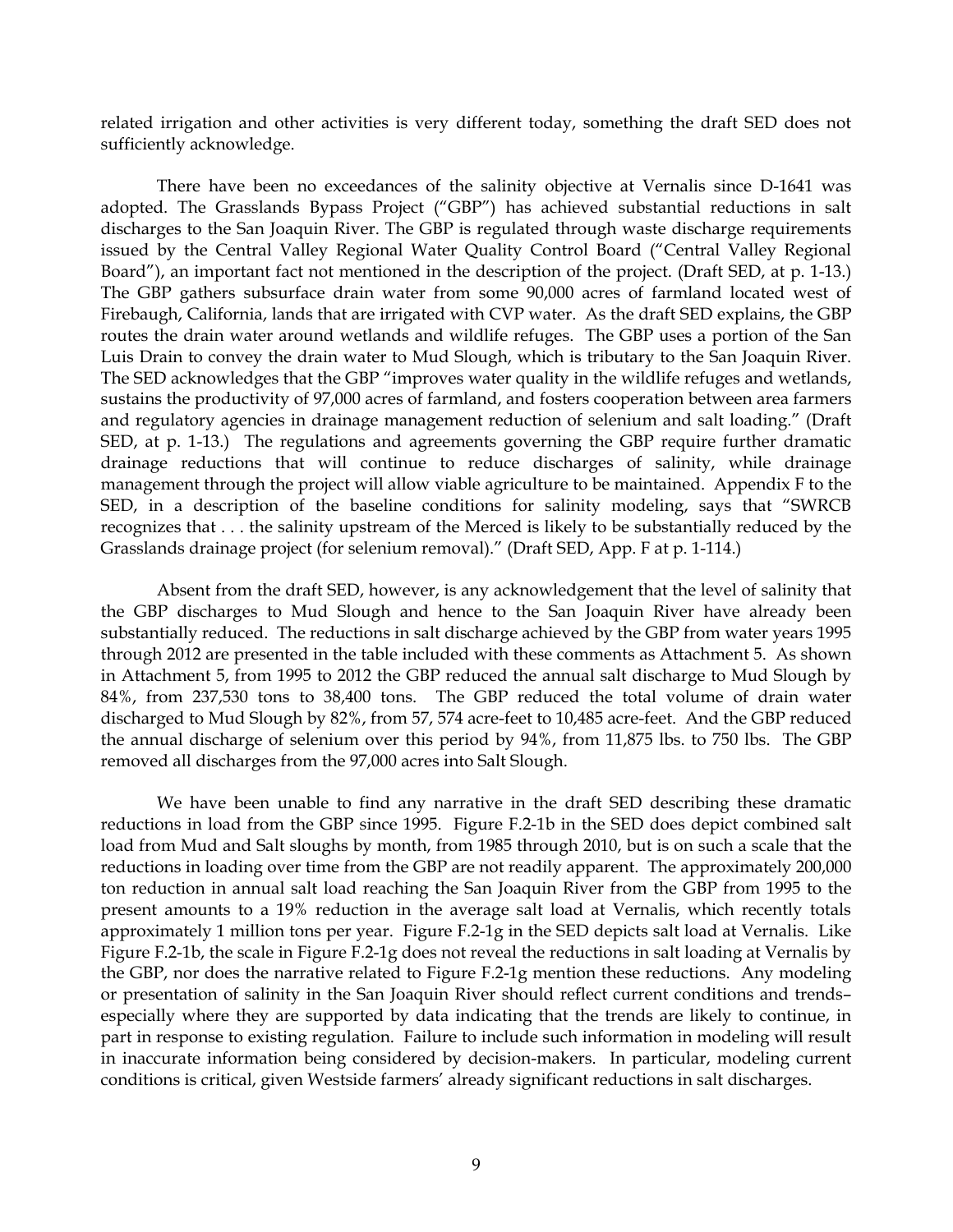Finally, other programs on the west side of the San Joaquin Valley are addressing salinity on lands not within the GBP. The Irrigated Lands Regulatory Program ("ILRP") includes measures addressing drainage discharges from irrigated agricultural lands that reach the San Joaquin River. The ILRP initially requires monitoring and data collection that will guide later management. In addition to program requirements for monitoring the discharge of salts, priority management practices, such as installation of drip irrigation and tailwater recirculation systems to avoid sediment discharges, are expected to have incidental but immediate benefits in reducing discharges of salts. The ILRP, along with the waste discharge requirements for the GBP, will be used to implement the TMDL for salinity in the lower San Joaquin River. Reclamation has entered into and is updating a Management Agency Agreement with the Central Valley Regional Board that is engaging stakeholders, including state and federal refuges, among others, in the development of a real time program for managing discharges to address salinity concerns.

In sum, much has changed since adoption of the 1995 WQCP and D-1641 regarding the CVP's contribution to salinity in the San Joaquin River upstream of Vernalis. There have been no exceedances of the standard at Vernalis since D-1641 was adopted. The GBP has achieved substantial reductions in salt discharges from agricultural lands irrigated with CVP water. These reductions in salinity discharges upstream of Vernalis, which are not described in the SED, should be made known to policymakers and the public. This information will help inform decisions about what salinity reduction measures are feasible, and the relative progress that has been made since adoption of the 1995 WQCP to address various sources of salinity in the south Delta. Such information is essential to developing sound amendments to the existing water quality control plan, including to the program of implementation.[10](#page-25-0)

#### **B. Legal And Evidentiary Defects Of The Draft Lower San Joaquin River Flow Objective & Related Program Of Implementation**

#### 1. Flow Is Not A Proper Parameter For A Water Quality Objective Under Porter-Cologne

The draft LSJR flow objective is unlawful because flow is a not a proper parameter for a water quality objective. "Water quality objectives" are defined in the Porter-Cologne Act as the

<span id="page-25-0"></span> $\overline{a}$ 

<sup>10</sup> Two additional comments related to discharges of salt are.

*Page 2-36, Paragraph 2.6.4 Water Quality and Water Quality Objectives:*This paragraph describes contributions of salinity to the Lower San Joaquin River including boron, selenium and pesticides. The Lower San Joaquin River has been removed from the 303(d) list of impaired water bodies for selenium which is the main constituent of concern for the GBP. In 2010, 40.4 miles of the San Joaquin River from the Merced River to the Delta were removed from the 303(d) list because selenium objectives were being met. The EPA has identified the GBP as a "Success Story" because of these improvements. (water.epa.gov/polwaste/nps/success319/ ca\_san.cfm).

*Page 5-15 Salinity and Water Temperatures:*The second paragraph on this page discusses the use of releases of water from New Melones to maintain water quality objectives of the San Joaquin River. The need for releases from New Melones for this purpose has been reduced significantly over time because of the reduced discharge of salinity from the GBP to the San Joaquin River, which results in lower salinity levels at Vernalis. An analysis in Chapter 6 of the GBP Annual Report 2008-2009 indicates that prior to water year 1997 273,440 acre-feet of fresh water would have been required to dilute the average annual volume of drainage water from the Grassland Drainage Area to meet the Vernalis standard. During the period of the project through 2009 the theoretical annual volume of water needed to dilute the drainage water from the Grassland Drainage Area was reduced to 60,580 acre-feet, or a reduction from the pre-project average of over 200,000 acre-feet. This represents a significant savings of water that now can be used for other purposes.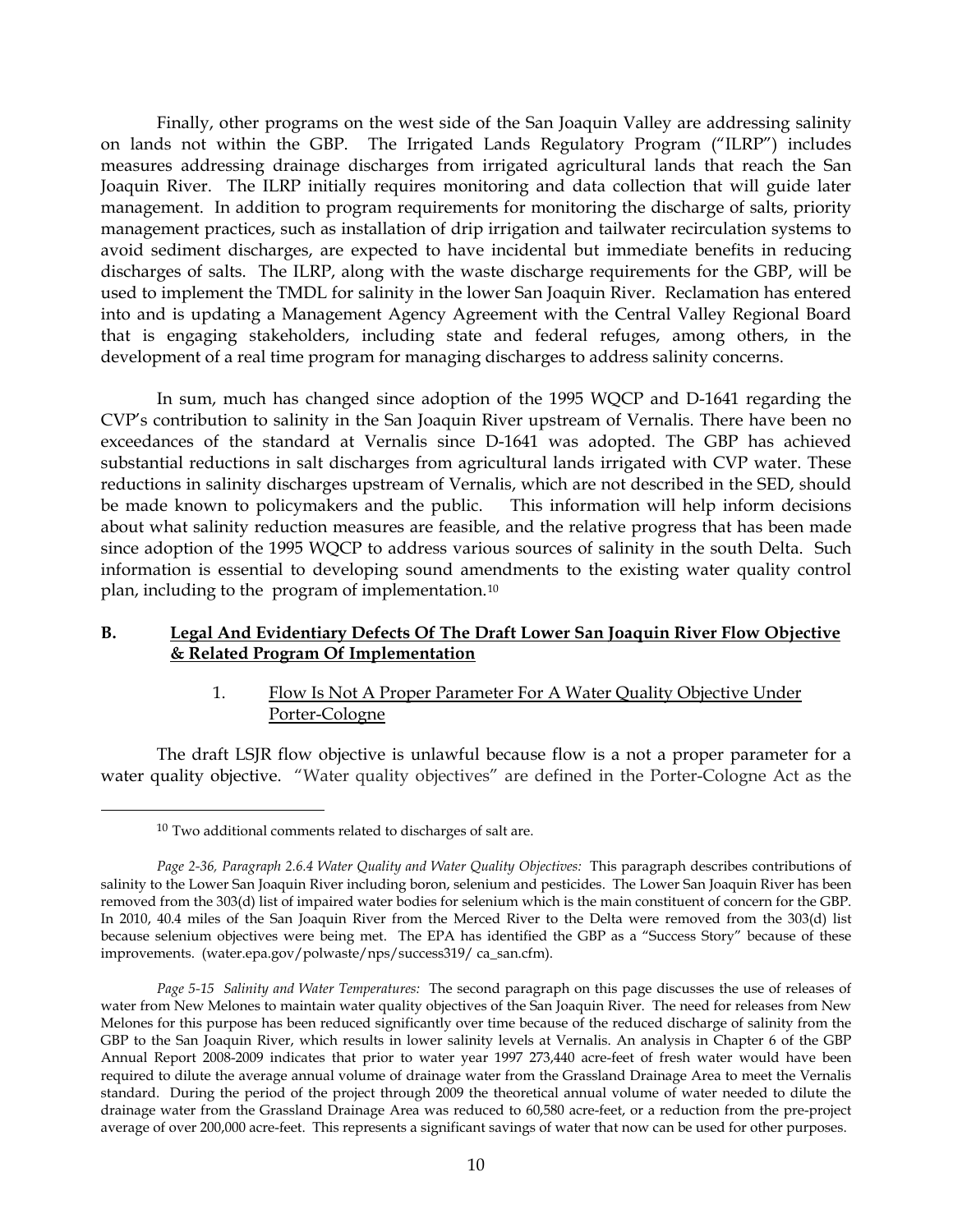"limits or levels of water quality constituents or characteristics which are established for the reasonable protection of beneficial uses of water or the prevention of nuisance within a specific area." (Water Code, § 13050, subd. (h).) Temperature, pH, dissolved solids, pathogens, dissolved oxygen, and chemical constituents such as pesticides are all examples of "water quality constituents or characteristics." Flow, by contrast is the physical *movement* of water in a watercourse. While flow may affect water quality, flow is not a water *quality* constituent or characteristic of the water. Flow is therefore outside the scope of a water quality objective as defined in section 13050, subd. (h). The State Water Board's current task is to consider potential amendments to water quality objectives. Questions of flow may be properly addressed as part of implementation, in a water rights proceeding.

The Porter-Cologne Act defines "quality of the water" separately and differently from its definition of "water quality objectives." "Quality of the water" is defined as the "chemical, *physical*, biological, bacteriological, radiological, and other properties and characteristics of water which affect its use." (Cal. Wat. Code, § 13050, subd. (g), emphasis added.) Flow, and volume too, are physical properties of a water body. By contrast, the definition of "water quality objective" does not include the term "physical."

Notably, the defined term "quality of the water" is not used in the provisions of the Water Code that govern water quality control plans. Instead, it appears in a provision of the Water Code that prohibits the commingling of transferred water resulting in a diminution of the quality of the water (Water Code, § 1810), and in a provision that defines a "project" in the context of groundwater basin protection (Water Code, § 12921.3). The term also appears in provisions pertaining to specific projects and entities. For example, section 5901 addresses the deterioration of the quality of the waters of the Upper Klamath River Basin, sections 13951 and 13952 address waste disposal affecting the quality of waters in Lake Tahoe, and sections 50903 and 60230 enable small reclamation districts and water replenishment districts, respectively, to take certain actions to protect the quality of local waters. The Legislature's choice to use a term that includes physical properties in some contexts, but not in the water quality control plan provisions, is a strong indicator that it did not intend for plans to define objectives using physical properties of a water body such as flow.

There are sound policy and practical reasons for excluding properties such as flow and volume from water quality control plans. As discussed above, water quality control plans and water rights proceedings are subject to differing standards and requirements. The distinction between the two is breached when water quality objectives are expressed in terms of flow, because that can predetermine what water rights may be affected and by how much, without the benefit of due process.

The term "quality of the water" appears in only one reported California case. (*State Water Resources Control Board Cases*, *supra*, 136 Cal.App.4th at p. 699.). In that case, the court said that "[w]ater flow can be regulated as a water quality objective because, as the Board explained in the 1995 Bay-Delta Plan, 'the rate and quantity of flow . . . are physical properties or characteristics of the water' which 'have an impact on the beneficial uses of' water in the Bay-Delta." (Id. at p. 701 [citing Water Code, § 13050, subd. (g)].) This was *dictum*, however, because no party in that case challenged the State Water Board's authority to set flow-based objectives, which were adopted following the Delta Accord. Further, the court did not explain how the definition of "quality of the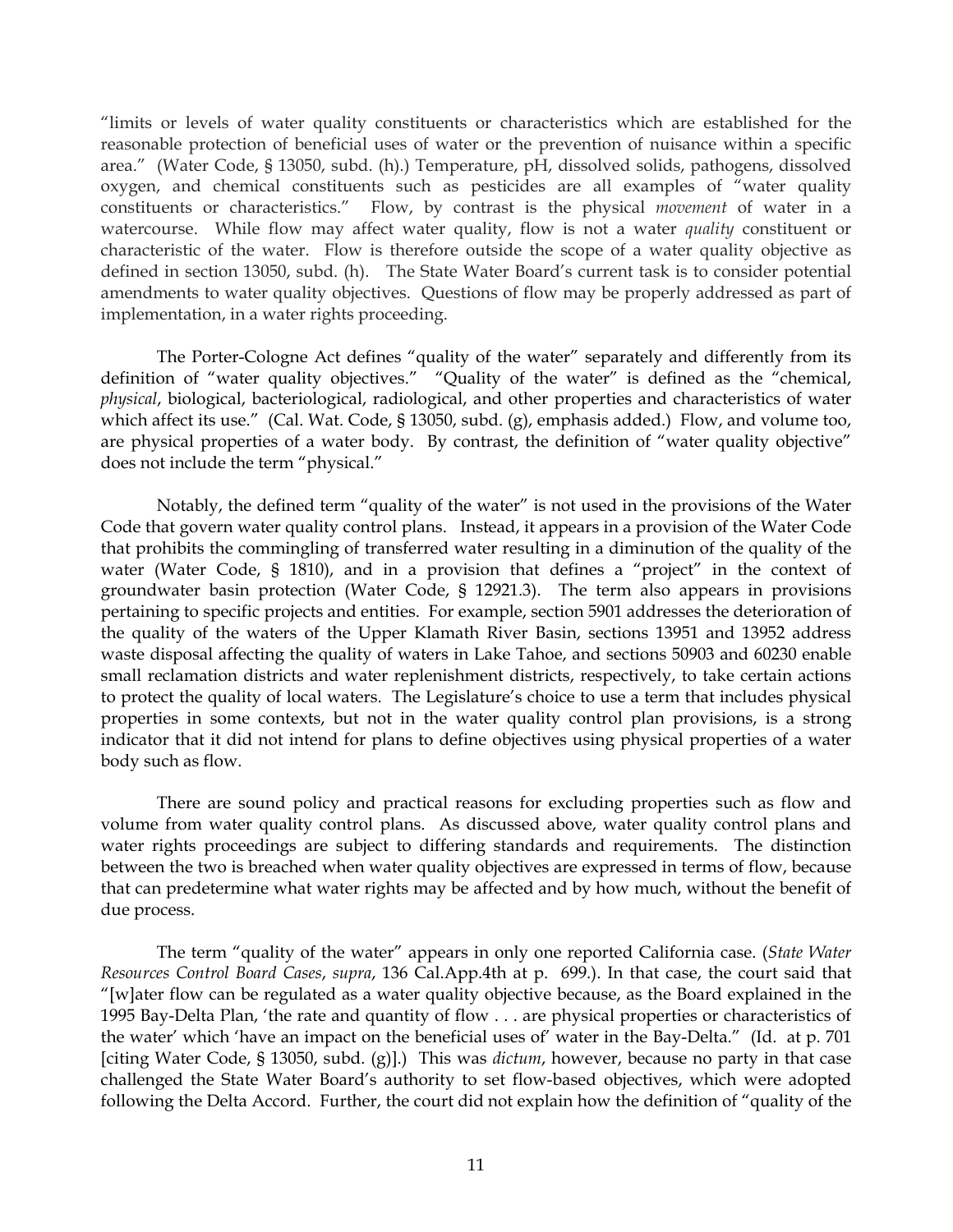water" it quoted could be substituted for the pertinent and materially different definition of "water quality objective" provided in Water Code section 13050(h).

The 1995 Bay-Delta Plan illustrates that for many years the State Water Board has taken the position that it may set flow objectives in a water quality control plan, despite the definition of "water quality objective" in section 13050(h). Assuming *arguendo* that the State Water Board's interpretation is not contrary to section 13050(h), it is still unlawful for failure to comply with the California Administrative Procedure Act, California Government Code §§ 11340 *et seq.* ("APA"). A "regulation" within the meaning of the APA includes "every rule, regulation, order, or standard of general application or the amendment, supplement, or revision of any rule, regulation, order, or standard adopted by any state agency to implement, interpret, or make specific the law enforced or administered by it, or to govern its procedure" (Gov. Code, § 11342.600). Under the APA, a promulgating agency "must comply with the procedures for formalizing such regulation, which include public notice and approval by the Office of Administrative Law. . ." (*County of Butte v. Cal. Emergency Medical Services Authority, Inc.* (2010) 187 Cal.App.4th 1175, 1200 [internal quotations and citations omitted].) In *Tidewater Marine Western, Inc. v. Bradshaw* (1996) 14 Cal.4th 557, 571, the California Supreme Court explained that a regulation is subject to the APA if it has two principal identifying characteristics: (1) "the agency must intend its rule to apply generally, rather than in a specific case;" (2) "the rule must 'implement, interpret, or make specific the law enforced or administered by [the agency], or . . . govern [the agency's] procedure.'" (Citing Gov. Code, § 11342, subd. (g).) The State Water Board's claim of authority to include flow as a water quality objective meets these criteria. Yet, the State Water Board has never formally adopted a regulation setting forth its expanded definition of water quality objectives. Accordingly, a water quality objective defined by flow would be based on an underground regulation, and hence invalid. (*Niles Freeman Equipment v. Joseph* (2008) 161 Cal.App.4th 765 [citing *Kings Rehabilitation Center, Inc. v. Premo* (1999) 69 Cal.App.4th 215, 217.].)

## 2. The Draft Program Of Implementation Fails To Consider And Balance Competing Beneficial Uses Of Water

In developing water quality objectives, the State Water Board is directed to consider *all*  competing demands for water in determining what is a reasonable level of water quality protection .(Water Code, § 13000.) In the *State Water Resources Control Bd. Cases*, the court described the Board's duty to consider and balance competing beneficial uses of water as follows:

In formulating the 1995 Bay–Delta Plan, the Board set out "to attain the highest water quality which is reasonable, considering *all* demands being made on the water of the [Bay–Delta]." (1995 Bay–Delta Plan, p. 14, italics added.) While the Board had a duty to adopt objectives to protect fish and wildlife uses and a program of implementation for achieving those objectives, in doing so *the Board also had a duty to consider and protect all of the other beneficial uses to be made of water in the Bay– Delta, including municipal, industrial, and agricultural uses.* It was for the Board in its discretion and judgment to balance all of these competing interests in adopting water quality objectives and formulating a program of implementation to achieve those objectives.

(*State Water Resources Control Bd. Cases*, *supra*, 136 Cal.App.4th at p. 778, second italics added.) Thus, the State Water Board has a duty to both protect fish and wildlife beneficial uses and other beneficial uses of water in developing flow objectives. Unfortunately, the draft SED fails to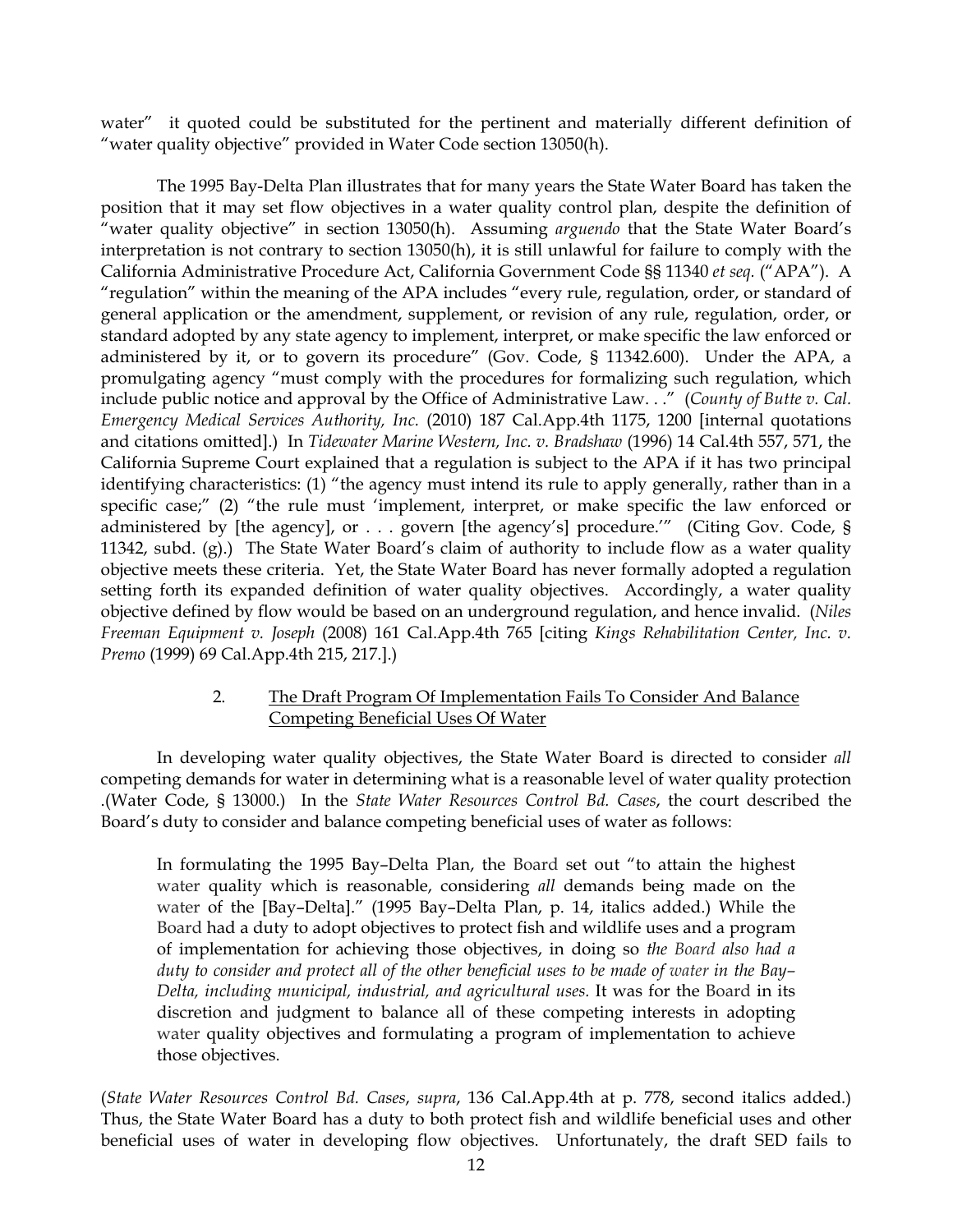identify the State Water Board's duty to balance competing beneficial uses as one of the stated goals in developing the flow objective.[11](#page-28-0) The draft POI does not effectuate the State Water Board's duty to balance the competing beneficial uses of water because it provides for an "unimpaired" flow regime that would require significant reductions in water diversions for other beneficial uses.

It is unclear how the State Water Board can fulfill its statutory duty to consider and balance competing demands for water in developing water quality objectives if the draft SED fails to evaluate those competing beneficial uses of water. The draft SED asserts that "unimpaired flow" can be used as a "straightforward means to assist in balancing the competing uses of water" and that the "35 percent unimpaired flow requirement would strike a balance between providing water for the protection of fish and other competing uses of water, including agriculture and hydropower generation." (Draft SED, at pp. ES-2, ES-3.) Yet, the draft SED reveals that the draft POI's flow regime of 35 percent of unimpaired flow would have significant impacts on other beneficial uses of water. For example, the draft SED concludes that the preferred flow alternative will have significant and unavoidable impacts on agricultural supply and recreation. (*See* Draft SED, at pp. ES-48, ES-49; *see also* Water Code, § 13050, subd. (f) [identifying agricultural supply and recreation as beneficial uses of water].) The draft SED also fails to quantify any fishery benefits of these proposed additional flows under today's physical and biological conditions. Given the recent extremely low salmon survival in the southern Delta (regardless of there being high flows ), any fishery benefits are at best highly speculative.

In light of the impacts to other beneficial uses of water, it is unclear how the draft POI's "unimpaired flow" regime satisfies the State Water Board's duty to consider and balance the competing beneficial uses of water in developing water quality objectives. The draft SED states that "[f]low needed for the protection of fish and wildlife beneficial uses will be balanced against flow needs for other beneficial uses of water including: agriculture and hydropower production." (Draft SED, App. C, at p. 3-62.) The draft POI does not reflect a balanced approach to the protection of all beneficial uses of water in the plan area.

- 3. The Draft Narrative Flow Objective And Program Of Implementation Lack A Strong Technical Basis
	- a. Applying The Unimpaired Flow Metric Does Not "Mimic The Natural Conditions To Which Native Fish Were Adapted"

The fundamental basis of the draft narrative flow objective is the presumption that an increased magnitude of instream flows that "mimic" actual seasonal hydrologic conditions during the later winter and spring each year will likely result in an increase in the abundance and survival of juvenile and adult Chinook salmon and steelhead. The draft SED asserts that:

[S]cientific evidence indicates that in order to protect fish and wildlife beneficial uses in the SJR basin, including increasing the populations of SJR basin fall-run Chinook salmon and Central Valley steelhead to sustainable levels, changes to the

 $\overline{a}$ 

<span id="page-28-0"></span><sup>11</sup> One of the stated "goals" of the draft salinity objectives is to "balance actions needed to reasonably protect southern Delta agricultural beneficial uses with the needs for water to meet other beneficial uses of water." (Draft SED, at p. ES-11.) However, the draft SED does not identify a similar "balancing" goal for the LSJR flow objectives. (See Draft SED, at p. ES-10.)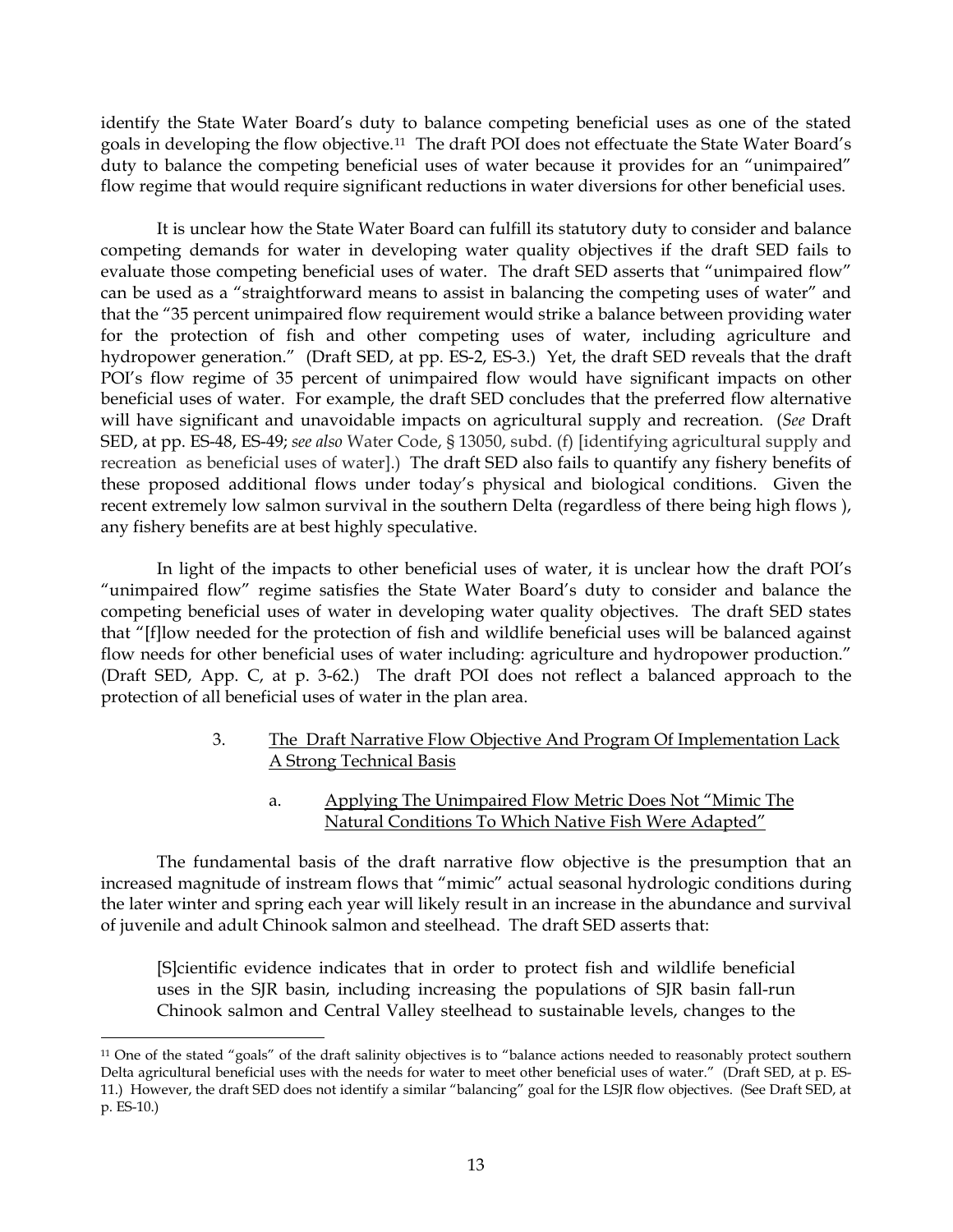current flow regime of the SJR basin are needed. Specifically, a more natural flow regime from the salmon bearing tributaries (Stanislaus, Tuolumne, and Merced Rivers) is needed during the February through June time frame.

(Draft SED, App. C, at p. 3-2.) However, the draft SED overlooks that "unimpaired flow" is not, and cannot be, the same as a "natural" flow regime in a highly modified ecosystem such as the Bay-Delta. The draft SED also states that "[u]sing a river's unaltered hydrographic conditions as a foundation for determining ecosystem flow requirements is well supported by scientific literature." (*Id*. at p. 3-41.) This statement fails to acknowledge that "unimpaired flow" is not the same as "unaltered hydrographic conditions" because the physical structure of the streams, rivers, and the Bay-Delta estuary has been so altered that unimpaired flow conditions will not reflect or mimic the "natural" hydrographic conditions that existed in the predevelopment era. The "unimpaired flow" regime is a simplistic short-hand approach that attempts to provide more variability in flow, but such a flow regime will not approximate "natural flow," nor will it restore the complex habitat that native fish species are adapted to or many of the functions that predevelopment flows may have provided.

First, draft POI measures would modify the hydrograph in the lower reaches of these tributaries, the San Joaquin River and Delta, all of which are highly altered. The SED should explain that even to the extent the percent of the unimpaired hydrograph approach may approximate natural hydrology in the upper tributaries, the draft POI measures would modify the hydrograph in unnatural ways in the lower reaches of these tributaries, the San Joaquin River and Delta.

Second, the draft POI only includes a portion of the year, even though the existing standard includes flows in October. The draft SED does not provide an adequate explanation for why excluding nearly half of the year's hydrograph still represents "natural" conditions. Juvenile steelhead rear within in the San Joaquin River tributaries year-round and require suitable instream flows and cold water temperatures, particularly in the late spring, summer, and fall to support their growth and survival. Similarly, adult fall-run Chinook salmon adults migrate into the San Joaquin River system in the fall (September-December) where they spawn and eggs incubate. Providing instream flows and maintaining suitable cold water for salmon spawning and egg incubation is critical to their reproductive success and subsequent abundance (year class strength). While it may be true that additional flow in the spring could be biologically beneficial, limiting changes in flow to less than half the year is not "natural."

Third, the draft POI describes a process where the Executive Director could decide in any year to deviate from the pattern of the hydrograph based on an exercise of his or her discretion indicating that a different flow would benefit the fishery. (Draft SED, App. K.) The SED provides no discussion of the types of habitat and biological monitoring data, rationale, or analyses that would be used as the technical basis for modifying the instream flow schedule within a year. The reservation of authority for the Executive Director further deviates from a "natural" pattern.

Fourth, while the calculated percent of the unimpaired hydrograph approach may approximate natural flow patterns in the tributaries below the dams, it does not do so downstream on the San Joaquin River and in the south Delta. Once flow enters the valley, it cannot be considered "natural" as the current channel configuration and physical environment are drastically transformed from historic conditions. Levees, channelization, and land use changes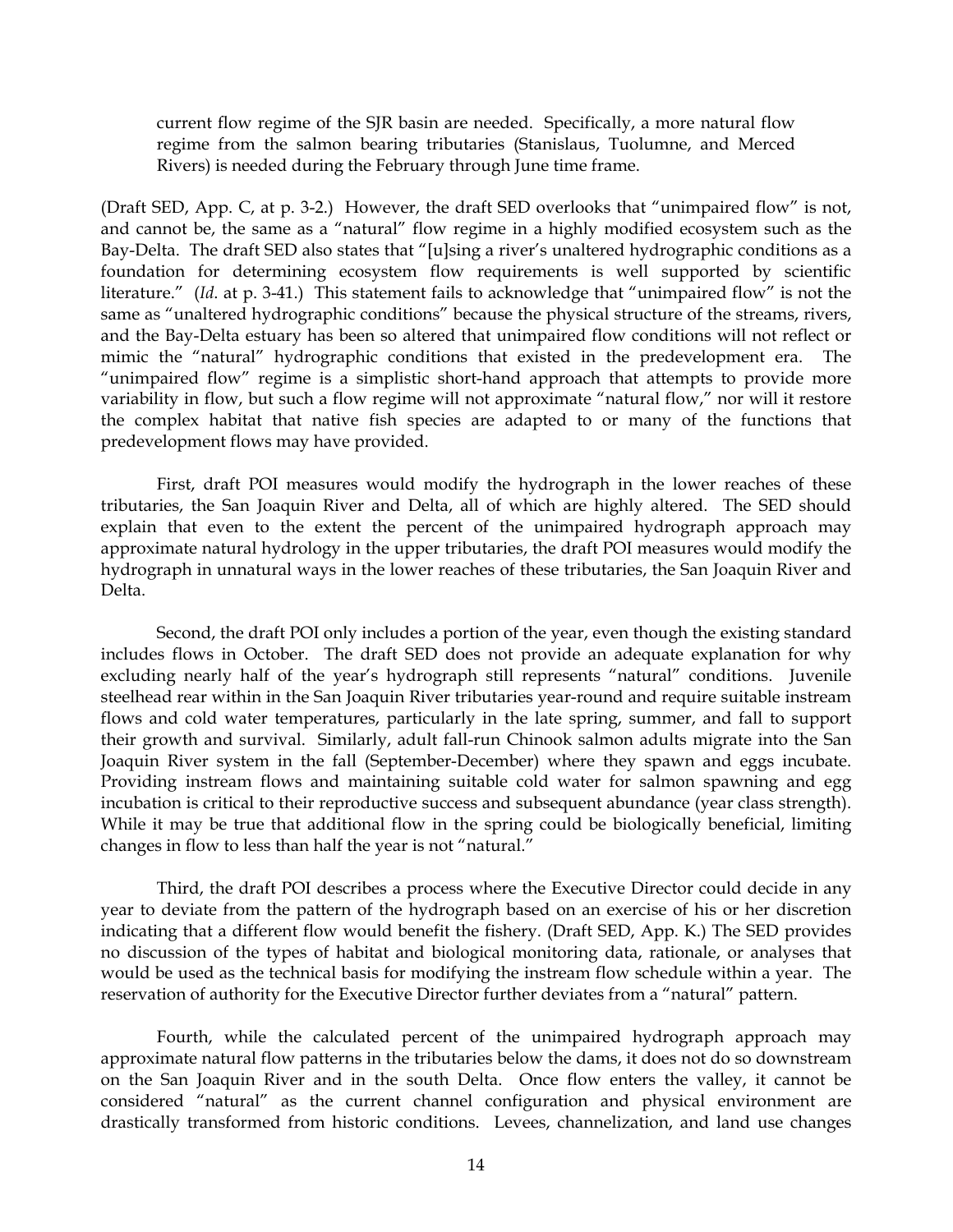have dramatically altered the relationship between instream flows and seasonal floodplain and wetlands inundation on the lower San Joaquin River and Delta from historic conditions. The functional relationships and biological benefits to juvenile salmonid rearing on intermittently inundated habitat in the basin no longer mimic natural processes or conditions that are part of the implied foundation for the unimpaired flow strategy. Today's highly altered conditions are relevant because the seasonal timing and magnitudes of flow under historic conditions were highly modified through interactions with channels, wetlands and floodplains, groundwater recharge, consumptive use by native vegetation, and evaporation. These interactions moderated the timing and magnitude of outflow, and dictated localized hydrodynamic patterns. These interactions also affected the functions that these flows provided; functions that are not necessarily replicated by equivalent flows through today's channels.

The recent SFEI Report, Sacramento-San Joaquin Delta Historical Ecology Investigation: Exploring Pattern and Process, contains a detailed description of the historic south Delta. The report describes the physical environment as well as the likely historic hydrograph, as follows:

The South Delta is defined by the distributaries and meanders of the San Joaquin River upstream of the central Delta. At the landscape scale, the south Delta historically presented an array of tidal wetlands interwoven with distributary riverine channels and non-tidal floodplains across a broad transitional zone, or ecotone. Early travelers encountered rivers that were formable only late in the season, often with dense willow and oak riparian forest along their banks. Beyond forested natural levees, the land surface sloped away to meet a matrix of perennial wetlands (dominated by tule, Schoenoplectus spp.), patches of sedges and grasses, perennial and intermittent ponds, and overflow channels. This floodplain was challenging to traverse for much of the year, owing to annual inundation.

(SFEI, South Delta, at p. 309.) The SFEI report further describes 12,000 acres that once were comprised of an extensive mosaic of wetlands and adjacent upland habitat types of the south Delta, generally defined as extending from Roberts and Union Islands to the Stanislaus River. (*Ibid*.)

The historic hydrograph on the San Joaquin River was also different than on the Sacramento River, as follows:

The south Delta marked the terminus of the San Joaquin River, a large riverine system that frequently overflowed its banks to fill numerous secondary channels, ponds, and floodplain wetlands. It conveyed floodwaters that spread and inundated land sometimes several feet in depth before much of it entered downstream tidal channels in the central Delta. In contrast to the more rainfallevent driven hydrograph of the Sacramento River, winter floods were less frequent on the San Joaquin, with flooding typically snowmelt-driven. The resulting hydrograph was characterized by fewer peak flood events and exhibited a gradual rise of river stage in the late spring and early summer…Also different from the northern flood basins, the south Delta floodplains were apparently less isolated from the river by natural levees (presumably related, in part, to the lower flood peaks and sediment supply in comparison to the Sacramento River). This greater hydrologic connectivity was maintained through multiple side channel systems that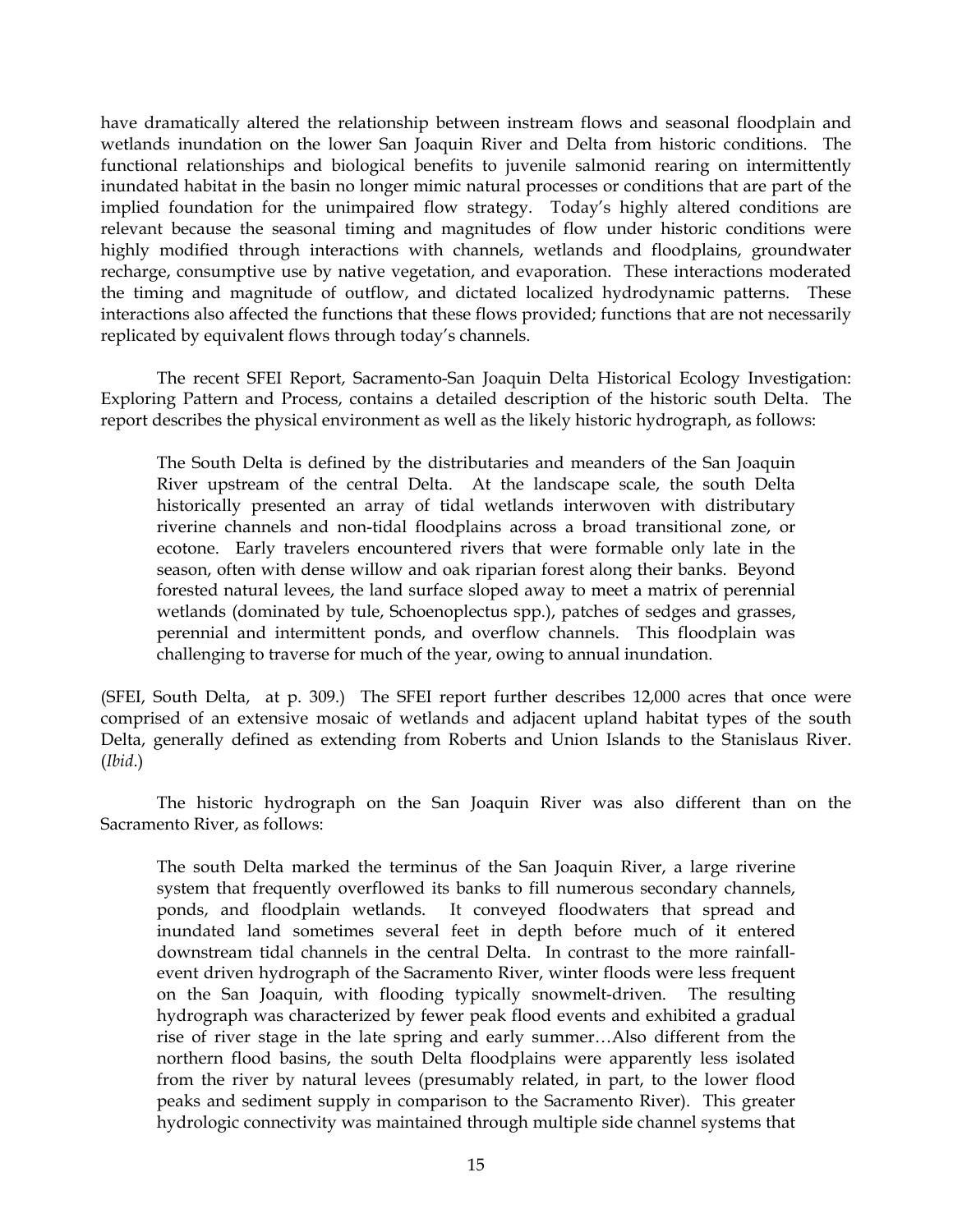made floodplain hydrology more responsive to river stages and enabled water to pass through the system with relative speed. Masses of woody debris obstructed the main channels at certain locations, such as Old River near the present day Fabian Tract, affecting flows and habitat complexity. The combination of these factors meant that floodwaters in wetland complex, likely associated with the many secondary side channels and oxbow lakes. The comparison to the lower Sacramento River riparian forests, a greater proportion seems to have been composed of willows and other shrubs, as opposed to oaks and sycamores.

#### (SFEI, South Delta, at pp. 312-313.)

As a result of the changes that have occurred from historic conditions to present, making releases based on the calculated hydrograph will not result in the timing or magnitude of flows described above nor will it "mimic" the historic functions that instream flows supported for juvenile salmonid rearing and other biological processes. Similarly, the outflow from the San Joaquin River to the ocean will not approximate "natural" or historic conditions. This means that the through-Delta flows targeting improved juvenile salmon passage cannot be defined as "natural." The draft amendments and draft SED do not adequately reflect these facts.

There are ways to calculate historic or "natural" Delta outflows. During last year's Phase II workshops, Dr. Paul Hutton presented one estimate of historic outflow calculated by Dr. Phyllis Fox and Dr. Dan Howes. They used the landcover published in Chico (2003) as a representation of historic vegetation. Next, they calculated the evapotranspiration of each landcover type (using two different estimation methods) and then multiplied the evapotranspiration rate by the acreages of each vegetation type. Finally, they added up the total estimated water loss from evapotranspiration and subtracted that volume from Delta inflow to estimate the contribution of San Joaquin River flows to Delta outflow. Admittedly, this initial method is somewhat crude as it only provides an estimate of average annual Delta outflow, and does not account for seasonal variability or annual or interannual hydrologic variation.

Since the Phase II workshops, the Public Water Agencies have continued to refine tools for calculating historic or "natural" Delta inflow and outflow. The Public Water Agencies are developing a simple water balance model that estimates natural (pre-development) Delta inflows and Delta outflows that would have occurred in the absence of human activity. Both historical and pre-development Delta inflows will be developed to represent a wide range of hydrologic conditions for an 88-year period from 1922 through 2009. Delta outflows will be calculated using a flow mass balance framework, accounting for all in-Delta depletions. Calculations of unimpaired Delta inflows and Delta outflows will extend previous unimpaired flow calculation work undertaken and published by DWR. Specifically, DWR's estimates of unimpaired flows will be modified to account for: (1) valley floor depletion of water supplies through evapotranspiration of native vegetation and riparian lands; (2) bank overflow and detention storage in low-lying areas within the Valley floor; and (3) seasonal variation in groundwater storage. This new modeling effort will make it possible to estimate both seasonal and annual variation in San Joaquin River hydrology and will provide the foundation for a more robust and defensible analysis of alternatives than is currently presented in the SED.

In a second project, the Public Water Agencies are collaborating with SFEI and UCD to utilize modeling techniques to evaluate the characteristics of Bay-Delta salinity transport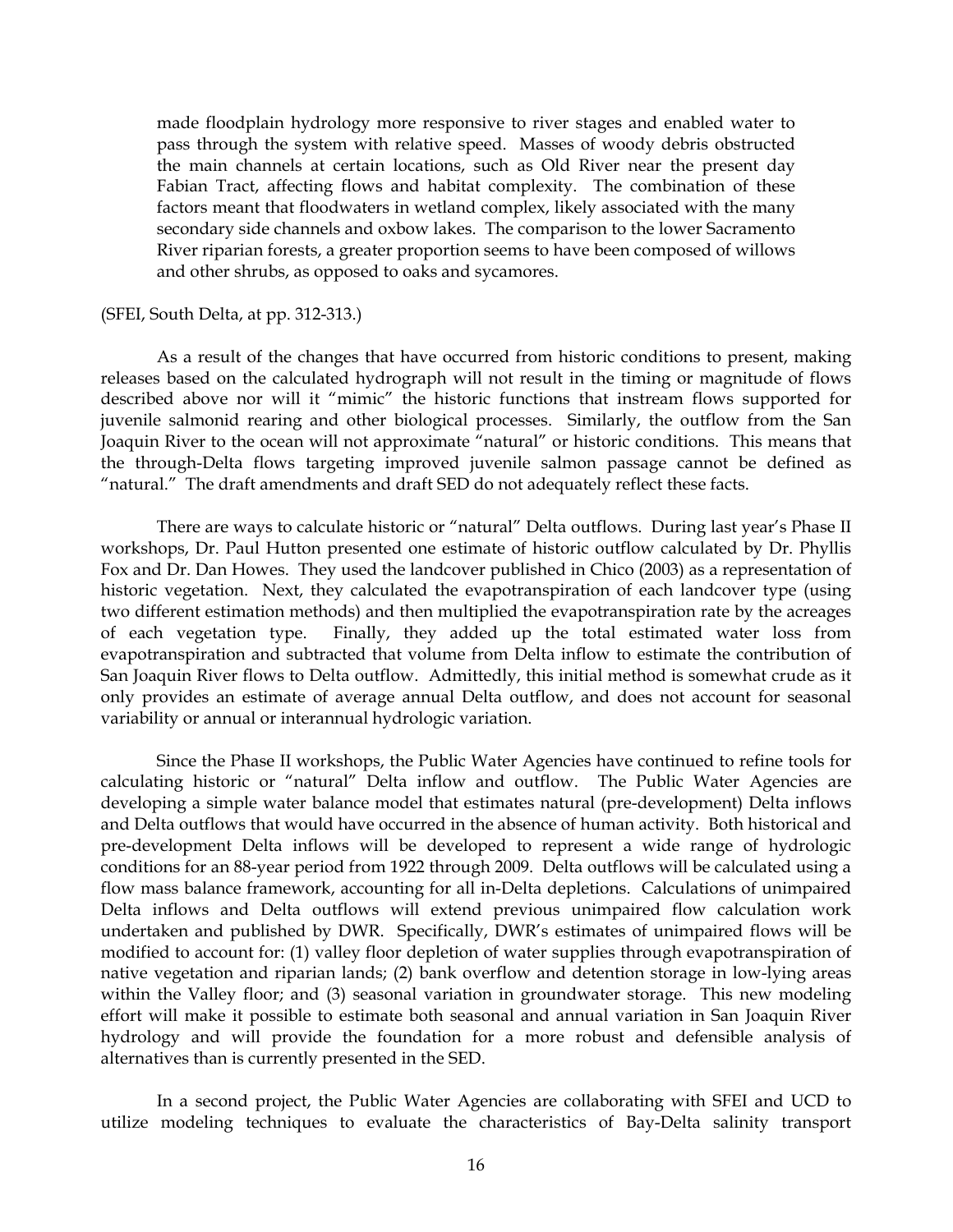associated with "natural" Bay-Delta hydrology. The goal of this effort is to develop an UnTRIM model based on a three-dimensional mesh for the Bay-Delta representing bathymetry and topography under "natural" conditions. The value of this effort is to support restoration efforts by developing an understanding of the functions and processes provided under a natural flow regime, and to be able to compare and contrast unimpaired flow calculations. Results of this modeling will be used, in part, as the foundation for designing habitat restoration projects that mimic natural flow-habitat functions.

#### b. There Is A Lack Of Evidentiary And Analytical Support For The Draft Program Of Implementation's Proposed Flow Regime

While flows are important for ecological functions and physical processes that support native fish populations, it does not follow that an "unimpaired flow" regime in a highly altered watershed and estuary will provide the conditions needed to support those biological and ecosystem processes. The draft SED does not contain an analysis establishing that the salmonid population viability factors (e.g., abundance, spatial extent or distribution, genetic and life history diversity, and productivity) can be achieved by providing flows that mimic the natural hydrograph. Even if this analytical connection had been made, it has not been sufficiently established that the implementation of the draft POI would provide "natural" flows under which the fish evolved and were adapted (e.g., the relative magnitude, duration, timing, and spatial extent of historic flows). As discussed in detail below, the SED fails to provide analytical or evidentiary support for the presumption that the proposed flow regime will support native fish populations.

An "unimpaired flow" regime implemented without careful consideration of the biological and ecosystem processes that the flows are intended to support is unlikely to provide the intended protection for fish and wildlife beneficial uses. Also, an unimpaired flow regime implemented without consideration of how the hydrological system has been altered or without consideration of other habitat needs of native fish populations is unlikely to be an effective approach to restoring and maintaining native fish populations. In addition, factors other than flows or exports are having a dramatic impact on salmon survival in the southern Delta. The survival levels are so low now, that even in the high flow years of 2005, 2006 and 2011 these survival rates (likely altered by increases in predation by invasive species) are not high enough to sustain salmon abundance. In fact, the draft SED's technical report quotes the Independent Panel Review of the VAMP studies with the following: The review panel concludes that "the very low recent survival rates seem unlikely to be high enough to support a viable salmon population, even with favorable conditions for ocean survival and upstream migration and spawning success for adults' (Hankin, et al. 2010)." (Draft SED, App. C, at p. 3-39.)

## 4. The Proposed "Adaptive Management" Approach Is Flawed

#### a. The Proposed Flow Regime Fails To Implement The Draft Narrative Flow Objective

Under the draft program of implementation, the Executive Director would have the authority to change the timing and magnitude of flows within the February – June period each year, provided the total quantity of water dedicated to instream flow releases is not less than the quantity that would be have been dedicated under a percent of the hydrograph approach each year. (Draft SED, App. K.) A newly formed Coordinated Operations Group ("COG") made up of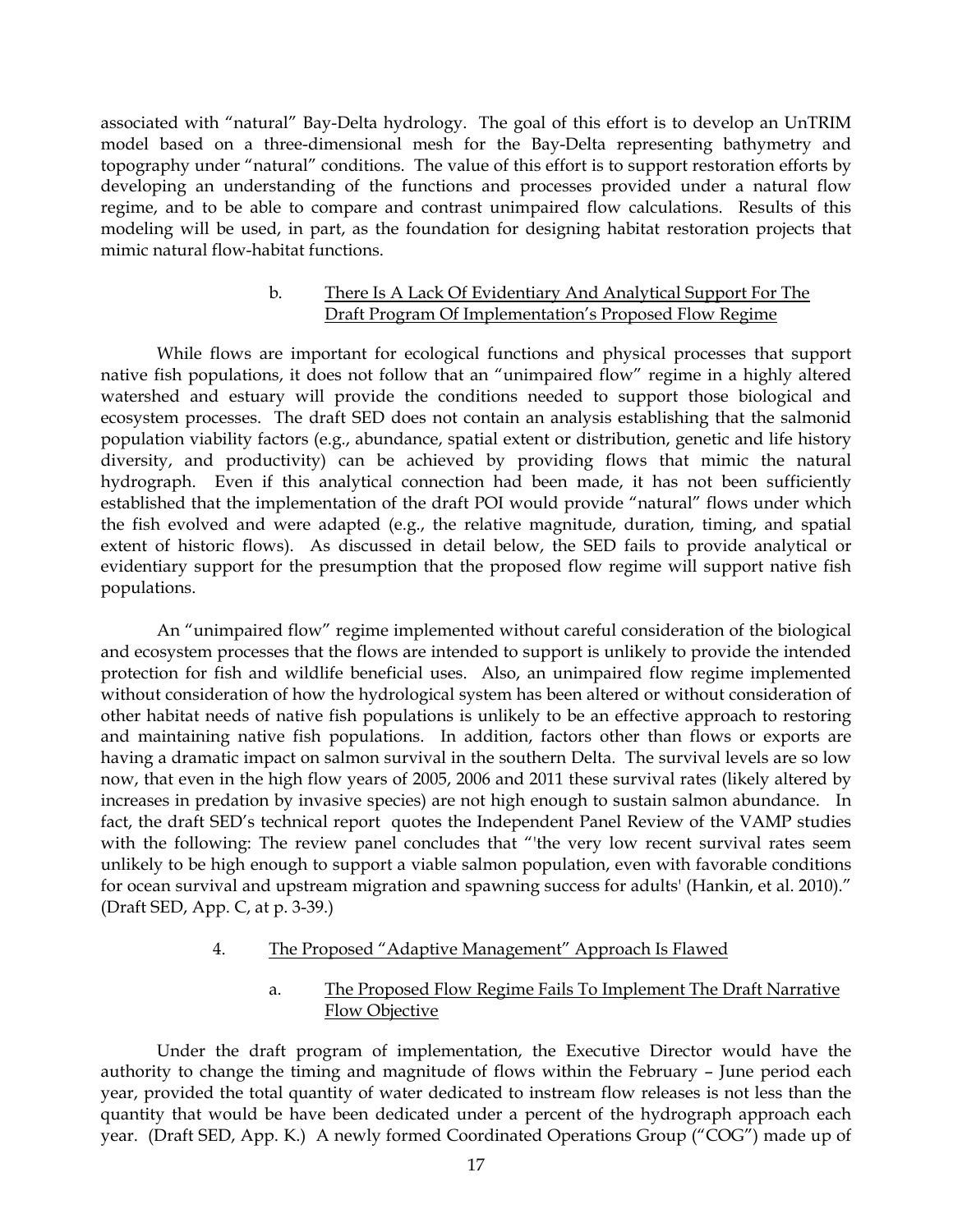the fishery agencies (DFW, NMFS, and USWS) would make recommendations to the Executive Director regarding how he or she should schedule each year's reservoir releases. (*Ibid*.) The San Joaquin River Monitoring and Evaluation Program would be responsible for monitoring, implementing special studies, and evaluating the performance of the flow management strategy on the viability of native salmonid populations, including the abundance, spatial extent, diversity, and productivity of fall-run Chinook salmon and steelhead. (*Ibid.*) The practical result of the proposed "adaptive management" structure is that it changes the program of implementation into something other than a percent of the hydrograph approach. Rather than mimicking the actual hydrograph during the February-June period each year, the program of implementation would function more like a water bank where withdrawals can be made at any time throughout the spring (February – June). The total quantity of water available for additional flows is established by the percent of the hydrograph approach, but the timing of flows is established by the Executive Director and the COG. Such an approach results in a failure to satisfy the narrative objective of "…flows that mimic natural hydrologic conditions…." (*Ibid*.) The flows will not be targeting more natural conditions, rather the flows will be whatever the Executive Director orders each year.

## b. The Proposed Flow Regime May Be Operationally Infeasible

It may be infeasible to use the percent of unimpaired hydrograph in a real-time forecasting operation, making a 14-day average period particularly confounding. A short averaging period requires precision and real-time information that does not currently exist. This averaging period would be very difficult to implement as reservoir operators and diverters would be asked to make releases in excess of the required percent of the hydrograph based on predictions of what the hydrograph might look like at the end of the season. The SED provides no discussion or analysis of how actual hydrologic variability and uncertainty would be addressed each year when modifying instream flow schedules and magnitudes.

The Public Water Agencies incorporate by reference a presentation by the Department of Water Resources, Francis Chung and Messele Ejeta, titled Estimating California Central Valley Unimpaired Flows, Phase I, workshop: Presentation and Discussion of Draft Technical Report on the Scientific Basis for Alternative San Joaquin Flow and Southern Delta Salinity Objectives, January 6, 2011. The main points from DWR's presentation were as follows:

The unimpaired hydrograph can be significantly different from the natural flows;

The unimpaired hydrograph is a conceptual quantity estimated through various means;

The unimpaired hydrograph is an imprecise estimate, and will require further improvement before being used as an operations flow criterion. This improvement can be made with careful design, time, and expert effort.

• Implementing the proposed flow criteria in real-time operations will require timely acquisition of field data to estimate the unimpaired hydrograph.

Timely acquisition of field data, and, under certain circumstances, forecasting certain components of the unimpaired hydrograph will pose extra challenges and increase the level of uncertainty and reduce water supply reliability to the SWP and CVP project operations.

Neither the draft POI nor the draft SED provide any description of how the adaptive management process would be implemented on a real-time basis in light of the inherent uncertainty in actual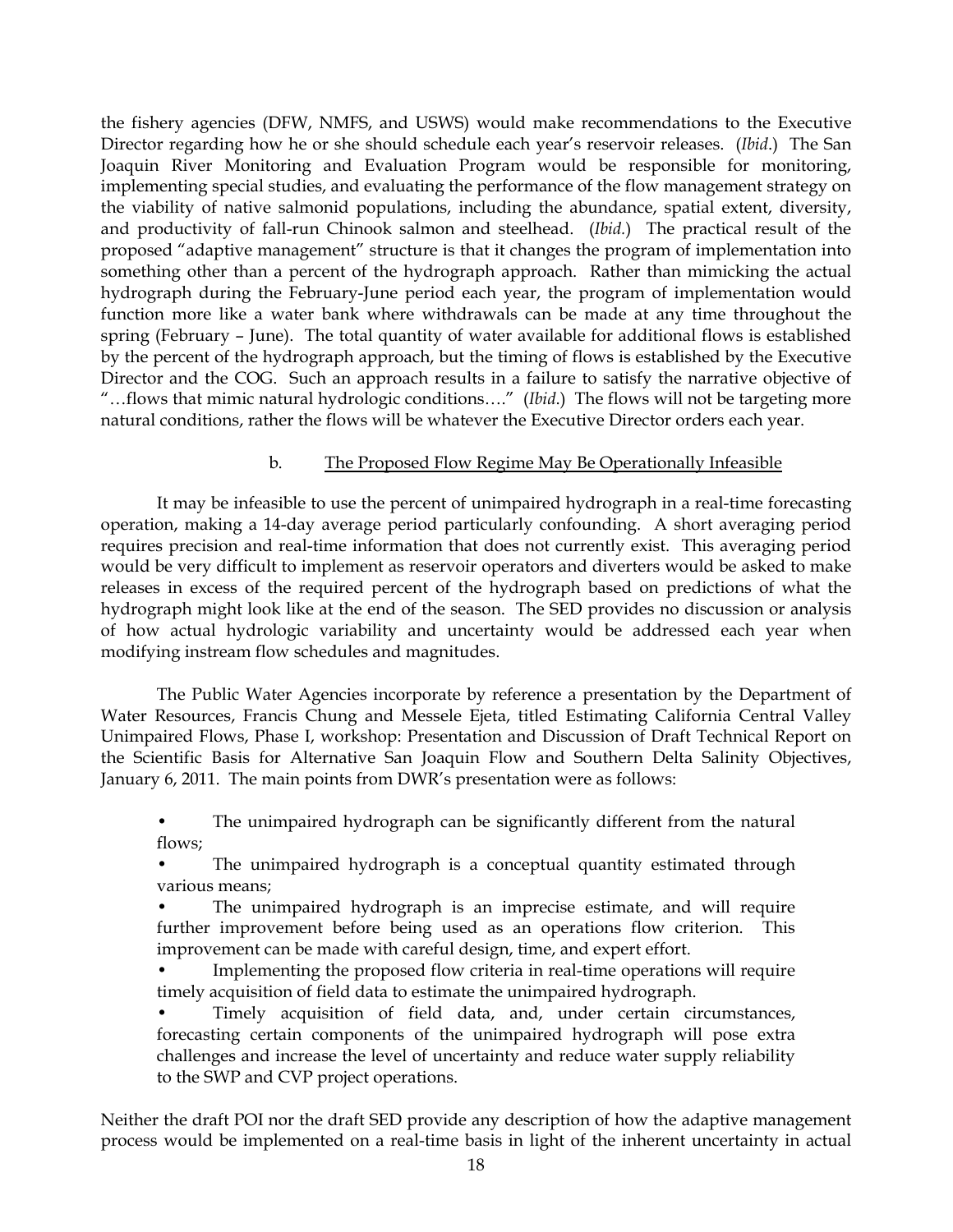hydrologic conditions within the basin. Instead, the draft POI and SED assume perfect knowledge of February-June hydrology each year and the ability to adaptively manage variation in monthly instream flows in real-time.

## c. The Proposed "Adaptive Management" Is Not True Adaptive Management As Used In A Scientific Framework

Adaptive management in a scientific context is something very different than what is being proposed in the draft POI. The approach outlined in the draft POI is basically water balance accounting and re-allocation of instream flows among months to address hydrologic variability within a year. Such an approach is not true adaptive management. In the proposed adaptive management structure, decision-making is not linked to a rigorous study plan of hypotheses testing and monitoring. There is no process or thresholds for determining when a change in the implementation measure is scientifically appropriate.

Adaptive management provides a means for carrying out and assessing alternative management actions in the face of uncertainty. The adaptive management process, when appropriately implemented, should facilitate testing of management alternatives, evaluation of outcomes, iterative modifications of management actions as new information is developed through monitoring and experimentation, and learning. Adaptive management cannot be used to compensate for a lack of knowledge, the variability and complexity of ecological systems and biological processes affecting salmonid population dynamics, or underestimating sources of uncertainty including socio-political uncertainty. If the State Water Board is going to pursue adaptive management, it needs to follow a true scientific model of monitoring, special studies, and hypotheses testing. To accomplish true adaptive management, the State Water Board must develop a detailed adaptive management plan and associated experimental design for monitoring the performance of the instream flow strategy on metrics of salmonid viability before it adopts an amendment to the Bay-Delta Plan. Such actions cannot be deferred.[12](#page-34-0)

## 5. The Draft Program Of Implementation Would Result InFuture Amendments To The Water Quality Control Plan Without The Procedures Required By Law

 The draft POI would effectively allow for amendments of the water quality control plan through an adaptive management program, without complying with the procedural requirements of Porter-Cologne and the APA that are applicable to the promulgation of a water quality control plan. The draft POI states that the "State Water Board has determined that 35 percent of unimpaired flow is required from February through June from each of the Merced, Tuolumne, and Stanislaus Rivers on a 14-day running average, *unless otherwise approved by the State Water Board through the adaptive management framework described below*." (Draft SED, App. K, at p. 3 of 11, italics added.) The draft POI allows a "Coordinated Operations Group" to propose annual adaptive management of flows during the February through June period and the adaptive management

 $\overline{a}$ 

<span id="page-34-0"></span><sup>&</sup>lt;sup>12</sup> During the State Water Board's Phase II, Workshop 3, Analytical Tools, the Public Water Agencies provided a review of the literature detailing the necessary elements of an adaptive management plan. They incorporate herein by reference the following presentations on the issue of adaptive management: (1) Public Water Agencies' written submittal: Analytical Tools: Technical Assessment Methods for Evaluating Changes to the Delta Plan, Sections 2.1-2.1.9.; (2) Presentation, Mr. Wayne Lifton, Cardno-Entrix, Adaptive Management, Workshop 3; and (3) Presentation, Dr. Ray Hillborn, Life Cycle Models, Decision-Making and Resolving Scientific Uncertainty, Workshop 3.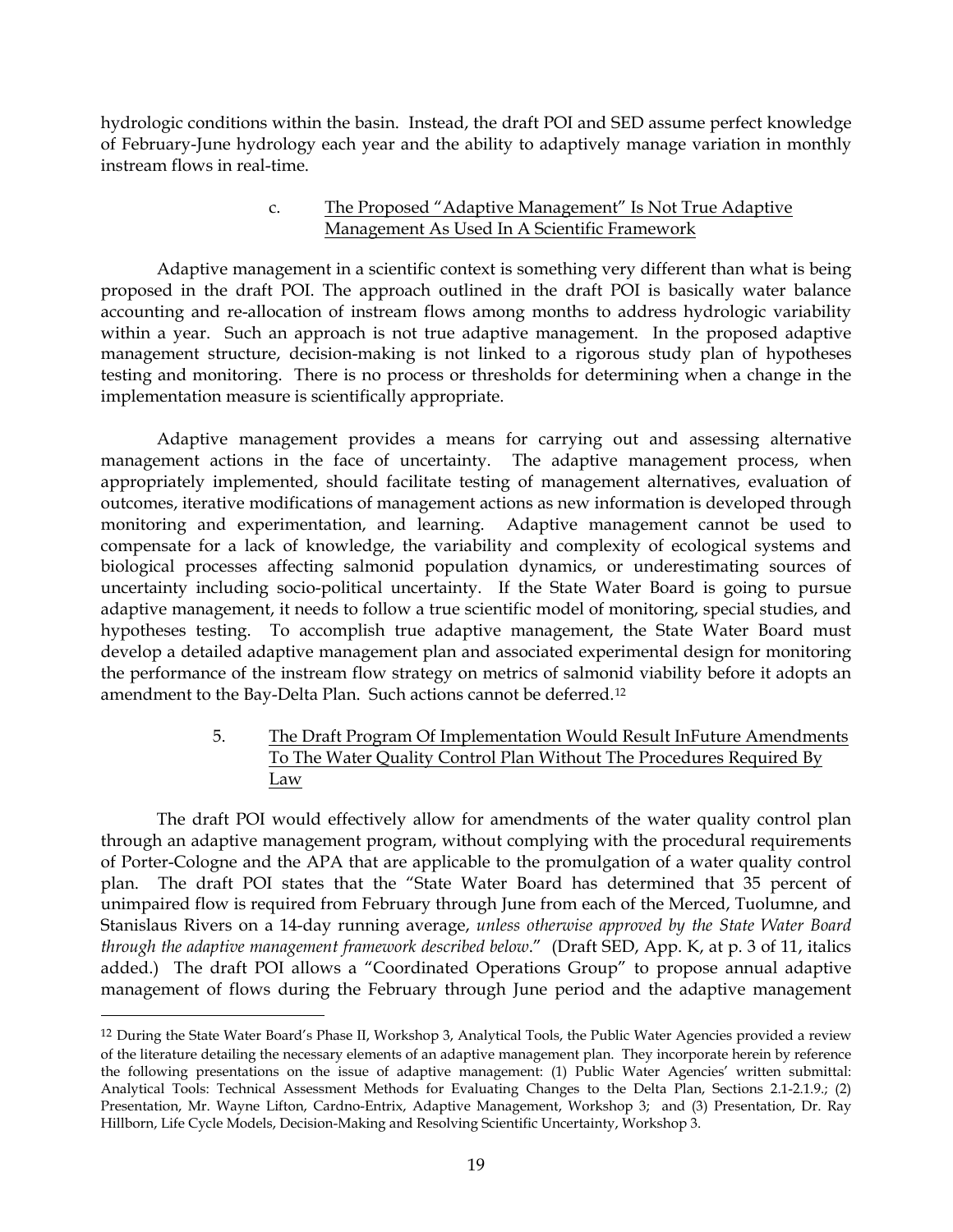"does not have to rely on the unimpaired flow percentage method, but instead can use pulse flows or other management approaches, as long at the requisite unimpaired flow percentage [of 25 percent] for the entire February through June period is met." (*Id*. at p. 4 of 11.) In addition, the draft POI allows the State Water Board or the Executive Director of the State Water Board, to approve modifications to the required base flow and percentage of unimpaired flows based on "subsequently developed information . . .." (*Id*. at p. 5 of 11.) These provisions of the draft POI effectively allow the State Water Board and the Executive Director to amend the water quality control plan to require different base flows and a different flow regime. This approach, not only improperly delegates authority to the Executive Director and Coordinated Operations Group, but denies the public procedural protections afforded by law.

Porter-Cologne and the APA require the State Water Board to provide an opportunity for public notice and comment before the State Water Board adopts any amendment to a water quality control plan. Porter-Cologne requires the State Water Board to provide notice of a public hearing and to hold a public hearing regarding a proposed water quality control plan, before adopting any plan. (Water Code, § 13244.) In addition, the State Water Board must comply with the APA procedures applicable to rulemaking prior to the adoption or amendment of a water quality control plan. (23 C.C.R. §§ 649.1, 649(a).) The APA requires that a state agency permit "both oral and written statements, arguments, or contentions" at the public hearing for the rulemaking proceeding and the state agency "shall consider all relevant matter presented to it before adopting, amending, or repealing any regulation." (Gov. Code, § 11346.8, subd. (a).) The APA also prohibits a state agency from adopting or amending a regulation which has been changed from that which was originally made available to the public, unless the change is "nonsubstantial" or "sufficiently related to the original text that the public was adequately placed on notice that the change could result from the originally proposed regulatory action." (Gov. Code, § 11346.8, subd. (c).) These procedural provisions are intended to provide the public with prior notice and an opportunity for comment, before a water quality control plan is amended or adopted. They are also intended to allow the State Water Board (not the Executive Director through a delegation of power)<sup>[13](#page-35-0)</sup> the ability to make informed decisions. The draft POI contemplates an "adaptive management" process that would effectively deny the public important rights and usurps the State Water Board's responsibility to establish objectives, by allowing the flow regime to be determined and approved annually, at the discretion of the Executive Director and Coordinated Operations Group. Such an approach effectively allows the water quality control plan to be amended each year. Such an approach is contrary to the procedures provided for in Porter-Cologne and in the APA. The annual changes would amount to unlawful, underground regulations.

 $\overline{a}$ 

<span id="page-35-0"></span><sup>&</sup>lt;sup>13</sup> The draft POI allows the Executive Director of the State Water Board to independently approve modifications to the 35% of unimpaired flow regime based on "subsequently developed information" or requests by the newly formed Coordinated Operations Group. (Draft SED, App. K.) Such an approach effectively allows for amendments to the water quality control plan, without any further review or consideration by the State Water Board. This would be an improper delegation of the State Water Board's water quality planning powers and duties. (*See Cal. Assn. of Nursing Homes etc. Inc. v. Williams* (1970) 4 Cal.App.3d 800, 813 [agency's incorporation of standards developed outside of the rule-making process without independent consideration of the underlying evidence and without public or judicial access to that evidence transgresses fundamental demands for the adoption of administrative regulations].) In fact, the Water Code expressly prohibits a regional water quality control board from delegating any of its powers and duties related to the issuance or modification of any water quality control plan to its executive officer. (Water Code, § 13223, subd. (a).) The same prohibition should apply when the State Water Board is modifying or issuing a water quality control plan pursuant to Water Code section 13170.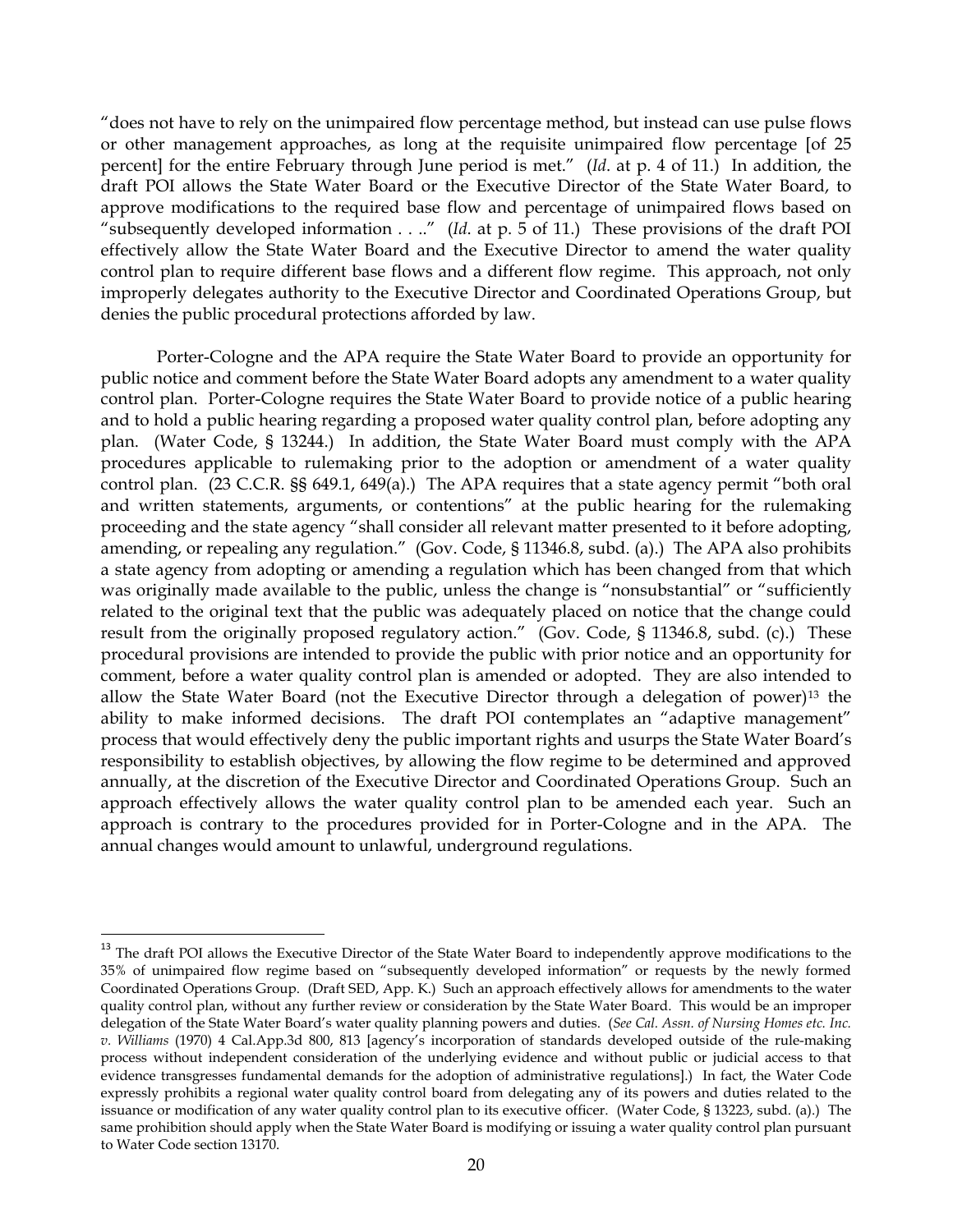### 6. The Role Of The Implementation Workgroup Must Be Limited

The draft POI provides for the establishment of an Implementation Workgroup to develop recommendations for implementing the new flow requirements while minimizing water supply costs. (Draft SED, at p. ES-12.) The recommendations would be included in an Implementation Plan submitted to the Executive Director. (*Ibid*.) The SED further states, "The implementation plan would then be considered in State Water Board water right proceedings, Federal Energy Regulatory Commission licensing proceedings, or during other implementation actions to achieve the February-June flows." (*Ibid*.)

The draft POI cannot dictate where and how the committee's implementation plan will be considered by future decision-makers, as the decision-makers should exercise their own discretion when considering the evidentiary weight afforded the plan. The committee's implementation plan should also be appropriately qualified as being purely informational, as the State Water Board members must exercise their independent judgment in satisfying their legal obligations, without having their discretion apparently limited by the committee's implementation plan. To avoid the appearance of an inappropriate delegation of the State Water Board's authority to the Implementation Workgroup, the program of implementation and SED should make clear that the State Water Board members will make an independent determination of the appropriate balancing of beneficial uses.

## **II. SPECIFIC COMMENTS ON SUBSTITUTE ENVIRONMENTAL DOCUMENT**

## **A. The Substitute Environmental Document Does Not Accurately Describe The Bay-Delta Conservation Plan**

The SED's description of the Bay-Delta Conservation Plan ("BDCP") is inaccurate. (See, Draft SED, at pp. 1-12 and 7-48.) Several corrections are warranted. First, the water conveyance facilities are only one component of the overall BDCP. Second, the current remanded biological opinions will not be in operation until the "…the new water conveyance infrastructure identified in the Plan becomes operational," (SED at 7-47), rather, the current remanded BiOps will be in effect until new interim BiOps are completed pursuant to the timeline established by the federal court. The BDCP BiOps will be completed at the time of project approval but will not be controlling of water project operations until the new facilities are operational. Third, while the BDCP was developed in collaboration with various entities, the BDCP document is being prepared by the Department of Water Resources, in close coordination with the Departments of Interior and Commerce, and the California Department of Fish and Wildlife.

 A more precise description of the BDCP is found in the introduction of the Preliminary Draft BDCP, pp. 1-1 – 1-2, stating:

The Bay Delta Conservation Plan (BDCP or Plan) sets out a comprehensive conservation strategy for the Sacramento–San Joaquin River Delta (Delta) designed to restore and protect ecosystem health, water supply, and water quality within a stable regulatory framework….

The BDCP serves as a natural community conservation plan ("NCCP) under the state's Natural Community Conservation Planning Act (NCCPA), and a habitat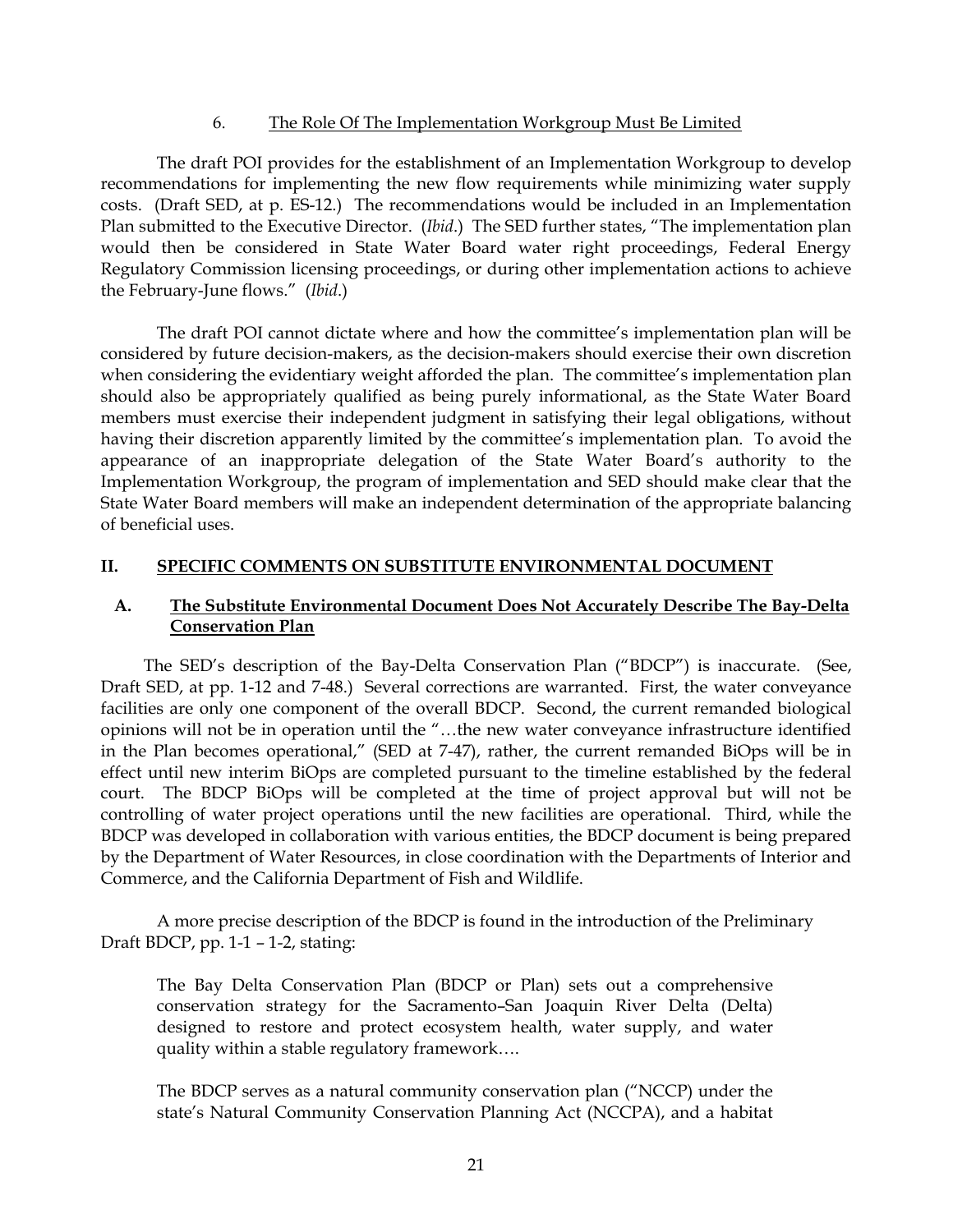conservation plan (HCP) under Section 10 of the federal Endangered Species Act  $(ESA)$ ...

Consistent with the goals of the NCCPA, the BDCP has been designed to mitigate for the effects of the activities proposed in this Plan (covered activities), and to conserve threatened and endangered species in the Plan Area. The Plan also provides substantial public benefits, including helping prevent species from becoming threatened or endangered, improving Delta water quality, and reducing future risks to the Delta from earthquakes, levee failure, and climate change. Funding to achieve these important goals will come from a variety of sources.

# **B. Legal And Analytical Defects Of The Substitute Environmental Document Related To The Draft Lower San Joaquin River Flow Objectives And Program Of Implementation**

1. The SED Fails To Describe The Various Flow Regimes That Are Possible Under the Draft Program Of Implementation And Fails To Analyze The Potential Impacts Of Those Flow Regimes

The SED does not provide any analysis of the potential environmental effects of the range of possible flow patterns the Executive Director may order in the future, thereby rendering the SED legally inadequate. The SED should have evaluated a prescribed range of possible alternative management actions that could be taken by the Executive Director, and the potential environmental effects of those actions (e.g., effects on upstream coldwater pool management in each reservoir and the ability to maintain suitable water temperatures to support oversummering juvenile steelhead) and provide sufficiently cold water (less than 56 F) for fall-run Chinook salmon spawning and egg incubation in the fall (e.g., October-December)). The SED also should have explained the biological circumstances and underlying scientific basis for modifying instream flow schedules or magnitudes when such deviation would be justified.

The proposed "adaptive management" approach fails to include any protection against the Executive Director ordering flows in excess of the designated percent of the hydrograph, which is reasonably foreseeable if excess releases are ordered early in the year and then (like this year) the hydrology turns very dry. The program of implementation analyzed in the SED only requires that not less than the total quantity of water be dedicated to flow, not more. The SED does not address the potential adverse impacts to other beneficial uses of water, reductions in coldwater pool, or reservoir carryover storage under circumstances when predictions of the unimpaired hydrology and associated instream flow schedule result in greater releases than prescribed under the flow alternatives.

# 2. The SED Fails To Provide A Sufficient Analytical Link Between Flow Function And Expected Benefit For Salmonids And The Proposed Implementation Program

The SED fails to provide a legally or scientifically sufficient analytical link between the proposed narrative objective and implementation flows, and potential flow derived benefits for salmonids. The fundamental basis of the narrative objective is that an increased magnitude of instream flows that mimic actual seasonal hydrologic conditions during the later winter and spring each year is predicted to result in an increase in the abundance and survival of juvenile and adult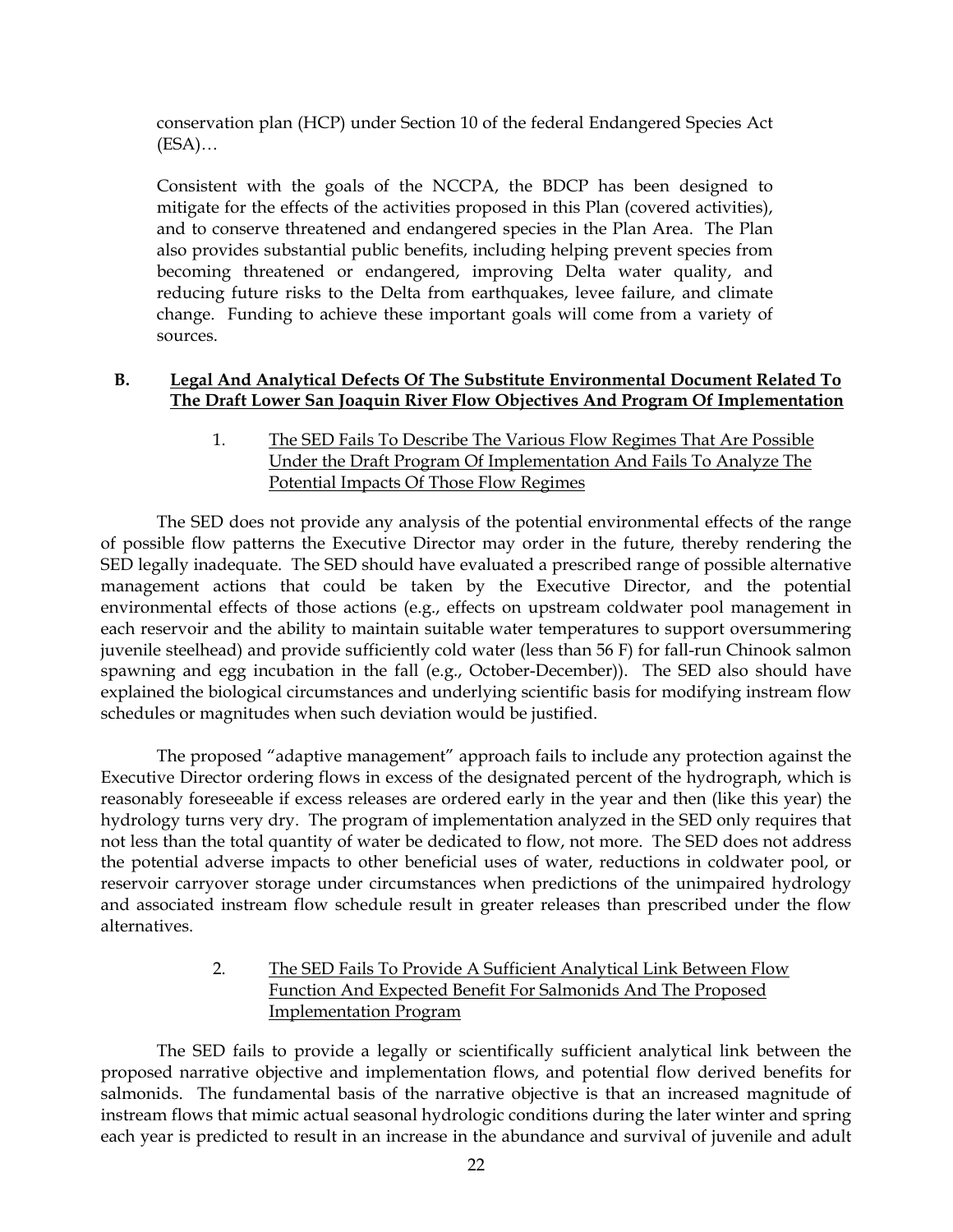Chinook salmon and steelhead. However, the SED does not contain an analysis establishing that the salmonid population viability factors (e.g., abundance, spatial extent or distribution, genetic and life history diversity, and productivity) can be achieved by providing flows that mimic the natural hydrograph. Even if this analytical connection had been made, it has not been sufficiently established that the implementation of the proposed SED flow alternatives would provide "natural" flows under which the fish evolved and were adapted (e.g., the relative magnitude, duration, timing, and spatial extent of historic flows).

Appendix C of the SED describes two general categories of expected benefits from the percent of unimpaired flow approach: (1) additional flow is needed to significantly improve production (abundance) of fall-run Chinook salmon [upstream]; and (2) the primary influence on adult abundance is flow 2.5 years earlier during the juvenile rearing and outmigration life phase (Kjelson et al 1981; Kjelson and Brandes 1989; AFRP 1995; Baker and Morhardt 2001; Brandes and McLain 2001; Mesick 2001b; Mesick and Marston 2007; Mesick 2009); Mesick 2010 a-d [downstream]). (Draft SED, App. C, at p. 3-29.) However, the draft SED provides only a high level, and incomplete, review of the literature regarding the unimpaired flow management concept, and fails to link the flows actually being proposed with the flows studied in the literature. In addition, the SED fails to acknowledge the high level of uncertainty and highly variable responses within aquatic communities under the unimpaired flow strategy and the effects of factors such as habitat modifications (e.g., levee construction that alters floodplain inundation, channelization, loss of wetland and riparian vegetation, water storage by dams, cold water pool management and exposure to seasonally elevated water temperatures particularly during the late spring, summer, and fall, groundwater extraction, gravel mining, loss of spawning gravels and habitat complexity, etc.) and changes in biological relationships (e.g., increased risk of predation, exposure to contaminants, influence of hatchery operations, competition for limited suitable spawning and rearing habitat, changes in macroinvertebrate prey composition and abundance, invasive species, etc.).

The SED relies primarily on older flow-survival studies and out-dated assumptions about the primacy of spring smolt outmigrants without considering how the results of those studies comport with the newer studies and data. The SED does not synthesize information from these references and more recent studies into an analytical framework that is then systematically applied to expected results of each of the alternatives to assess the predicted response, and level of uncertainty, in the biological metrics (e.g., juvenile salmon survival, reproductive success, adult abundance, adult escapement, etc.) as part of the evaluation of alternatives. The SED presents no quantitative evaluation of the change in upstream habitat quality or availability for salmonid spawning or juvenile rearing as a function of changes in instream flows under the alternative flow regimes. Further, the SED does not provide any discussion of the poor relationship between spring flow and juvenile survival observed in the VAMP studies since 2006 and the apparent change in the spring flow-adult escapement relationship that is the foundation and technical basis for the SED analyses and findings.

### a. Insufficient Linkages With Proposed Flows And Expected Benefits In The Tributaries

Chapter 7 of the SED defers to Appendix C for a description of the biological benefits of the proposed range of implementation flows. However, Appendix C does not include an analysis of the benefits of the proposed flows on the population dynamics of either steelhead or fall-run Chinook salmon; rather Appendix C contains a general description of the biological benefits that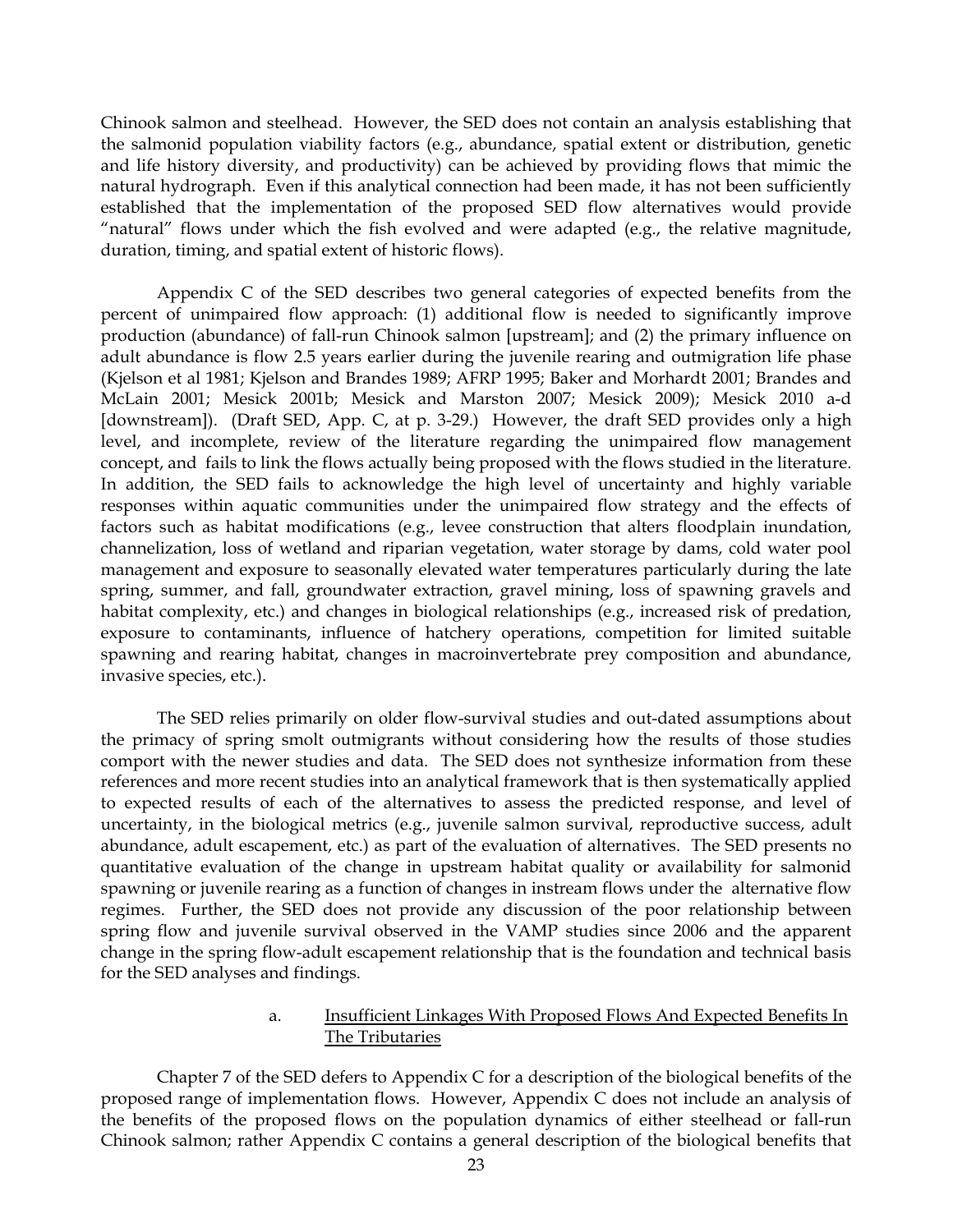could be expected from a broad range of increased flows, without specifying how the specific flows being proposed would provide anticipated biological benefits. Chapter 7 does not analyze the potential benefits of the proposed implementation flows as Chapter 7 is solely focused on analyzing whether the proposed implementation flows would have any potentially significant negative effects.

When describing potential upstream benefits, Appendix C cites studies where a hydrograph approach was applied in various restoration efforts around the world. (*See, e.g*., Draft SED, App. C, at pp. 3-41 – 3-42.) The Public Water Agencies provided a review of this literature during the Water Board's Phase II workshops last year and herein incorporate the Public Water Agencies Workshop 1 submittal, Ecosystem Changes to the Bay Delta Estuary: A technical Assessment of Available Scientific Information, sections 6.1 and 6.2, by reference.

Appendix C assumes that all increases in flow will provide measureable improvements in species viability without supporting analyses using data from studies conducted on the San Joaquin River and its tributaries; despite the fact the related literature explains that this is an inappropriate assumption. The literature explains ecosystem response to increased flows are complicated, not a monotonic response to flow alone. As asked and answered in Poff, *et al.* (1997):

Can reestablishing the natural flow regime serve as a useful management and restoration goal? We believe that it can, although to varying degrees, depending on the present extent of human intervention and flow alteration affecting a particular river [emphasis added].

The literature further explains that it cannot be assumed that additional flow will always provide species benefits. Poff and Zimmerman (2010) reviewed 165 papers related to the natural flow regime. A narrative summary of the reported results from the synthesis of available scientific literature by Poff and Zimmerman (2010) strongly corroborated previous, less comprehensive, reviews that document highly variable ecological responses to all types of flow alteration. The literature review by Poff and Zimmerman (2010) revealed some sensitivity of different ecological groups to alterations in flow magnitudes, but consistent robust statistical relationships were not detected between flows and many important biological responses of the aquatic community. The Poff and Zimmerman (2010) results revealed:

Macroinvertebrates showed mixed responses to change in flow magnitude, with abundance and diversity both increasing and decreasing in response to elevated flows and to reduced flows. Fish abundance, diversity and demographic rates consistently declined in response to both elevated and reduced flow magnitude. Riparian vegetation metrics both increased and decreased in response to reduced peak flows, with increases reflecting mostly enhanced non-woody vegetative cover or encroachment into the stream channel. [emphasis added.]

Poff and Zimmerman (2010) explained, "Given the alteration of flow regimes is typically confounded with other environmental factors, we would not necessarily expect unambiguous relationships between single measures of flow alteration and ecological response." These confounding relationships have also been observed by other researchers. Bunn and Arthington (2002) describe the uncertainties associated with attempting to restore "natural" flow to promote ecological restoration.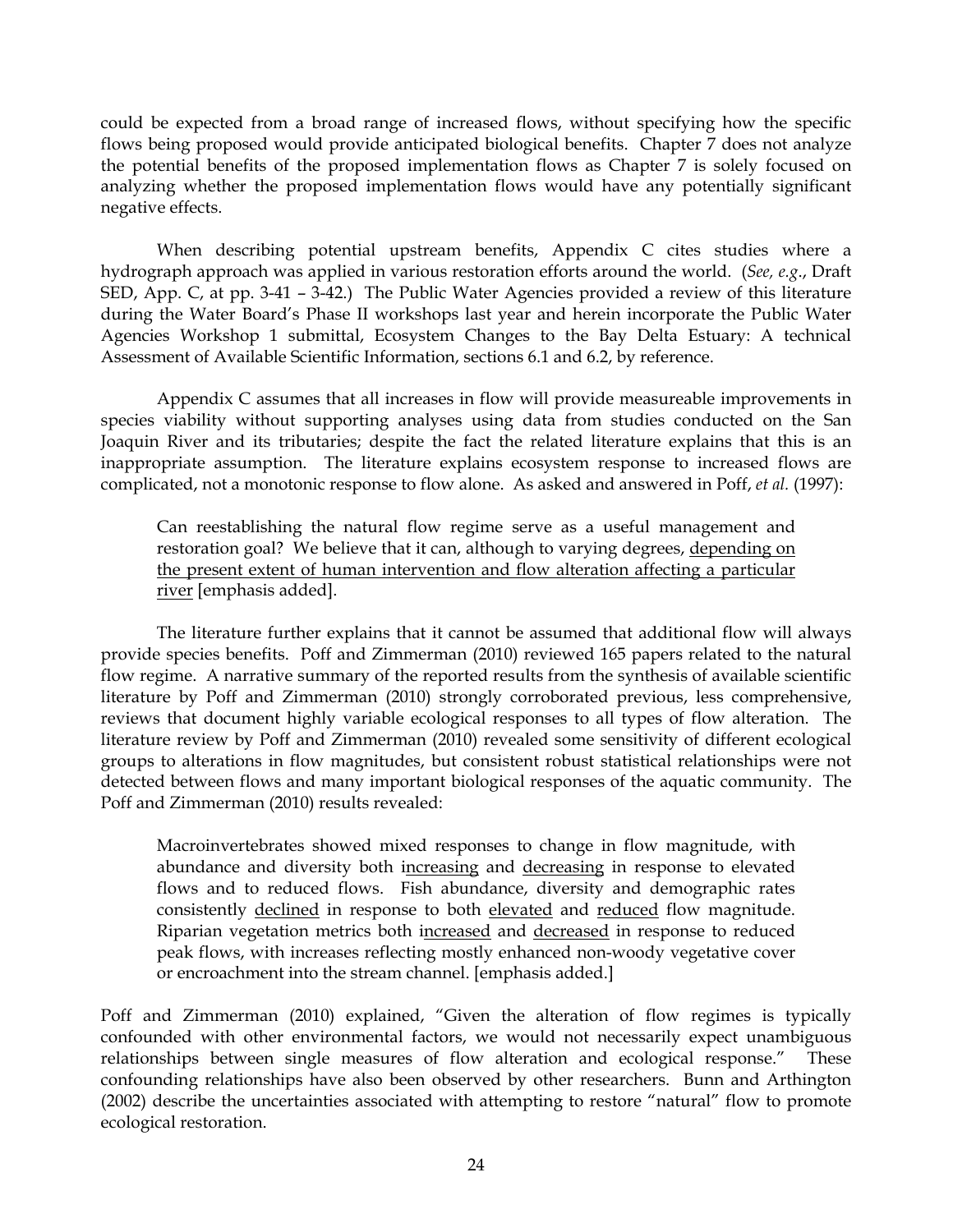In writing this review, we often encountered reports of river systems affected by multiple stressors and were unable to definitely separate the impacts of altered flow regimes from those of the myriad of other factors and interactions. How much of an observed decline in species diversity can be attributed directly to modified flow compared to diffuse inputs of nutrients and contaminants? A similar problem occurs in our attempt to unravel the cause and effect of exotic species on aquatic diversity. Is an observed decline in native fish species the result of a modified flow regime or direct impact of an introduced species (or both)? Ecological science is not yet able to answer these questions, important as they are.

Ecologists still have much to learn about the ecological significance of individual flow events and sequences of events, and descriptive science can take us only so far in unraveling these linkages. The advice from aquatic ecologists on environmental flows might be regarded at this point in time as largely untested hypotheses about the flows that aquatic organisms need and how rivers function in relation to flow regime. [emphasis added.]

These studies explain why the Water Board cannot rely on the assumption that a percent of the hydrograph approach has been tried elsewhere without also considering the relative success of those efforts in meeting the desired biological goals and functions, and the potential for success in the San Joaquin River system and south Delta. Ours is a highly altered system, both physically and ecologically, and the relationships between flows and habitat functions for salmonids no longer mimic natural or historic conditions. The expert panel during the 2010 flow proceedings nearly unanimously concluded, flow alone is not likely to restore the system or achieve the goals of salmonid recovery, yet that seems to be the assumption underlying the analysis presented in the SED.

The only place where the actual implementation flows are compared to potential flow-rated benefits to salmonids is in Chapter 7 of the SED. The functions identified in Appendix C that could be enhanced by flow are described qualitatively with no technical support or analysis and include: "native fish communities," food web support, habitat, geomorphic processes, temperature modification, and water quality. (Draft SED, at p. 3-42.) The analysis in Chapter 7 does not support a conclusion that the proposed flows would improve these functions and in fact the SED provides no analyses of, or where analyses are provided, no support for potential beneficial changes in a number of these attributes. For example:

 Chapter 7 concludes that turbidity and gravel mobilization will not be changed significantly: Alternatives 2 and 3 are not expected to affect the frequency of overbank or bed mobilization flows in the Stanislaus, Tuolumne, and Merced Rivers. (Draft SED, at p. 7-105.) The SED states:

> [P]eak flows would occasionally be sufficient to cause gravel transport in the upper gravel-bedded reaches and some instream bank erosion, but the frequency and magnitude of these events would not be sufficient to cause long-term changes in sediment transport rates. Higher rates of sediment transport are also expected to occur in the lower sand-bedded portions of the major SJR tributaries and the SJR, but the frequency, duration, and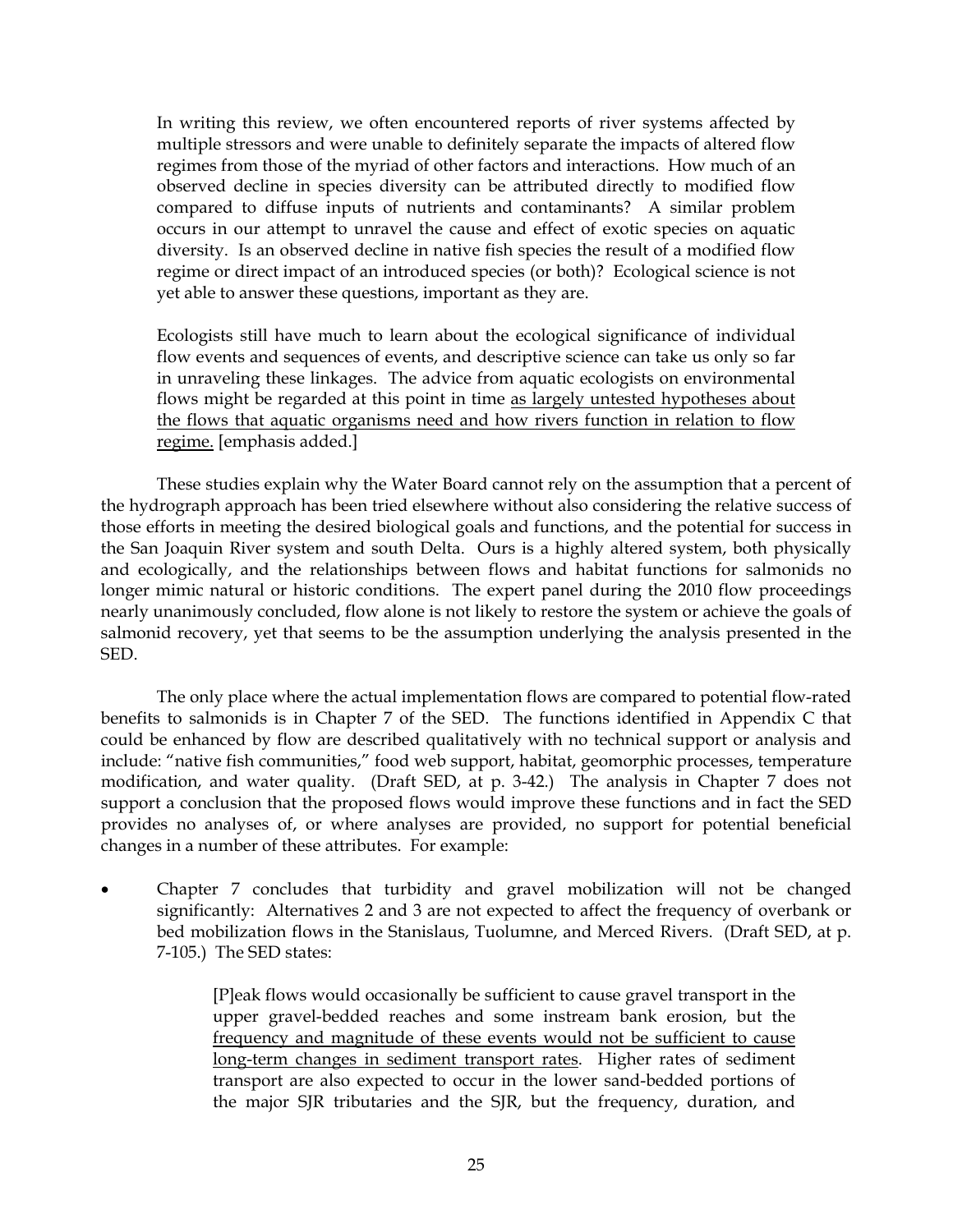magnitude of increased suspended sediment and turbidity levels are expected to be minor and within the range of historic levels….

(Draft SED, at p. 7-106, emphasis added.)

 Alternative 4 is also expected to remain below the capacities of the existing channels and below thresholds associated with gravel mobilization in the upper reaches of the major SJR tributaries. (Draft SED, at p. 7-106.)

- Chapter 7 concludes that food availability and floodplain inundation will not be changed significantly: The SED concludes that under all alternatives, "the primary processes that alter food web support, including the magnitude and frequency of bed mobilization flows and floodplain inundation flows…are not expected to change substantially…." (Draft SED, at p. 7-114, emphasis added.) While there is "some potential" for increased floodplain inundation on the Tuolumne River "impacts on food availability resulting from changes in flow, nutrient transport, and water quality (food web support) would be less than significant on the major SJR tributaries. (*Ibid*., emphasis added.)
- Chapter 7 concludes that redd and fish stranding will not change significantly: For each alternative, the SED concludes:

The modeling results…indicate…the potential for significant redd dewatering and fish stranding impacts on the Stanislaus River in March…All other rivers would either result in no change from the baseline with respect to redd dewatering or a reduction in the potential for redd dewatering…Therefore, redd dewatering and stranding impacts on Chinook salmon and steelhead populations in the Stanislaus, Tuolumne, and Merced Rivers under LSJR Alternatives…would be less than significant.

(Draft SED, at pp. 7-111 – 7-112.)

 Chapter 7 does not support a conclusion that water quality will be significantly changed: While the SED concludes that the lower flows of Alternative 2 would result in a significant impact to water quality for juvenile salmonids and other fish species, there is insufficient evidence provided to support this conclusion. In fact, the introductory text indicates that increased flows may be equally likely to increase or decrease pollutants.

> Increased flows would have the potential to increase mobilization and concentration of pollutants in surface waters in the tributaries and LSJR, potentially increasing exposure of aquatic organisms to toxic substances…However, increased flows would also provide benefits to indicator species by diluting existing pollutants in the water column, and any other pollutants that may be mobilized from the sediment on the bottom of the riverbed and along the river channel.

(Draft SED, at p.7-101.)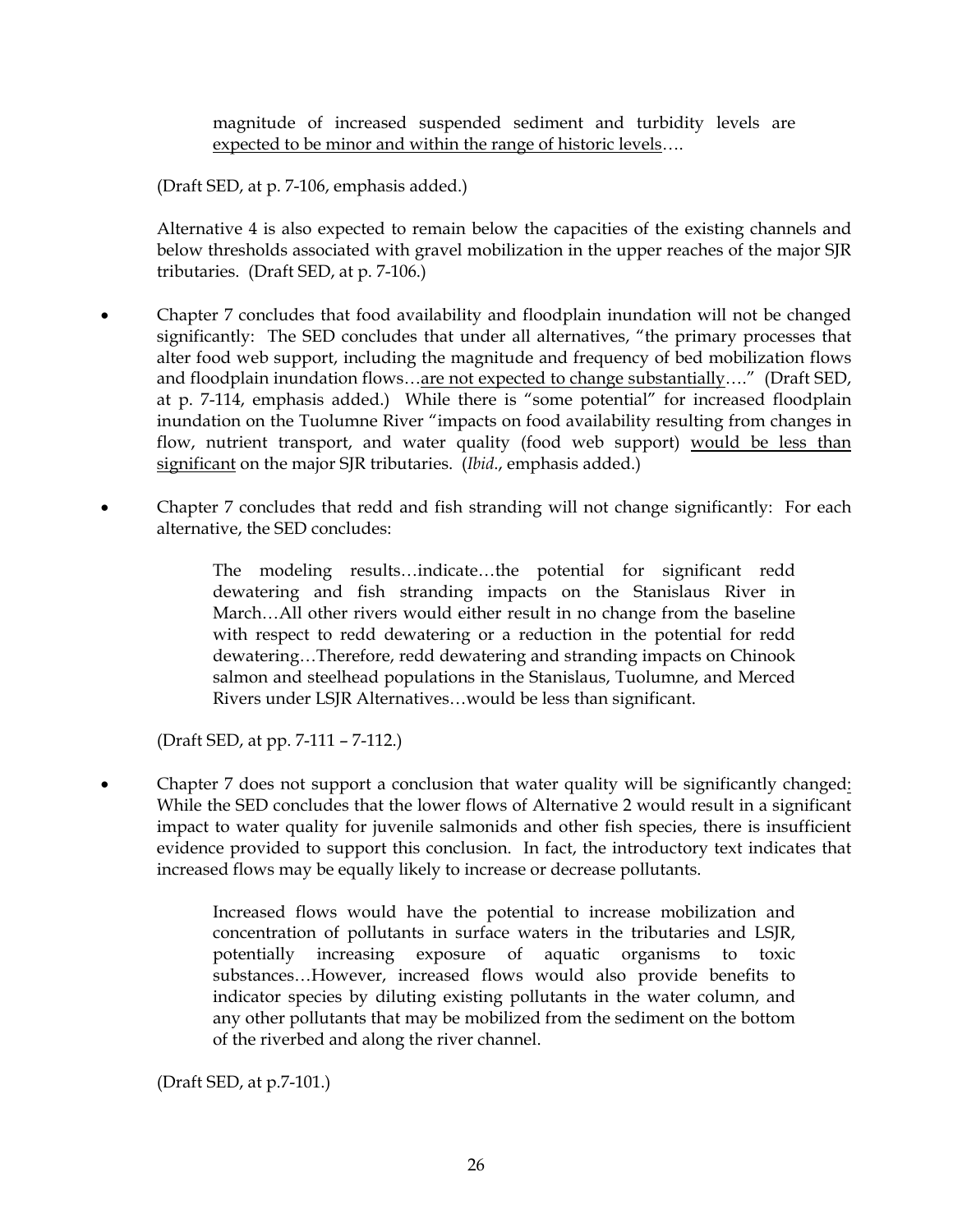There is no data provided on existing pollutants levels in the water column versus in sediments on which to draw any conclusion regarding whether flow would have a positive or negative effect on water quality.

 The SED conclusions in the remaining categories of flow functions are difficult to interpret because of unsupported assumptions. Nevertheless, all other categories were determined to have a less than significant impact, or a significant and unavoidable impact. What is not evaluated in the SED or its Appendix C is whether the proposed change in flow will result in a measureable improvement in salmonid viability as reflected in improved reproduction, improved survival, increased adult abundance, etc.

## b. Insufficient Linkages Between Proposed Flow At Vernalis And Increased Salmonid Survival

Appendix C states that the second rational for the proposed implementation alternatives is that the primary influence on adult abundance is flow 2.5 years earlier during the juvenile rearing and outmigration life phase (Kjelson et al 1981; Kjelson and Brandes 1989; AFRP 1995; Baker and Morhardt 2001; Brandes and McLain 2001; Mesick 2001b; Mesick and Marston 2007; Mesick 2009; Mesick 2010 a-d [downstream]). (Draft SED, App. C, at p. 3-29.)

The studies cited above are based on analyses of old data, many new studies have been completed in more recent years. (See Figure 1.) The SED should have updated the Kjelson regressions to include all of the available data, and then evaluated how the regression is supported (or not supported) by the latest data on escapement, recent VAMP tagging experimental results for juvenile Chinook salmon survival, etc. The SED discusses many of the more recent studies, which illustrates how the flow relationships are uncertain and complicated by other factors, and then apparently ignores the recent studies and relies solely on the older work. As an example of recent data that was overlooked, the SED provides no analysis of flow-survival or flow adult escapement using data collected in recent years (e.g., after 2006) when the juvenile salmon survival has been observed to be consistently low (about 5%) and largely independent of spring flow at Vernalis.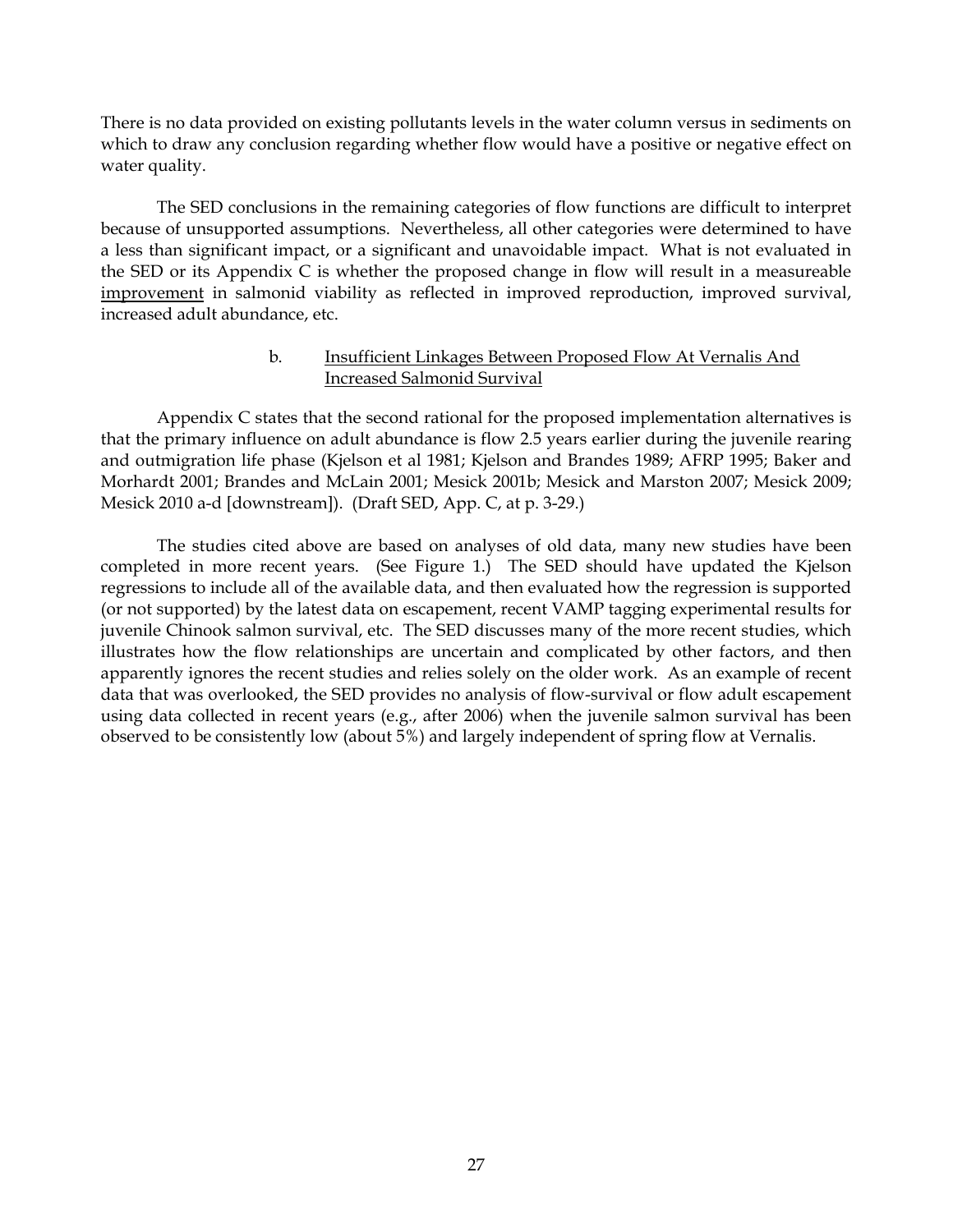

Figure 1. Summary of field studies and data analysis related to lower river and Delta survival studies. Colored rectangles indicate time period for specific field studies. Citations (in small white rectangles) indicate authors and year of reported analysis. The location of citations links the analysis to its data source. Though some studies were published recently, source data were often from more than 10 years old.

In an independent panel review of the VAMP studies, experts concluded: "'the very low recent survival rates seem unlikely to be high enough to support a viable salmon population, even with favorable conditions for ocean survival and upstream migration and spawning success for adults' (Hankin, et al. 2010)." These conclusions do not take into account, but are consistent with ,the recent data from the acoustic tag studies conducted in 2011 and recently summarized at the 2011 Bay Delta Science Conference by the team of Rebecca Buchanan (University of Washington) Patricia Brandes (USFWS) and Kevin Clark (DWR) in a presentation titled "Survival and Route Selection of Juvenile Chinook Salmon in the Southern Sacramento- San Joaquin River Delta – 2012". The acoustic tagging studies were conducted in the last half of May and first half on June in 2011. The flows during these periods were a little more than 10,000 cfs, which are very high flows for the San Joaquin River during these periods historically. Even at these high flows the survival from Vernalis through the Delta to Chipps Island was only 2%. Of extreme interest is that of the fish that survived to Chipps Island, 64% of them came through the CVP Tracy fish screening facility and were trucked around the Delta. This means that the natural fish survival through the Delta Channels in the high flow year of 2011 was less than 1%.

Specific flow regimes could have been quantitatively evaluated by interpreting available data (through 2010) for adult Chinook abundance and San Joaquin River flow 2.5 years earlier.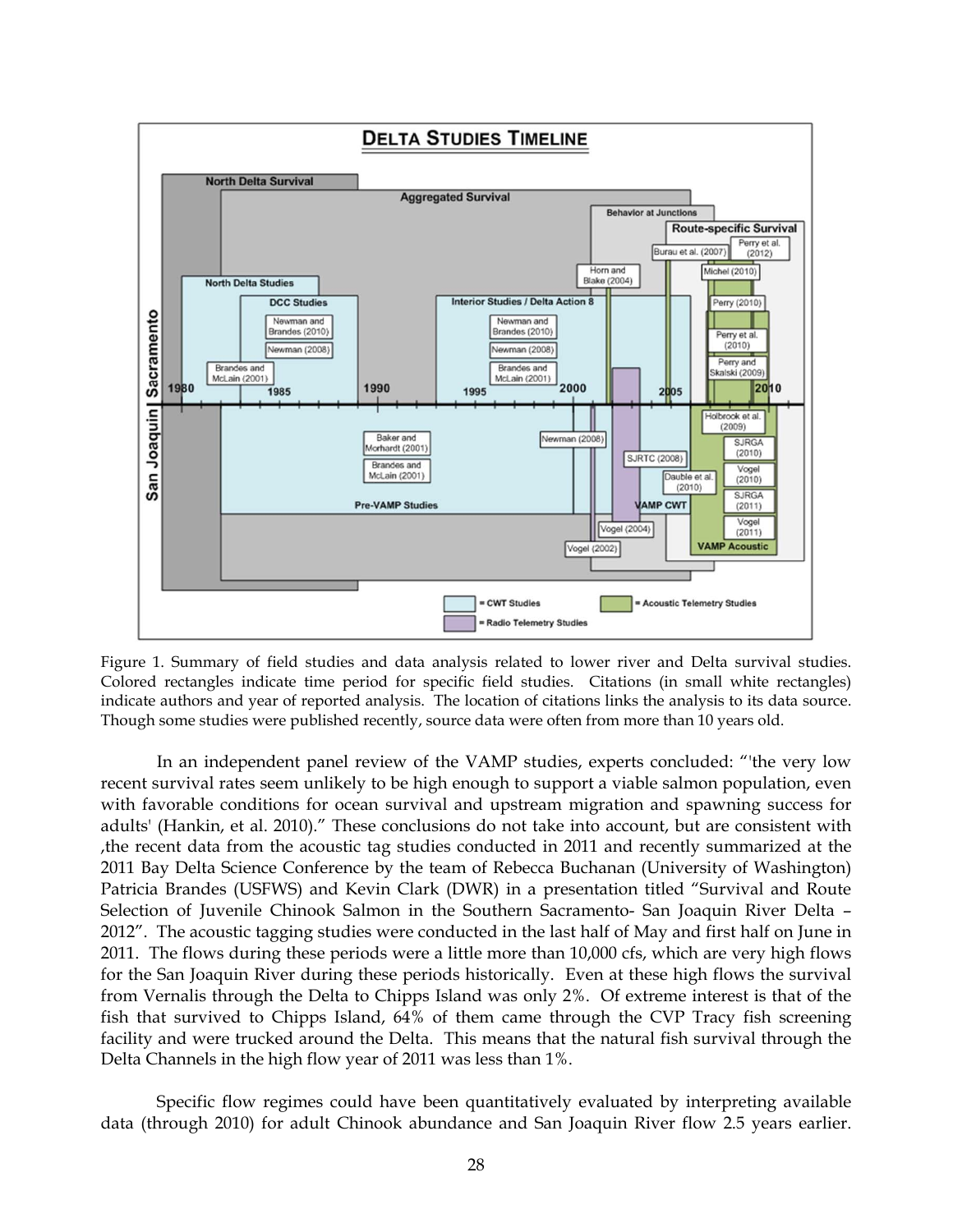The SED appears to assume a simple, positive linear response between average spring flows and adult escapement. However, careful analysis reveals this relationship is not linear and is driven largely by a handful of observations of San Joaquin River flows (at Vernalis) greater than 10,000 cfs. The influence of very high flow events is depicted clearly in Figure 2, where a simple linear relationship using all flows years shows a weak positive relationship (R<sup>2</sup><0.36) for March, April and May. In contrast, when observations with average monthly flows greater than 10,000 cfs are excluded, the relationships weakens substantially, particularly for the month of May ( $R^{2}=0.04$ ). This distinction is critical because controlled, non-flood flows at Vernalis, even at 60% unimpaired flow, will always be less than 10,000 cfs. The assumed simple linear relationship between spring flow and subsequent spawning escapement, wherein any increase in flows will lead to a proportional increase in Chinook salmon abundance, is not consistent with available data. This strongly implies the assumed simple positive linear relationship is an inadequate basis for flow management. Rather, effective flow regime management requires that the mechanism of the benefit be understood and accounted for. For example, the flow and adult abundance relationship suggests a threshold effect (which develops at flows greater than 10,000 cfs) rather than a simple linear pattern. Thus, flow increases from 1,500 to 3,000 (for example) may yield poorer than expected benefits. The analysis also needs to consider the timing and duration of flow pulses. Such analyses might reveal that a one week duration, large magnitude flow pulse in March would yield greater benefits than four weeks of 5,000 cfs flows in May. This point is made even more significant in light of recent studies showing that early emigrants (fry and parr) contribute substantially (more than 50%) to successful adult spawner abundance.<sup>[14](#page-44-0)</sup>

 $\overline{a}$ 

<span id="page-44-0"></span><sup>14</sup> Sturrock, AM, Johnson, RC, Wikert, JD, Weber, PK, Heyne, T (2012) When to bolt: fry or smolt? Estimating survivorship of juvenile salmon migratory life histories using otolith strontium isotopes. 7th Biennial Bay-Delta Science Conference poster presentation. Sacramento.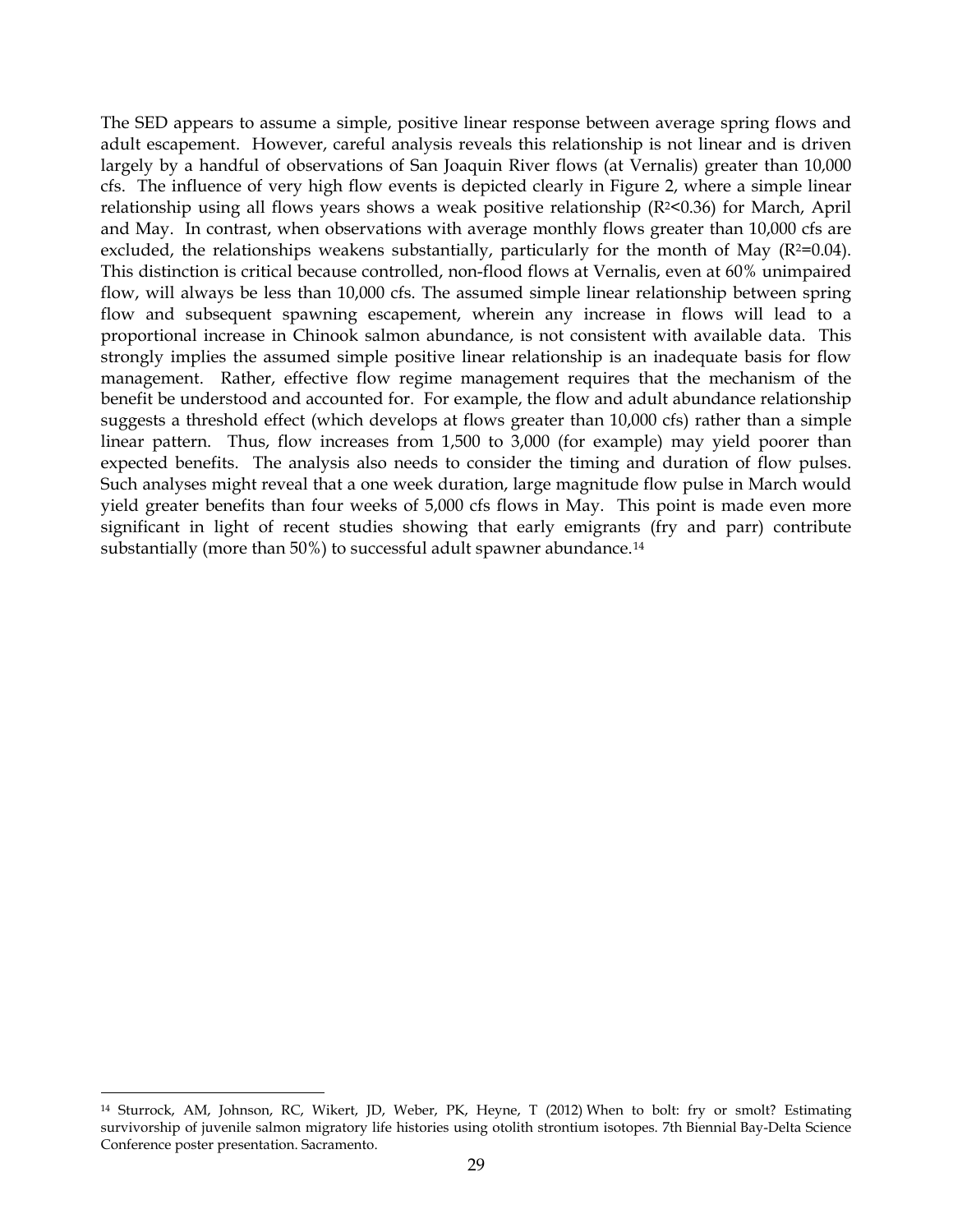

Figure 2. Relationship between average San Joaquin River flow at Vernalis flow and San Joaquin River basin in-river spawning escapement 2.5 years later. Flow data from DayFlow. Spawning abundance data from GrandTab, 1956 through 2010 combined for Merced, Tuolumne and Stanislaus Rivers. Graphs in left column show relationship by month for all years. Graphs in right column show relationship by month including only those years with monthly average flows less than 10,000cfs.

The SED must explain why the newer studies were ignored in favor of the older studies. Moreover, the SED must explain how the proposed implementation flows relate to the body of information that forms the justification for the flow proposal. Stated alternatively, are the implementation flows within the range of flows evaluated in the relevant studies and what is the likelihood that the proposed flows will provide measureable increases in salmonid viability (abundance)?

### **C. The Alternatives Analyses Is Legally And Analytically Defective**

The draft SED must include an "analysis of reasonable alternatives to the project . . .." (23 C.C.R. § 3777, subd. (b)(3).) A substitute environmental document prepared under the State Water Board's certified regulatory program is considered to be the "functional equivalent" of an environmental impact report ("EIR") that would otherwise be required under California Environmental Quality Act ("CEQA"). (*City of Arcadia v. SWRCB* (2006) 135 Cal.App.4th 1392, 1422.) Therefore, the CEQA Guidelines' requirements regarding the range of alternatives that must be analyzed in an EIR are instructive for determining the range of alternatives that must be analyzed in a SED. An EIR must "describe a range of reasonable alternatives to the project, or to the location of the project, which would feasibly attain most of the basic objectives of the project but would avoid or substantially lessen any of the significant effects of the project, and evaluate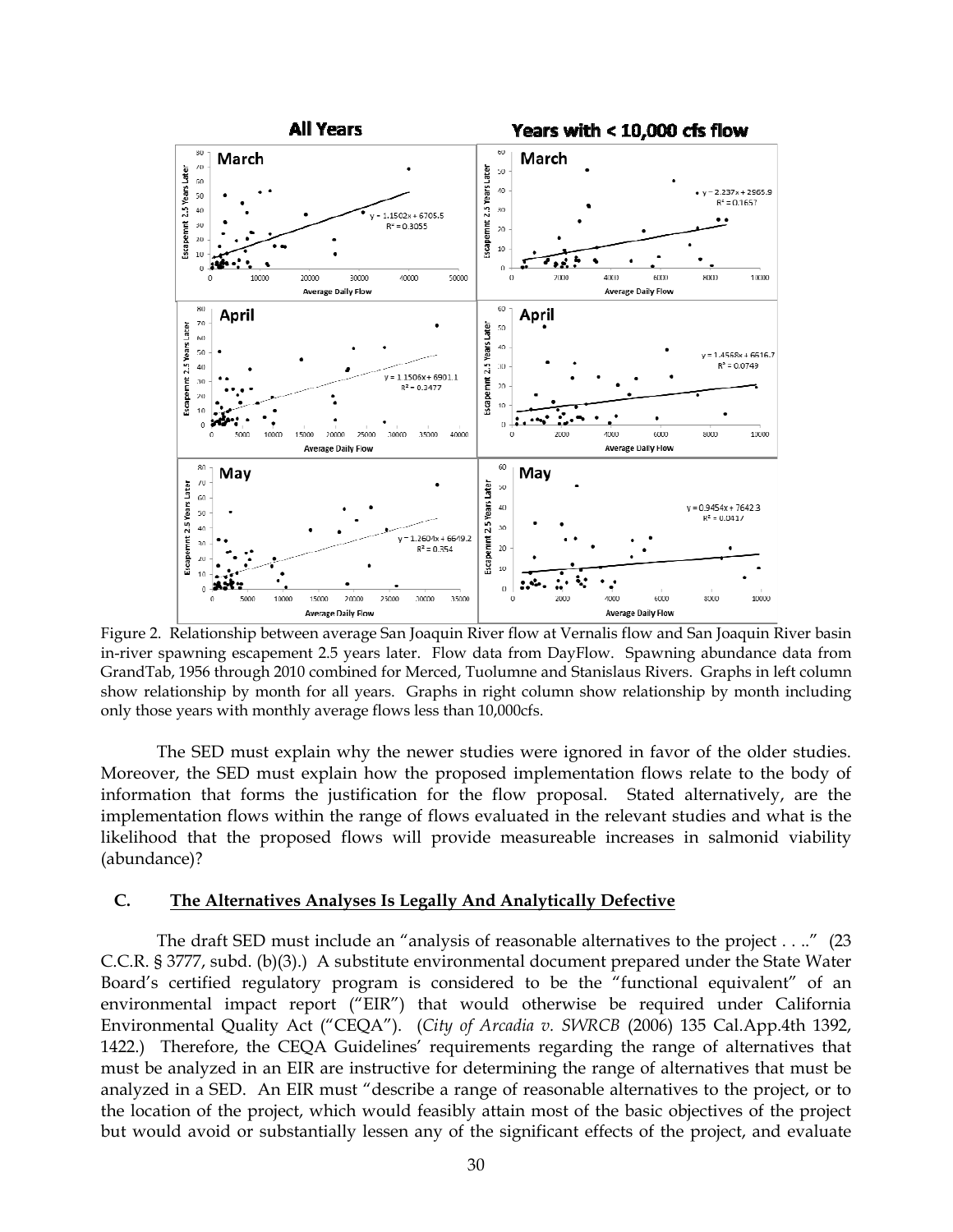the comparative merits of the alternatives." (14 C.C.R. § 15126.6, subd.(a).) An EIR "must consider a reasonable range of potentially feasible alternatives that will foster informed decision-making and public participation." (*Ibid*.) In addition, the Lead Agency "must publicly disclose its reasoning for selecting those alternatives." (*Ibid*.) The range of potential alternatives analyzed in an EIR must "include those that could feasibly accomplish *most* of the basic objectives of the project and could avoid or substantially lessen one or more of the significant effects." (14 C.C.R., § 15126.6, subd.(c), italics added.) Thus, the draft SED must include an analysis of the reasonable alternatives to the draft amendments to the Bay-Delta Plan that: (1) accomplish most of the basic objectives of the project; and (2) could avoid or substantially lessen one or more of the significant effects of the project.

## 1. The Goals And Objectives Of The Project Are Too Narrowly Drawn And Lead To An Unreasonably Constrained Alternatives Analyses

As part of a legally sufficient project description, CEQA requires a clearly written statement of the objectives sought by the proposed project. (Cal. Code of Regs., tit. 14, §15124(b).) Project objectives are to aid in the development of a reasonable range of project alternatives. (*Ibid*.) But, the SED goals and objectives are too narrowly drawn. The SED goals and objectives unreasonably limit the alternatives to the months of February through June, limit the alternatives to only three of the tributaries in the watershed (the Stanislaus, Tuolumne, and Merced Rivers); and limit flows to those that "…mimic the natural hydrographic conditions to which native fish were adapted." (Draft SED, at p. 3-1.) There are a number of alternatives that could contribute to improved salmon viability but were precluded from consideration because of the overly narrow goals and objectives. For example, there are a number of alternative flow patterns to the "unimpaired flow" regime, as well as non-flow actions, that could provide fishery benefits. These options should have been included as alternatives. Ironically, through the proposed adaptive management program, the SED is contemplating a variety of flows that would not mimic the natural hydrographic conditions, but the SED just fails to include them as alternatives and evaluate the potentially significant environmental effects associated with those flow regimes.

## 2. The Draft SED Fails To Analyze Reasonable Alternatives To A Flow **Objective**

 The draft SED analyzes a single water quality objective—a flow objective--for the reasonable protection of fish and wildlife beneficial uses. (*See* Draft SED, at p. 3-3 ["LSJR Alternatives 2, 3, and 4 are comprised of a narrative objective and an associated program of implementation."].) This analysis is inadequate because it does not provide an analysis of the "reasonable alternatives" to a flow objective. (23 C.C.R. § 3777, subd. (b)(3).) "Reasonable alternatives" to the flow objective are any alternatives that could accomplish most of the basic goals of the amendments to the water quality control plan. (14 C.C.R., § 15126.6, subd. (c).) In reviewing and amending a water quality control plan, the State Water Board's fundamental goal and statutory mandate is to establish water quality objectives that in its judgment will ensure the "reasonable protection of beneficial uses . . .." (Water Code, § 13241.) Thus, in seeking to establish water quality objectives that will ensure the reasonable protection of fish and wildlife beneficial uses, the State Water Board must take a broad view, and consider a variety of factors, including the environmental characteristics and quality of the waters under consideration. (*Id*.) To achieve the basic goal of providing for the reasonable protection of fish and wildlife beneficial uses, the State Water Board should consider the various water quality characteristics or constituents that affect such beneficial uses and establish reasonable water quality objectives for those characteristics or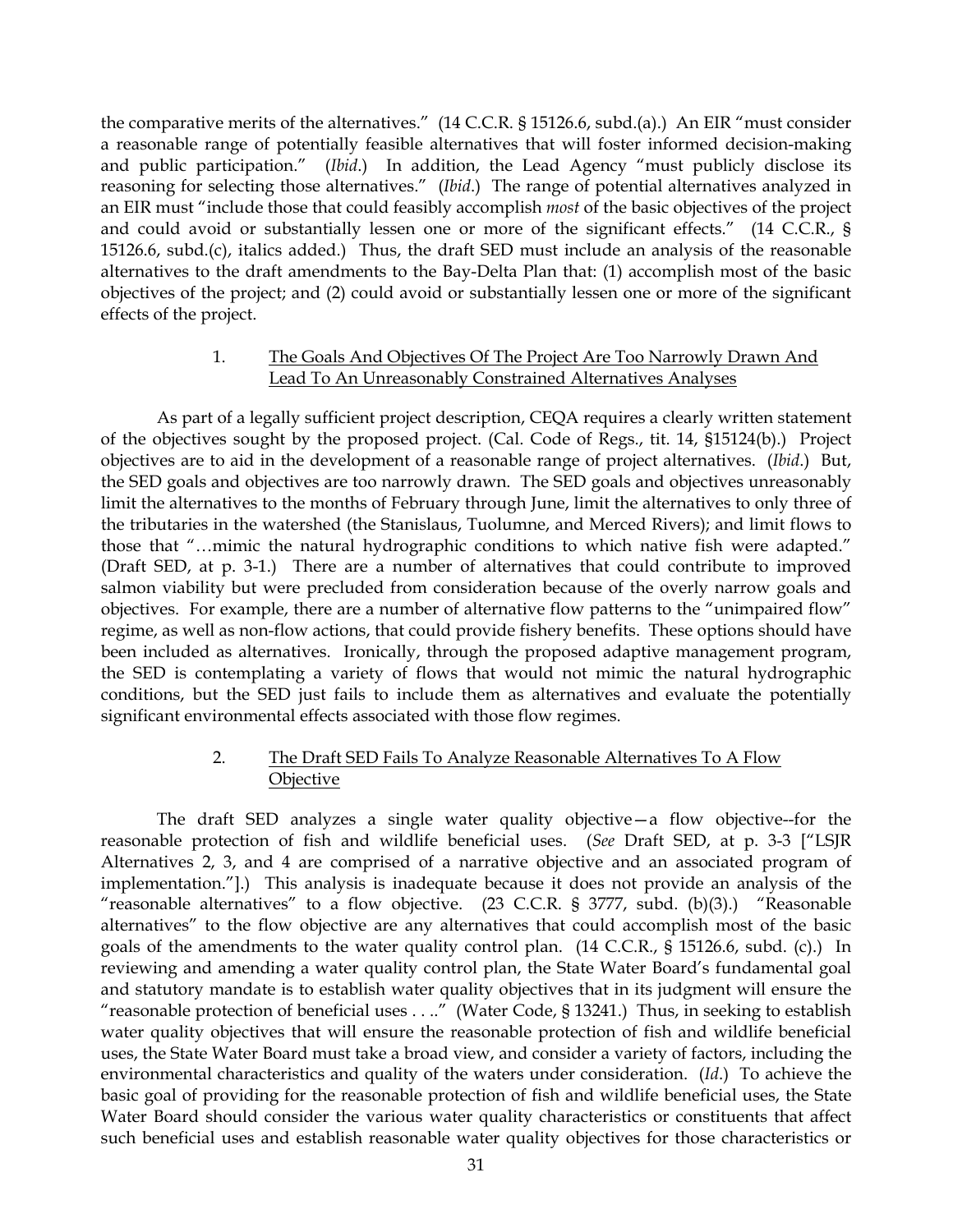constituents. The draft SED fails to analyze reasonable alternatives to a flow objective which could feasibly accomplish the basic goal of providing for reasonable protection of fish and wildlife beneficial uses, and which could avoid or substantially lessen the significant effects of a flow objective. The range of alternatives needs to be expanded to include an analysis of non-flow alternatives that could provide for the reasonable protection of fish and wildlife beneficial uses.

## 3. The Draft SED Fails To Analyze Reasonable Alternatives To "Mimicking The Natural Hydrograph" Or To The "Unimpaired Flow" Regime

The identified "objectives" or "goals" of the draft amendments to the LSJR flow objectives and associated POI are as follows: (1) to provide flow conditions in the LSJR and three eastside tributaries sufficient to support and maintain the natural production of native fish populations, including "flows that mimic the natural hydrographic conditions" to which native fish species are adapted; (2) to consider relevant factors in establishing the objectives; (3) to provide for adaptive management of flows, while minimizing water supply costs; (4) to provide for appropriate monitoring and evaluation program to inform adaptive management of LSJR flows and future changes to the Bay-Delta Plan; and (5) to provide for coordination of regulatory processes related to LSJR flows. (Draft SED, at p. 3-2.) The first stated goal—to provide flow conditions that support and maintain native fish populations—appears to pre-determine that this goal requires "flows that mimic the natural hydrographic conditions." The assumption that "flows that mimic natural hydrographic conditions" must be part of the goal of supporting native fish populations constrains the alternatives analysis and results in a range of alternatives that merely analyzes various percentages of "unimpaired flow." In fact, the draft SED does not analyze *any* alternative to the draft narrative flow objective; instead it only analyzes different percentages of "unimpaired flow" as alternative programs of implementation.

The draft SED "evaluates four alternatives for LSJR flows during the February-June time frame, including the No Project Alternative (LSJR Alternative 1) and three other LSJR Alternatives (LSJR Alternatives 2, 3, 4)." (Draft SED, at p. ES-11.) However, LSJR Alternatives 2, 3, and 4 all contain the same narrative objective and only differ in terms of the percentage of unimpaired flow specified in the program of implementation for each of the "alternatives." The draft SED states that these "unimpaired flows were selected as alternatives to capture a range of potential flow alternatives that the State Water Board may implement." (Draft SED, at p. ES-12.) However, the draft SED fails to analyze alternatives that do not use the "unimpaired flows" approach. For example, the draft SED fails to explain why the "functional" approach in the existing WQCP, which is based on providing flows for specific ecological and physical processes needed to support native fish populations during certain times of year, is no longer a "reasonable" flow alternative. Nor does the draft SED analyze any alternatives that "mimic the natural hydrographic conditions" by using an approach other than "unimpaired flow." At a minimum, the draft SED must analyze all "reasonable" alternatives that achieve most of the basic goals of the LSJR objectives, if those alternatives could potentially reduce significant impacts. The draft SED fails to analyze whether there are flow alternatives that would support native fish populations and that could potentially reduce the significant impacts to water supply. By limiting the alternatives analyzed to percentages of "unimpaired flow" the draft SED constrains the State Water Board's ability to evaluate whether there are alternative flow regime approaches that could potentially reduce the significant impacts associated with the Preferred LSJR alternative. Alternative approaches could include, for example, approaches that examine the essential physical and ecological processes necessary to support native fish populations and the actions necessary to provide those processes.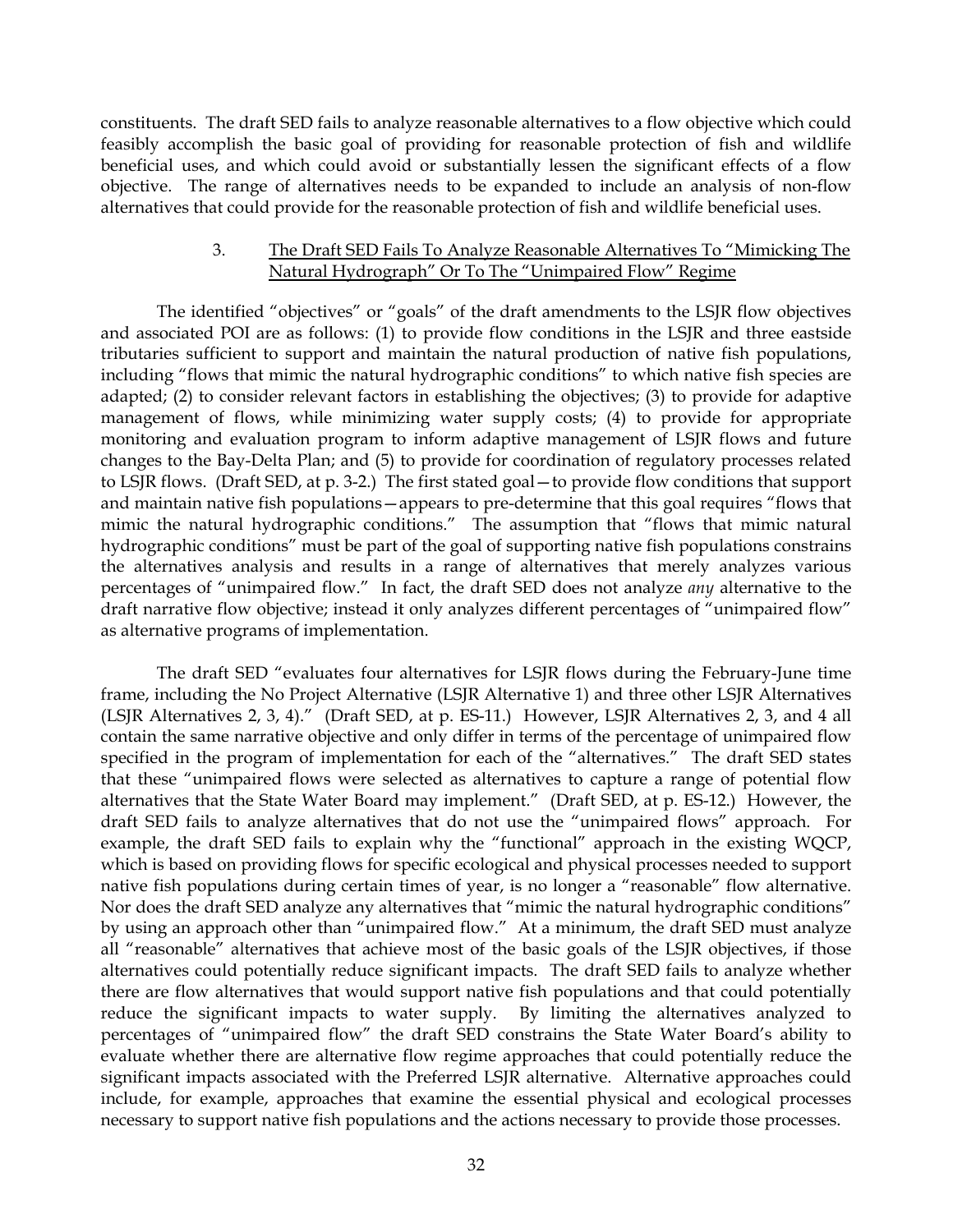### 4. The Draft SED Fails To Analyze An Alternative That Would Include Flows From The Upper San Joaquin River

 All of the LSJR alternatives analyzed in the draft SED involve a program of implementation that requires certain percentages of "unimpaired flow" from three tributaries to the San Joaquin River—the Merced, Tuolumne, and Stanislaus Rivers. (*See* Draft SED, at pp. 3-5 – 3-6; App. K.) The draft SED fails to analyze any LSJR alternative that would include flow requirements from the upper San Joaquin River. However, under the logic of the draft SED, including flows requirements from the upper San Joaquin River is a "reasonable" alternative that could feasibly accomplish the goal of using unimpaired flow as a flow regime, and that could substantially lessen some of the significant impacts related to imposing flow requirements on only the three tributaries. Evidence in the record shows that under unimpaired conditions (1984-2009), the upper San Joaquin River at Friant would have provided 30% of the flow at Vernalis (Draft SED, App. C, at p. 2-24), yet the draft SED does not analyze a single alternative that would require flows from the upper San Joaquin River. In light of the upper SJR's contribution to flow under unimpaired conditions, it is inexplicable why the draft SED does not consider and analyze an alternative that requires flows from this part of the watershed.

## 5. The Draft SED Lacks Substantial Evidence To Support The Conclusion That There Are No Feasible Alternatives To The Preferred LSJR Alternative

None of the LSJR flow alternatives are feasible because there is no real-time data that would enable water suppliers to manage their diversions on a 14-day running average percentage of unimpaired flow. In addition, there is no substantial technical support for the fundamental assumptions that (1) any percentage of unimpaired flow will mimic the natural hydrograph in the LSJR or three eastside tributaries, or that (2) managing flow at 35%, 40%, or 60% of unimpaired flow will result in any benefit to steelhead, salmon, or other sensitive aquatic species that depend on the LSJR for any part of their life cycles. As stated, the SED must evaluate a reasonable range of feasible alternatives that will actually achieve measurable improvements in or protection of aquatic species beneficial uses.

Nevertheless, in addition to these fatal flaws in the unreasonably narrow range of alternatives, the SED fails to consider LSJR Alternative 2 as a "feasible" alternative that would avoid significant impacts to groundwater, recreation, agriculture, service providers, and energy use and climate change. Thus, even if LSJR Alternative 2 were feasible, which it is not, the SED would have to evaluate it as a means of avoiding otherwise significant impacts of the Preferred LSJR Alternative and Alternatives 3 and 4.

A SED must include "[a]n analysis of reasonable alternatives to the project and mitigation measures to avoid or reduce any significant or potentially significant adverse environmental impacts . . . ." (Cal. Code Regs., tit. 23, § 3777, subd. (b)(3).) This is consistent with the fundamental substantive mandate in CEQA that prohibits public agencies from approving projects with significant environmental effects if "there are feasible alternatives or mitigation measures" that can substantially lessen or avoid those effects. (*Mountain Lion Foundation v. Fish and Game Commission* (1997) 16 Cal.4th 105, 134; see also Pub. Resources Code, § 21002 ["it is the policy of the state that public agencies should not approve projects as proposed if there are feasible alternatives or feasible mitigation measures available which would substantially lessen the significant environmental effects of such projects . . ."].)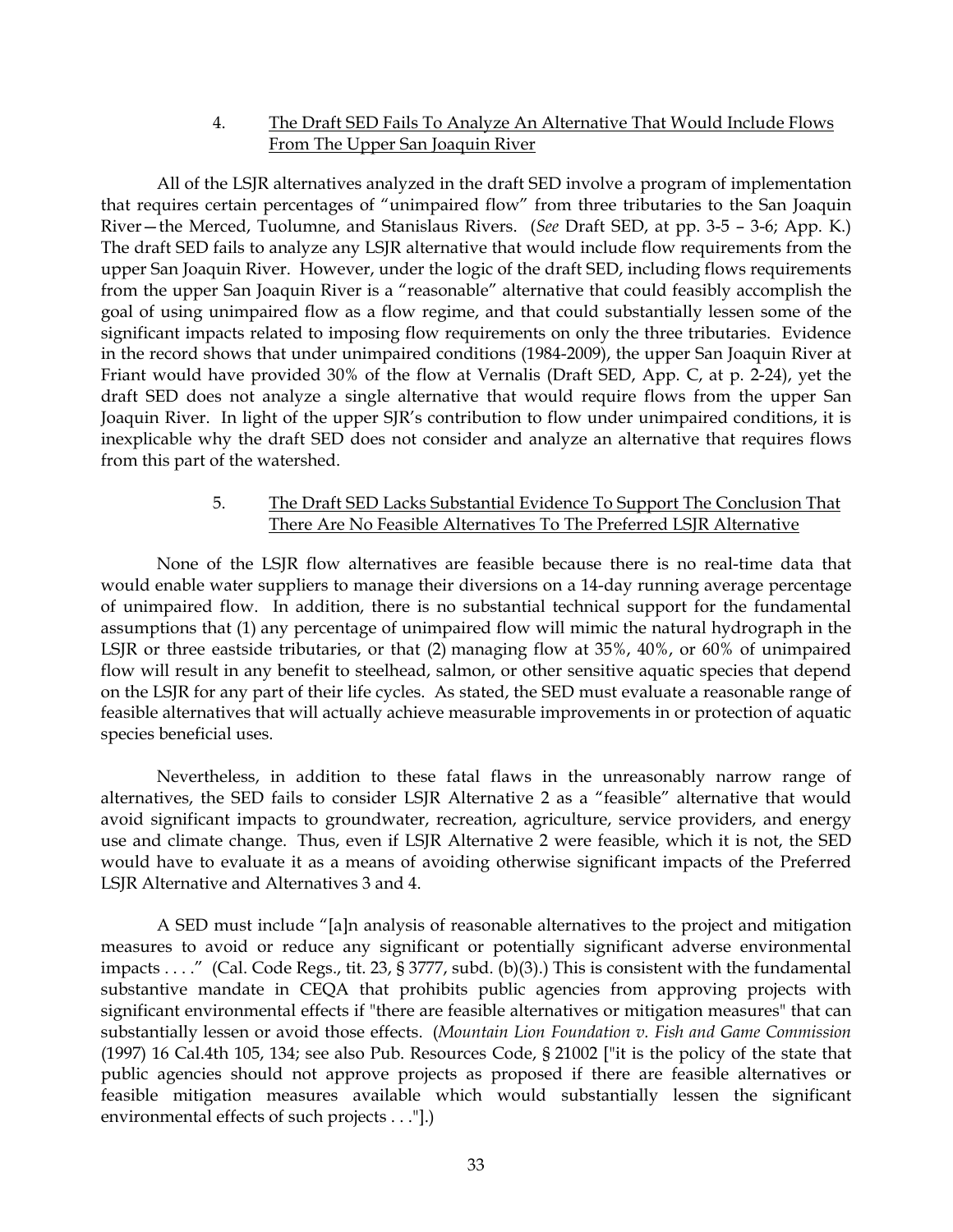In many places, the SED concludes that there are no feasible mitigation measures because the only way to lessen or avoid certain substantial impacts would be to reduce flow, but then concludes that reduced flow is part of another alternative, so it is not a feasible mitigation measure. (E.g., Draft SED, at p. 10-27 ["Requiring less flow cannot be independently applied under LSJR Alternative 3 as a mitigation measure because requiring [less] flow would be inconsistent with the terms of LSJR Alternative 3 . . . ."].) By dismissing other flow regimes as infeasible mitigation measures, the SED ignores the possibility that there may be feasible alternatives that would substantially lessen or avoid the Preferred LSJR Alternative's otherwise significant impacts while achieving most of the project's goals and objectives. (Draft SED, at pp. 20-21 [finding preferred alternative will have significant and unavoidable impact on groundwater because there are no feasible mitigation measures]; 20-24 [same for recreational opportunities]; 20- 26 [agricultural resources]; 20-26 -20-27 [service providers]; 20-27 [energy resources and climate change].)

Thus, the Preferred LSJR Alternative has several significant impacts that could be avoided by adopting LSJR Alternative 2, or another feasible alternative that would modify flow to support identified functions and values in the LSJR and tributaries. But the SED lacks substantial evidence that would support a finding that LSJR Alternative 2 is any less feasible than other LSJR alternatives.[15](#page-49-0) Instead, the SED relies on the unsupported conclusion that a percentage of LSJR flows from February through June will mimic the natural flow regime and benefit sensitive aquatic species that use or migrate through the LSJR. Thus, in many places, the SED fails to provide substantial evidence that supports the conclusion that the impacts of the Preferred LSJR Alternative (or the impacts of LSJR Alternatives 3 and 4) are significant and unavoidable because it lacks any evidence that LSJR Alternative 2, or another alternative that is based on the best available science, is infeasible or would not achieve most of the goals of the plan.

Ultimately, Phase 1 of the updates to the Bay-Delta Plan should drop the percentage of unimpaired flow alternatives because they cannot be implemented on the proposed 14-day running average, and because there is no technical basis for the assumption that unimpaired flow will protect or benefit sensitive species. Instead, a reasonable range of feasible alternatives that avoid or substantially lessen the impacts of Phase 1 should be formulated based on the best available scientific information about what LSJR flows will actually improve the functions and values needed by steelhead and salmon that rely on the LSJR.

## 6. The Draft SED Fails To Provide Sufficient Information For The State Water Board To Evaluate Whether There Are Less Costly Alternatives<sup>[16](#page-49-1)</sup>

 Before adopting any "major regulation," the State Water Board must evaluate the alternatives to the requirements of the proposed regulation and "consider whether there is a less costly alternative or combination of alternatives which would be equally as effective in achieving increments of environmental protection in a manner that ensures full compliance with statutory mandates within the same amount of time as the proposed regulatory requirements." (Health & Safety Code, § 57005, subd. (a).) A "major regulation" is "any regulation that will have an economic impact on the state's business enterprises in an amount exceeding ten million dollars

 $\overline{a}$ 

<span id="page-49-0"></span><sup>15</sup> None of the LSJR alternatives are feasible as a percentage of unimpaired flow based on a 14-day running average, since there is no real-time data on precipitation and runoff that would enable diverters to operate to meet the objective.

<span id="page-49-1"></span> $16$  Notwithstanding its placement, the comment raises an independent error with the proposed amendments – a violation of Health and Safety Code section 57005.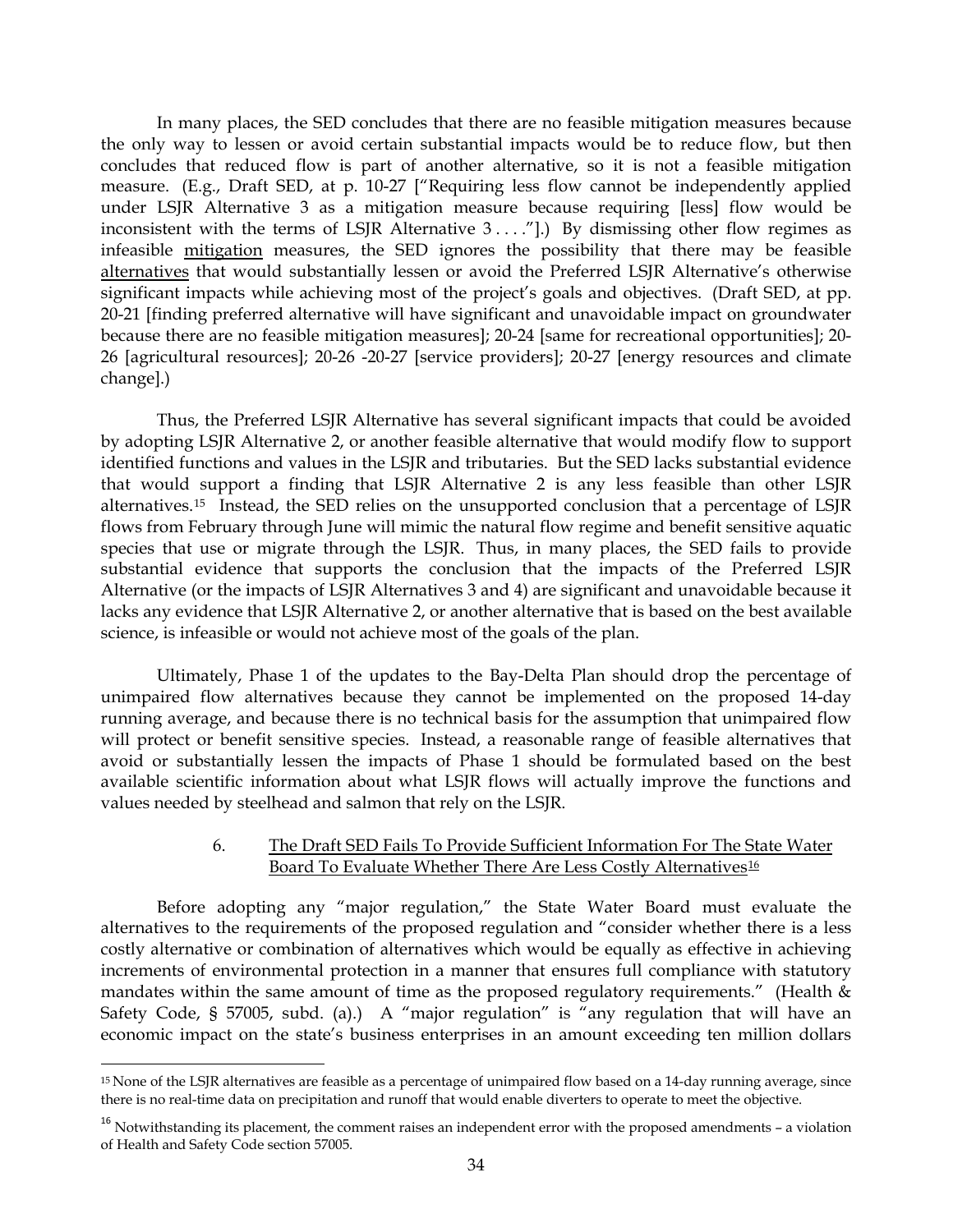(\$10,000,000) . . .." (*Id*., subd. (b).) A "regulation" is "every rule, regulation, order, or standard of general application or the amendment, supplement, or revision of any rule, regulation, order, or standard adopted by any state agency to implement, interpret, or make specific the law enforced or administered by it, or to govern its procedure." (Gov. Code, § 11342.600.)

Here, the proposed plan update is a "regulation." (*See SWRCB. Office of Admin. Law* (1993) 12 Cal.App.4th 697, 703 ["a regulation which is part of a water quality control program is a regulation under the APA"], *Id*. at p. 702, fn. 4 [State Water Board conceded that "'water quality control plans adopted pursuant to Porter-Cologne set regulatory standards of general applicability which apply, interpret and make specific the requirements of Porter-Cologne'"].) The proposed update is subject to the requirements of Health and Safety Code section 57005 because the economic impact of that regulation on the state's business enterprises is estimated to be more than ten million dollars. (*See e.g.,* Draft SED, at p. 18-2, Table 18-1 [estimating that LSJR Alternative 3, with 30% unimpaired flow required, would result in \$40 million in lost crop revenues annually].) As a result, the State Water Board must evaluate whether there are less costly alternatives that would be equally effective in achieving environmental protection. The State Water Board, however, has not done that. Lesser costly alternatives would likely include alternatives that move past the use of flow to water quality characteristics and constituents (sediment, temperature, etc.) that may be directly affecting the beneficial uses. The State Water Board should not adopt any plan amendments until it has complied with Health and Safety Code section 57005.

# **D. Specific Comments Regarding Chapter 5 – Water Supply, Surface Hydrology, And Water Quality**

# 1. The Draft SED Confuses The Concepts Of "Unimpaired Flow" And "Natural Flow"

The draft SED states that the "hydrology of the SJR as measured at Vernalis is greatly altered from the unimpaired runoff conditions." (Draft SED, at p. 5-7.) The draft SED describes "unimpaired flow" as the "river flow at a specified location that would occur if all runoff from the watershed remained in the river, without storage or diversion." (*Ibid*.) The draft SED asserts that the "unimpaired monthly hydrology . . . approximate[s] flows of a more natural pattern." (*Ibid*.) This assertion confuses the concepts of "unimpaired flow" and "natural flows" and suggests that "unimpaired flow" approximates "natural flow." However, "unimpaired flow" is a calculation of a hypothetical flow condition that never existed in the Bay-Delta. In contrast, "natural flows" are the actual flow conditions that existed in the Delta during the predevelopment era. Only "natural flow" approximates the flows under which native fish species evolved.

The assertion that "unimpaired flow" approximates "natural" flow patterns ignores the fact that the Bay-Delta and Central Valley is a highly altered ecosystem. In the predevelopment era, historic inflows flooded out the original river channels into wetlands and floodplains that reduced the flood peak and supported vast acreages of natural vegetation. In contrast, any "unimpaired flow" regime would occur in the current, highly modified system, where outflow rushes through rock-lined channels surrounded by levees. The distinction between "unimpaired flow" and "natural flows" was articulated by DWR over 30 years ago during its testimony at the 1987 Bay-Delta Plan hearings: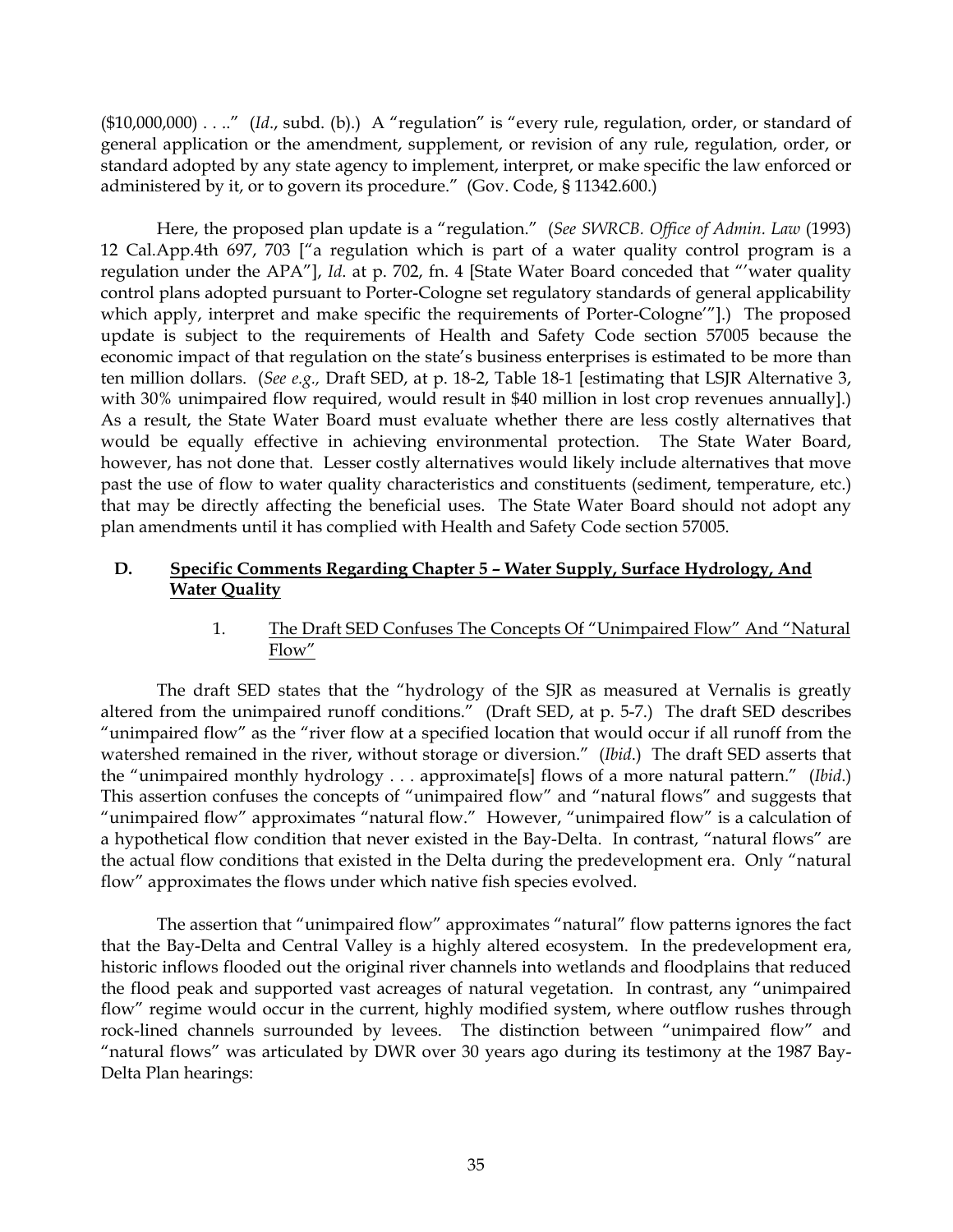Since unimpaired flow estimates assume present channel configurations and levee and flood bypass systems, they are not the same as natural flows (i.e., flows that occurred in a state of nature, before development). Natural flows through the Delta would probably be *far smaller* than unimpaired flows due to consumptive use by extensive natural marshes and riparian areas that were later leveed and reclaimed. Monthly distribution of flows would also be different.

(California Department of Water Resources (DWR) 1987, p. 10, italics added.). The draft SED should be revised to acknowledge and clarify that an "unimpaired flow" regime will not mimic "natural" flow patterns, because the "unimpaired flow" regime would be implemented in a highly modified ecosystem.

## 2. Regulatory Setting

The draft SED states that the "[r]elevant federal programs, policies, plans or regulations related to water supply, surface hydrology and water quality are described [in section 5.3.1]." (Draft SED, at p. 5-50.) Section 5.3.1 in turn describes the federal Clean Water Action ("CWA"), the Federal Antidegradation Policy and the Raker Act. (*Id*. at pp. 5-50, 5-51.) However, there are federal laws in addition to those described in section 5.3.1 that are relevant to water supply, surface hydrology and water quality. For example, implementation of the federal Endangered Species Act significantly affects water supply in California, by mandating certain flows and restricting water supply diversions. Other federal laws that affect water supply and surface hydrology include federal reclamation law and FERC's licensing program for hydroelectric projects. Section 5.3.1 should be revised to include a discussion of these federal laws and any others that affect water supply, surface hydrology and water quality, either directly or indirectly.

The draft SED states that the "relevant state programs, policies, and regulations related to water supply, surface hydrology, and water quality are described [in section 5.3.2]." (Draft SED, at p. 5-51.) However, there are state laws and programs in addition to those described in section 5.3.2 that are relevant to water supply, surface hydrology and water quality. For example, Fish and Game Code section 5937 requires "[t]he owner of any dam shall allow sufficient water at all times to pass through a fishway, or in the absence of a fishway, allow sufficient water to pass over, around or through the dam, to keep in good condition any fish that may be planted or exist below the dam." In addition, Fish and Game Code section 1602 prohibits any entity from substantially diverting or obstructing the natural flow of any river, stream, or lake without prior notice to the Department of Fish and Wildlife and in some cases, requires conformance with a streambed alteration agreement. Also, the Central Valley Regional Water Board's Irrigated Lands Regulatory Program (ILRP) regulates discharges from irrigated lands within its jurisdiction, including from irrigated lands within the plan area, and this program affects water quality. Section 5.3.2 should be revised to include a discussion of these state laws and programs and any others that affect water supply, surface hydrology and water quality, either directly or indirectly.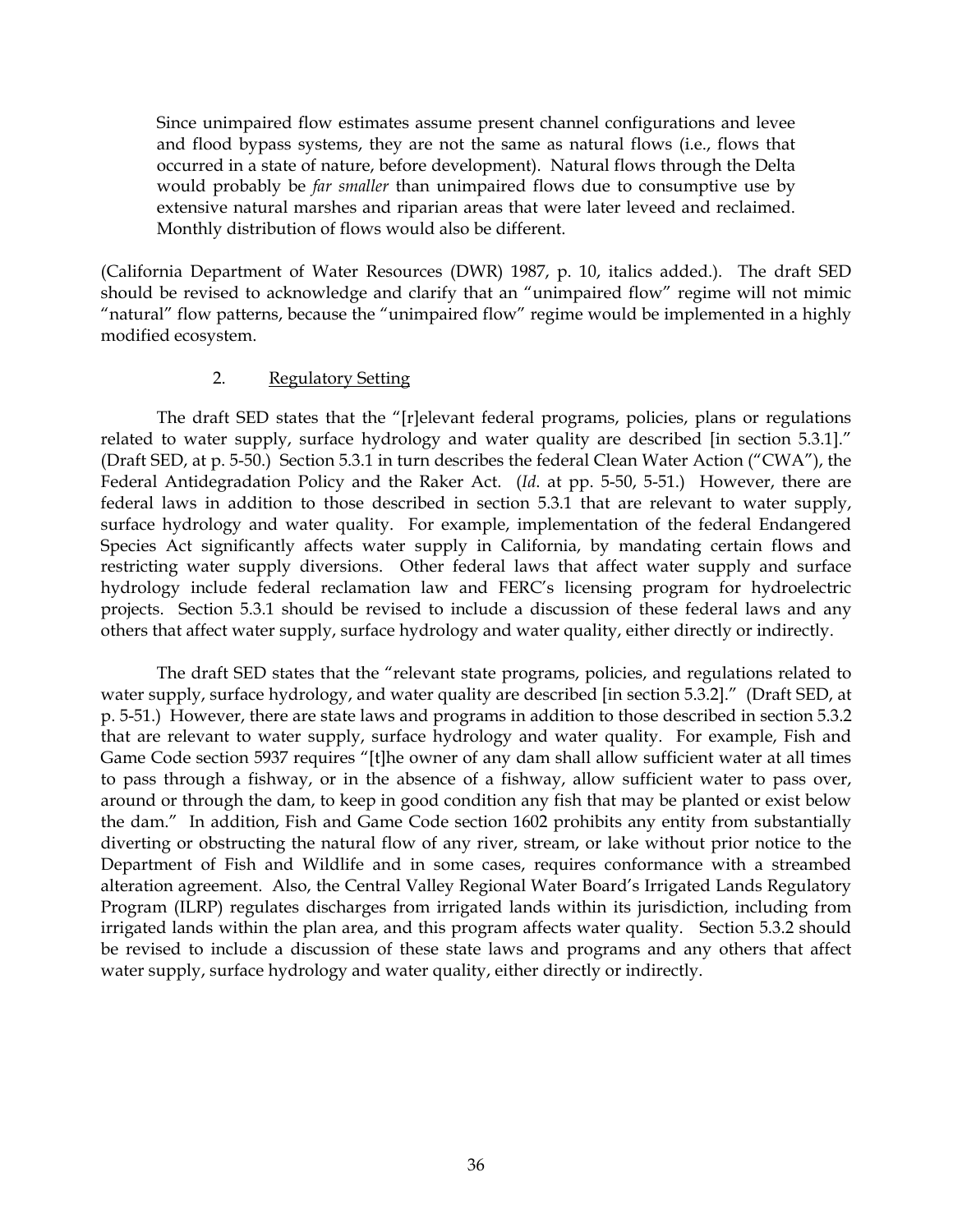### **E. Specific Comments Regarding Chapter 6 – Flooding, Sediment, And Erosion**

# 1. The Environmental Setting Is Legally Inadequate Because It Lacks Any Description Of Flood Control Storage And Operations For New Don Pedro And New Melones Reservoirs

The environmental setting establishes the environmental baseline against which the project's environmental impacts must be assessed. (Cal. Code Regs., tit. 14, §15125.) The environmental setting must be accurately described in enough detail to enable the State Board, responsible and trustee agencies, and the public to assess the significance of any project alternative's environmental impacts. Generalized references to aspects of the environmental setting are inadequate. (*Galante Vineyards v. Monterey Peninsula Water Mgmt. Dist.* (1997) 60 Cal.App.4th 1109, 1122.)

The rainfall flood control storage and operations for Lake McClure are described, but no similar description is offered for New Don Pedro or New Melones Reservoirs. Instead, the draft SED simply states that "New Don Pedro and New Melones Reservoirs have similar flood control and flood control operating rules." The flood control storage and operations of New Don Pedro and New Melones Reservoirs should be added to the SED since they are key aspects of the environmental baseline. (Draft SED, at p. 6-4.)

> 2. The Impact Analysis Is Deficient Insofar As It Only Modeled The Flows For The Water Years 1999-2008, When The SED Itself Reveals That Recent Floods Were Recorded In All Three Eastside Tributaries In 1983, 1986, 1995, 1997, And 2006

The SED discloses that recent floods were recorded in the areas of, and high flows were recorded in, each of the three eastside tributaries in 1983, 1986, 1995, 1997, and 2006, and the Merced River experienced high flows in 2005 as well. (Draft SED, at pp. 6-12, 6-13, and 6-16.) However, the State Board only estimated unimpaired flow for water years 1999-2008, claiming without any evidentiary support that "[t]his time frame provides a representative range of flows . . . ." (Draft SED at p. 6-20.) There appears to be no substantial evidence in the record to support this assertion. Given the flood conditions reported in the period between 1983 and 2006, it appears that a broader range of water years is required to provide a representative sample.

Absent a truly representative sample, the analysis of potential flood, sediment and erosion control impacts of the LSJR flow alternatives is fatally flawed, and likely underestimates the potential significance of the impacts. For instance, the SED discloses that "the 1997 flood [on the Tuolumne River] resulted in bank overtopping near Modesto, Waterford, La Grange, and Roberts Ferry ...." (Draft SED, at p. 6-13.) Yet 1997 was not included in the "representative" sample of years for modeling and comparison of alternatives to baseline conditions.

# 3. The Impact Analysis In The SED Impermissibly Fails To Explain To The Reader How The Analysis Was Performed, Or Why Certain Assumptions Were Made

To serve its fundamental purpose as an informational document, an EIR, and thus, a SED, "must include detail sufficient to enable those who did not participate in its preparation to understand and consider meaningfully the issues raised by the proposed project." (*Laurel Heights*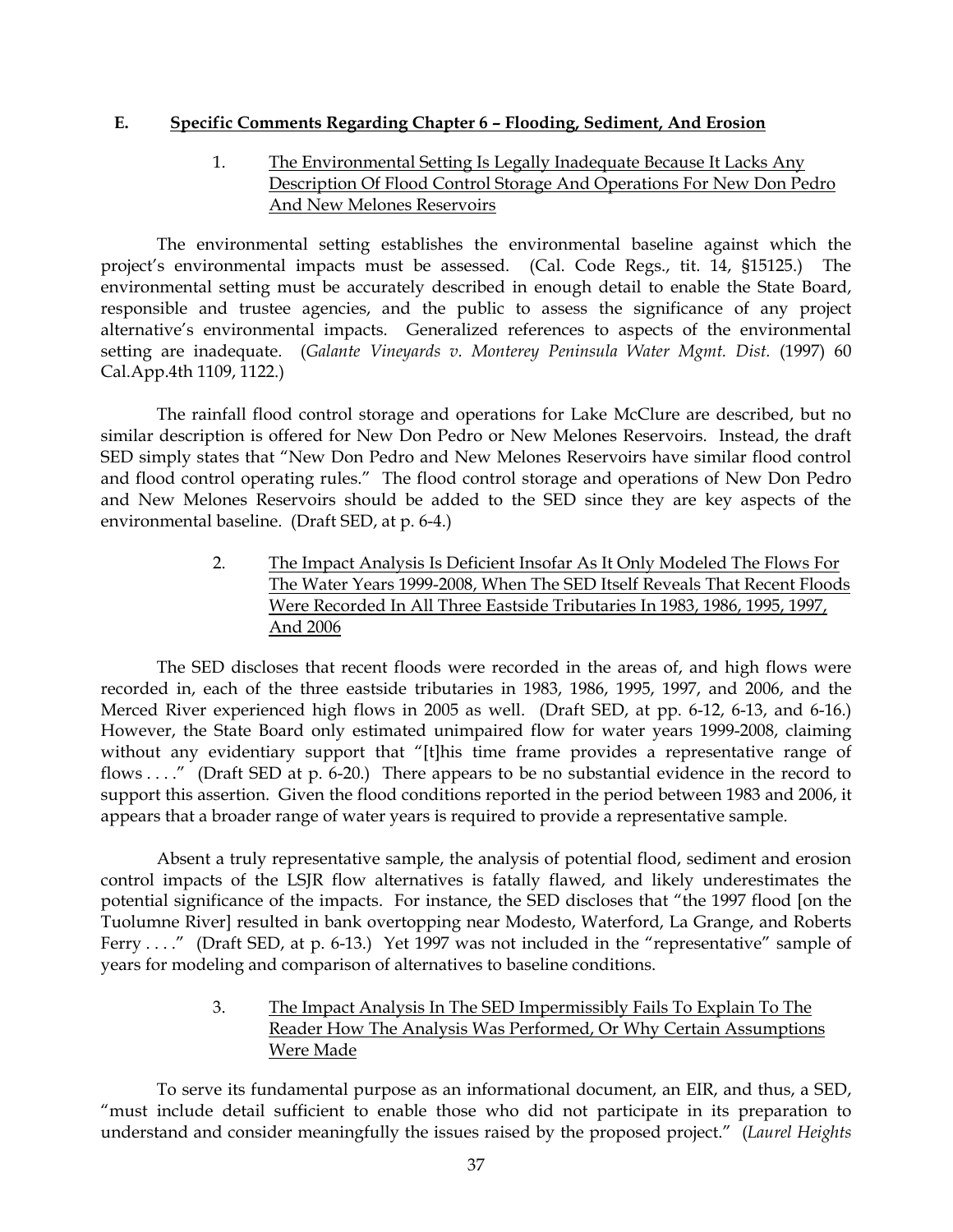*Improvement Assn. v. Regents of the Univ. of California* (1988) 47 Cal.3d 376, 404-405.) Accordingly, the SED "must reflect the analytic route the agency traveled from evidence to action." (*Kings County Farm Bureau v. City of Hanford* (1990) 221 Cal.App.3d 692, 733.) "[T]he public and decisionmakers, for whom the EIR is prepared, should also have before them the basis for [the agency's opinion] so as to enable them to make an independent, reasoned judgment." (*Santiago Water Dist. V. County of Orange* (1981) 118 Cal.App.3d 818, 831.)

Instead of presenting the evidence and logic underlying the assumptions made in the impact analysis, the SED presents a confusing analysis, and simply refers the reader to Appendix F.1 and Appendix L for an explanation. For instance, according to the SED, the percentage of unimpaired flow requirements "might be waived as a result of public health and safety concerns" when the NOAA action stage of the rivers is reached. (Draft SED, at p. 6-20, emphasis added.) But instead of using the NOAA action levels to model flood flows under the various alternatives, the SED states that "[t]he WSE modeling performed for this chapter, and other chapters, uses monthly flow limits derived from observed flows above which the unimpaired flow requirement no longer applies. The model results are compared to those using the NOAA action stage in Appendix L .... The modeling and incorporation of the limits are also discussed in Appendix F.1." (Draft SED, at p. 6-20.)

The same mismatch between how the flood control curves and daily operations would actually be implemented at the three reservoirs under the LSJR flow objective alternatives, and how they were modeled (based on NOAA action levels as a proxy) reappears on page 6-22. Only there, the SED first states that "[a]lthough the monthly reservoir operation during the February-June period would be slightly different under the LSJR alternatives, the same end of month flood control storage space would be maintained and the same daily flood-control releases would be made during major rainfall runoff events, with the same downstream maximum flood-control releases." (*Ibid*., emphasis added.) But in the next sentence the SED inconsistently states that "reservoir storages would often be at the monthly flood control levels in many of the years . . . ." (*Ibid*., emphasis added.) The reference to Appendices F.1 and L are unhelpful in explaining how the two methods compare, or what the comparison supposedly demonstrates, leaving the public and decision-makers in the dark as to whether the analysis and conclusions are actually supported by substantial evidence.

## 4. The WSE Model Uses Unrealistic Assumptions About The Way Dams Are Operated On The Eastside Tributaries

In Appendix F.1, the SED discloses that the "rule curves" for modeling and establishing downstream flow targets for the LSJR flow objectives were formulated using an unrealistic assumption that diversion dams on the three eastside tributaries are operated based on storage levels at the end of January of each water year.

To compare the WSE model results with the CALSIM baseline results, several cases were run to determine the approximate percentage of unimpaired flow targets that was most similar to the CALSIM II baseline river flows for each of the three eastside tributaries. This was done by comparing the distributions of the WSE and CALSIM II February–June modeled flows. The target percentage of unimpaired flow for the WSE model was adjusted until the distribution of February-June flows generally matched the CALSIM II flow distribution. The results of CALSIM II February–June flows closely match the WSE model results for the LSJR Alternative 3 flow targets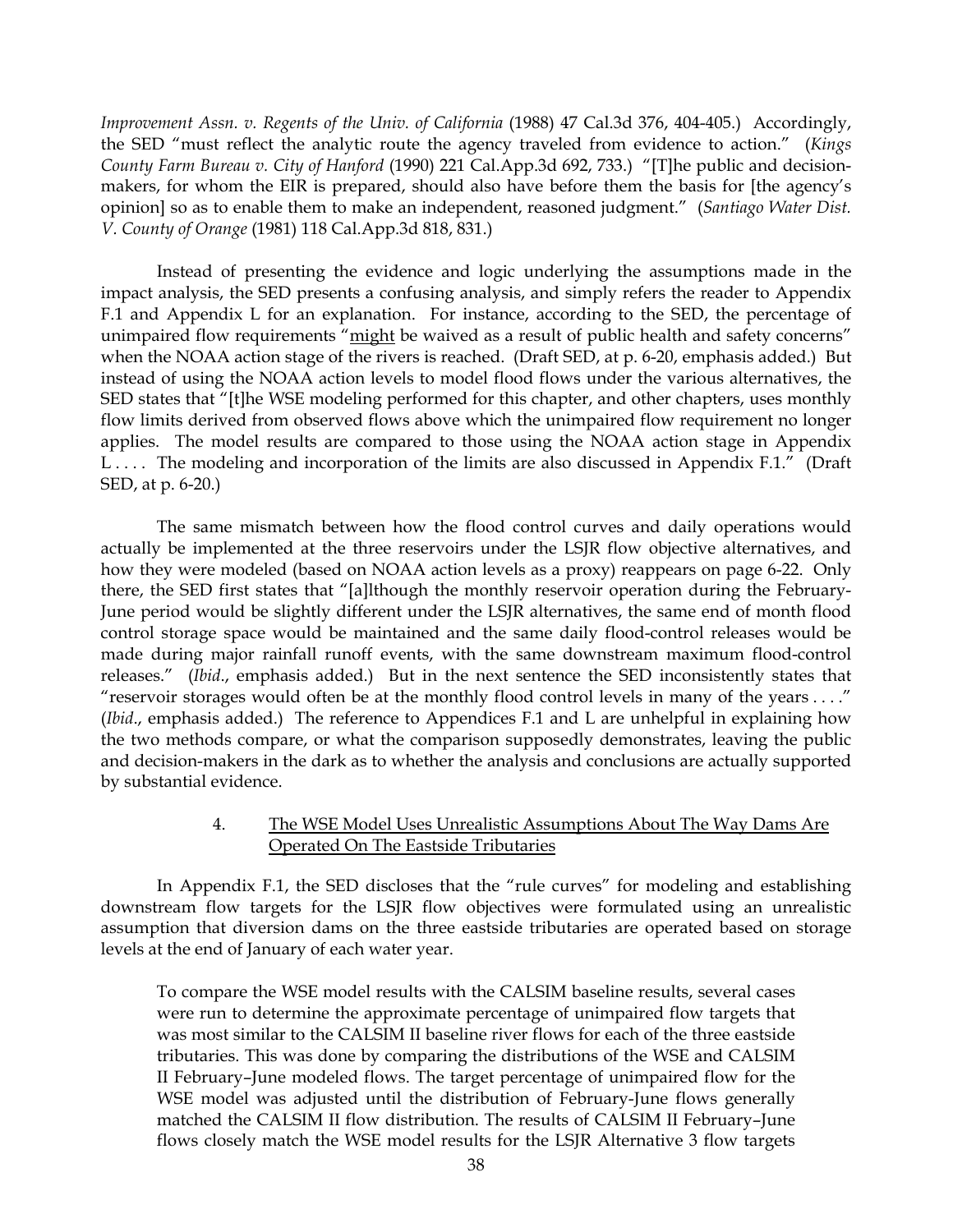on the Stanislaus River and for the LSJR Alternative 2 targets on both the Tuolumne and Merced Rivers.

In the second step, the end of January storage verses annual diversion "rule curve" was developed to match the CALSIM II relationship between January storage levels and annual diversions for the major reservoirs on each tributary. The CALSIM II annual diversions were divided by the maximum annual diversion determined for each tributary, resulting in a percent of maximum annual diversion actually delivered each year. This result was then plotted against the January storage for the CALSIM baseline results. The WSE storage-diversion rule-curve was adjusted to provide a similar distribution of annual water supply diversions. The "rule-curve" results in a lower percentage of the maximum annual diversion being delivered when the January storage is lower. In general, substantial cutbacks to diversions are necessary when reservoir storage is less than roughly one half of the full capacity. Using the CALSIM II baseline results as a guide, diversion delivery rule curves were developed that resulted in annual diversions that were similar to those of CALSIM II. The WSE rule curves were also adjusted to match the end-of-September storages (carryover storage) from the CALSIM II model. Minimum allowable storage levels were specified for each reservoir and used as a reference line to tally the number of times storage fell below this level.

(Draft SED, App. F.1 at pp. F.1-20.)

Diversion dams are currently operated by determining the reservoir storage and snowpack prior to the beginning of the growing season, not at the end of January. However, the modeling used to estimate the impacts of the LSJR assumes that the dams will be operated to deliver water based on storage levels at the end of January of each year. (*Ibid*.) This methodology results in unrealistic modeling that undermines the analysis of impacts on a host of resources, including flood control.

Once the State Water Board has revised its modeling to incorporate realistic assumptions about how reservoirs would actually be operated under the various project alternatives, every section that relies on the WSE modeling results will require revision in light of the new modeling results.

> 5. The Impacts Of LSJR Alternatives 3 And 4 Appear To Be Significant And Unavoidable On The Stanislaus River Because The Percentage Of Monthly Flows Greater Than The Level At Which Seepage Occurs Is Increased Significantly During Certain Months

According to Tables 6-12 and 6-13, LSJR Alternatives 3 and 4 would result in a substantial increase in the percentage of monthly flows greater than 1,500 cfs, which is the level above which the Stanislaus River has experienced seepage. For instance, at Ripon, under the Baseline scenario, the percentage of monthly flows above 1,500 cfs would be 56%, 50%, and 11%. For April, May and June. (Draft SED, at p. 6-22, Table 6-13.) Under LSJR Alternative 3, it would be 30%, 62% and 29%, and under Alternative 4, it would be 70%, 84%, and 52% for the same three months.

Despite these substantial increases in the percentages of monthly flows when seepage would occur, the SED concludes that these impacts are less than significant for LSJR Alternative 3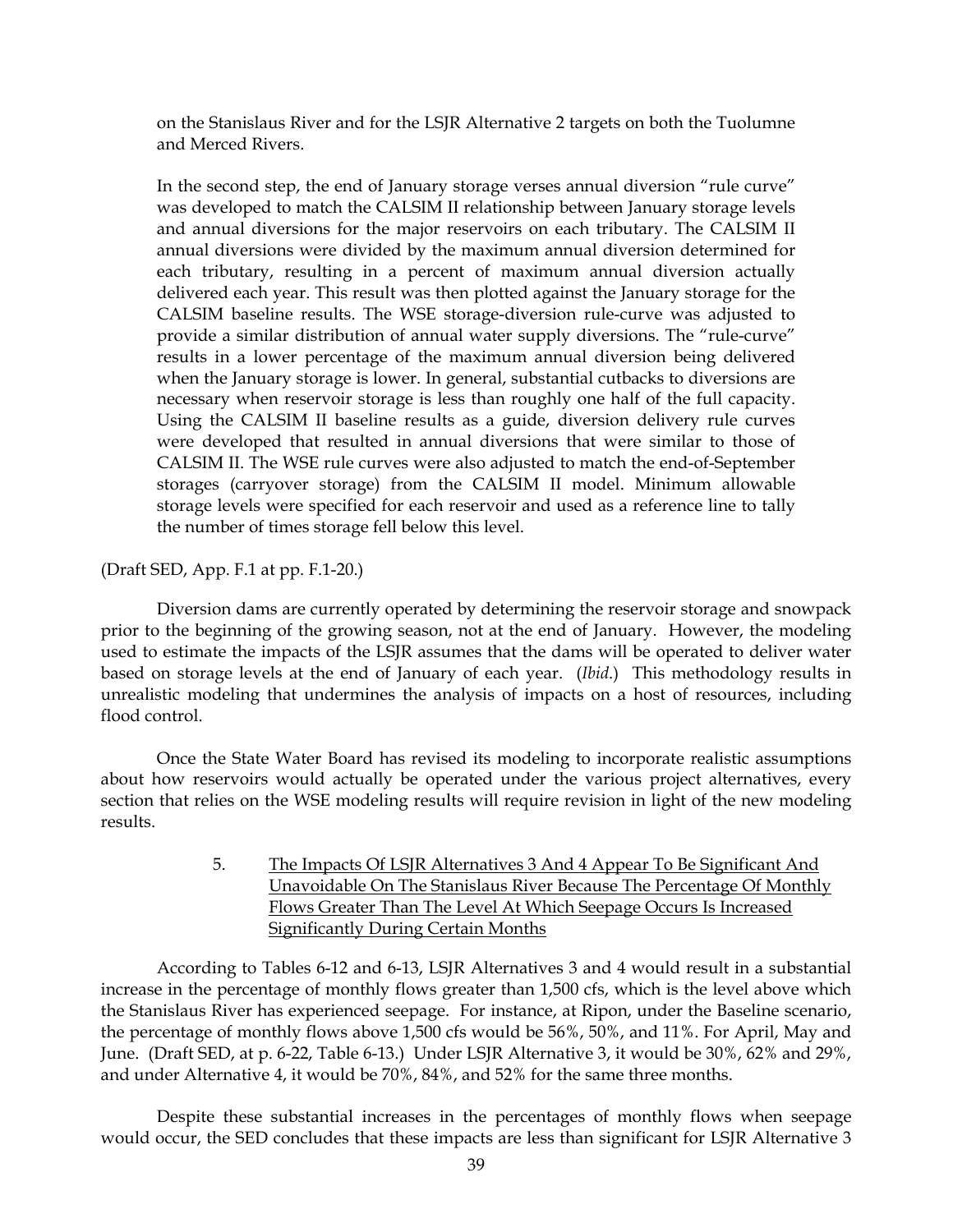because "on an annual basis, these flows are the same as baseline." (Draft SED, at p. 6-26.) With respect to Alternative 4, which clearly would exceed baseline by a substantial amount, both in terms of certain months, and on an annual basis, the SED concludes that the substantial increase in seepage into adjacent agricultural land does not take the form of surface inundation, and the flows would not cause additional erosion; therefore, even these substantial monthly and annual increases are less than significant.

The SED therefore either discounts substantial monthly increases by pointing to annual seepage, or it dismisses substantial increases in seepage altogether because no matter the increase, it will not result in inundation or erosion.

## **F. Specific Comments Regarding Chapter 7 – Aquatic Resources**

- 1. Best Available Science
	- a. Best Available Science

Many of the sections in Chapter 7 such as those describing species life histories and stressors are poorly documented and many of the finding are not supported by either references or analyses. For example, many of the references cited in support of species descriptions are based on literature from the 1970s and 1980s and do not reference newly published studies and literature. Examples of missing reference citations include, but are not limited to, Maunder and Deriso (2011) delta smelt life cycle, MacNally, *et al.* (2010) and Thompson, *et al.* (2010) on analyses of factors related to trends in pelagic species, Glibert, *et al.* (2011) on the role of ammonia and nutrient ratios as a factor affecting primary production, Merz, *et al.* (2011) on the spatial relationship between salinity gradients and delta smelt geographic distribution, Jeffres, *et al.* (2008) on salmonid habitat use of seasonally inundated floodplains, Rosenfield and Baxter (2007) on population dynamics of longfin smelt, Murphy, *et al.* (2011) on issues related to the use of surrogate species, Bowen, *et al.* (2009) and Bowen and Bark (2010) on results of the Head of Old River non-physical barrier tests, CDFG (2009) status review of longfin smelt, CDFG SALSIM model (2012) for assessing effects of variation in instream flows on fall-run Chinook salmon survival and abundance in the San Joaquin River system, acoustic tag studies conducted in 2011 and recently summarized at the 2011 Bay Delta Science Conference by the team of Rebecca Buchanan (University of Washington) Patricia Brandes (USFWS) and Kevin Clark (DWR) in a presentation titled "Survival and Route Selection of Juvenile Chinook Salmon in the Southern Sacramento- San Joaquin River Delta – 2012, and many others.

The inclusion of the ICF International (2012) reference in place of recent primary literature is inappropriate since the ICF material is not a primary reference source but rather a compilation of information from a variety of sources, is an administrative draft that is not available to the public, and has not been subject to public review.

The SED discusses flow regulation on the Stanislaus River but does not discuss the IFIM study that was conducted for use as the technical basis for establishing the instream flow recommendations in support of the 1997 agreement. (Draft SED, at p. 7-30.) Results of the IFIM study showing the relationship between weighted usable area (WUA) and instream flow for various lifestages of Chinook salmon could, and should, have been used as part of the assessment of predicted changes in upstream spawning and rearing habitat as a function of each alternative flow scenario. The response of instream habitat for salmonids is substantially more complex than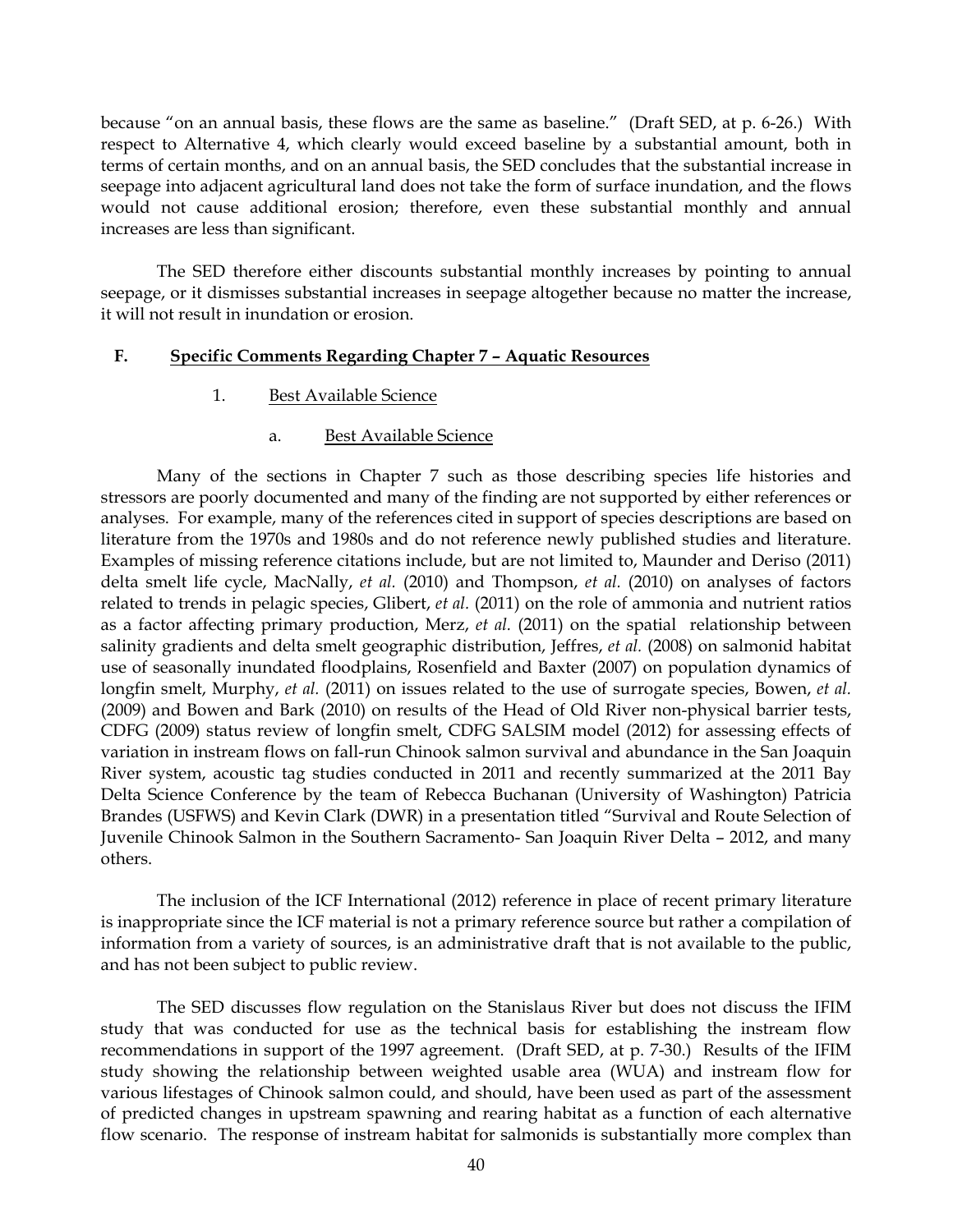reflected by a simple assumption that more flow produces more and higher quality habitat. Habitat suitability for a given lifestage of Chinook salmon and steelhead (and for other fish as well) is an interaction among physical factors such as water depth, water velocity, substrate, and cover (Raleigh, *et al.* 1986). As instream flow increases the suitability of habitat may decrease in response to water depths and water velocities that increase to levels that are no longer suitable. In the absence of analyses of potential changes in habitat quality and availability based on habitat preferences and suitability no meaningful comparison of the effects of variation in seasonal instream flows on upstream habitat can be made. The simplifying assumption in the SED that more flow will result in more upstream habitat is not supported technically and may result in misleading and inappropriate conclusions.

The SED analyses of potential flow-salmonid relationships fails to use analytic tools such as the juvenile salmon passage survival model, lifecycle models for Chinook salmon, the salmon egg mortality model, and juvenile salmon rearing model and other tools for assessing and evaluating the effects of the range of potential management actions on the reproductive success, survival, and abundance of salmonids predicted in response to the range of management strategies. . Examples of analytic tools that potentially could have been used in the assessment include the Delta Passage Model, IOS (Zeug, *et al.* 2012), the CDFG SALSIM model, USBR egg mortality model, USBR SALMOD model, DSM2 and others. NMFS is also in the process of developing a Chinook salmon lifecycle model (initially focused on winter-run) that may provide insight into the assessment. The SED simply assumes, without justification, that more flow during the February-June period each year will, in a positive linear relationship, always produce increased benefits to salmonid populations.

Chapter 7 of the SED presents virtually no biological analysis of the predicted response of various lifestages of Chinook salmon or steelhead to the changes that would occur in the seasonal timing and magnitude of instream flows under each of the alternatives included in the SED. For example, the SED presents no comparative analysis of changes in the quality or quantity of spawning or juvenile rearing habitat in the upstream tributaries under the alternatives (see discussion of IFIM above). Similarly, the SED presents no comparative analysis of changes in egg survival for juvenile Chinook salmon under the alternatives, no analysis of changes in egg survival and hatching as a function of seasonal variation in instream flows and water temperatures under each alternative, and no comparative analysis of changes in juvenile rearing habitat suitability and juvenile abundance that can be used to evaluate the biological response of the target species to the proposed actions. No results of lifecycle population modeling are present in the SED that would have provided prediction of the potential effects of implementing each alternative management strategy on the abundance of adult Chinook salmon and the contribution of the proposed actions on adult escapement to the San Joaquin River basin.

Similarly, the SED provides no analysis or discussion of the level of uncertainty associated achieving the salmonid population goals. In the absence of a stated biological goal (e.g., increase average adult salmon abundance by 50%) there is no technical basis presented in the SED for evaluating the ability of each of the alternatives (no project, 20, 40, or 60% unimpaired flow allocation) as the preferred project based on the ability to achieve the biological goal, given the level of biological uncertainty, with the greatest flexibility and least impacts on other beneficial uses. The technical analysis of alternatives presented in the SED lacks scientific rigor and therefore the selection of a preferred alternative appears to be arbitrary.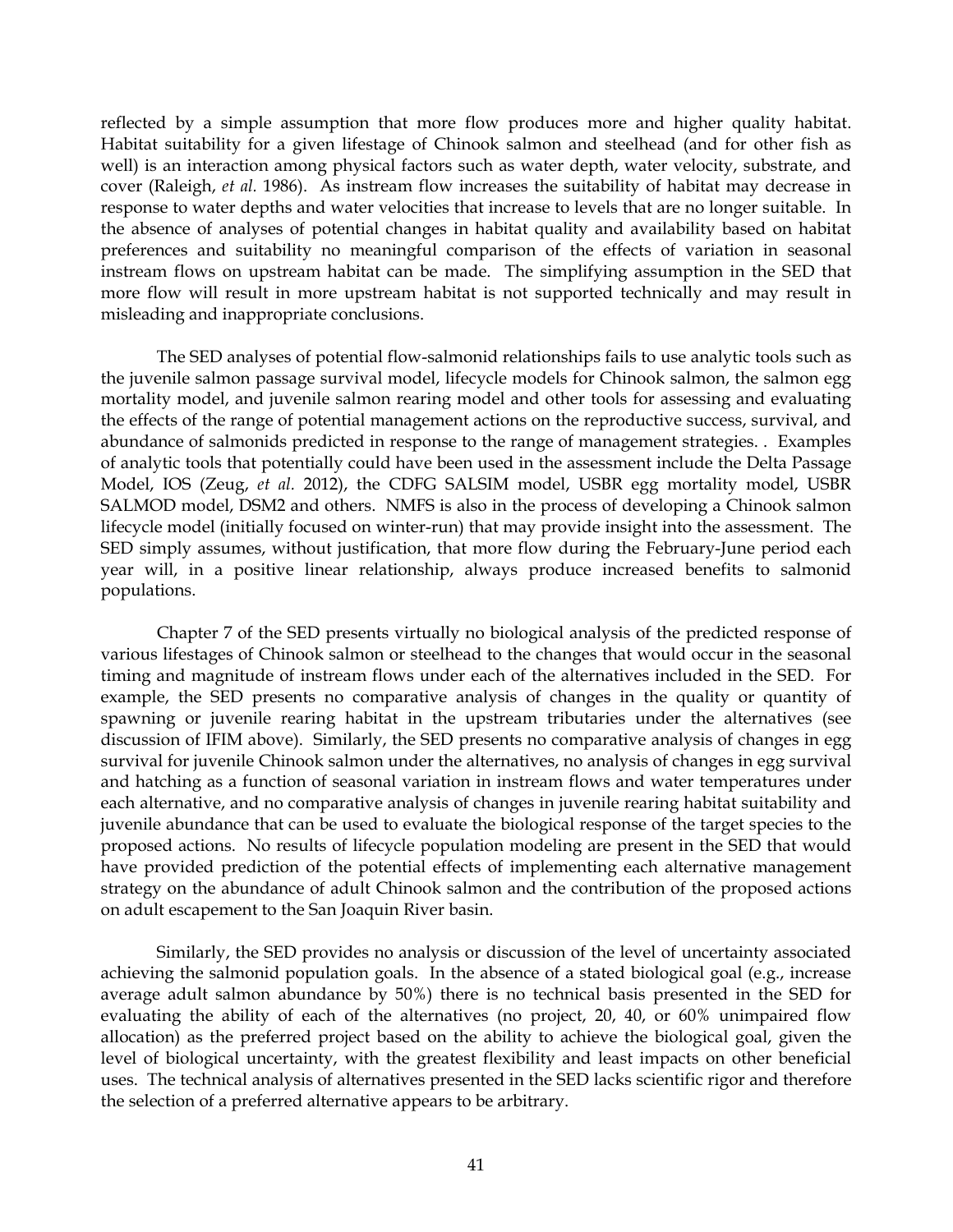There are uncertainties inherent in each of these biological analyses (that should have been discussed and disclosed in the SED) but uncertainty is not a sufficient justification for the complete absence of comparative analyses among alternatives for the key metrics of interest. In the absence of comparative biological analyses for various salmonid lifestages both in upstream habitat and during migration through the lower river and Delta, the SED is incomplete and deficient.

The absence of references to these and other recent scientific investigation of aquatic resources in the Delta suggest a lack of understanding and depth of knowledge of recent findings and new results as technical support and foundation for the assessment. The absence of the application of analytical tools for comparative analysis of the potential response of various salmonid lifestages to the proposed alternative actions further undermines the rigor, credibility, and usefulness of the SED.

### b. Disjointed And Fragmented Presentation Of Information

The discussion in Chapter 7 frequently requires the reader to go to other sections of the document or appendices for information required to evaluate the assessment details (see Draft SED, at pp. 7-30, 7-34, 7-38, 7-41, 7-43, 7-59 and elsewhere in Section 7 for examples). The format of the assessment leads to a disjointed and fragmented presentation. The presentation should be largely stand-alone with technical support from other sections and appendices. The key elements of other analyses or technical support needed to fully interpret results of the assessment presented in Chapter 7 should be summarized in the assessment to allow the reader the opportunity to understand the foundation and basis for the assessment results, interpretation, and conclusions.

The discussion of the approach and application of various analytical tools used in comparative analyses of the potential biological response of each lifestage of Chinook salmon and steelhead (this analysis is completely missing from the SED) should discuss and disclose the key assumptions and functional relationships (e.g., flow-habitat in each tributary, temperature-egg mortality relationships, juvenile survival-flow relationships, adult escapement-flow relationships, etc.) used in the biological analyses, with each updated to include the most recent data available and not simply relying on outdated analyses. Similarly, the discussion and interpretation of results should include considerations of factors other than seasonal flows that affect the response of salmonids and their population dynamics, as well as areas of uncertainty in the predicted response (for many of the relationships that would be used to support these analyses, 95% confidence intervals can be estimated on the range of predicted biological response to a given alternative that can then help inform comparative analyses among alternatives).

As currently presented, Chapter 7 does not adequately present the needed technical foundation to evaluate the assessment results and feels like material is scattered in various sections, and appendices, to obscure results and potential problems with the analyses rather than provide a transparent foundation for the assessment.

### c. Flow-Survival Relationships

The foundation for analysis of alternatives for salmonids is based on flow-abundance relationships over the past several decades developed by CDFW (adult escapement to the San Joaquin River basin vs. spring flow 2.5 years earlier) and CWT based flow-survival relationships from VAMP studies. As noted above, all of the functional relationships used to support the SED biological analyses need to be updated to reflect the most current data and interpretations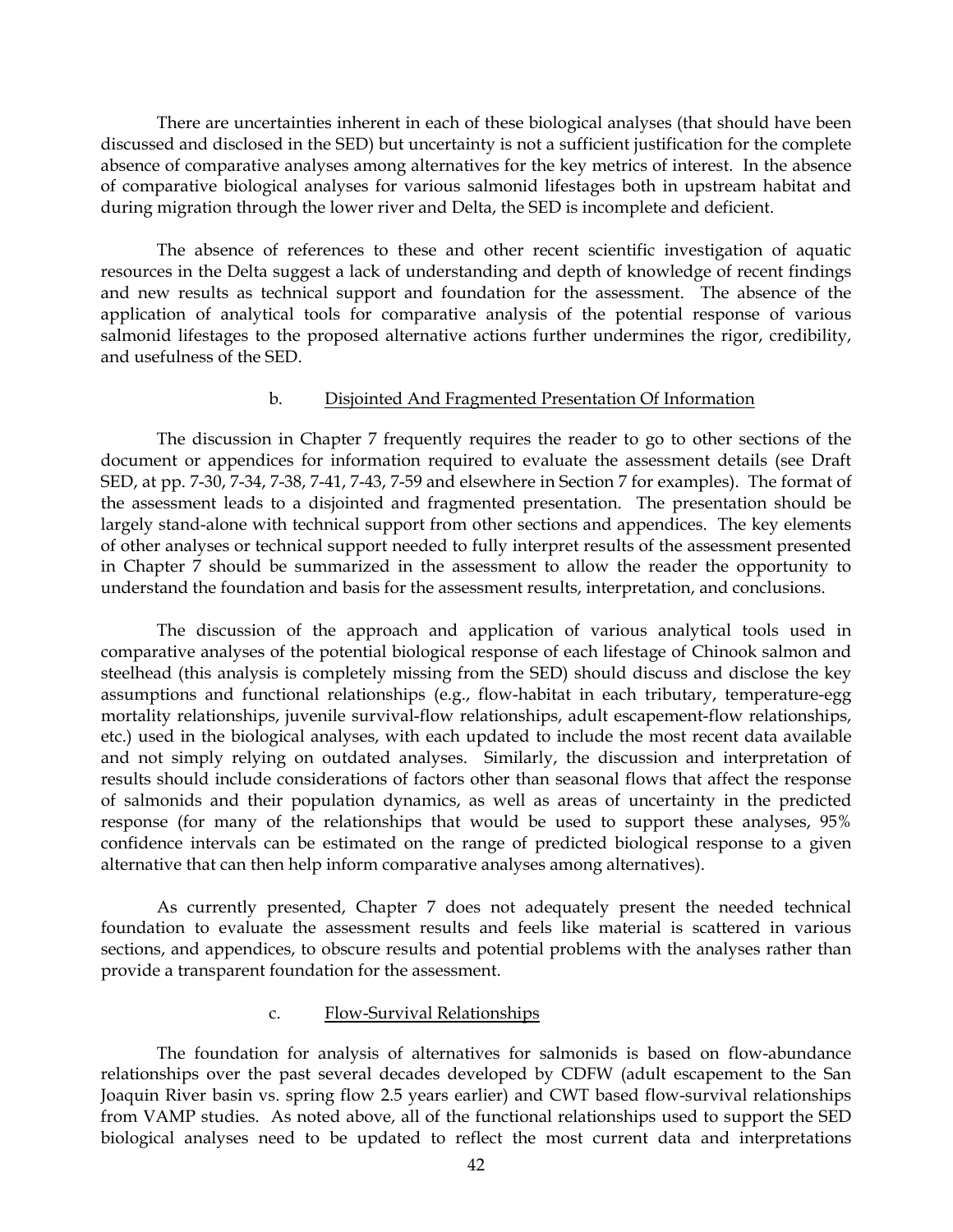available. Chapter 7 of the assessment does not present either of these key and fundamental relationships, but rather directs the reader to the 200+ page appendix C for this foundational material. These key relationships are used to support the fundamental assumption of the assessment that more spring flow in the San Joaquin River and its tributaries improves the survival and abundance of Chinook salmon and steelhead. There is no discussion, however, that these two relationships were developed only for fall-run Chinook salmon and that no data are presented or available to date on the flow-survival relationship or flow-abundance relationship for steelhead (and yet the same fundamental relationship is used in the analysis for steelhead with no technical support or disclosure). These two relationships are also used to conclude that increased spring flows on the tributaries will result in increased salmonid abundance and survival with no discussion or disclosure that these relationships were developed only for the mainstem San Joaquin River and are not specific to any of the tributaries. There are data from CWT studies on survival flow relationships for the tributaries but these data were not analyzed or included in the assessment. As noted above, this more recent data shows that salmon survival through the south Delta channels has been reduced to less than 5% and in 2011 (a high flow year of about 10,000 cfs) was actually less than 1%. These reductions of salmon survival are likely due to increase predation by invasive species that cannot be corrected with higher flows. As the IPR of the VAMP studies noted: "'the very low recent survival rates seem unlikely to be high enough to support a viable salmon population, even with favorable conditions for ocean survival and upstream migration and spawning success for adults' (Hankin et al. 2010)."

Chapter 7, should present a discussion, for example, of the data on adult fall-run Chinook salmon escapement and spring flows 2.5 years earlier. This is a fundamental element of the foundation used as the basis for the SED. First, all the data used in this relationship should be updated to include adult Chinook salmon escapement estimates through 2011.

Second, results of the CDFW's prior analysis of these data focused on average flow at Vernalis during April through May and therefore provide no technical basis for the seasonal period selected for use in the proposed implementation alternatives that are based on flows over the period from February through June. As currently presented, there is no analysis in SED, Chapter 7, that establishes the rational for specific flow levels in February-March or June as part of the evaluation of the effects of various alternatives on salmonid population dynamics. Similarly, the SED presents no comparative analysis of alternatives regarding the effects of the proposed instream flows on spawning, egg incubation, hatching success, fry rearing and survival, etc., during the February-March time period nor any biological rational for the role of instream flows in the lower river and Delta for salmonids throughout June since the vast majority of juvenile migration is completed (and typically seasonal water temperatures are highly stressful) by June. The absence of rigorous analyses of the life history and functions of salmonids for use in assessing the relative biological benefits of the various alternatives (e.g., what is the biological value to juvenile Chinook salmon of providing higher flows in June to their population dynamics and survival when compared to the effect of this action on reducing reservoir storage and coldwater pool for over-summering steelhead and for meeting the 56 F temperature criteria for Chinook salmon egg incubation in October) is a major deficit in the SED analyses.

Third, the flow-escapement relationship developed originally by CDFW represents adult returns to the entire San Joaquin River basin and cannot be used to support findings related to the flow-abundance relationship for any specific tributary as was suggested in the SED.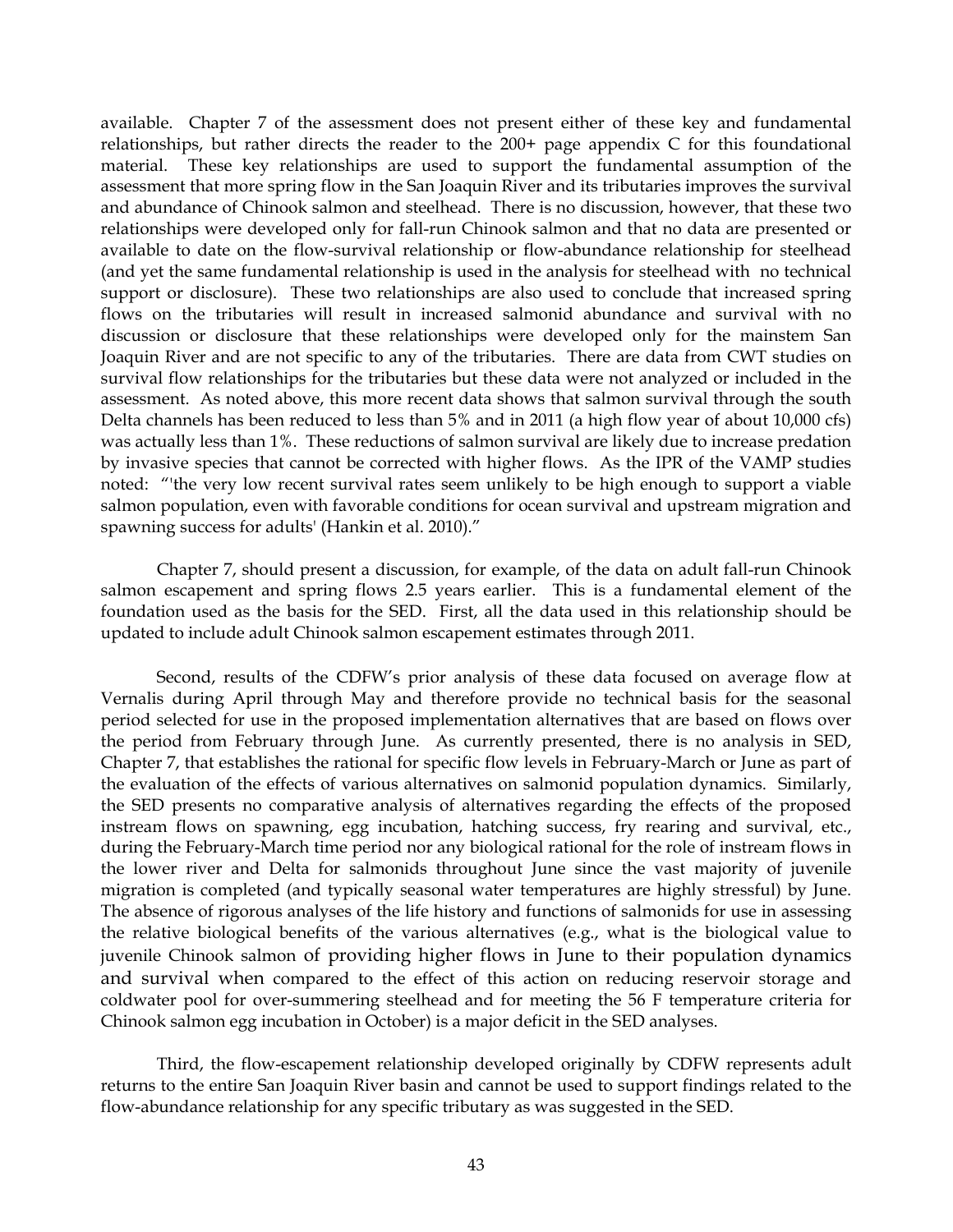Fourth, the flow-abundance relationship is driven to a large extent by adult escapement that occurred one or more decades ago (e.g., 1983, 1958, 1969, 1998, 1982, and 1967) in response to very high (flood flow) conditions in which river flows during April and May averaged over 15,000 cfs. Had the flow-abundance relationship been limited to a range of managed flows that are consistent with the flow range under the proposed alternatives the predicted changes in comparative abundance of adults among alternatives would be substantially less than that predicted by using flood flows in the analysis. It is also important to acknowledge that adult fallrun Chinook salmon escapement in 2006 was very low despite have an average April-May flow at Vernalis of 20,000 cfs which, based on the assumed flow-escapement relationship would have been predicted to result in adult escapement of approximately 30,000 salmon, rather than the low escapement actually observed. Chapter 7 provides no discussion or analyses of these and other factors important to the interpretation of results of comparisons among alternative actions.

The assessment discusses the more recent studies, and then apparently disregards those results without explanation. This is inappropriate because there appears to be a fundamental change in the flow-survival relationships (and likely the flow-abundance relationship for fall-run Chinook salmon on the mainstem San Joaquin River) in recent years. Results of VAMP and pre-VAMP studies showed a marked declining trend in juvenile fall-run Chinook salmon survival over the period from the late 1990s through mid-2000s. In 2006 survival estimates between Durham Ferry and Chipps Island declined to approximately 5%. Survival has remained at these low levels through 2011. The decline in survival has been independent of San Joaquin spring flows and SWP/CVP exports. In fact, in 2011 San Joaquin River flows were high and yet survival was low. These recent results are counter to the foundation assumptions used in developing the assessment and the strategy of developing alternative flow scenarios that result in increased flows (e.g.,  $60\%$ ) unimpaired spring flow alternative) in the February-June period.

It has been hypothesized that predation on juvenile salmon during downstream migration in the lower San Joaquin River and Delta by species such as largemouth bass and striped bass has increased in recent years and substantially altered the flow-survival relationship. The SED assessment does not present or discuss these recent data or the level of uncertainty that the proposed range of alternative actions would achieve the goal of increased salmonid survival.

Results of the 2011 studies lead to a number of key questions regarding the effectiveness of increased spring flow for increasing juvenile salmonid survival that are not transparent in the Chapter 7 assessment.

The absence of technical support for many of the SED findings undercuts the weight that can be given to the analysis and interpretation of results presented in Chapter 7.

## d. Flow Modeling

The model analysis of changes in flows is based on the median monthly flow derived for each model scenario. (Draft SED, at p. 7-58.) The use of the median flow in these analyses is not appropriate and fails to properly analyze potential adverse impacts that are most stressful in dry and critically dry hydrologic conditions. The median values may be biased by high flow periods that are not captured in a more detailed comparative analysis of conditions among alternatives. In previous environmental documents the use of median values has been rejected by state and federal agencies. (For example, in the 2010 draft BDCP Effects Analysis State and Federal resource agencies commented that the use of average flows for a month across years or average flows over a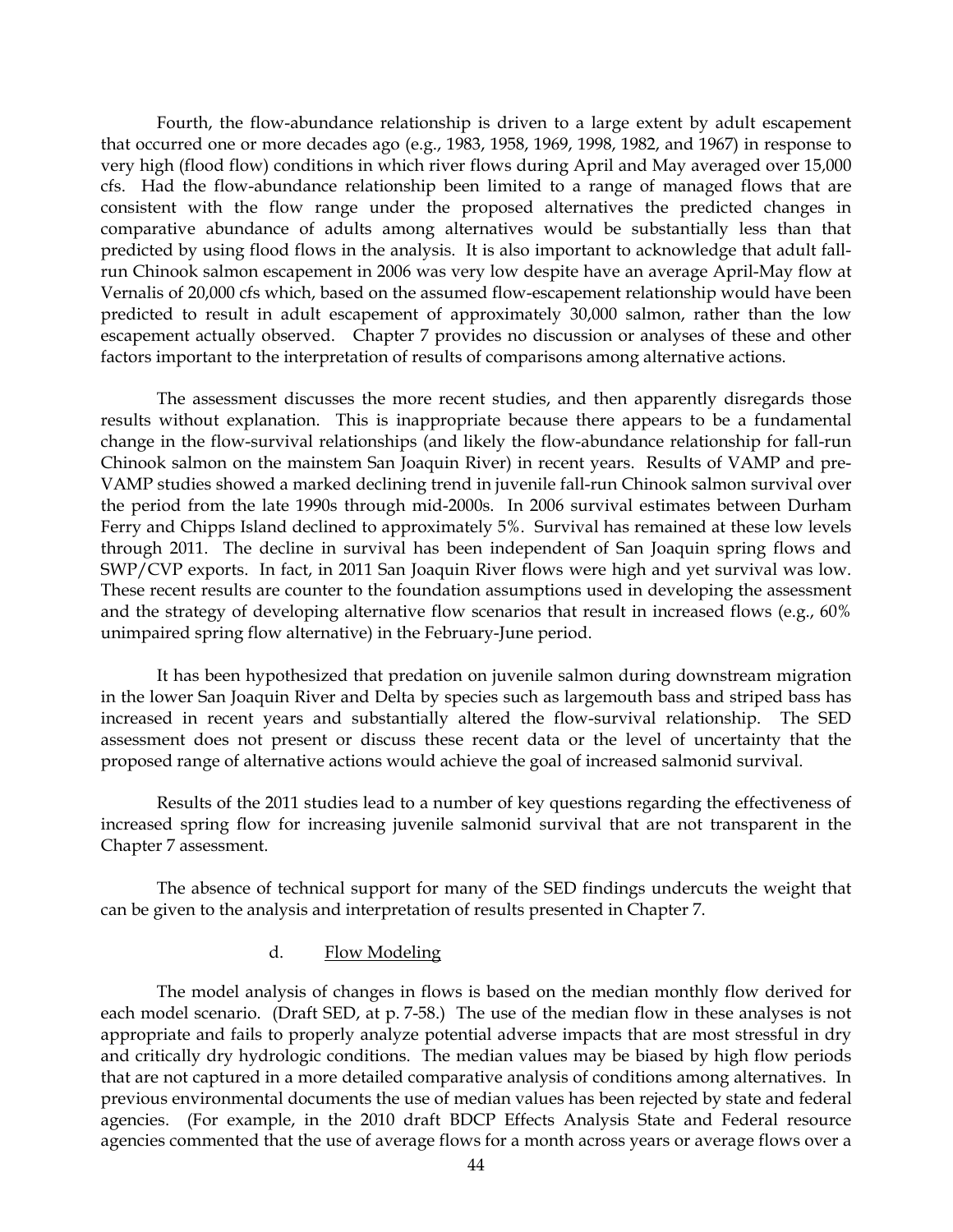period of months within a year were not acceptable for use in assessing fishery related impacts or potential benefits and requested that comparative analyses be performed to eliminate the use of averages and median flows in the analysis.) The conventional approach toward flow assessment has been a month by month comparison each year over an 82 year period of hydrologic record for use as a technical basis for assessing the potential for adverse impacts. (For example, see the Stockton Delta Water Supply Project 2005 EIR fishery analysis; Stockton 2005.) A similar detailed assessment is also the standard approach to conducting water temperature effects analysis rather than relying on averages or median values. (For example, water temperature modeling used as part of effects analyses for salmonids is typically conducted at an hourly or six-hour time-step to reflect seasonal and diel variation in water temperatures that affect fish growth and survival.)

 The comparative analysis of differences among alternatives needs to reflect variation in hydrologic conditions (water year conditions) which are not disclosed in the current approach to the assessment.

In addition, the assessment focuses primarily on the February-June period but needs to also analyze changes in environmental conditions within each area year-round to reflect the habitat requirements and life history of each of the target species. This is particularly important for steelhead that require one or more years of juvenile rearing in the rivers where summer temperatures and flow conditions are important.

The application of additional biological models such as the USBR egg mortality model and the USBR SALMOD models can be applied to improving the quantitative assessment of effects of changes in water temperature on salmonids.

As a result of the issues related to the thresholds and criteria used in the assessment and the reliance on median monthly conditions in the analyses, all of the findings presented in Chapter 7 comparing significance of various alternative release strategies lack the support of substantial evidence, and should be re-analyzed.

### e. Steelhead

Results of fishery monitoring on the San Joaquin River tributaries (snorkel surveys, rotary screw traps and weirs) and mainstem (Mossdale trawl) provide information on the resident *O. mykiss* (steelhead) population within the basin as well as information on migratory steelhead. Results of these surveys indicate that the steelhead population inhabiting the San Joaquin River system is very small and may be largely supported by the production of the resident trout population. (See presentation by NMFS to SWRCB regarding steelhead status in the San Joaquin River available and  $\alpha$  available at  $\alpha$ 

http://www.waterboards.ca.gov/waterrights/water\_issues/programs/bay\_delta/bay\_delta\_pla n/water\_quality\_control\_planning/docs/060611wrkshp/nmfs.pdf.) No quantitative estimates of the abundance of adult steelhead returning to the basin to spawn are available or whether the steelhead population is self-supporting or dependent on adult strays from other river systems. Appendix C states that steelhead are on a continuing decline (Draft SED, App. C, at p. 3-28), but evidence suggests they were never abundant in the San Joaquin, but were instead the occasional offspring of an abundant resident population that migrated within freshwater, but seldom to sea. Recent otolith microchemistry analysis has revealed that a high percentage of smolts had resident mothers. (Zimmerman, *et al.* 2009.) Thus, a natural flow regime in the San Joaquin does not support a steelhead "population."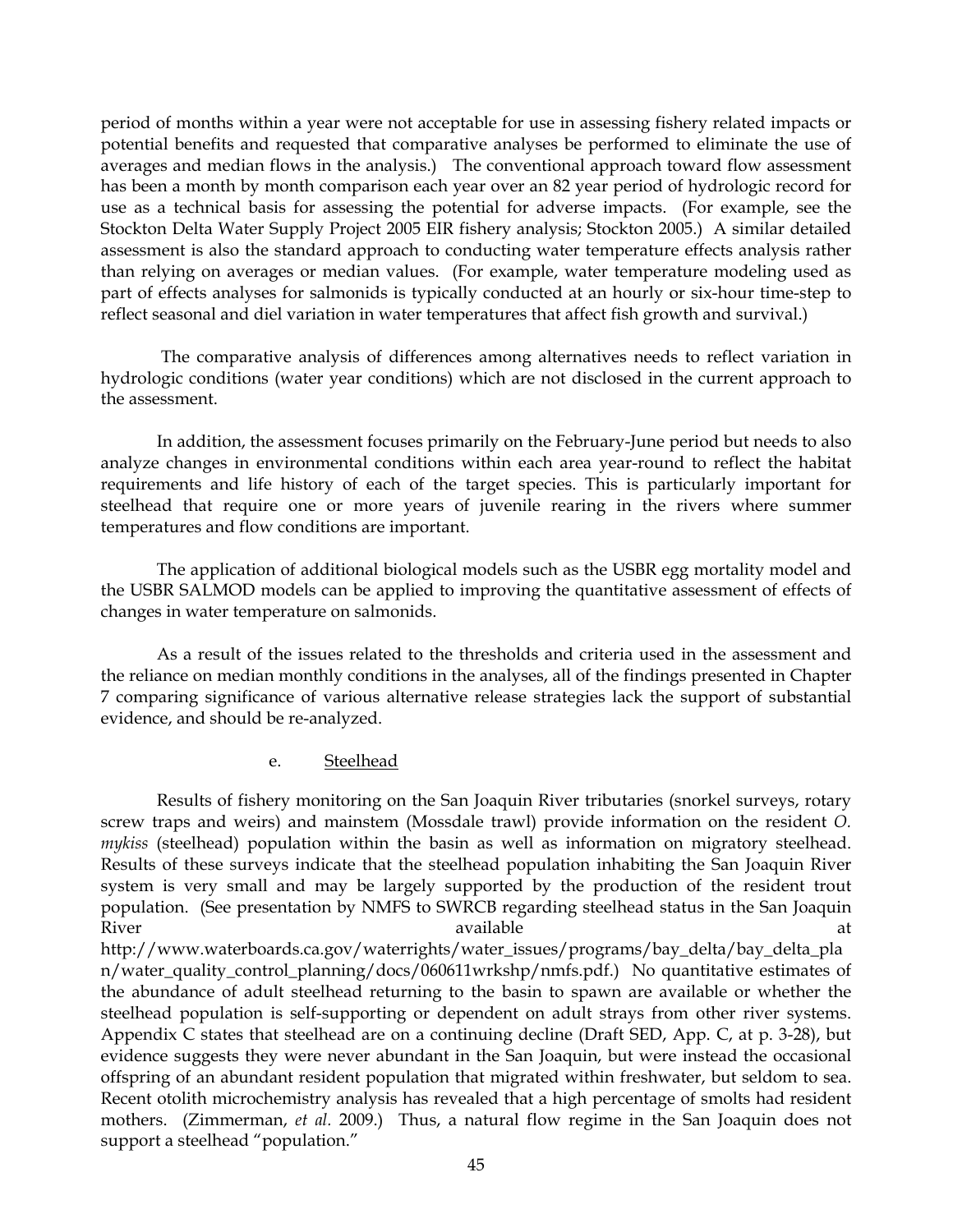Historically, steelhead migrated into the higher elevation reaches of the San Joaquin River system (similar upstream habitat as historic spring-run Chinook salmon) where summer water temperatures remained cool and supported juvenile rearing over the summer months. (Moyle 2002, NMFS 2009.) Steelhead juveniles rear in freshwater for one or more years before migrating to coastal marine waters. (Moyle 2002, NMFS 2009.) With the construction of rim dams within the San Joaquin River basin steelhead have been restricted to lower elevation habitat and rely on coldwater from the dams to provide suitable flow and temperature conditions throughout the spring, summer, and fall months. Exposure of juvenile steelhead to elevated summer temperatures and the associated limited physical habitat available for summer rearing are thought to be limiting factors affecting carrying capacity of tributary rivers for steelhead rearing. (NMFS 2009.) As a result of the importance of maintaining suitable summer water temperatures to support juvenile steelhead rearing in the upstream tributaries, the SED must include a rigorous and well documented analysis of the effects of each alternative scenario on individual reservoir storage (by month over all 82 years included in the simulation modeling) coupled with finegrained (1 hour or 6 hour time step) water temperature modeling of habitat conditions as a function of seasonal meteorological conditions and distance downstream of each dam. Results of these temperature analyses, especially during the summer of drier years when reservoir storage is reduced by both hydrologic conditions and the proposed seasonal instream flow releases between February and June under each proposed alternative management scenario included in the draft SED. The current steelhead population in the basin is very small and adverse changes in summer flow and water temperature associated with the proposed action has the risk of contributing to high juvenile mortality or potentially extirpation of steelhead from the basin.

Appendix C makes the explicit assumption that flows for Chinook will be good for steelhead. (Draft SED, App. C, at p. 3-13.) This is inaccurate. The natural flow regime in the San Joaquin basin was dominated by spring runoff, which probably supported spring-run Chinook to a greater degree than fall-run Chinook. Examples from several other river systems demonstrate that the transition point in a river system from supporting fall-run to spring-run Chinook is also the transition point between predominantly anadromous and resident life histories of rainbow trout. Flow regimes that tend to support spring-run Chinook also tend to support resident rainbow, which historic evidence indicates was the case in the San Joaquin Basin.

#### 2. Regulatory Setting

The regulatory setting section, SED at Section 7.3, is missing several important elements including CVPIA-AFRP, (Draft SED, at p. 7-48), the interim Biological Opinions for USFWS and NMFS (*Id.* at p. 7-48), the current update of the USFWS Native Delta Fish Recovery Plan, (*Id.* at p. 7-49), recognition of the development of a Central Valley salmonid recovery plan by NMFS (*Id.* at p. 7-49), the CDFG ITP for SWP export operations (*Id.* at p. 7-50), and development of BDCP, (*Id.* at p. 7-5). There is also no real discussion of Essential Fish Habitat management under NMFS. The discussion of the status of longfin smelt at p. 7-20 should include a discussion of the recent USFWS determination. The SED also incorrectly characterizes the OCAP consultation as the BiOps are not expected to be in effect until the BDCP becomes operational, as there are court established deadlines for the completion of new biological opinions prior to the operation of new conveyance facilities. (Draft SED, at p. 7-48.)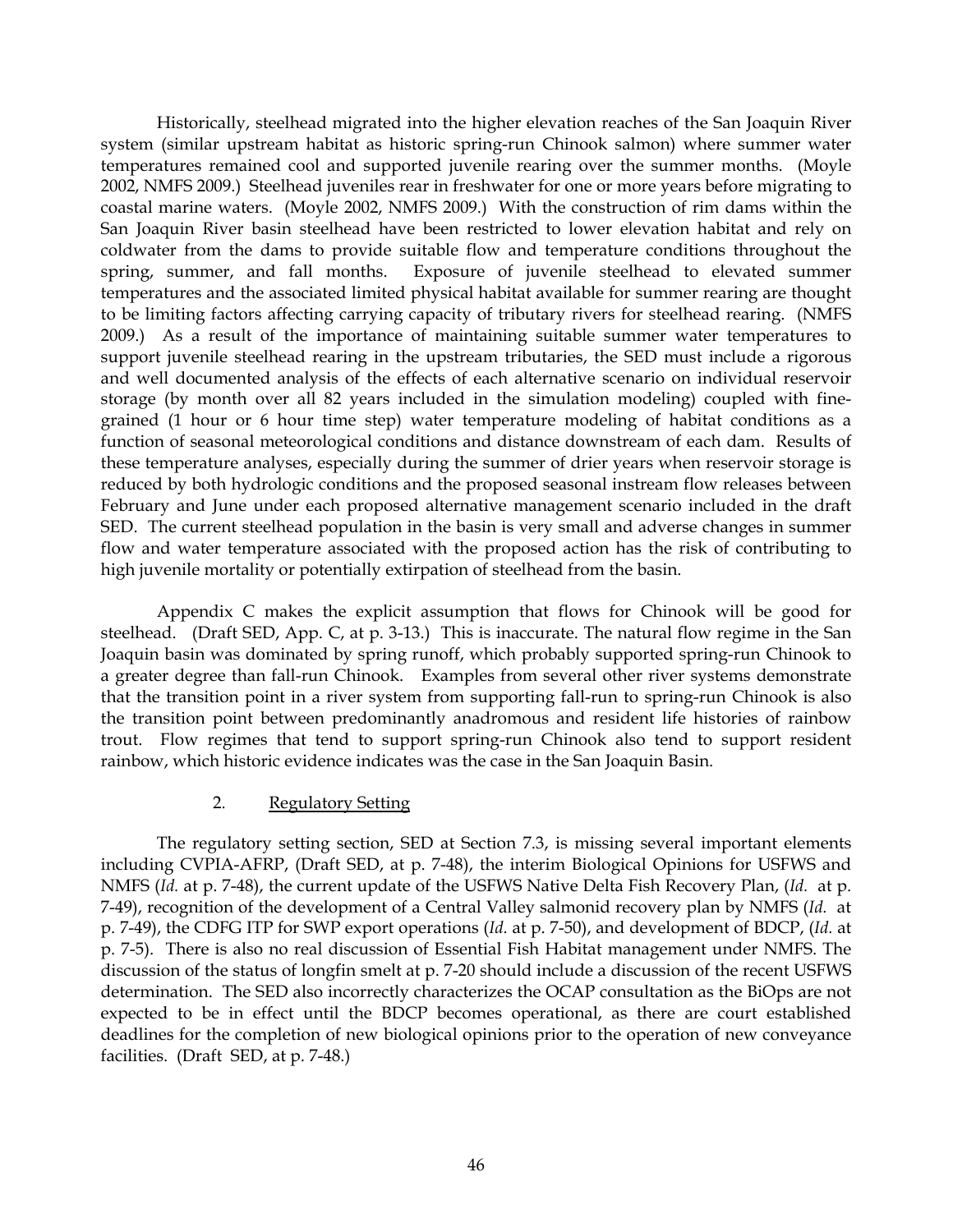### 3. Alternatives

There is no evaluation of alternatives for how to get the most good from use of the limited water available. Carryover storage in reservoirs will obviously be affected in many years and there is no consideration of how that should affect choice of amounts and duration of flow prescriptions. The tradeoffs to fish of spreading the use of water across 5 months rather than focusing on specific functions are not discussed. Use of a salmon lifecycle model and/or other analytical tools is needed to assess the relative contribution of various elements of the proposed management strategies and the associated predictions of biological benefits to the population dynamics of the target species. For example, rather than providing higher sustained flows over extended periods during the February-March period for fry migration the application of shortduration pulse flow migration cues may be a more effective management strategy. Results of these comparative analyses would be useful in identifying substantial differences in management strategies that impacts how water operations could support productive salmon runs.

### 4. Environmental Setting

 $\overline{a}$ 

### a. Striped Bass

The assessment on page 7-24 of the draft SED notes that striped bass are a pelagic species included in the POD. The discussion fails to note that both delta and longfin smelt are also POD species. The SED discusses striped bass predation mortality on juvenile Chinook salmon within Clifton Court Forebay but does not discuss the larger issue of predation mortality in the San Joaquin River and its tributaries and within the Delta on the survival of juvenile Chinook salmon and steelhead. (Draft SED, at p. 7-25.) Results of acoustic tagging studies conducted in the past several years have shown that predation is a major factor affecting juvenile salmonid survival. (E.g., Buchanan, *et al.*, 2013.) Predation mortality on a regional scale may or may not be related to river flows. For example, it can be hypothesized that an increase in stream flows will result in faster downstream migration by juvenile Chinook salmon and therefore will reduce the duration of exposure and risk of predation mortality (increased juvenile survival). Data are available from VAMP studies and the USBR Six-year steelhead study, as well as other experimental studies of juvenile salmon migration and survival in the lower rivers and Delta that could have been analyzed in the draft SED to inform this analysis. There is also a growing body of recent scientific information from acoustic tagging studies in the rivers and Delta that demonstrate the high levels of mortality occurring on juvenile salmon as they migrate downstream that appears to be largely independent of river flow. The absence of discussion of predation on juvenile salmonid survival and how predation could contribute to the observed decline in salmon survival to approximately 5% in the lower San Joaquin River that appears to be largely independent of river flow (e.g., see results of 2006 and 2011 VAMP survival studies)<sup>[17](#page-62-0)</sup> is a major omission from the assessment and may significantly bias the interpretation of the potential effects of flow on survival and abundance of Chinook salmon.

<span id="page-62-0"></span><sup>17</sup> Buchanan, R., Presentation to Delta Science Conference, October 2013 [Lowest observed survival for San Joaquin River acoustic telemetry to date occurred in spring of 2011 when river inflows were greater than 10,000 cfs].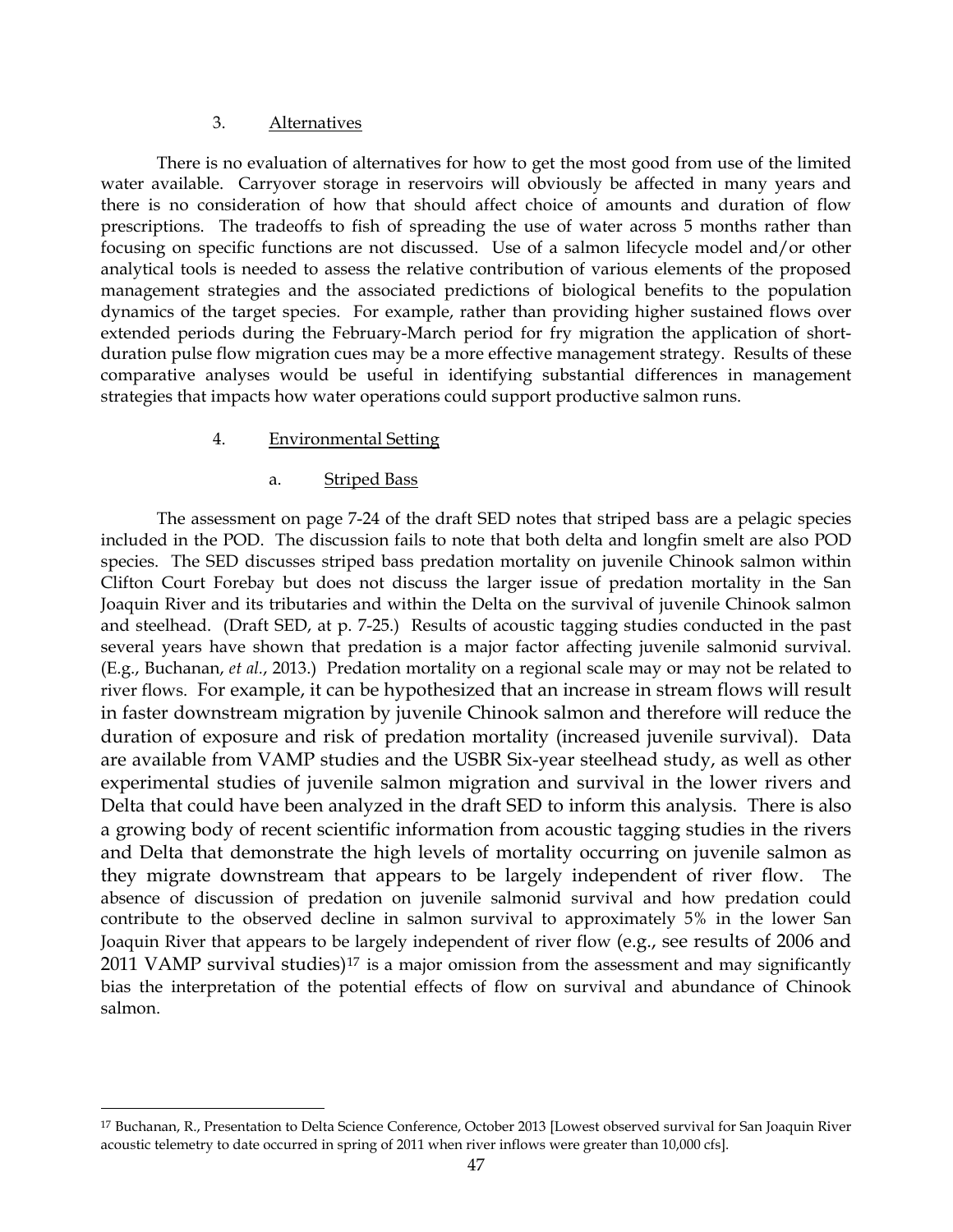### b. Delta Smelt

The draft SED states that delta smelt prefer areas where fresh and brackish water mix in the salinity range of 2–7ppt. (Draft SED, at p. 7-10.) The SED should also state that delta smelt are known to occur year round in the Cache Slough region, which is fresh water. (Merz, *et al.* 2011; Baxter, *et al.* 2010; Sommer, *et al.* 2011).

The SED states that delta smelt larvae are transported downstream to the low salinity habitat. (Draft SED, at p. 7-19.) This was the thinking prior to discovery of a year-round subunit of delta smelt in the Cache Slough region. It is now known that downstream transport is not an obligate life history trait. (Baxter, *et al.* 2010; Merz, *et al.* 2011.)

The draft SED states that changes in delta smelt habitat quality in the San Francisco estuary can be indexed by changes in X2 and that over the range of historical experience the quantity or suitability of estuarine habitat increases when outflows are high (USBR 2008). (Draft SED, at p. 7- 43.) Prior to 1987 this may have been true, but not for delta smelt, which have never been shown to have a statistically significant relationship to X2. (Jassby, *et al.* 1995; Kimmerer 2002; Kimmerer, *et al.* 2009.) Also, post-1987 the relationships between X2 and many species abundances have declined or have broken down (e.g., the longfin smelt relationship). (Kimmerer 2002; Kimmerer, *et al.* 2009.)

The SED states that turbidity in the southern Delta is low, which may reduce habitat for delta smelt and other species (Feyrer 2004; Feyrer and Healey 2003; Feyrer, *et al.* 2007; Monsen, *et al.* 2007; Nobriga, *et al.* 2008), and therefore flow patterns that cause delta smelt to move into the southern Delta are likely to negatively affect the population. (Draft SED, at p. 7-45.) The link between turbidity and delta smelt presence is well established. The south Delta is acknowledged to be too clear for delta smelt except during rainfall runoff events, when the pumps are already controlled by the USFWS biological opinion on delta smelt.

The SED states that changes in Delta inflows from the LSJR have the potential to alter LSZ salinity gradients and the location of X2, which can influence temperature, turbidity, and other habitat characteristics (Moyle, *et al.* 2010). (Draft SED, at p. 7-46.) In fact, LSJR flows exert little influence on X2 location and have virtually no effect on water temperatures downstream of the Delta. ( Wagner, *et al.* 2011.)

The SED states that the export facilities are known to entrain most species of fish inhabiting the Delta (Brown, *et al.* 1996) and are of particular concern in dry years, when the distributions of delta smelt and longfin smelt shift upstream, closer to the diversions (Stevens, *et al.* 1985; Sommer, *et al.* 1997). (Draft SED, at p. 7-43.) It must be added that there is little evidence that entrainment has a population-level effect on either delta smelt or longfin smelt. Entrainment is no longer considered a major threat to longfin under the existing BiOp. (USFWS (2012).)

### c. Longfin Smelt

Page 7-10 of the draft SED indicates that longfin smelt can be found in both the seawater and freshwater areas. While this is true, they are found in far lesser numbers in freshwater areas except during spawning. (Moulton 1974; Chibgu, *et al.* 1998; Chigbu 2000; CDFG 2009; Rosenfield 2010; Rosenfield and Baxter 2007.) They are generally limited to the LSZ and westward. (Gray, *et al.* in prep.) Spawning takes place in freshwater. (Wang 1986; Moyle 2002.)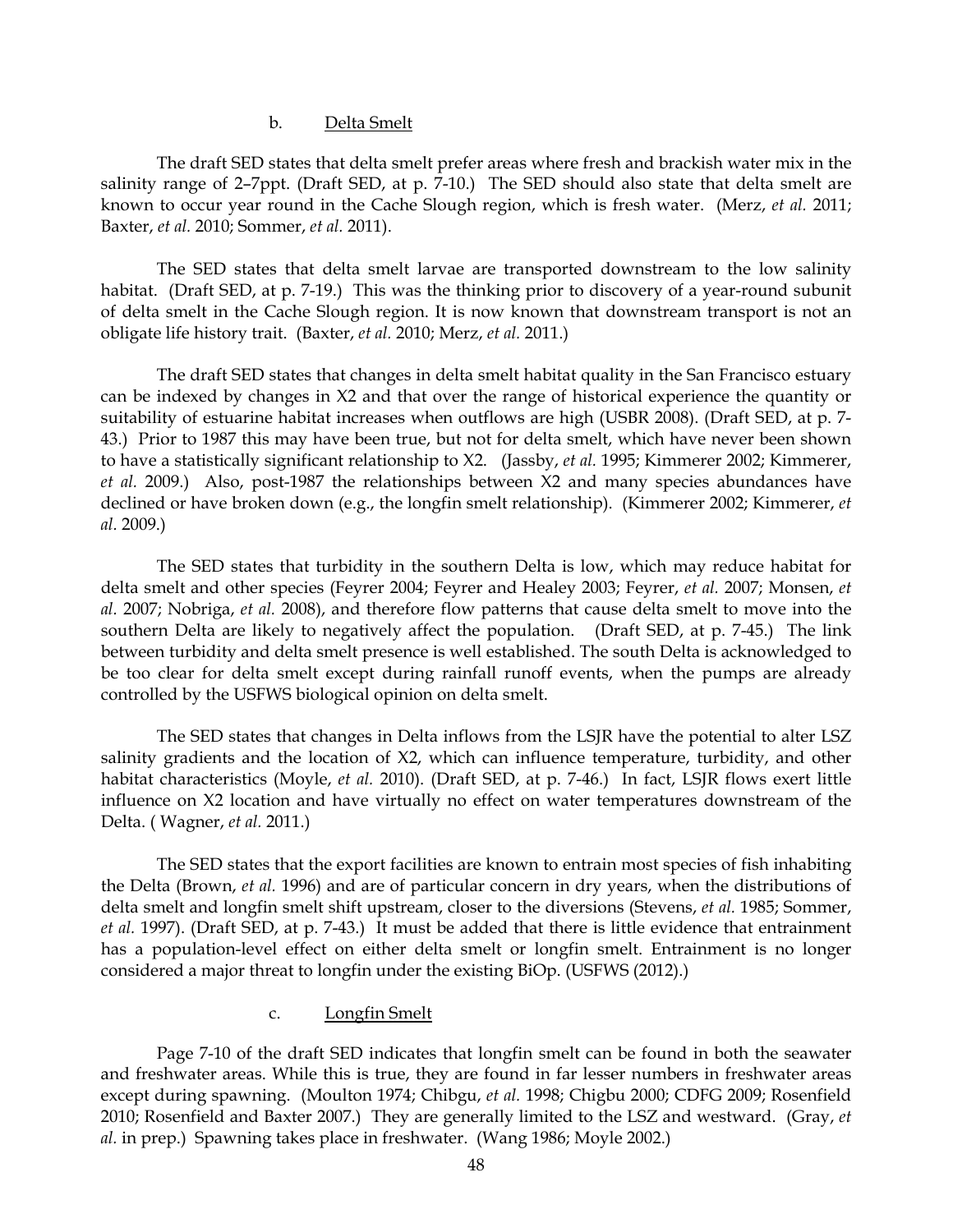The SED states that longfin smelt eggs typically hatch in February and disperse downstream. (Draft SED, at p. 7-20.) The principal nursery for larvae is the Suisun and San Pablo Bays. (*Ibid*.) However, a large number of larvae are also caught in the Napa River. (Hobbs, *et al.* 2006; Gray, *et al.* in prep.) It should be further noted that the existing surveys do not cover the entire range of Bay-Delta longfin smelt, and therefore the extent longfin spawn in freshwater tributaries in the Bay is largely unknown.

#### d. White Sturgeon

The SED states that white sturgeon inhabit riverine, estuarine, and marine habitats at various life stages during their long lives (BDCP 2010) and that the greatest portion of the population occurs in the brackish portion of the estuary, moving in response to salinity changes. (Draft SED, at p. 7-14.) This statement is from Kolhorst, *et al.* (1991), which is based on data from the 1970s-1980s. Wang (2007) concluded that the majority of the white sturgeon larval population is believed to be in the upper Sacramento River, although more larvae are found in Suisun Bay and Montezuma Slough in wet years. The SED should reflect the updated understanding offered by Wang (2007).

#### e. Splittail

The SED describes Sacramento splittail as a large minnow endemic to the Bay-Delta and confined to the lower reaches of the Sacramento River and SJR, the Delta, Suisun and Napa Marshes, and tributaries of northern San Pablo Bay (Wang 1986; Moyle, *et al.* 2004). (Draft SED, at p. 7-20.) Splittail are a fairly long lived species with high reproductive potential. Reproductive success is greatest in those years when high river flows associated with flood events result in seasonal inundation of floodplains where adult splittail successfully spawn and eggs incubate. (Moyle, *et al.* 2004, Moyle 2002.) After hatching the larval splittail remain associated with inundated floodplain vegetation for a period of time before dispersing downstream and the floodplain inundation recedes. (Moyle, *et al.* 2004, Moyle 2002.) The SED Chapter 7 presents no analysis of the changes in water surface elevations that would occur at various locations within the tributaries or mainstem river associated with each of the proposed alternatives nor any assessment of the potential change in seasonal floodplain habitat inundation that may occur under the alternatives that would affect spawning habitat for splittail. The SED alternatives could have the potential to increase the seasonal inundation of floodplain habitat by higher winter releases or may result in a reduction in floodplain inundation as a result of reductions in reservoir carry over storage. Much of the San Joaquin River system is incised and has been channelized which may preclude floodplain inundation under the alternatives and therefore provide no biological benefit to splittail spawning. In the absence of such biologically based comparative analyses there is no technical basis presented in Chapter 7 to assess the potential for beneficial or adverse impacts of the alternatives on splittail. This is an example of the types of analyses that are missing throughout Chapter 7 of the SED.

## f. Rainbow Trout

The SED describes rainbow trout as landlocked steelhead. (Draft SED, at p. 7-23.) While they are genetically identical to steelhead, rainbow trout are not always landlocked. Depending on stream conditions, steelhead trout may volitionally choose to not migrate to the ocean. As discussed above, the San Joaquin River tributaries support populations of resident trout. Resident trout inhabit the rivers throughout the year. As discussed above for steelhead, late spring,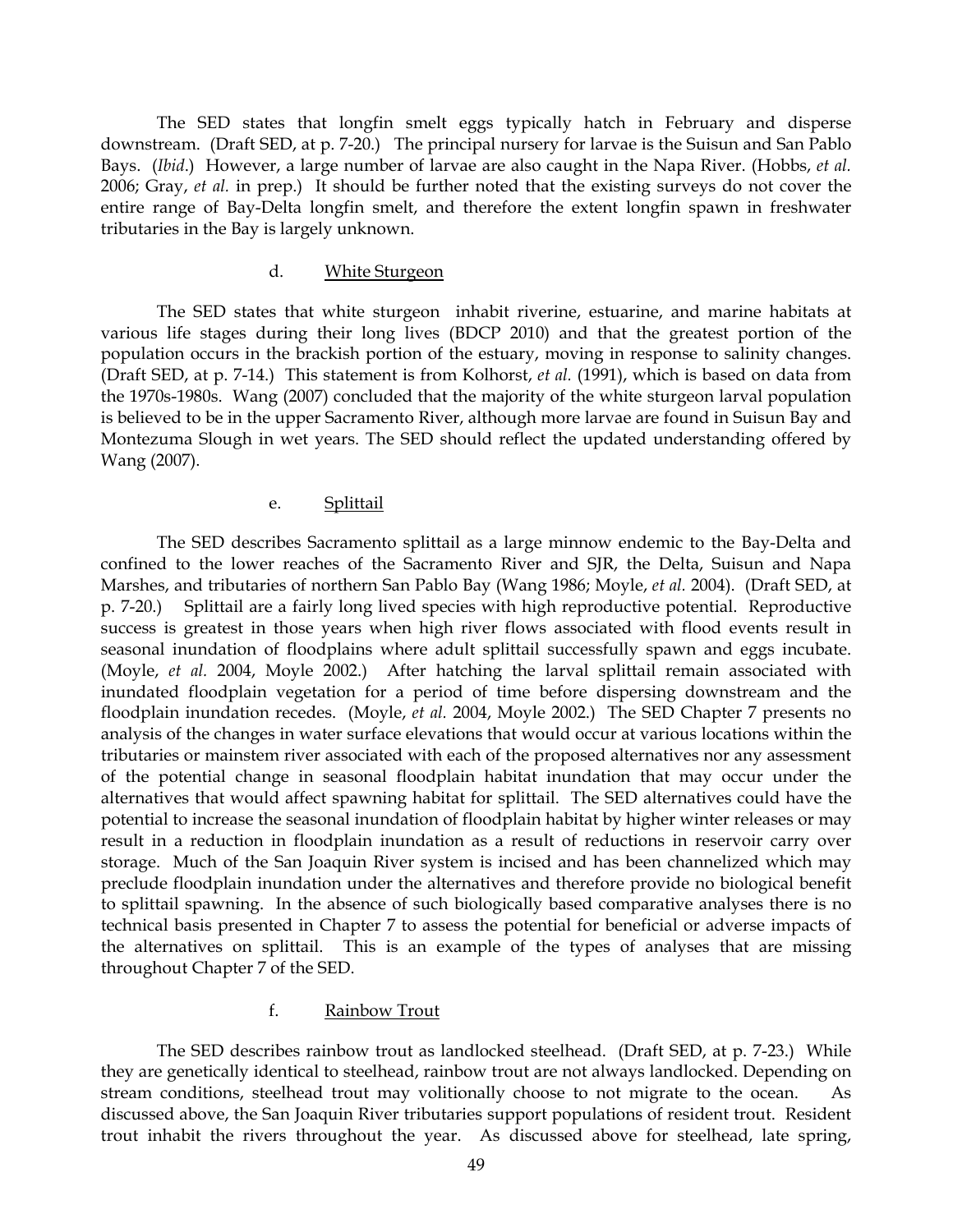summer, and fall flows and water temperatures are important in determining habitat quality and availability for resident trout. Detailed hydrologic simulations of monthly reservoir storage and coldwater pool volumes are needed for all 82 years of the modeling coupled with detailed (hourly or 6 hour time step) water temperature model results for a range of seasonal meteorological conditions and distances downstream of each dam for use as a technical basis for assessing the potential effects of each alternative on resident rainbow trout. These detailed analyses are not presented in Chapter 7 of the draft SED.

### g. Indicator Species, Fall Run Chinook Salmon And Steelhead

The SED states that indicator species were selected for the environmental analysis because they meet one of the following criteria: (1) they are native species whose populations in California are declining and/or have received a special-status designation by federal or state resource agencies, or (2) they are recreationally important game fish species. (Draft SED, at p. 7—53.) Use of indicator or surrogate species in environmental analyses must be done with caution. Care must be exercised to assure that the surrogate species actually has the same or largely similar life history characteristics and habitat requirements as the target species. (Andelman and Fagan 2000; Dale, *et al.* 2004; Murphy, *et al.* 2011.)

The discussion of trends in salmon escapement presented on page 7-29 and Figure 7-1 in the draft SED are poorly documented. In discussing Figure 7-1 the assessment concluded that the highest returns occur after years of high spring flows, yet Figure 7-1 does not include any data on river flows. This same issue occurs on page 7-33 in reference to Figure 7-2. Similarly, the analysis of escapement on page 7-29 discusses adult returns in the 1970s, 1980, and 1990s but provides no discussion of adult returns between 1999 and 2012 despite the data being readily available in GRANTAB. The assessment also discusses results of juvenile monitoring in 1996-2005 but fails to discuss any more recent monitoring results. This also applies to the discussion on steelhead monitoring in 2006-2007 on page 7-29, but does not provide any reference of results of more recent monitoring despite steelhead being identified in the assessment as a key indicator species. Similarly, on page 7-32, the draft SED presents estimates of predation from PFMS in a 1999 report, but fails to discuss more recent efforts by AFRP and others to assess mortality on juvenile salmon from predation.

The SED states that LSJR flow alterations can potentially create an environment that is physiologically stressful to most organisms that utilize the Bay-Delta and X2, including Chinook salmon and Central Valley steelhead. (Draft SED, at p. 7-46.) In fact, neither salmon nor steelhead make use of the LSZ for either spawning or rearing.

The assessment also incorrectly identifies Sacramento pikeminnow as a nonnative predator, but the Sacramento pikeminnow is actually a native species. (Draft SED, at p. 7-32.)

- h. Environmental Stressors
	- (i) Tuolumne River Gravel Augmentation

The discussion of the Tuolumne River starting on page 7-35 of the draft SED could be expanded to include more recent information on gravel augmentation, e.g., in Table 7-6, as well as activities associated with investigations on predation and interactions with gravel pits as well as other studies done in support of FERC hydroelectric relicensing and other programs.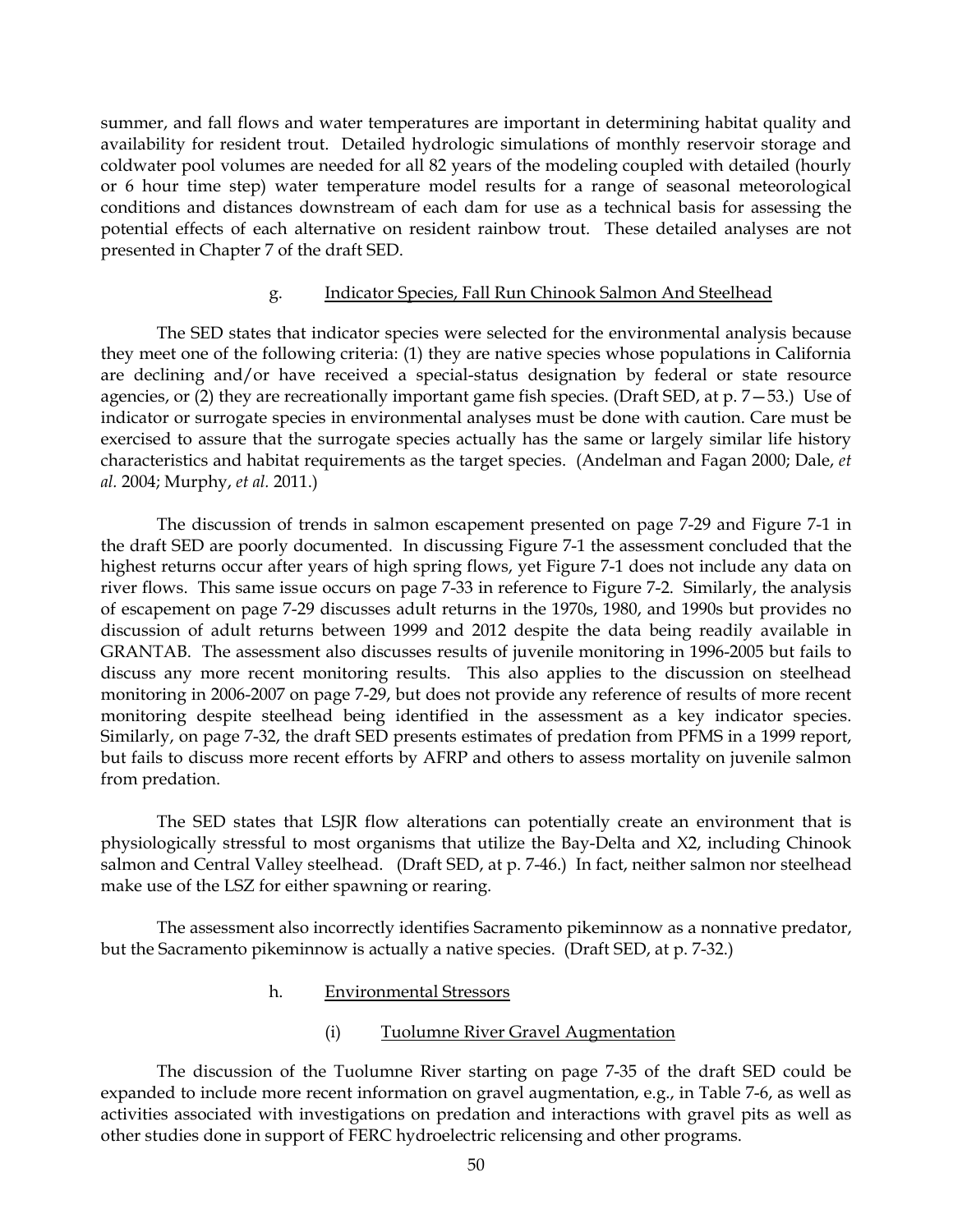#### (ii) Merced River Habitat Conditions

The discussion of habitat conditions on the Merced River at, page 7-39 of the draft SED is primarily based on information reported by Stillwater in 2002. There have been a number of activities since 2002 (see Stillwater 2002 for the Merced River corridor restoration plan) to start to improve habitat conditions that are not included in the assessment discussion. Similarly, the discussion of the hatchery on page 7-39 does not include any discussion of the current hatchery review process and development of a hatchery genetics management plan (HGMP); the hatchery management plans are being developed by CDFW for Central Valley salmonid hatcheries as part of a broader west coast review of hatchery management by state and federal resource agencies. The draft SED discusses diseases in the hatchery and wild populations based on studies conducted in 2000 and 2002, but does not mention the current disease investigations and assessments that have been conducted as part of the VAMP survival studies.

### (iii) The Discussion Of Delta Inflows And Hydrodynamics Is Incomplete And Inaccurate

The discussion of Delta hydrodynamics on page 7-43 does not present any of the recent analyses of OMR and salvage, the USBR six-year steelhead survival studies, the 2012 Stipulation Study, results of VAMP, and a number of other relevant sources of information.

The Delta inflows and hydrodynamics discussion on page 7-43 focuses exclusively on project operations and entrainment. In addition, the discussion in Chapter 7 improperly attributes hydrodynamics in the Delta to CVP/SWP export operations with little or no discussion of the effects of other in Delta diversions, gate and barrier operations, and no mention of the impact of tides on hydrodynamics. (Draft SED, at p. 7-44.) This is an incomplete and inaccurate description of inflows and hydrodynamics.

#### (iv) Diversions And Entrainment

It is only an hypothesis that pumping may confuse outmigrating salmonids, but the draft SED presents it as if it is established fact. . (Draft SED, at p. 7-44.) There are no studies that have established this hypothesis. In fact, studies to date have shown that survival through Old and Middle River is not necessarily worse than survival on the mainstem of the San Joaquin River. (Buchanan, *et al.* 2013.) Results of juvenile Chinook salmon survival studies conducted in 2011 as part of VAMP using acoustic tags, for example, showed that the survival of juvenile salmon migrating from the lower San Joaquin River into Old River and subsequently to the export facilities was higher than comparative survival for those juvenile salmon that migrated downstream in the mainstem San Joaquin River. (Buchanan, *et al.* 2013.) Further, preliminary results of analysis of acoustic tag data for juvenile steelhead released and monitored as part of the 2012 Stipulation Study show that route selection and survival do not vary substantially in response to SWP and CVP export rates or OMR reverse flows; instead, – tidal currents appear to be a major factor affecting the migration behavior of juvenile salmonids within Delta channels. (Hanson 2012.)

This section improperly characterizes hydrodynamics as being exclusively driven by project operations without any mention of the tides, San Joaquin River flows, etc. , and there is no mention of in-Delta diversions and their adverse impacts on salmon survival in the southern Delta. The SED must be revised to take the most recent evidence into account, and to assess the impacts of all stressors on salmon survival in the southern Delta.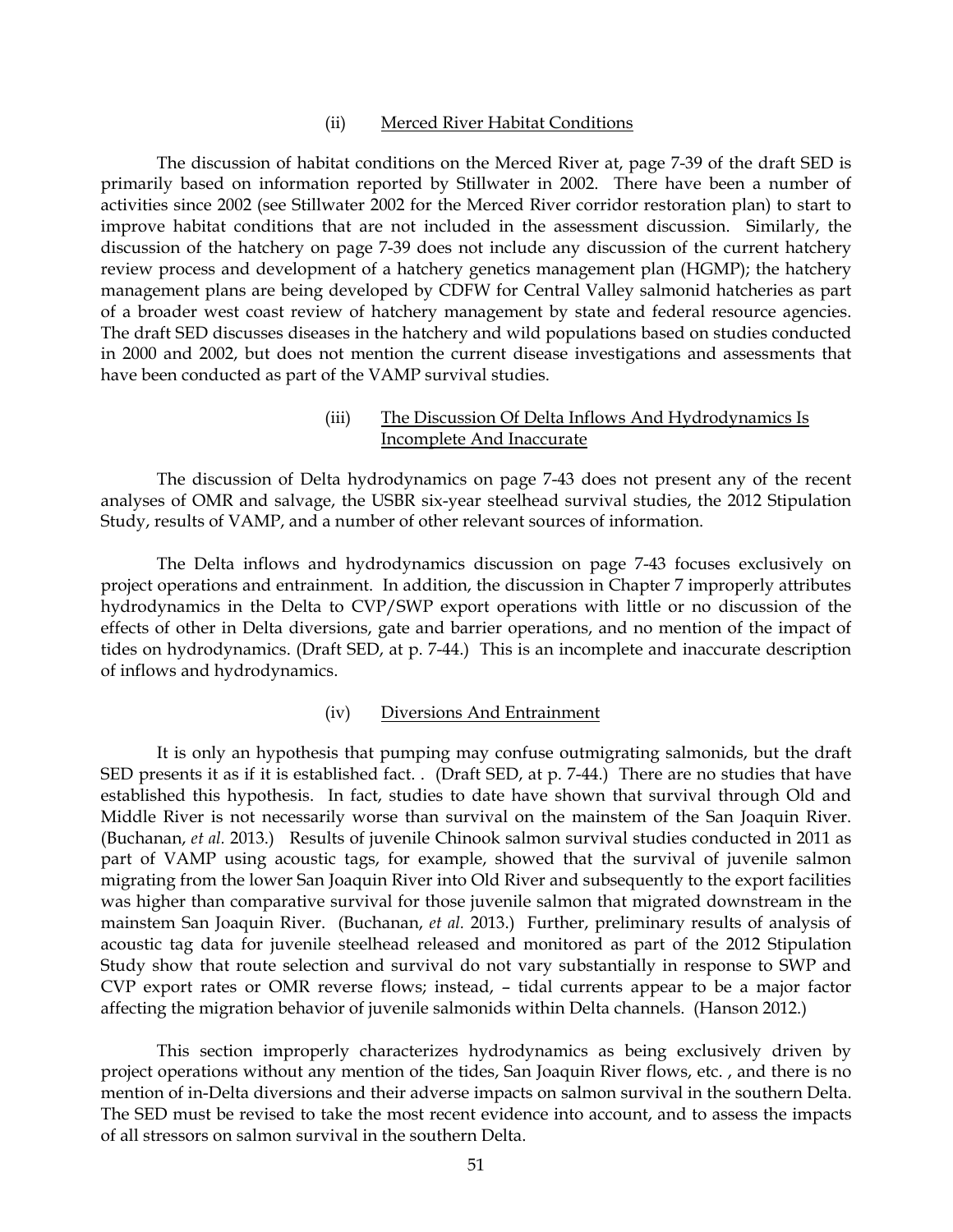### (v) Water Quality

The discussion of turbidity, delta smelt habitat and flow presented in Chapter 7 is based on several errors and omissions. The discussion of delta smelt habitat presented by Feyrer, *et al.* 2007 and Feyrer, *et al.* 2010 cited on page 7-45 has to do with the low salinity zone,- not the south Delta. What flow patterns does the State Board believe bring delta smelt into the south Delta? (Draft SED, at p. 7-45.) Chapter 7 presents no analysis or data on the area within the central and south Delta considered in the SED to be within the zone of the influence of the water projects. Similarly, Chapter 7 presents very little information on the salinity tolerance of various key fish species and lifestages considered in the analysis. In addition, the draft SED neither compares the ranges of salinities (monthly over the 82 years of simulation) that would occur under the various alternatives being analyzed, nor does it assess a certain salinity range that would cause physiological stress to any of the fish species in question. Thus, there is no basis to determine if the salinity ranges in the south Delta are a concern.

See discussion regarding existing environmental conditions for discussion of effects of agricultural discharges in Lower San Joaquin.

### (vi) Predation

Predation mortality has been identified as a major source of mortality on juvenile salmonids migrating through the lower San Joaquin River and Delta at specific locations such as the Head of Old River (Bowen, *et al.* 2009, Bowen and Bark 2010) and with Clifton Court Forebay (Gingras and McGee 1997, Clark, *et al.* 2009) and elsewhere (SJRGA 2010). Predation is a significant concern throughout the Delta. See discussion above regarding the role of predation on juvenile Chinook salmon mortality in the lower river and Delta. Recent studies have also demonstrated the significance of predation by fish such as striped bass on mortality of juvenile Chinook salmon further upstream in the tributary rivers as well.

### 5. The Draft SED Fails To Analyze The Full Range Of Stressors On Sensitive Native Fish Species In The Southern Delta And Lower San Joaquin River

 To cite but one example of Chapter 7's failure to analyze the full range of stressors in the southern Delta, there is no discussion of the effects of the introduced Asian clam and nutrients on the food web and the food resources on pelagic species in Chapter 7. In the absence of a discussion and consideration of the importance and role of other stressors on the fish species of interest, an inappropriate conclusion can be drawn from the draft SED that by simply providing greater seasonal flows under one or more of the alternatives, the biological objective of increased salmonid abundance and population viability will be achieved. In reality, flow alone is not going to accomplish the biological goal of salmonid restoration or recovery. As reflected in the 2006 escapement data and 2006 VAMP survival study, providing higher flows does not assure higher juvenile survival or greater adult abundance. (SJRGA 2007.) Other factors such as predation, food availability, and ocean conditions are important in determining salmonid population dynamics that are largely independent of river flow.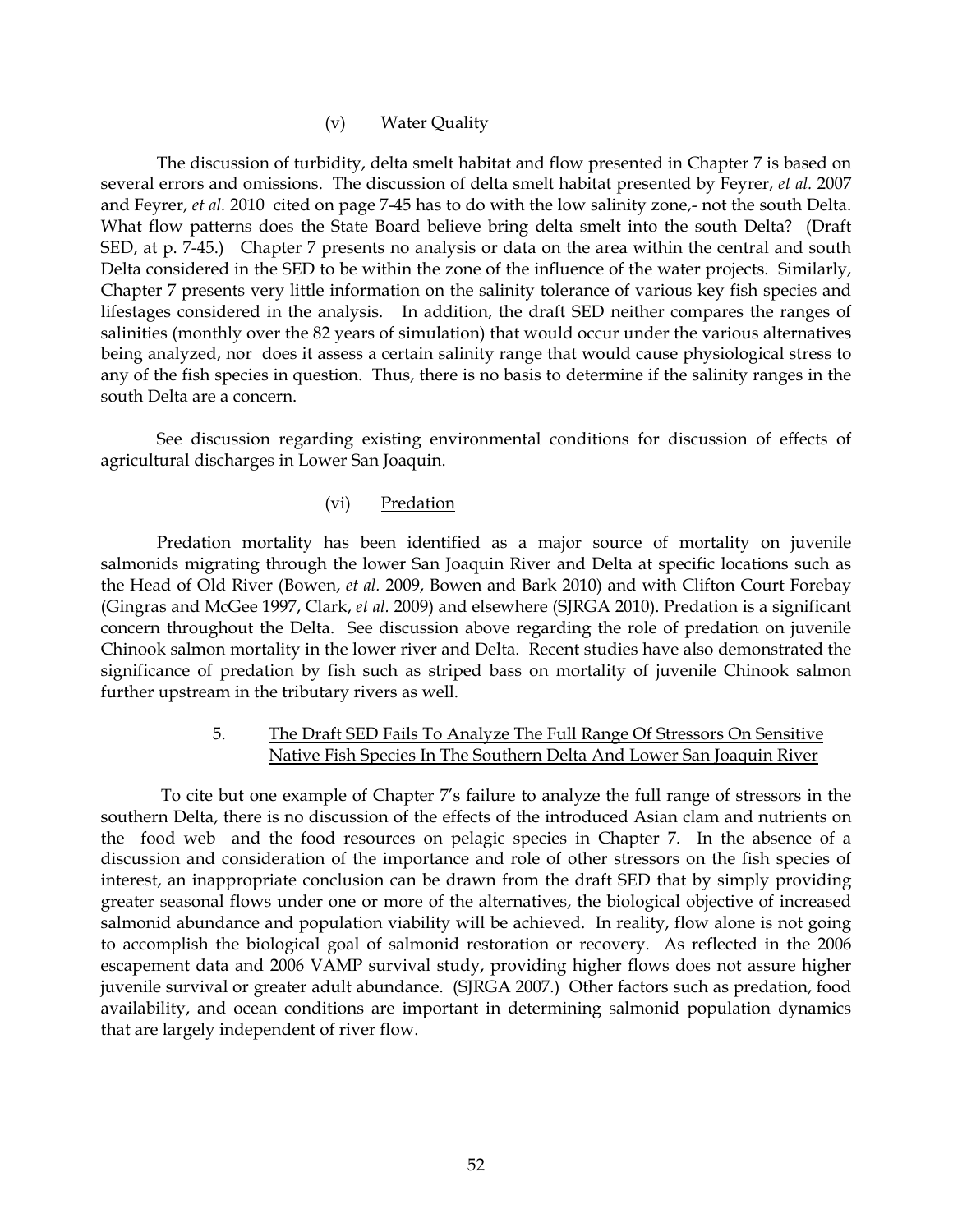- 6. Impact Analysis
	- a. There Is No Scientific Evidence Presented In The Draft SED Or Appendices To Support The Assumption That 60%, 40% Or 20% Of Unimpaired Flows Will Support The Biological Functions Necessary To Support Viable Fish Populations

The staff justification cites pieces of information that sound relevant, but they make no attempt to integrate that information into a quantitative forecast of benefits to be gained by implementing their objective. The functional mechanisms that lead to increased salmon production need to be identified and quantified and linked to flow rates, or else there is no basis for selecting any of the flow alternatives. Independent reviewers of the Joint Stipulation similarly found fault with NMFS that functional relationships to quantify how fish were expected to respond to mandated water operations were lacking, and that lack of linkage led to a flawed adaptive management experiment. (Delta Stewardship Council 2012 available at http://deltacouncil.ca.gov/sites/default/files/documents/files/secure/LOOAR\_2012/rev\_mat/ LOOAR\_2012\_rev\_2012\_10\_01\_Joint\_Stip\_report\_FINAL.pdf.) No scientific evidence is presented to substantiate that providing flows at 60%, 40% or 20% of unimpaired flows will support the biological functions necessary to support viable fish populations. There is no evaluation of how alterations to the present system, including channelization, loss of floodplain, loss of tidal wetlands, and other dramatic changes in pre-development natural hydrologic and ecological conditions will alter how native fish respond to the flow regime. Key alterations that may influence salmon response to flow are invasive species (particularly predators) and channelization.

## b. The Thresholds Of Significance Lack the Support of Substantial Evidence in the Record

The impact assessment repeatedly applies a threshold of significance indicating that the change in occurrence of an aquatic impact criterion needs to be at least 10% greater than the baseline to represent a significant adverse impact. (E.g. Draft SED, at pp. 7-3 and 7-4.) However there is no discussion or rationale presented in Chapter 7 to support the 10% threshold of significance used in these analyses. In other Central Valley environmental documents, a difference of 5% has been used for purposes of impact analysis based on the variance (noise) expected in simulation model results to distinguish a real predicted change in a given metric from the baseline. (For example, the BDCP Effects Analysis applied a 5% significance threshold reflecting the inherent errors and uncertainties in simulation model results.)By selecting a 10% threshold of significance, the assessment in Chapter 7 may underestimate impacts that would have been detected using the 5% threshold of significance. An increase in salmonid egg or juvenile mortality of 5% can be biologically significant. The assessment needs to provide technical support and transparency regarding how the 10% threshold was established, and it must justify departing from the 5% threshold that is used in other EIR analyses of impacts to sensitive aquatic resources in the Delta. In the absence of a meaningful discussion and technical foundation for this fundamental element of the assessment methodology the threshold criteria appears to be arbitrary.

## c. AQUA-1: Changes In Availability Of Warm Water Species Reservoir Habitat Resulting From Changes In Reservoir Levels

The assessment applies a number of questionable and unsupported criteria for assessing potential impacts to various target fish species. For example, the assessment of fluctuations in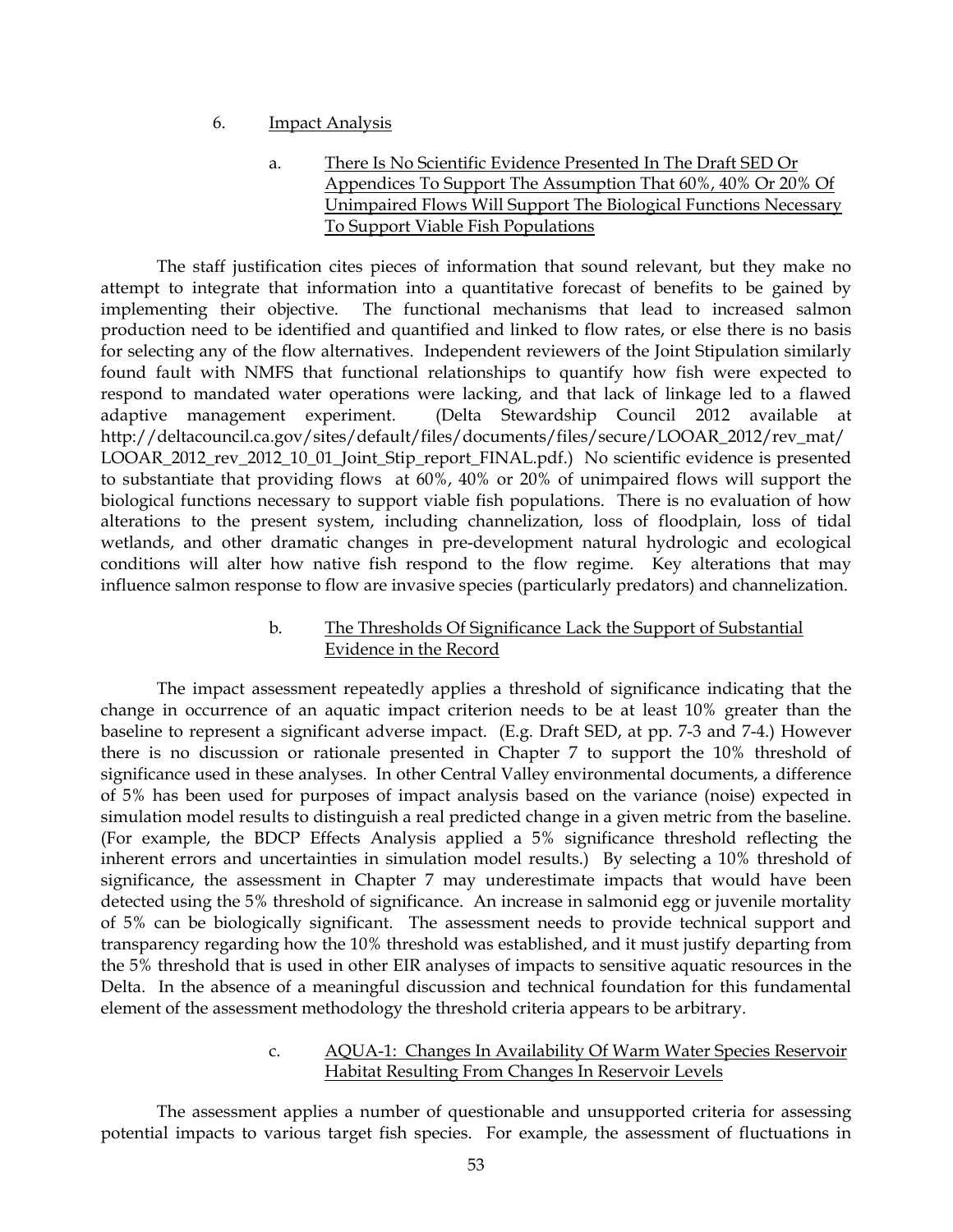water surface elevation in the reservoirs on spawning success of largemouth bass is based on a decrease in surface elevation of 15 feet in a month. (See, e.g. Draft SED, at p. 7-60.) The rationale presented in the assessment is weak and poorly supported by any technical analysis of appropriate criteria for use in assessing the effects of decreased water surface elevation on spawning. Habitat suitability as a function of water depth is well known for largemouth bass spawning. The criteria used in the assessment conclude that there would be no adverse impact on spawning when reservoir elevation decreases by less than 15 feet. Habitat suitability, however, indicates that many largemouth bass spawn in water that is 4 feet in depth or less. (Stuber, *et al.* 1982.) If, in this example, if a bass nest is in 4 feet of water and the reservoir level decreases by 10 feet before the eggs have hatched and the fry have left the nest, the nest would have been completely dewatered and the reproduction lost. But the 15-foot threshold of significance used in the assessment would imply that there was no significant adverse impact to bass. In order to be meaningful, the thresholds of significance need to be sensitive to the species habitat requirements and habitat preferences. There are a number of Central Valley environmental documents that present criteria and rationale for assessing impacts on largemouth bass spawning resulting from reservoir levels decreasing during the spring that can serve as a much better model than that presented in Chapter 7.

## d. AQUA-2: Changes In Availability Of Coldwater Species Reservoir Habitat Resulting From Changes In Reservoir Storage

Changes in reservoir elevation can also result in passage barriers to the upstream migration of coldwater species inhabiting the reservoir and block access to spawning habitat which was not addressed or discussed in the assessment. (Draft SED, at p. 7-63.) As in the flow analysis, the evaluation of changes in reservoir elevation should be done for every year in the 82 year simulation period by month to assess habitat changes under various hydrologic and release regimes.

The discussion of changes in coldwater pool habitat at page 7-64 is based on end of September elevation. But a more robust analysis would be based on monthly changes in hypolimnion volume for each reservoir. In addition, changes in hypolimnion volume by month would also be needed to include reservoir coldwater pool volume in the water temperature modeling for downstream conditions.

### e. AQUA- 3: Changes In Quantity/Quality Of Spawning, Rearing, And Migration Habitat Resulting From Changes In Flow

The current approach in Chapter 7 is oversimplified and provides a fundamentally misleading and incorrect analysis of alternatives and habitat conditions for the target salmonid species.

The assessment assumes that an increase in flow in a given month represents an improvement in habitat conditions for salmonids. As discussed above, the use of previous flowsurvival relationships is questionable as a technical basis to assume, as was done in Chapter 7, that an increase in flow results in an increase in survival or abundance of salmonids. Further, the assessment relies on an evaluation of changes in wetted area as an assessment criterion. (Draft SED, at p. 7-58.) The assessment assumes that an increase in wetted area represents an improvement in habitat conditions for Chinook salmon and steelhead. There is no technical basis to support this assumption. Habitat suitability for various lifestages of Chinook salmon and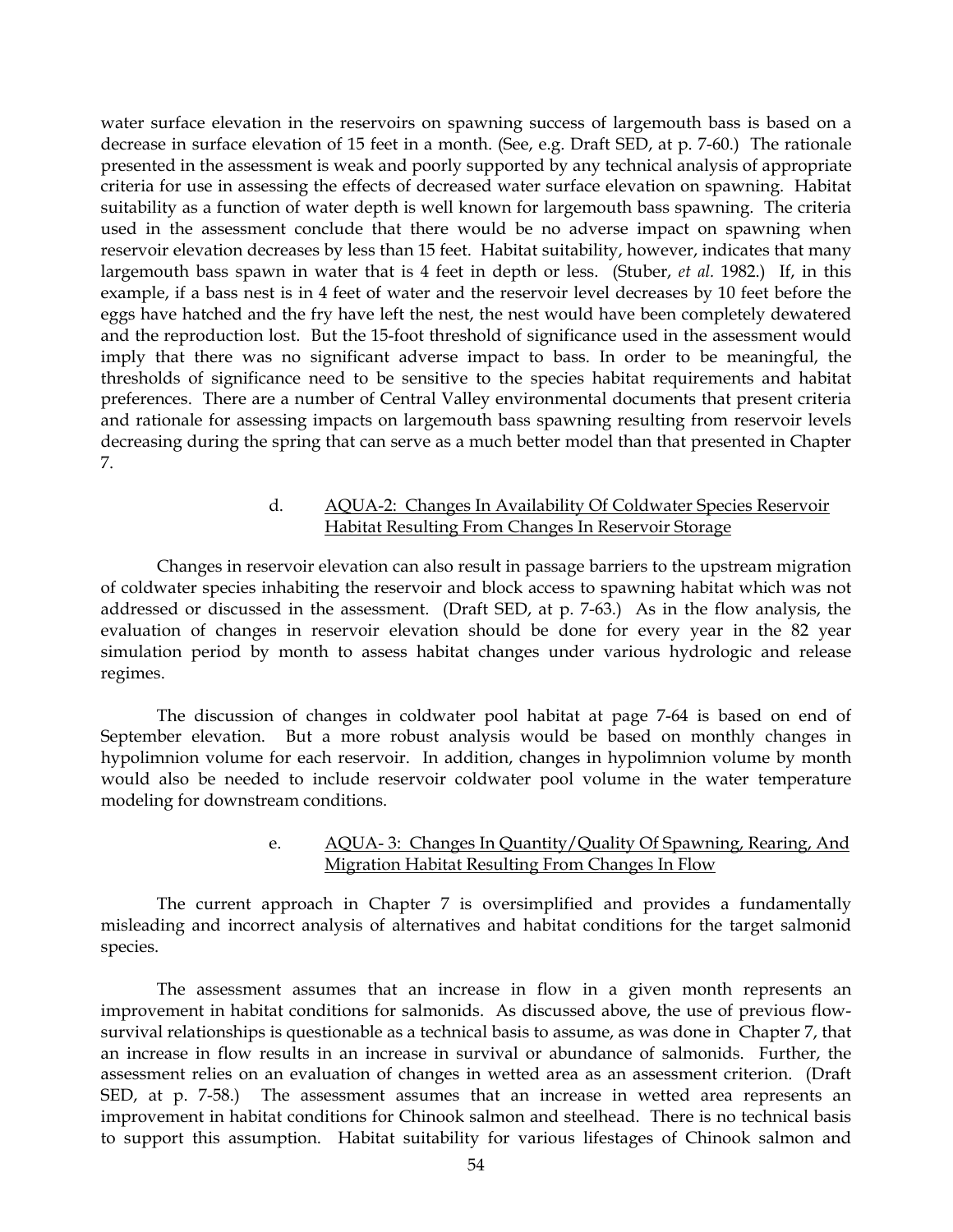steelhead is determined by parameters such as water depth, velocity, substrate, and cover, – not simply wetted area. Depending on the geometry of a given channel an increase in flow in a very wide and flat channel would increase the wetted area to a large extent but the depth and velocity of the wetted channel margin would not be suitable for salmonids (e.g., the wetted area may only be several inches deep) while in a confined channel a change in flow would not result in a change in wetted area but may result in an increase in depth or velocity that no longer provides suitable habitat for a given lifestage of fish. These differences are not be accounted for in the current analysis presented in Chapter 7. As an alternative approach, changes in suitable habitat for salmonids is typically based on changes in weighted usable area (WUA) based on habitat suitability curves as is done in IFIM analyses.

### f. AQUA-4: Changes In Exposure Of Fish To Stressful Water Temperatures From Changes In Reservoir Storage And Releases

A water temperature threshold for the incipient lethal temperature for juvenile steelhead rearing of 84 F is used in the assessment. (Draft SED, at p. 7-89.) There is no discussion of the source of information used in developing that incipient lethal threshold criterion. The typical incipient lethal temperature threshold used for juvenile steelhead is 26 C or 78.8 F. (Myrick and Cech undated.) Water temperature, especially during the summer rearing period for juvenile steelhead, is a major limiting factor in many Central Valley rivers, and using a higher temperature threshold, as was done in the assessment in Chapter 7 results in underestimating adverse impacts to a listed species. This analysis needs to be supported by scientific data and significance criteria that provide an objective and transparent technical analysis of potential effects to juvenile steelhead. The analysis also needs to address the temperature tolerance of juvenile fall-run Chinook salmon that may be oversummering in the rivers as discussed on page 7-33 and elsewhere in Chapter 7.

Currently, there is no discussion or analysis presented on summer water temperatures for rearing juvenile fall-run Chinook salmon in the assessment.

The water temperature modeling is important in evaluating potential effects associated with the various flow alternatives. It was not clear from Chapter 7 exactly how the temperature modeling was performed. There was discussion of using a 6-hour time step temperature model but then it appears that a daily average model was actually used in the analysis. How the maximum daily temperatures were derived, a critical step in the biological assessment, was not described. The calibration and validation of the temperature model was not described or presented as a graph and statistical comparison of actual versus predicted temperatures over a range of flow and seasonal conditions. Therefore, there is no information presented that can be used to assess the accuracy of the water temperature model at various locations and seasons. Similarly, there was no discussion regarding the basis for selecting the water temperature model applied in this assessment. Additionally, it was not clear how the water temperature model accounted for seasonal changes in cold water pool volume in each reservoir through each of the years, including carryover storage etc., in developing meaningful predictions of summer and early fall temperatures for use in the assessment. There also needs to be a specific analysis of the ability to meet suitable water temperature conditions in October for fall-run salmon egg incubation (typically less than 56 F) as part of the assessment of changes among alternatives.

This information was not disclosed in the assessment in a way that could be used to evaluate the effects on reproductive success of fall-run that spawn in October. The draft SED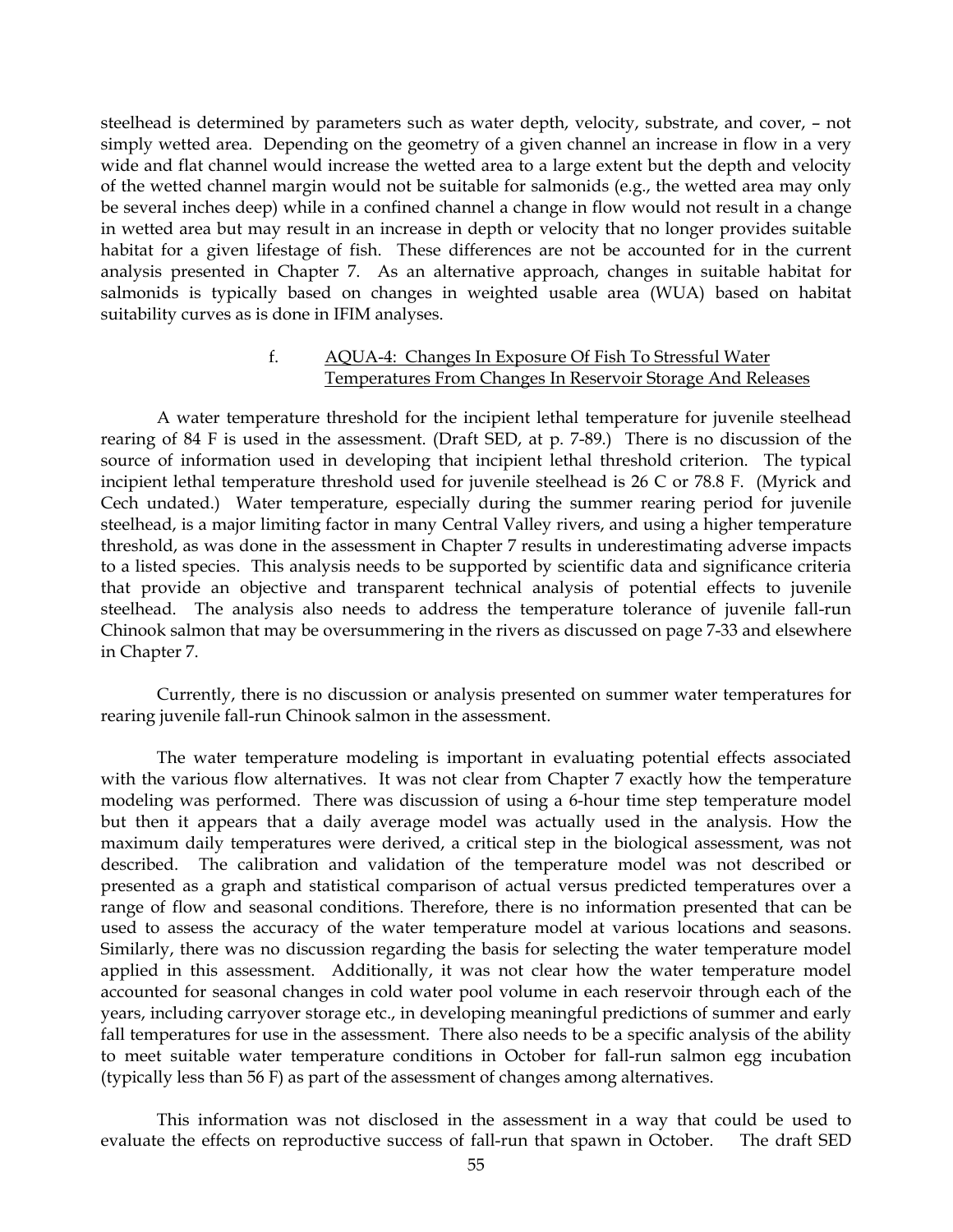must be revised to include this information to ensure that its analysis of temperature impacts is supported by substantial evidence in the record.

## g. AQUA-5: Changes In Exposure To Pollutants Resulting From Changes In Flow (Dilution/Mobilization Effects)

The draft SED's analysis of exposure to pollutants is inadequate and does not support a conclusion that water quality will be significantly changed.

While the SED concludes that the lower flows of LSJR Alternative 2 would result in a significant impact to water quality for juvenile salmonids and other fish species, there is insufficient evidence provided to support this conclusion. In fact, the introductory text to AQUA-5 indicates that increased flows may be as likely to increase as to decrease pollutant concentrations.

> Increased flows would have the potential to *increase mobilization and concentration of pollutants* in surface waters in the tributaries and LSJR, potentially increasing exposure of aquatic organisms to toxic substances... However, increased flows would also provide benefits to indicator species by *diluting existing pollutants* in the water column, and any other pollutants that may be mobilized from the sediment on the bottom of the riverbed and along the river channel.

(Draft SED, at p. 7-101, italics added.) There is no data provided on existing pollutants levels in the water column versus in sediments on which to draw any conclusion regarding whether increased flow would have a positive or negative effect on water quality.

The analysis also claims "[d]ecreased flows could also result in increased temperatures, which generally increase the toxic effects of metals and reduce the survival time of Chinook salmon if lethal levels of metals are present." (Draft SED, at p. 7-101.) No citation is provided to support this statement. While increased temperature may increase toxic effects of metals, the opposite is true for pyrethroids. Increased temperatures decrease the toxicity of pyrethroids (Phillips et al 2004; Anderson et al 2006. [18](#page-71-0))) Since no data is presented on actual pollutants present, there is no way to determine whether changes in temperature will have a positive or negative effect on pollutant toxicity.

## h. AQUA-6: Changes In Exposure To Suspended Sediment And Turbidity Resulting From Changes In Flow (Mobilization)

Chinook salmon and steelhead evolved under natural conditions in which rainfall and stormwater runoff across a watershed resulted in a coincident increase in instream flows and an increase in river turbidity. (Moyle 2002.) Sediments from the watershed were washed by the runoff into the streams and river, primarily during later winter and spring storms. Results of fishery monitoring continue to show that pulse flows coincident with increased turbidity provide an environmental cue that stimulates downstream migration by juvenile salmon and steelhead.

 $\overline{a}$ 

<span id="page-71-0"></span><sup>18</sup> Anderson BS, Phillips BM, Hunt JW, Worcester K, Adams M, Kapellas N, Tjeerdema RS. 2006. Evidence of pesticide impacts in the Santa Maria River watershed, California, USA. Environ Toxicol Chem 25:1160–1170.

Phillips BM, Anderson BS, Hunt JW, Nicely PA, Kosaka RA, Tjeerdema RS, deVlaming V, Richard N. 2004. In situ water and sediment toxicity in an agricultural watershed. Environ Toxicol Chem 23:435–442.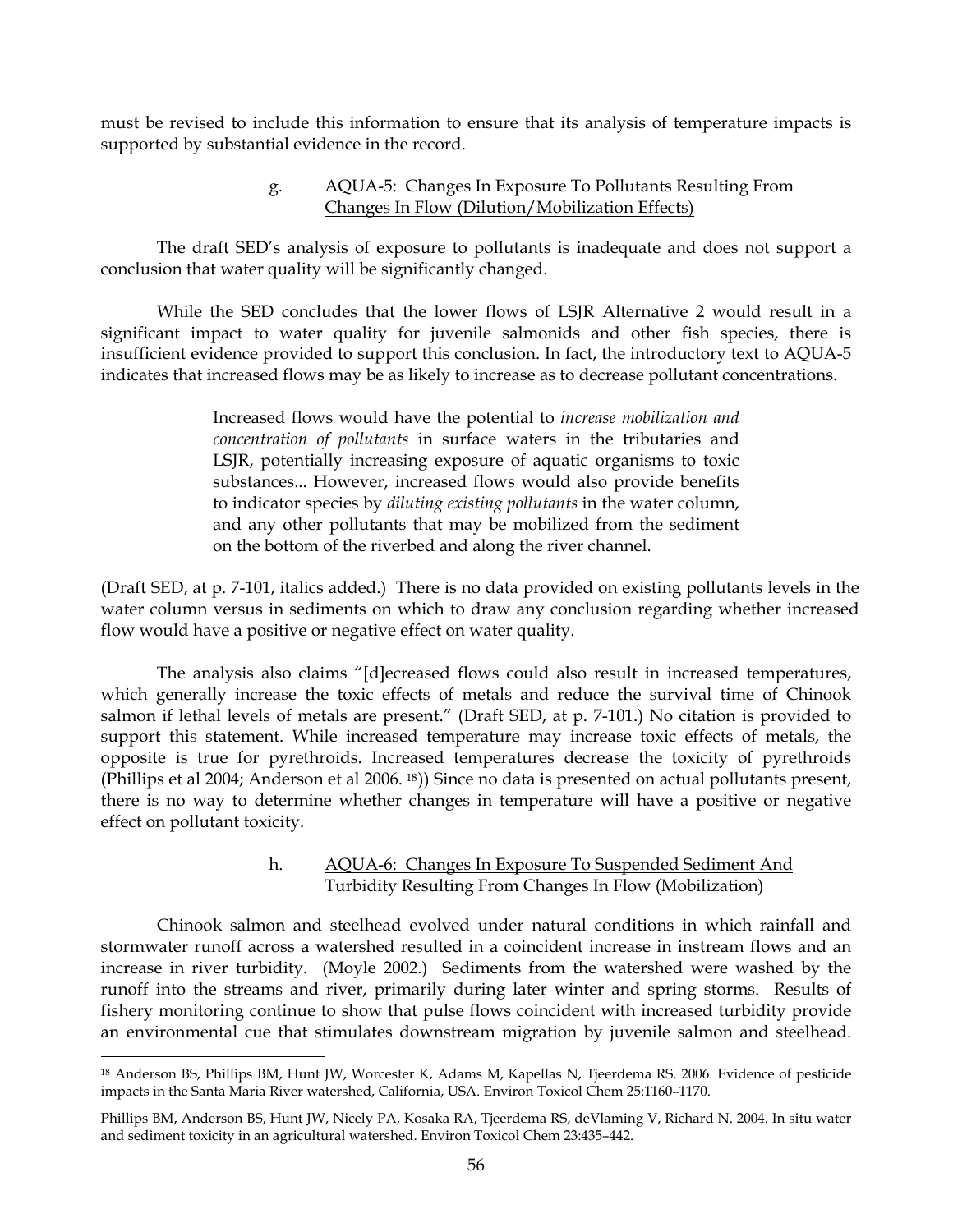(NMFS 2009.) Operation of upstream dams and reservoirs, however, change the dynamic interaction between storm flows and turbidity. The reservoirs trap inflows from the watershed and the residence times of water within a reservoir allow fine sediments to drop out of suspension resulting in a reduction in turbidity. As a result, releases of freshwater from a reservoir may be able to mimic the accretion and recession patterns of a storm event but are de-coupled from the natural turbidity signal that is also thought to be important in the biological response of juvenile salmonids to a flow release. There have been a number of studies conducted on Central Valley rivers in which pulse flow events have been provided by reservoir releases during the spring that did not result in a corresponding cue for downstream migration as reflected in results of fishery monitoring. (EBMUD unpublished data.) With increased channelization, levee stabilization, channel bed armoring, and reductions in peak flows by reservoir operations, sediment mobilization from the watershed limited to areas downstream of the dam typically do not provide strong turbidity cue when driven by reservoir releases. Thus, simply providing increased flows through reservoir releases will not assure that the function relationships and mechanisms important to the life history of salmonids will be re-established.

#### i. AQUA-7: The Analysis Of Changes In Redd Dewatering And Fish Stranding Losses Resulting From Flow Fluctuations Is Inadequate Because It Is Based On Median Monthly Flow

The hydrologic analyses presented in Chapter 7 were based on monthly average conditions and the statistical median monthly flows estimated by the model. (Draft SED, at p. 7-108.) This analysis is largely insensitive to the actual conditions that would result in redd dewatering and juvenile stranding. Rather than using a comparison of median monthly flow that can obscure meaningful changes in flows that occur in specific months under specific hydrologic conditions, a comparison of flows each month over the 82 year period of modeling would be more appropriate for assessing the potential for redd dewatering. Criteria for the magnitude of flow fluctuations that would result in a change in water surface elevation from one month to the next during the egg incubation period is the typical approach used in these types of analyses. Ramping rates and a maximum change in flow (surface elevation) are also typically prescribed at mitigation and avoidance measures. Further, juvenile stranding frequently results from short-duration flow fluctuations such as associated with storms or changes in dam operations that may occur over a period of hours or days. The analyses presented in the SED cannot detect these short-duration type of events (Draft SED, at pp. 1-108 – 1-112.) As discussed above, specific ramping rate criteria are typically used to avoid the risk of juvenile stranding as part of a CEQA analysis.

#### j. AQUA-8: The Analysis Of Changes In Spawning Habitat Quality (Spawning Gravel) Resulting From Changes In Peak Flows Is Not Supported By Substantial Evidence

Typically information on the grade of a river, channel width, velocities, and characteristics of the substrate are used in hydraulic models to estimate the river flow rate that would mobilize gravel movement and bed load transport. That flow would then be used to estimate whether the managed flows under each alternative would be sufficiently high to result in gravel movement. No analyses of this type were presented in Chapter 7 of the SED for use as a technical basis for assessing effects of flow management on spawning gravels in the upstream reaches of each tributary river. (Draft SED, at pp. 7-112 – 7-113.) Thus, the conclusions regarding effects of the LSJR flow alternatives on spawning habitat quality are not supported by substantial evidence.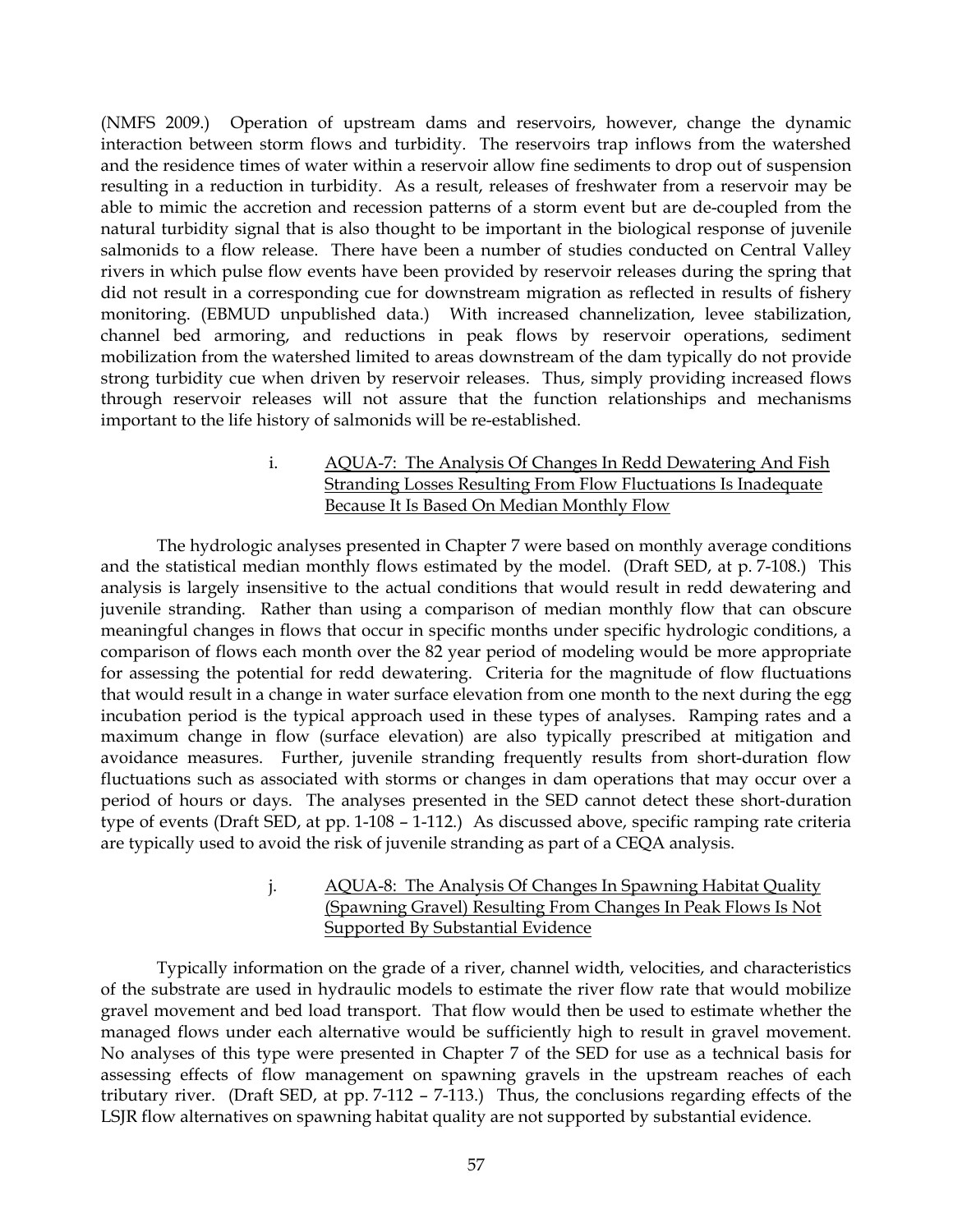#### k. AQUA-9: The Analysis Of Changes In Food Availability Resulting From Changes In Flow, Nutrient Transport, And Water Quality (Food Web Support) Lacks The Support Of Substantial Evidence

The draft SED provides only a generalized qualitative discussion of potential changes in nutrients and food supplies in response to the various alternatives. (Draft SED, at pp. 7-113 – 7- 114.) Data similar to that described above for the IFIM analyses can be used to help provide additional information on potential changes in instream habitat conditions that would affect macroinvertebrate production and food supplies for juvenile salmon and other fish. (Gard 2006.) As noted above, if food production downstream of the dam in a limited reach of the river where water temperatures are suitable is insufficient to provide adequate flood resources, then carrying capacity will be limited and the survival and abundance of fish will not respond to changes in flow alone as predicted. Also, as seasonal water temperatures increase, for example in response to reduced coldwater pool reserves, the metabolic rate of juvenile oversummering steelhead will increase and their growth and survival will decrease if there is not adequate food production in the area of the river they inhabit. The SED provides very little discussion or disclosure of the importance of flood production in supporting juvenile rearing habitat and how variation in seasonal flows under the alternatives can affect these relationships.

Moreover, the SED states that, "[t]he primary processes that alter food web support include magnitude and frequency of bed mobilizing flows and floodplain inundating flows." (Draft SED, at p. 113.) Changes in residence time and nutrient loads and concentrations are also key determinants of productivity and food availability. Neither of these is analyzed in the draft SED. Increased flows generally decrease residence time which can increase or decrease primary production depending on numerous factors. (Lucas et al 2009. [19](#page-73-0))

Changes in nutrient loads, forms, and concentrations also impacts food availability and quality in complex ways. (Glibert et al [20](#page-73-1)11.<sup>20</sup>) However, the draft SED lacks any analysis of how any of the alternatives might change nutrient loads, forms, or concentrations and how those changes might impact food availability.

The introductory comments to this section are misleading. The SED states, "[i]n general, increased spring flows were assumed to create and improve aquatic and riparian habitat, increase aquatic production, and nutrient input from terrestrial sources." (Draft SED, at p. 7-114.) This section should acknowledge what is described in the individual alternative analyses that increased flows only provide these functions if they are allowed to spill out of riprap lined channels and reconnect with the adjoining land, or if they are of sufficient magnitude to mobilize bed sediments.

Until these deficiencies are remedied, the analysis of AQUA-9 lacks the support of substantial evidence.

 $\ddot{ }$ 

<span id="page-73-0"></span><sup>19</sup> Lucas, L.V., J.K. Thompson, and L.R. Brown. 2009. Why are diverse relationships observed between phytoplankton biomass and transport time? Limnol. Oceanogr., 54(1): 381–390.

<span id="page-73-1"></span><sup>20</sup> Glibert, P.M., D. Fullerton, J.M. Burkholder, J.C. Cornwell, and T.M. Kana. 2011. Ecological stoichiometry, biogeochemical cycling, invasive species, and aquatic food webs: San Francisco Estuary and comparative systems. Reviews in Fisheries Science, 19(4):1-60.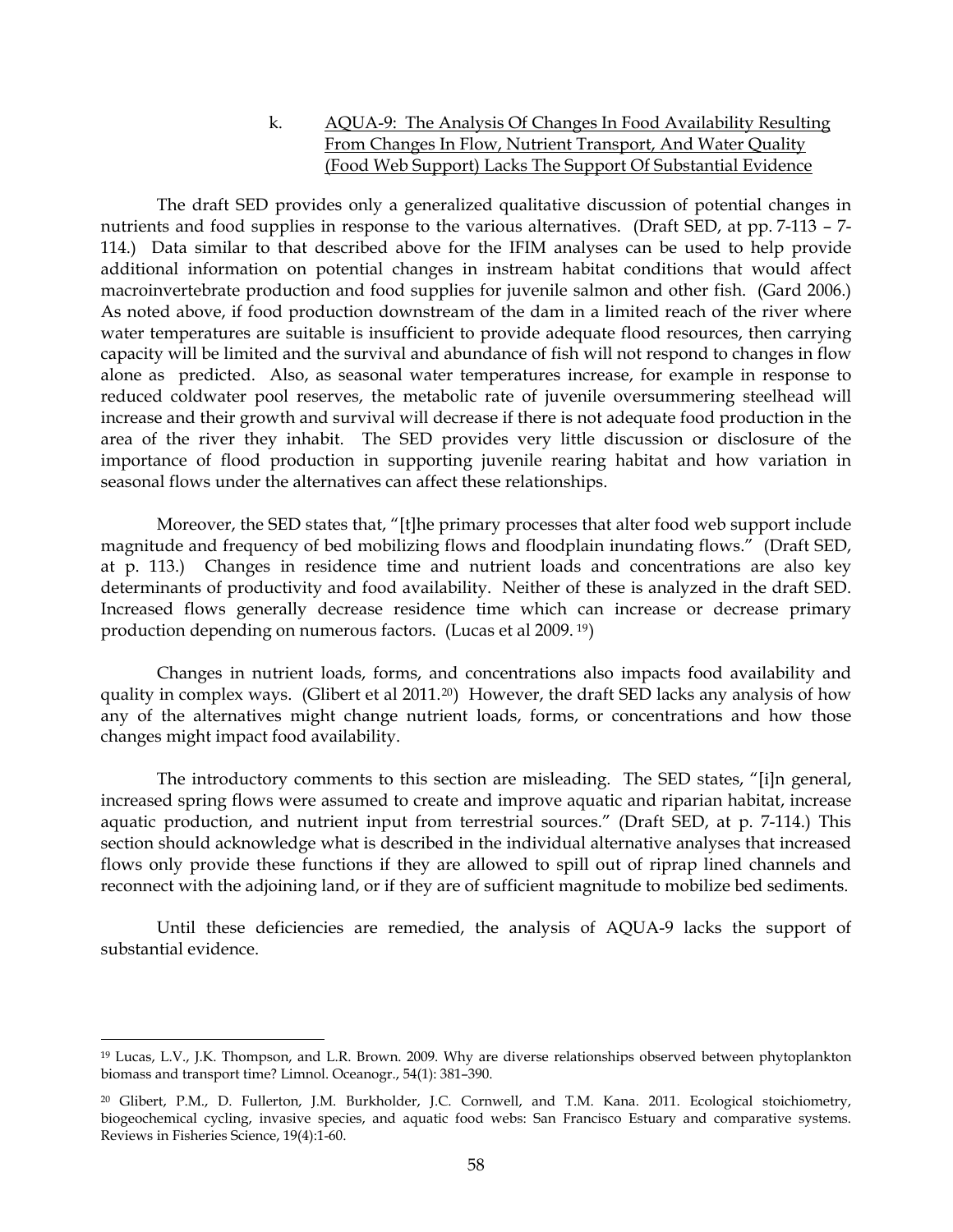## l. AQUA-10: The Analysis Of Changes In Predation Risk Resulting From Changes In Flow And Water Temperature Lacks The Support Of Substantial Evidence

It has been hypothesized that increased flow during the late winter and spring migration period for juvenile salmonids contributes to a reduction in the risk of predation mortality and increased juvenile survival. (Stillwater 2003, NMFS 2009.) The potential mechanisms underlying this hypothesis, however, have not been tested. Studies on the migration timing of juvenile salmonids have shown evidence of increased migration coincident with increased instream flow and increased turbidity associated with storm events. (Stillwater 2003, NMFS 2009.) A reduction in predation mortality may therefore not be the direct result of increased flow but rather the associated effects on increased turbidity that makes detection of a juvenile salmon by predators more difficult and/or a reduction in water temperatures that reduces the metabolic rate and prey consumption rates of the predators as well as reducing potential thermal stress on the prey and thereby increasing their ability to avoid predators. It can also be hypothesized that increased flow results in increased water depths and velocities that reduce habitat suitability for predatory fish and thereby reduce predator densities and the associated risk of predation mortality.

No studies or data have been developed to support the hypothesis regarding the effects of increased flow on predator habitat and densities in the San Joaquin River basin or Delta. Predatory fish such as striped bass are able to inhabit a wide range of riverine and tidal areas and there is no evidence that increased flows within the range that would be managed on the San Joaquin River system would reduce striped bass densities or the densities of other predatory fish such as largemouth bass that use physical structures as a refuge from increased flows and velocities. Studies are currently being conducted to further evaluate the potential mechanisms that affect the risk of predation. (Cavallo, *et al.* 2012.)

Predation mortality has been identified as a major factor affecting the survival of juvenile salmonids in Central Valley rivers and the Delta. (Cavallo, *et al.* 2012, SJRGA 2010, Buchanan, *et al.* 2013.) However, Chapter 7 is devoid of any analysis that could show a relationship between river flow and predation rates. (Draft SED, at pp. 7-114 – 7-117.) In fact, using either coded wire tags or acoustic tag technologies it is extremely difficult to determine when and where predation mortality has occurred (e.g., if an acoustically tagged juvenile salmonid is preyed on the tag continues to send out a signal while in the stomach and digestive track of the predator, it is very difficult to determine that a predation event has occurred). There is currently no data or analysis that would support predictions of an incremental change in predation mortality as a function of flow within the range of alternatives considered in the draft SED. The draft SED's discussion seems to be founded on the unproven assumption that simply providing more flow will result in a reduction in predation mortality for migrating juvenile salmonids.

In fact, the most relevant studies on predation undermine the SED's assumption that higher flow will translate into lower predation. The results of the 2006 VAMP survival study found that juvenile salmon survival in the lower San Joaquin River and Delta was low (2-9% based on Chipps Island recoveries) presumably as a result of high predation rates, despite having high flows at Vernalis during the spring migration period (average Vernalis flow in May 2006 exceeded 26,000 cfs). (SJRGA 2007.) There is no technical analysis or basis presented to support a finding that one or more of the flow alternatives considered in the SED would result in a predictable reduction in predation mortality for juvenile salmonids migrating within the lower San Joaquin River and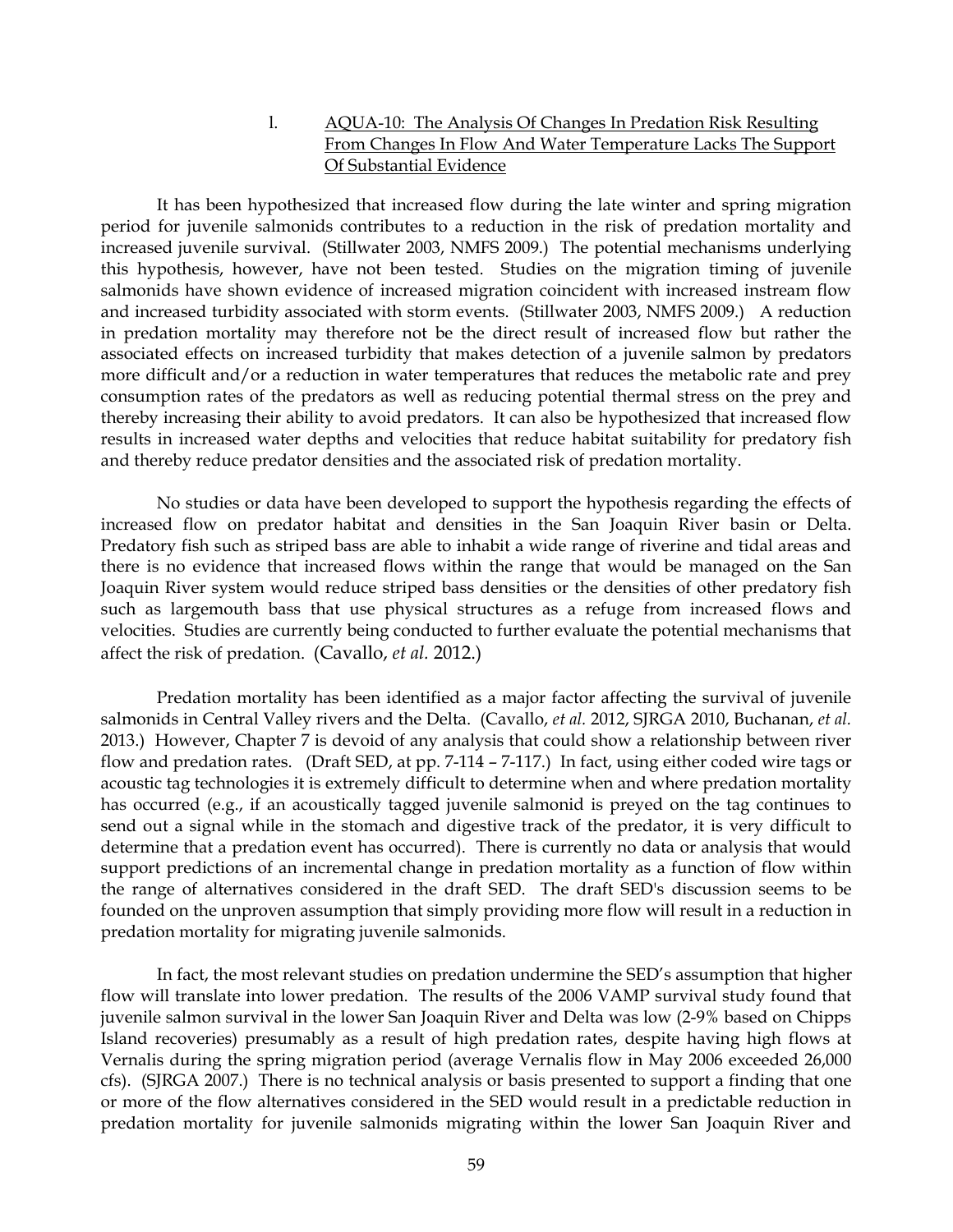Delta. In the absence of a credible technical analysis no conclusion can be drawn regarding the potential relationship between flow and predation in Chapter 7 of the SED.

#### m. AQUA-11: The Analysis Of Changes In Disease Risk Resulting From Changes In Flow, Water Temperature, And Water Quality Lacks The Support Of Substantial Evidence

The draft SED provides no information or analysis of the potential effects of the alternatives on the risk of disease on the health and survival of salmon, steelhead, and other fish. (Draft SED, at pp. 7-117 – 7-121.) Although the risk assessment would need to be largely qualitative, information on changes in seasonal water temperatures from the detailed temperature analysis discussed above would be an important element in this analysis. As discussed above, detailed comparative analyses of changes in seasonal water temperatures, by month over the 82 year period, by location are not presented in Chapter 7. Without this detailed analysis, the SED's conclusions about disease risk lack the required support of substantial evidence in the record.

#### n. AQUA-12: The Analysis Of Changes In Fish Transport Resulting From Changes In Flow Is Based On Unsupported Hypotheses

As discussed above, it can be hypothesized that changes in seasonal flows during the juvenile salmonid migration period could potentially result in changes in migration rates and route selection that can influence the risk of predation, entrainment, and other sources of mortality. But it is unknown whether juvenile salmon migrate through the lower river and Delta faster (shorter period of time) when river flows are greater. There is a body of data collected as part of VAMP, (including pre-VAMP), the 2012 Stipulation Study, the USBR Six-year study, and other investigations that can be used to directly test and evaluate this hypothesis as part the SED analysis. (Hanson 2012.) These types of analyses, however, were not done or presented in Chapter 7 of the SED. Thus, the analysis of changes in fish transport lacks the support of substantial evidence.

# o. AQUA-13: The Analysis Of Changes In Southern Delta And Estuarine Habitat Resulting From Changes In SJR Inflows And Export Effects Should Be Supplemented With Delta Passage Modeling Results

The influence of San Joaquin River flows on hydrodynamics and habitat conditions diminished substantially with distance downstream into the tidally dominated Delta channels. (DWR DMS2 unpublished data.) Results of salinity simulation model analyses and hydrodynamic modeling (e.g., DSM2 estimates of water velocities and direction) can be used to develop comparisons of key metrics as indicators of habitat change at various locations within the Delta as a function of the proposed alternative flow scenarios. Application of routing models such as the Delta Passage Model ("DPM") have the ability to model comparative migration by juvenile salmon through the Delta in response to changes in hydrodynamics associated with river flows, expert's, etc. (Cavallo, *et al.* 2011.) These types of comparative analyses could be done to help inform decisions regarding the potential effects of various alternative instream flow schedules and operations. However, it appears that no such studies have been performed or used as part of the technical and analytic framework for assessing fishery effects of alternatives considered in Chapter 7 of the draft SED. (Draft SED, at pp. 7-123 – 7-125.)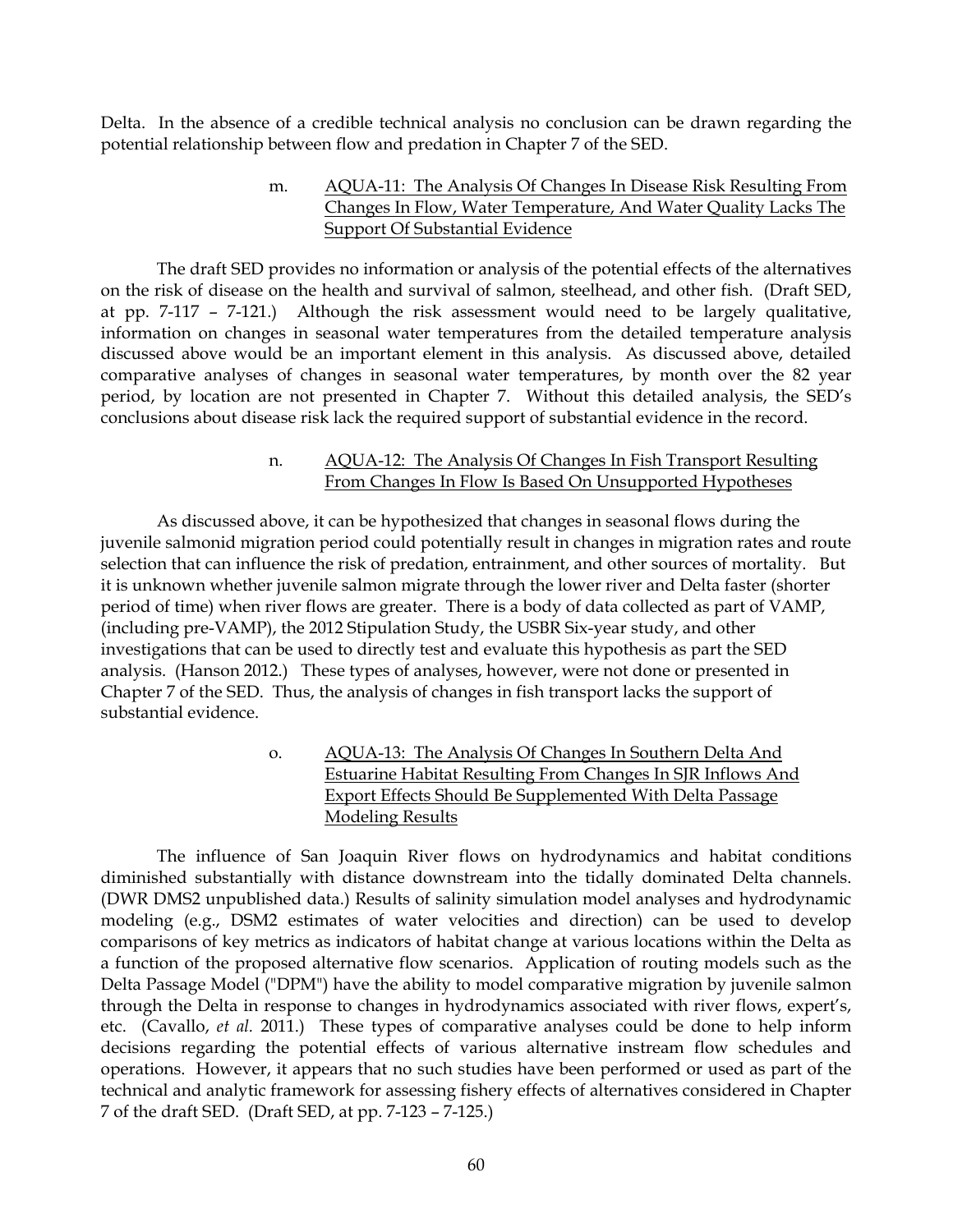#### 7. The Discussion Of Mitigation By Way Of Adaptive Management Lacks The Support Of Substantial Evidence

Chapter 7 frequently describes mitigation for adverse impacts on flows during the February-June period by relying on adaptive management assuming that if the total volume of water released was the same and therefore impacts could be mitigated by re-allocation of releases among months. (Draft SED, at pp. 7-67, 7-76, 7-111.) There is no discussion in Chapter 7, however, of how this would actually occur. There is no discussion of how hydrologic uncertainty over the period would be addressed and assumed that perfect knowledge of hydrology for the entire February-June period is known. If this is in fact a mitigation strategy Chapter 7 needs to have a more robust and technically sound discussion of how this would be applied on each of the contributing tributaries. There also needs to be a discussion of other regulatory issues such as meeting flood control requirements, FERC requirements, other agreements and commitments, coordination among reservoirs and allocation of contributions to meeting flow conditions, etc. as part of the discussion of adaptive management. The current discussion of adaptive management presented in Chapter 7 is overly simplistic and inadequate to assess whether or not this is a feasible method to mitigate and avoid adverse impacts in flow allocation among months.

#### **G. Specific Comments Regarding Chapter 8— Terrestrial Biological Resources**

*Page 8-2, Section 8.1, Table 8-1, BIO-1, LSJR Alternative 1*: Impacts of LSJR Alternative 1 and SDWQ Alternative 1 (the No Project Alternative) are not presented in this table. The reviewer is instead referred to Chapter 15 for an analysis of the No Project Alternative. This is inconvenient, and the rationale for separating out the analysis of the No Project Alternative into a separate chapter is not provided. This makes it more difficult for the reviewer to make side-by-side comparisons of the alternatives in this table.

*Page 8-13, Section 8.2.2*: The text at the bottom of the second paragraph introduces the discussion of vegetation, wildlife, and special-status species that are specific to the area of potential effects for the SDWQ alternatives that follows. This however seems to contradict the statement made on page 8-1 (last two sentences on the page) that state that: "*The SDWQ alternatives are not expected to result in significant adverse modifications to the existing terrestrial habitat or result in impacts on plant and animal species. Therefore, the SDWQ alternatives are not analyzed in detail in this chapter.*"

*Page 8-23, Section 8.4.2, last bullet on the page: "…the lowest monthly flows on the Stanislaus would be eliminated under SLFR Alternatives 2, 3 and 4."*: Additional explanation of why the lowest monthly flows would be eliminated is needed. This is also true on the next page for the bullets concerning the Merced and Tuolumne, and the LSJR.

*Page 8-24, Section 8.4.2*: The first full paragraph of text indicates that the effect of LSJR Alternatives 3 and 4 on the terrestrial system below Vernalis would be largely immeasurable. More explanation is needed here. Does immeasurable mean indistinguishable from existing conditions? Does it mean no effect?

*Page 8-25, Section 8.4.2, the text that refers to Tables 8-6a-c*: "*For the purpose of relative comparison, the tables summarize the percent of time the reservoirs would fluctuate greater than 10 feet*." This statement would be clearer if illustrated with an example.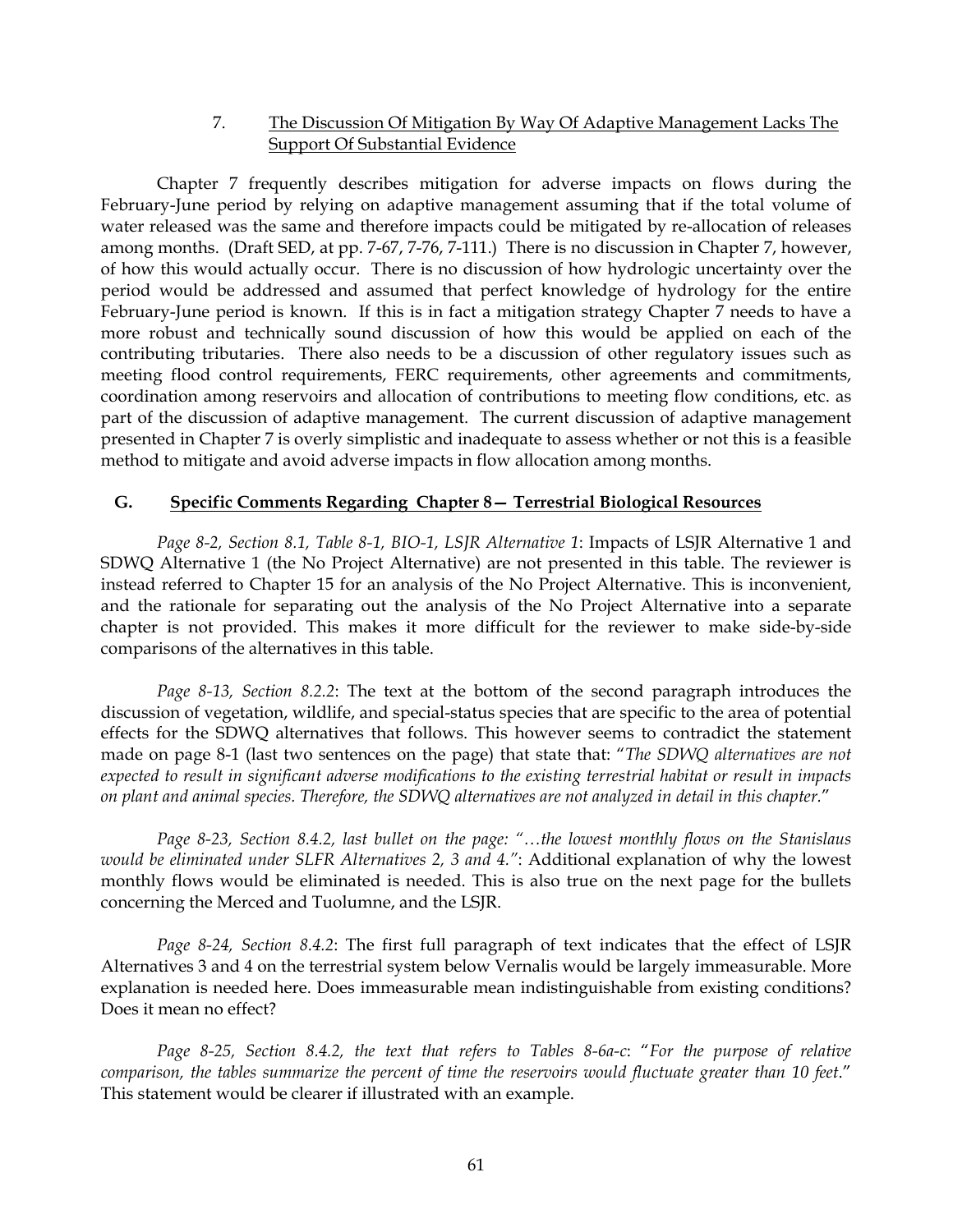*Page 8-25, Section 8.4.2, second paragraph*: While direct and indirect impacts are defined, the analysis that follows does not typically distinguish between direct and indirect impacts. Further distinctions between impacts that are direct and indirect could be added.

*Page 8-28, Section 8.4.3, BIO-1, middle of third paragraph*: "*This periodic inundation could create conditions suitable for dispersal and establishment of riparian plants through sediment deposition, water transport of plant seeds and fragments to new locations, increased water availability, and reduced competition from upland plant species (e.g., nonnative grasses) that are intolerant of prolonged submergence*." This statement should be modified to acknowledge that the periodic inundation may also increase competition from some invasive nonnative plants that are relatively tolerant of prolonged submergence, including Himalaya blackberry and giant reed.

*General comment for the impact analysis*: Subheadings should be added to guide the reviewer through the text. For example, under the description of LSJR Alternative 2 on pages 8-29-31, headings for the Stanislaus River, Tuolumne River, Merced River, Reservoirs and Salinity text should be added to distinguish one area of focus from another.

*General comment*: Beneficial effects of the alternatives receive inconsistent treatment in this chapter. Beneficial effects are described in some instances (at the bottom of page 8-33 where the benefits of greater water availability to support riparian growth are mentioned) while little mention of beneficial effects are described elsewhere.

*Page 8-37, Section 8.4.3, BIO-4, LSJR Alternative 2, first paragraph*: The analysis concludes that there would be a significant impact on special-status animal species resulting from the loss of riparian vegetation on the Stanislaus River. If true, this statement should be supported by a full description of the impacts on each affected special-status species.

*Page 8-39, Section 8.4.3, BIO-4, LSJR Alternatives 3 and 4*: The conclusion in the first paragraph that the impacts would be similar to those identified for LSJR Alternative 2 merits some explanation.

#### **H. Specific Comments Regarding Chapter 9 – Groundwater Resources**

1. The Impact Analysis For Groundwater Resources Is Legally Inadequate Because It Fails To Use Existing Models Of Groundwater Basins In The Plan Area To Estimate The Impacts Of LSJR Alternatives On Groundwater

"The purpose of an environmental impact report [and, by extension, a SED] is to provide public agencies and the public in general with detailed information about the effect which a proposed project is likely to have on the environment; to list ways in which the significant effects of such a project might be minimized; and to indicate alternatives to such a project." (Pub. Resources Code, § 21061.) When assessing impacts, "an agency must use its best efforts to find out and disclose all that it reasonably can." (Cal. Code Regs., tit. 14, § 15144.)

The analysis of impacts on groundwater resources is limited to identifying whether or not groundwater pumping may increase by more than five percent. (Draft SED, at p. 9-2, Table 9-1; 9- 21.) There are groundwater models available for the Turlock Basin, the Modesto Basin and the Eastern San Joaquin Basin, as well as regional groundwater models for the Central Valley. These existing models should have been used to quantify the impacts on groundwater resources.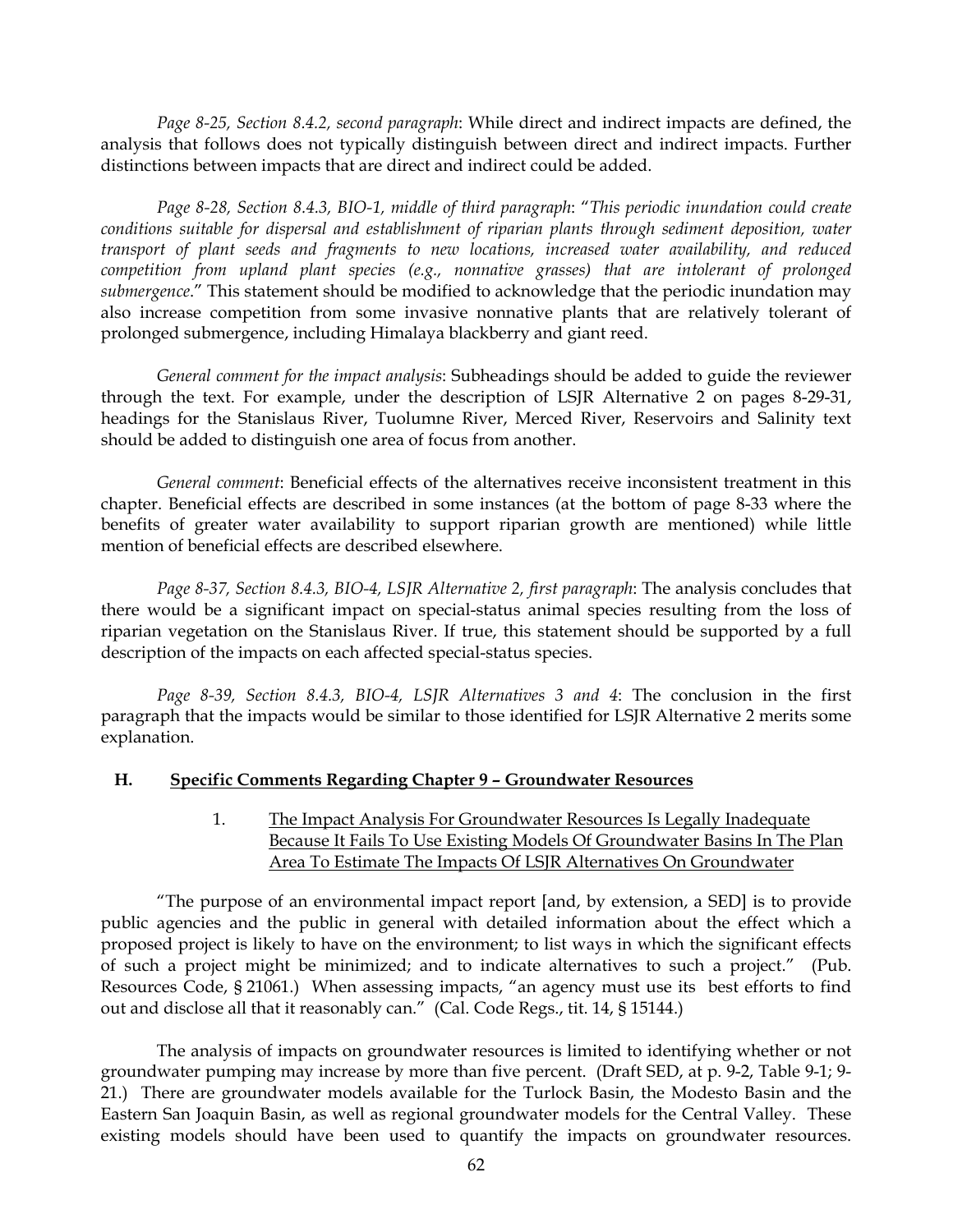Instead, the SED purports to use conservative assumptions, and uses the results from the WSE and assumed baseline groundwater pumping rates. (Draft SED, at pp. 9-21 – 9-23.) Ultimately, the SED performs a qualitative analysis of the potentially significant effects of groundwater pumping.

The State Board should use the existing groundwater models, and make a reasonable goodfaith effort to disclose the impacts on groundwater basins in the plan area instead of basing its analysis on purportedly conservative assumptions.

### 2. The Impact Analysis Fails To Evaluate Reasonably Foreseeable Indirect Impacts From Increased Reliance On Groundwater

Impacts on groundwater resources could have the effect of lowering groundwater levels basin-wide, which could result in impacts such as reduced accretions to rivers (for gaining rivers, e.g., Tuolumne River), increased seepage from rivers, subsidence, as well as the air emissions from increased groundwater pumping lifts and increased energy use. In addition, as reliance on groundwater increases, this may impact the salinity and total dissolved solids in the groundwater applied to crops, which can cause increased salinity in irrigation discharges to the LSJR and its tributaries. These reasonably foreseeable indirect impacts should be analyzed with available groundwater models, as noted above.

# 3. The Impact Analysis Fails To Evaluate The Impacts On Groundwater In A Range Of Water Year Types For The San Joaquin Valley

The SED fails to evaluate the impacts of the various LSJR alternatives on a number of resources, including groundwater, under the standard San Joaquin Valley Water Year Hydrologic Classifications (wet, above normal, below normal, dry and critical). This is crucial because the same percentage increase in reliance on groundwater in a critical year may be significant, whereas the same percentage increase in a wet or above normal year may not. Thus, the Impact Analysis should be performed using existing models of groundwater basins for the standard range of water year types.

# 4. The Conclusion That The State Board Lacks The Funding Needed To Exercise Its Legal Authority To Regulate Groundwater Extractions Is Not Supported By Substantial Evidence

The SED states that the State Board has the legal authority to mitigate otherwise significant impacts on groundwater resources resulting from LSJR Alternatives 3-4, as well as the Preferred LSJR Alternative. (Draft SED, at pp. 9-27 – 9-27; 20-21.) But the SED concludes that neither approach is economically feasible due to unspecified budgetary constraints. There is no substantial evidence in the record to support this assertion. Thus, the SED is vulnerable to legal challenge under CEQA. (*County of San Diego v. Grossmont-Cuyamaca Community College Dist.* (2006) 141 Cal.App.4th 86, 108 [where the record contained no estimate of the lead agency's cost to mitigate traffic impacts, conclusion that mitigation was economically infeasible lacked the required support of substantial evidence].)

The SED should either supplement these conclusions with the required evidence, or the State Board should commit to implementing all feasible mitigation within its legal authority.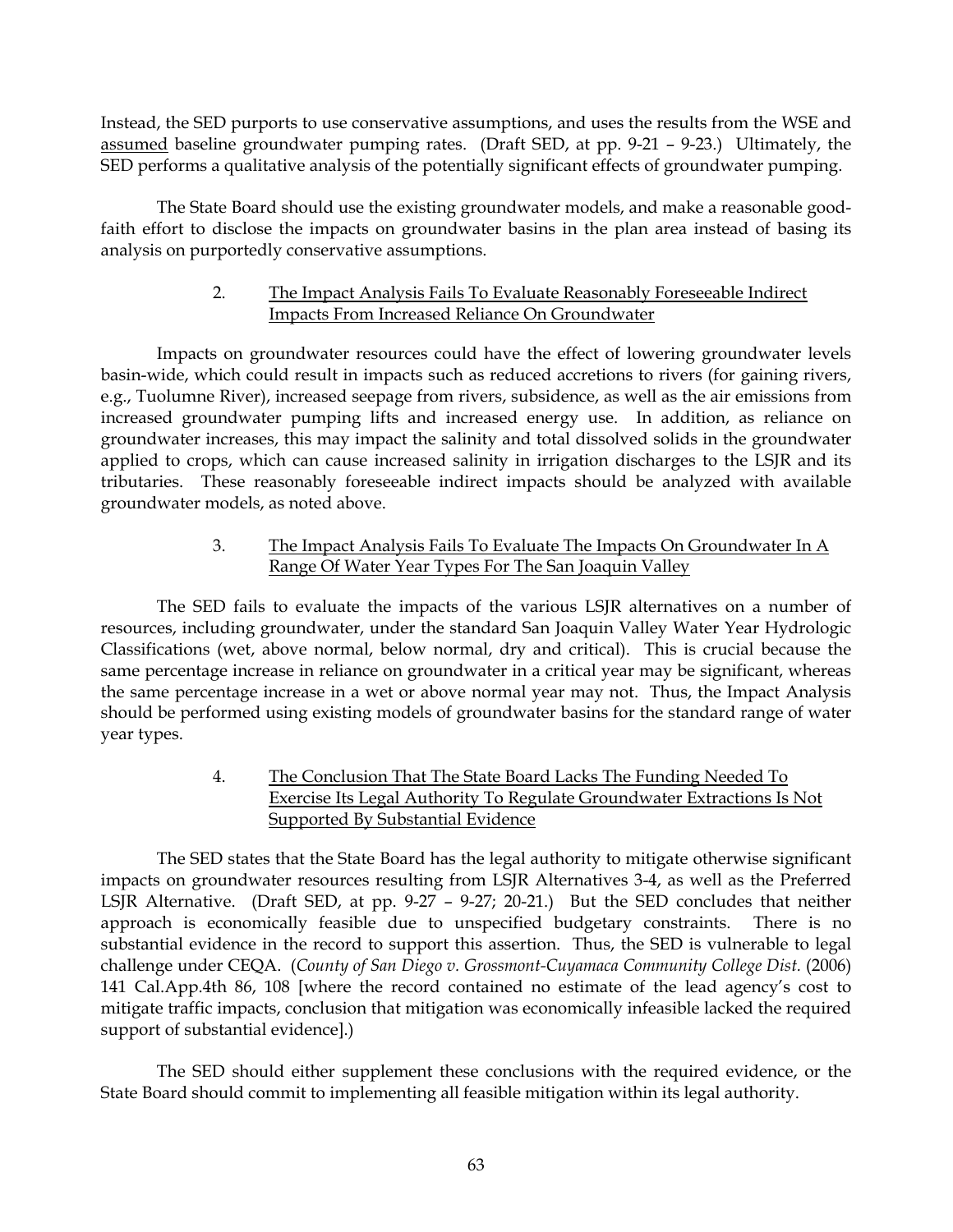## **I. Specific Comments Regarding Chapter 10 – Recreational Resources And Visual Quality**

#### 1. The Analysis Of Reservoir Water Levels Is Based On Flawed Or Unrealistic Assumptions, That Undermine The Impact Analysis For Recreational Resources That Are Sensitive To Water Levels In Reservoirs

In Appendix F.1, the SED discloses that the "rule curves" for modeling and establishing downstream flow targets for the LSJR flow objectives were formulated using an unrealistic assumption that diversion dams on the three eastside tributaries are operated based on storage levels at the end of January of each water year. (Draft SED, App. F.1 at pp. F.1-20.)

Diversion dams are currently operated by determining the reservoir storage and snowpack prior to the beginning of the growing season, not at the end of January. However, the modeling used to estimate the impacts of the LSJR assumes that the dams will be operated to deliver water based on storage levels at the end of January of each year. (*Ibid*.) This methodology results in unrealistic modeling that undermines the analysis of impacts on a host of resources, including recreational resources that depend on water levels in the reservoirs on the three eastside tributaries.

# 2. The Impact Analysis Discloses That The LSJR Alternative Selected To Support And Maintain The Natural Production Of Viable Native Migratory Fish Populations Lacks Any Evidentiary Basis

The SED lacks any substantial evidence that the salmonid population viability factors (e.g., abundance, spatial extent or distribution, genetic and life history diversity, migratory pathways, and productivity) can be achieved by providing flows that approximate a percentage of unimpaired flow.

In Chapter 10, the draft SED frankly acknowledges that "increased flows may improve conditions for fish. (Draft SED, at p. 10-26, emphasis added.) But "[i]t is unknown whether any increase in fish populations would be large enough to measurably enhance sport fishing opportunities, but some beneficial impact is anticipated." (Draft SED, at p. 10-26.) For LSJR Alternative 3, the SED states "increased flows [to 40% of unimpaired flow] *may* enhance fishing opportunities . . ." (Draft SED, at p. 10-28, emphasis added.) But it concludes that LSJR Alternative will not affect water-dependent recreational opportunities, including sport fishing, at all. (*Ibid*.)

These statements highlight the fact that the fundamental objective of the LSJR flow objective alternatives lacks the support of substantial evidence.

# **J. Specific Comments Regarding Chapter 11 – Agricultural Resources**

# 1. The Description Of The Environmental Setting Lacks Adequate Discussion Of Water Rights Or Factors Contributing To Salinity Loadings In The Southern Delta

The draft SED's description of the environmental setting in the Southern Delta with respect to agricultural resources contains several flaws. First, the draft SED states that "[w]ater users in the SDWA claim riparian or appropriative rights that allow for direct diversion of surface water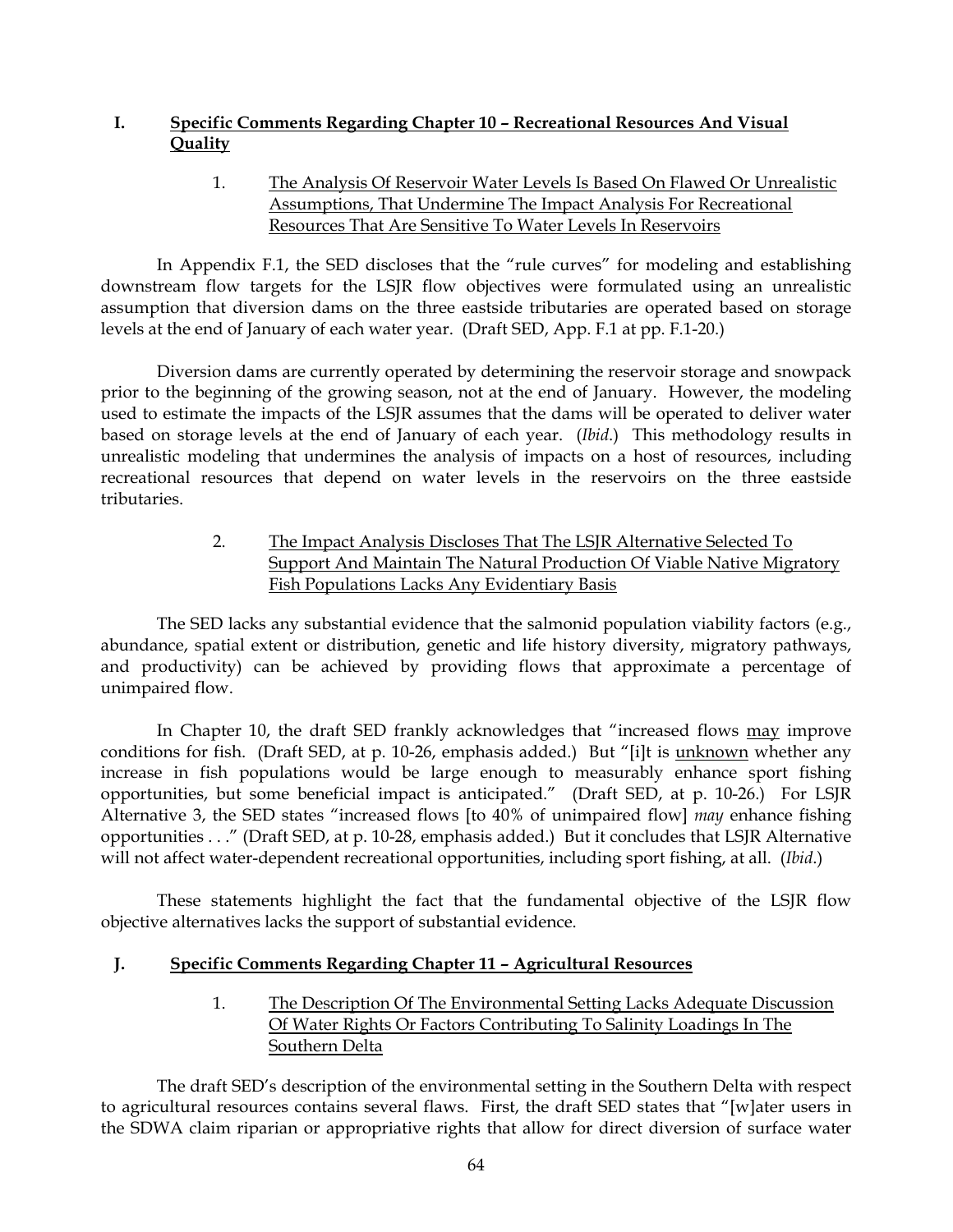from Delta waterways onto farmland." (Draft SED, at p. 11-12.) However, the draft SED does not provide any further discussion of the nature or scope of the claimed water rights within the SDWA or whether water users within the SDWA are diverting water under valid water rights. The draft SED seems to assume that these claimed rights actually "allow for direction diversion of surface water" however that assumption is unsubstantiated, and, as the discussion above concerning the draft amendments indicates, is unlawful. The draft SED should be revised to make it clear that the nature and scope of valid water rights in the Southern Delta has not been determined and that it is possible that some of the agricultural diversions in the Southern Delta are illegal.

The second flaw in the description of the Southern Delta's environmental setting is the draft SED's failure to acknowledge the various factors that affect salinity in the southern Delta. The draft SED states that "salinity in the southern Delta is strongly influenced by the concentrations at Vernalis." (Draft SED, at p. 11-12.) This bare assertion, without a discussion of the other factors that influence salinity in the southern Delta, creates an imbalanced and inaccurate description of salinity in the southern Delta. As acknowledged elsewhere in the draft SED, there are numerous factors that influence salinity in the Southern Delta, including:

low flows; salts imported to the SJR Basin in irrigation water; municipal discharges; subsurface accretions from groundwater; tidal actions; diversions of water by the CVP, SWP, and local water users; channel capacity; and discharges from landderived salts, primarily from agricultural drainage. Salinity in the southern Delta is also affected by evapo--concentration of salts due to local agricultural operations, and to a lesser extent, by local municipal wastewater treatment plant discharges. Poor flow or circulation patterns in the southern Delta waterways also cause localized increases in salinity concentrations.

(Draft SED, at p. 1-7.) The draft SED's description of water quality in the southern Delta (p. 11-12) should be expanded to identify these additional factors that affect salinity in the southern Delta.

#### 2. Regulatory Setting

The draft SED states that the "[r]elevant state programs, policies, plans, or regulations related to agricultural resources are described in [section 11.3]." (Draft SED, at p. 11-13.) However, there are state programs and policies in addition to those listed in section 11.3 that relate to agricultural resources in the plan area. For example, the Central Valley Regional Water Board's Irrigated Lands Regulatory Program (ILRP) regulates discharges from irrigated lands within its jurisdiction, including from irrigated lands within the plan area. Another example, the Grasslands Bypass Project, is discussed in detail above. The draft SED should be revised to include a description of all relevant state programs, policies, plans, or regulations.

3. Impact Analysis

# a. The Impact Analysis Makes Improper Assumptions That Lead To A Flawed Impact Analysis

There are several flaws in the draft SED's impact analysis for agricultural resources. First, the impact analysis assumes that under the SDWQ Alternatives, "salinity conditions in the southern Delta would not be degraded" because the "program of implementation for the numeric salinity objectives contained in SDWQ Alternatives 2 and 3 includes continued U.S. Bureau of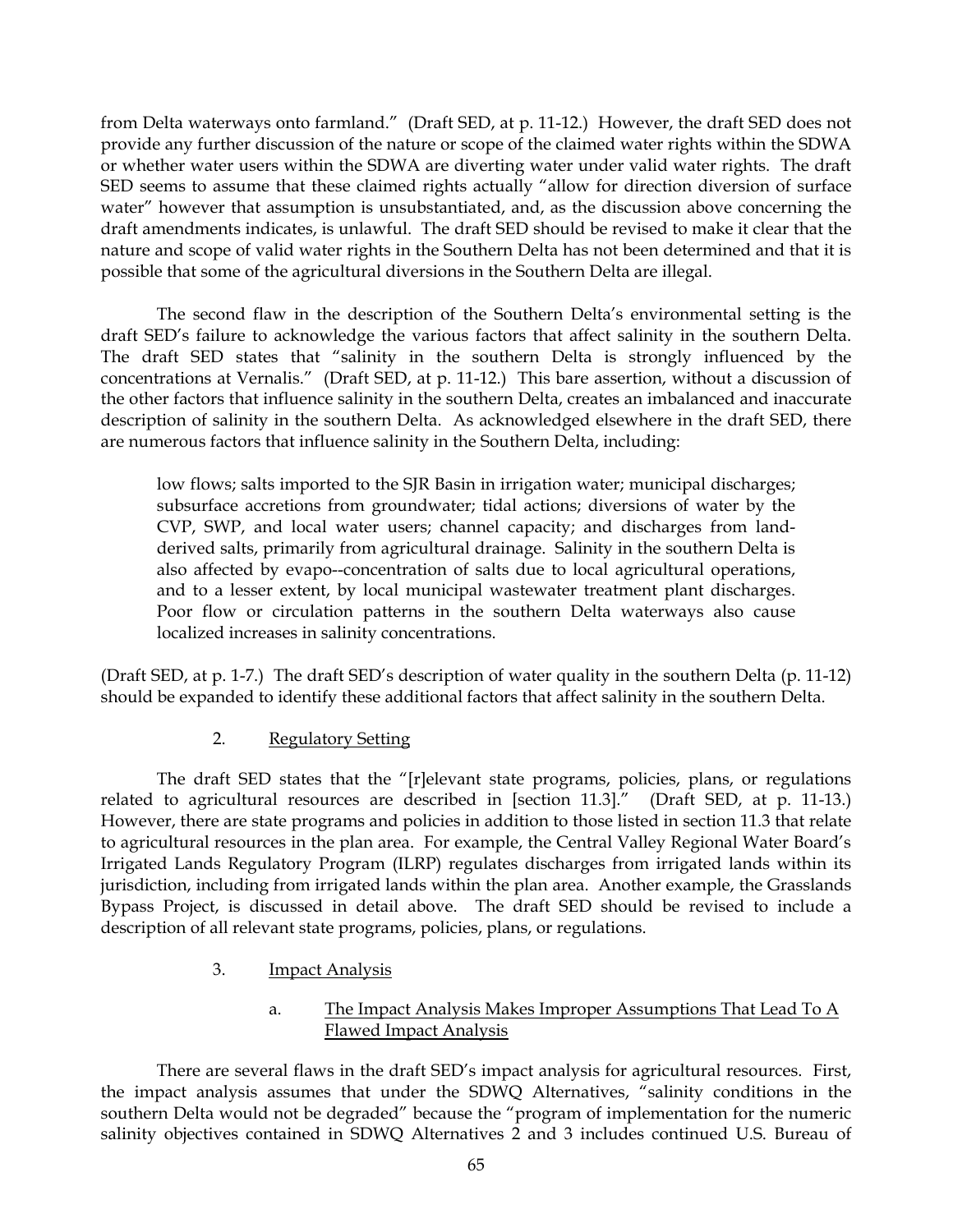Reclamation (USBR) compliance with the Vernalis salinity requirement currently established in the 2006 Bay-Delta Plan and implemented through D-1641." (Draft SED, at p. 11-18.) This provision and the provisions requiring Reclamation and DWR to install, operate and maintain barriers, conduct monitoring and conduct studies are flawed for the reasons discussed above, which include but are not limited to the requirement that water right conditions necessary to implement objectives must be considered and determined in a subsequent adjudicative water right proceeding and that it is improper for the State Water Board to pre-determine water right conditions in this legislative water quality planning process

The second flaw with the impact analysis is that the "potential agricultural acreage impact (AG-1 and AG-2 for the SDWQ Alternatives) is estimated by assuming year-round irrigation salinity concentrations of 1.0 dS/m and 1.4 dS/m for SDWQ Alternatives 2 and 3, respectively." (Draft SED, at p. 11-18.) The assumption of steady-state salinity concentrations is not supported by substantial evidence in the record. The data show that salinity concentrations in the southern Delta fluctuate significantly throughout the year. (*See e.g.* Draft SED, App. F.2, at pp. F.2-69-72 [tables showing historical monthly salinity levels], F.2-77 [tables showing historical daily salinity levels].) Therefore, the draft SED's assumption that salinity concentrations would be either 1.0 EC or 1.4 EC year-round is not supported by substantial evidence and likely results in an overestimate of the SDWQ Alternatives' impacts on agricultural resources. It would be more appropriate for the draft SED to assume salinity levels that reflect the historical variation in salinity levels throughout the year.

## b. The Impact Analysis Shows That A Salinity Objective Of 1.4 EC Would Have "Less Than Significant" Impacts On Agricultural Resources

Even using very conservative assumptions, the draft SED's impact analysis shows that a salinity objective of 1.4 EC would have "less than significant" impacts on agricultural resources. (*See* Draft SED, at pp. 11-30, 11-33.) Assuming the "minimum amount of precipitation" and a yearround salinity level of 1.4 EC, a salinity objective of 1.4 EC is estimated to result in a 5% yield reduction in Dry Bean and a 3% reduction in Almonds. (Draft SED, at p. 11-30.) This impact analysis likely over-estimates the effects on agriculture, because it assumes minimum precipitation and it also assumes that irrigation water has a salinity level of 1.4 EC year-round. Both of those assumptions are conservative and the steady-state assumption for salinity levels does not reflect the lower concentrations of salinity that would occur throughout the irrigation season. (*See e.g.* Draft SED, App. F.2, at pp. F.2-69-72 [tables showing historical monthly salinity levels], F.2-77 [tables showing historical daily salinity levels].) The draft SED should explain why this alternative is not preferred – why it would not provide "reasonable" protection of agricultural beneficial uses of water in the southern Delta.

#### **K. Specific Comments Regarding Chapter 12 – Cultural Resources**

The analysis of reservoir water levels is based on flawed or unrealistic assumptions that undermines the impact analysis for cultural resources that are sensitive to water levels in reservoirs. In Appendix F.1, the SED discloses that the "rule curves" for modeling and establishing downstream flow targets for the LSJR flow objectives were formulated using an unrealistic assumption that diversion dams on the three eastside tributaries are operated based on storage levels at the end of January of each water year. (Draft SED, App. F.1 at p. F.1-20.)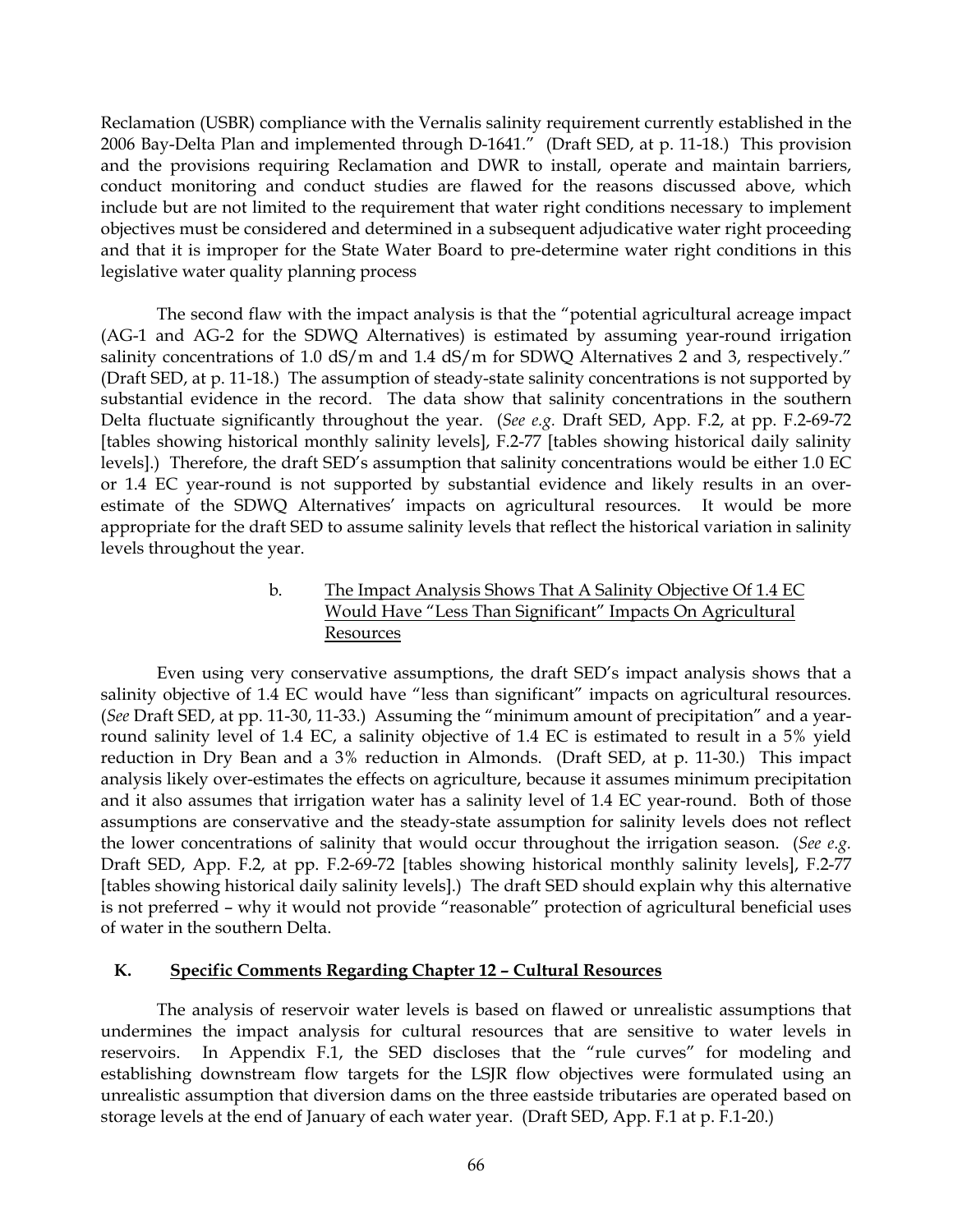Irrigation diversions are currently determined based on the reservoir storage and snowpack prior to the beginning of the growing season, not at the end of January. However, the modeling used to estimate the impacts of the LSJR assumes that irrigation diversion amounts will be based on storage levels at the end of January of each year. (*Ibid*.) This methodology results in unrealistic modeling that undermines the analysis of impacts on a host of resources, including cultural resources that depend on water levels in the reservoirs on the three eastside tributaries.

#### **L. Specific Comments Regarding Chapter 13 – Service Providers**

# 1. The SED Uses An Inappropriate Threshold of Significance For Evaluating Impacts To Drinking Water Supplies

 The SED concludes that impacts to water quality for municipal drinking water purposes are less than significant based on a finding that the upper limit of the Secondary MCL for EC would not be exceeded. (Draft SED, at p. 13-2.) Use of the upper limit of the secondary MCL (1.6 EC) as the threshold of significance is inappropriate. At a minimum the threshold should be set to the WQCP's own water quality standard for protection of municipal and industrial uses of 1.0 EC. Alternatively, the threshold of significance should be set to the *recommended* secondary MCL of 0.900 EC.

# 2. The SED Lacks Substantial Evidence To Support Its Conclusions That Implementation Of The SDWQ Or LSJR Alternatives Would Have No Significant Impact On The SWP Or CVP

The SED concludes that none of the SDWQ or LSJR alternatives would substantially degrade water quality for municipal drinking water purposes. (Draft SED, at pp. 13-31 13-32.) The conclusion is based on a narrow focus on diversions in the Delta for direct use as drinking water, and it limits its discussion of the severity of impacts to compliance with the upper limit of the secondary drinking water MCLs. (Draft SED, at p. 13-32.) The SED finds no significant impact based on a determination that salinity in the southern Delta would be maintained under all alternatives within the historic range of salinity of 0.2 EC – 1.2 EC. However, these conclusions lacks the support of substantial evidence because no modeling was performed to determine these alternatives' potential impacts on water quality at the Banks or Jones Pumping Plants. .

In addition, the analysis is based on too narrow of a focus. Many water service providers experience impacts at salinities below the secondary MCL. Salinity in the drinking water supplies can cause corrosion, unpleasant taste and odor, economic impacts to utilities and their customers, and constraints on water recycling and groundwater management programs. Bromide, one component of salinity, can produce harmful disinfection byproducts in drinking water such as bromate and trihalomethanes (THMs) which are known human carcinogen. SWP and CVP water is already seasonally high in bromide, and bromate and THMs can easily form at levels of health concern, even with well-managed treatment. Drinking water suppliers that treat SWP and CVP water already must take steps to ensure bromate and THM levels do not exceed the MCLs.

Water service providers may experience increased costs to minimize or avoid those impacts by blending lower quality water with high quality water or incorporating additional treatment facilities or processes. However, these options may not be available or technically or economically feasible for all service providers. As the quality of a water source changes, the ability to blend and treat water changes; considerations absent from the proposed update and draft SED.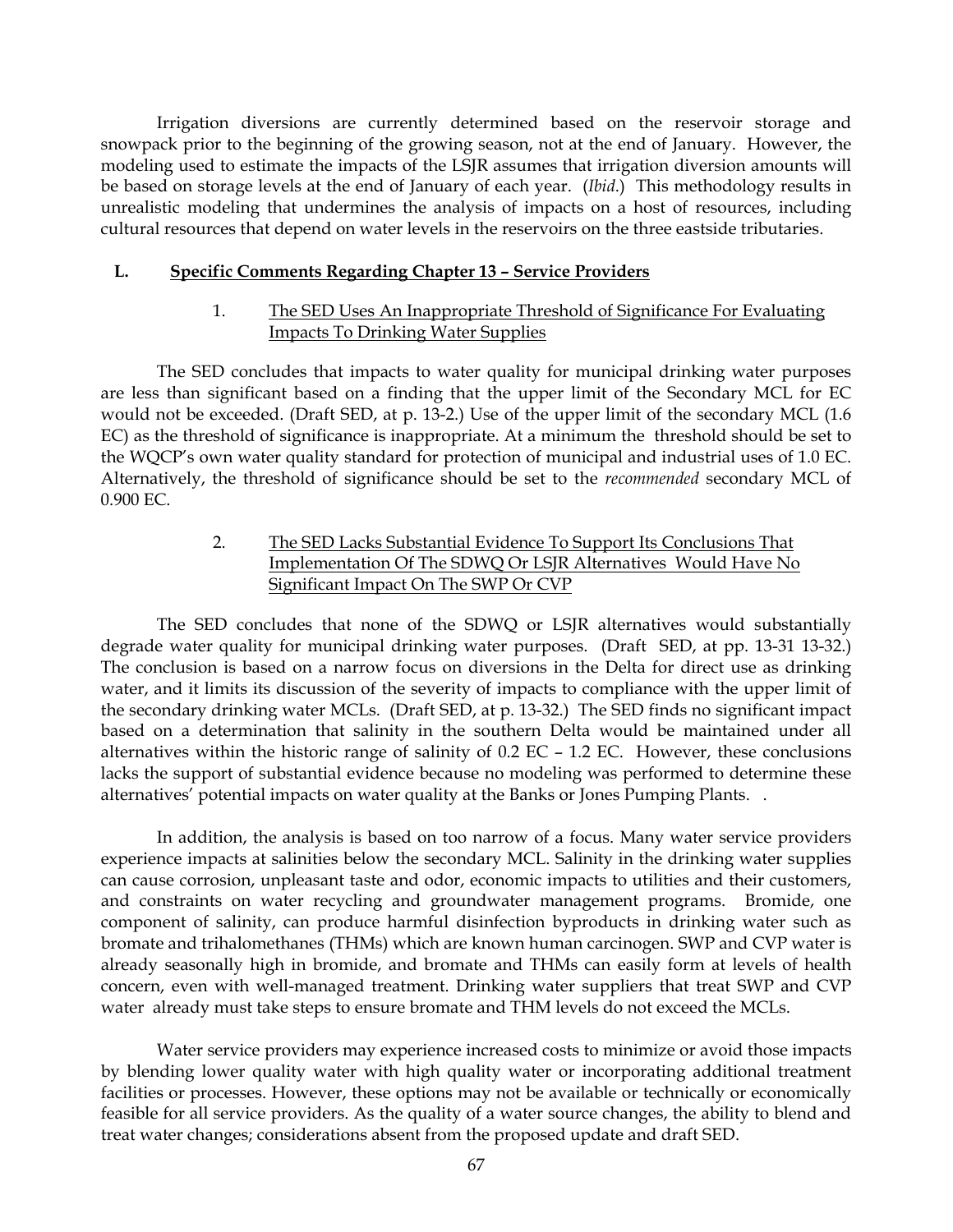For example, water from the SWP is used by the Metropolitan Water District of Southern California ("MWD") to blend with the more saline water from the Colorado River Aqueduct. Thus, even if the levels of salinity in water in the southern Delta remains within the limits established for secondary MCLs, any increase in salinity that may affect the quality of SWP exports may have a significant adverse impact on the quality of water MWD supplies to its member agencies.

The SED should include modeling of the water quality impacts of all the alternatives at the Jones and Banks pumping plants, including modeling under different water year types, and revise the impacts analysis in light of the modeling results.

## 3. Regulatory Setting, California Drinking Water Standards Are Mischaracterized

The draft SED describes the Secondary MCL for specific conductance under the California Drinking Water Standards as something that can be exceeded. (Draft SED, at p. 13-23.) While there may be limited consequences from the Department of Public Health, exceeding a secondary MCL must be reported to consumers in annual water quality reports and can degrade public confidence in their utilities' performance. Most utilities establish their own objectives below the MCLs. In addition, throughout this section, the SED describes salinity as a constituent not harmful to human health. This characterization fails to acknowledge the effect of salinity on disinfection byproduct formation such as bromate and trihalomethanes (THMs) which are known carcinogens and regulated under California and federal drinking water standards.

# 4. The Environmental Setting And Analysis Of Impacts On Service Providers Improperly Omits Any Analysis Of The Contribution Of In-Delta Agricultural Discharges On Salinity In The Southern Delta

The SED accurately states that salinity in the southern Delta is a function of many factors, including the amount and salinity concentrations of SJR flow entering the southern Delta at Vernalis, daily tidal action, CVP and SWP operations, agricultural return flows, municipal wastewater discharges, and other influences. (Draft SED, at p. 13-7.) The SED discloses that the influence of in-Delta agricultural discharges and groundwater accretions is more pronounced than WWTP discharges in the southern Delta. (Draft SED, at p. 13-9.) However, the environmental setting focuses its discussion of contributions to salinity concentrations in the southern Delta on WWTP discharges, and omits any discussion or characterization of the contribution of agricultural return flows, which the SED identifies as a larger factor than WWTP discharges. (Draft SED, at p. 13-7 ["Winter salinity is mostly influenced by agricultural runoff . . ."; "Generally, when temporary barriers are installed, tidal exchange is reduced, and salinity in the southern Delta during these lower flow periods can increase as a result of other sources (e.g., discharge of agricultural drainage, discharge of WWTPs"].)

 Indeed, while the contributions of WWTP and agricultural discharges in the southern Delta are acknowledged, the SED inaccurately, and inconsistently states that WWTP discharges and agricultural return flows generally reduce salinity because salinity is inversely proportional to flow in the southern Delta. (Draft SED, at p. 13-8.) While higher freshwater flows from upstream rivers and operations of the SWP and CVP projects will reduce salinity in the southern Delta, there is no evidence that increased discharges from WWTPs and southern Delta farmlands somehow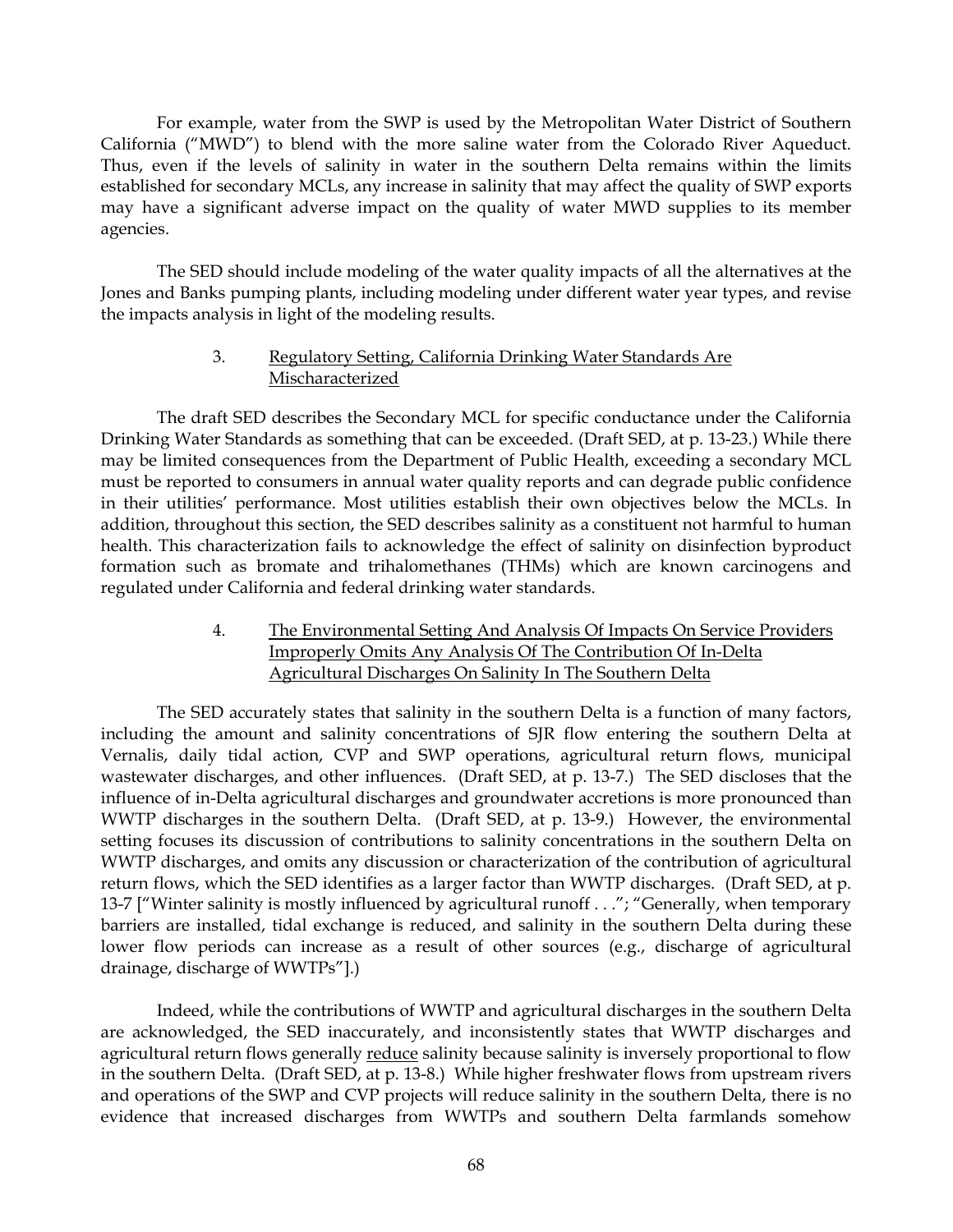decreases salinity. To the contrary, the SED states that salinity in the southern Delta downstream from Vernalis generally increases. (Draft SED, at p. 13-8.)

Absent any attempt at quantifying or characterizing the agricultural discharges in the southern Delta, the Environmental Setting and impact analysis on service providers is fatally flawed. To remedy this deficiency, the State Board should require agricultural dischargers in the southern Delta to file reports of waste discharge disclose the results of the reports or modeling in the SED.

As it stands, instead of requiring dischargers of salts into the southern Delta to reduce their salinity inputs and fund their fair share of special studies and monitoring and reporting requirements, the State Board relies heavily on DWR and USBR for continuing to install temporary barriers, and for formulating, funding, and implementing costly studies and monitoring and reporting requirements. (Draft SED, App. K,.) In addition, Appendix H states that depending on the results of these additional special studies, "DWR may be required to install low lift pumping stations at the temporary barriers as a method of compliance." (Draft SED, App. H at pp. H-44, H-94.) Among other deficiencies discussed above, this is inconsistent with the mandate in the Water Code that requires the State Board to establish salinity objectives in a manner that can reasonably be achieved "through the coordinated control of *all* factors which affect water quality in the area." (Water Code, § 13241, subd. (c), italics added.)

The State Board should quantify all salinity inputs in the southern Delta, and the program of implementation should apportion responsibility for special studies and other measures, such as use of temporary barriers, fairly among the sources of salinity, not just the SWP and CVP.

> 5. The SED's List Of Water Suppliers Is Inaccurate And Should Be Revised To Include All Water Suppliers That Rely On Water That May Be Impacted By The LSJR Flow And Southern Delta Salinity Objectives

The SED only lists CVP (operated by the U.S. Bureau of Reclamation), SWP (operated by the Department of Water Resources), and Contra Costa Water District as "water suppliers." (Draft SED at pp. 3-18, 3-19.) There are many more water suppliers that will be affected by the implementation of the Preferred LSJR and SDWQ Alternatives. (Draft SED, at pp.13-5, 13-6, Table 13-2 [irrigation districts and their contracting water districts].) The SED, the Water Quality Control Plan and program of implementation, and any subsequent quasi-legislative or quasi-adjudicatory actions taken to implement the Phase 1 objectives, should study impacts to all water suppliers, and should incorporate fair-share limits on diversions to achieve the LSJR flow objective, and should impose all appropriate regulatory limits on WWTP and agricultural discharges.

#### 6. The SED Fails To Analyze The Potential Impacts On Service Providers Under A Range Of Water Year Types

As noted above, the SED does not analyze the impacts on service providers under a range of water year categories. Thus, there is no way to know if the Preferred LSJR and SDWQ Alternatives or other alternatives will have more severe impacts on water supply in normal, below normal, or critical dry water years. Indeed, the SED discloses that "[t]here have been periodic exceedances [of the existing southern Delta salinity objective] in recent dry years at one or more of the southern Delta monitoring stations . . . ." (Draft SED, at p. 13-8.) Thus, it is clear that the impacts of discharges into the southern Delta have, and will continue to cause exceedances of the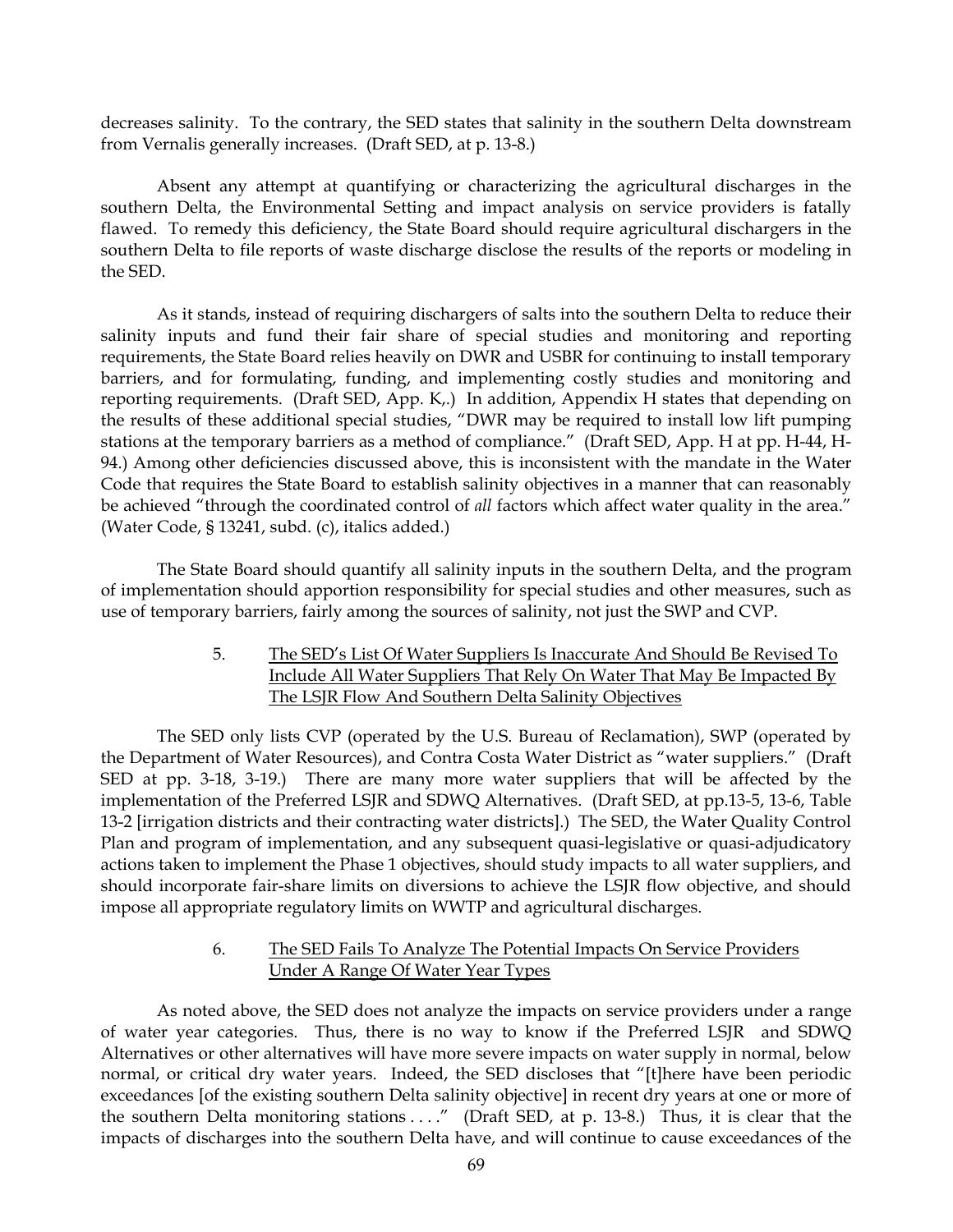existing and preferred alternative salinity objective in dry and critically dry years, and the SED's analysis and program of implementation should reflect that fact, instead of resorting to annual averages and generalizations about the historic range of salinity in the southern Delta.

# 7. The WSE Model Relies On An Unrealistic Assumption That Undermines The Impact Analysis For Water Suppliers

In Appendix F.1, the SED discloses that the "rule curves" for modeling and establishing downstream flow targets for the LSJR flow objectives were formulated using an unrealistic assumption that diversion dams on the three eastside tributaries are operated based on storage levels at the end of January of each water year. (Draft SED, App. F.1 at pp. F.1-20.)

Diversion dams are currently operated by determining the reservoir storage and snowpack prior to the beginning of the growing season, not at the end of January. However, the modeling used to estimate the impacts of the LSJR assumes that the dams will be operated to deliver water based on storage levels at the end of January of each year. (*Ibid*.) This methodology results in unrealistic modeling that undermines the analysis of impacts on water suppliers.

# **M. Specific Comments Regarding Chapter 19 – Antidegradation Analysis**

The draft SED defers the "Antidegradation Analysis" and states that the State Water Board will consider "all relevant information and determine if the Lower San Joaquin River (LSJR) alternatives or southern Delta Water Quality (SDWQ) alternatives would unreasonably affect the water quality or adversely affect the designated beneficial uses of water from the estuary in the final SED." (Draft SED, at p. 19-1.) The Public Water Agencies acknowledges that the antidegradation analysis is being deferred to a later time. They expect to comment on that analysis once it is available for public review.

# **N. Specific Comments Regarding Chapter 20 – Preferred LSJR Alternative And SDWQ Alternative**

The comments provided immediately below supplement or summarize other comments on the draft alternatives and draft SED, presented in this letter. Those comments are incorporated herein by this reference.

# 1. The Draft SED Fails To Explain Why The State Water Board Would Adopt A LSJR Flow Alternative That Has Significant Effects On Other Beneficial Uses Of Water

One of the basic purposes of CEQA is to "[d]isclose to the public the reasons why a governmental agency approved the project in the manner the agency chose if significant effects are involved." (14 C.C.R. § 15002, subd. (a)(4).) The draft SED states that the Preferred LSJR Alternative "35 percent unimpaired flow requirement would strike a balance between providing water for protection of fish and other competing uses of water, including agriculture and hydropower generation." (Draft SED, at pp. ES-2, ES-3.) However, the draft SED estimates that the Preferred LSJR Alternative would result in a 9% decrease in water diversions in the plan area and a 14% and 10% decrease in water diversion on the Tuolumne and Merced Rivers, respectively." (Draft SED, at p. 20-8.) The draft SED fails to assess whether it is "reasonable" to cause significant impacts to agricultural beneficial uses of water in an effort to protect fish and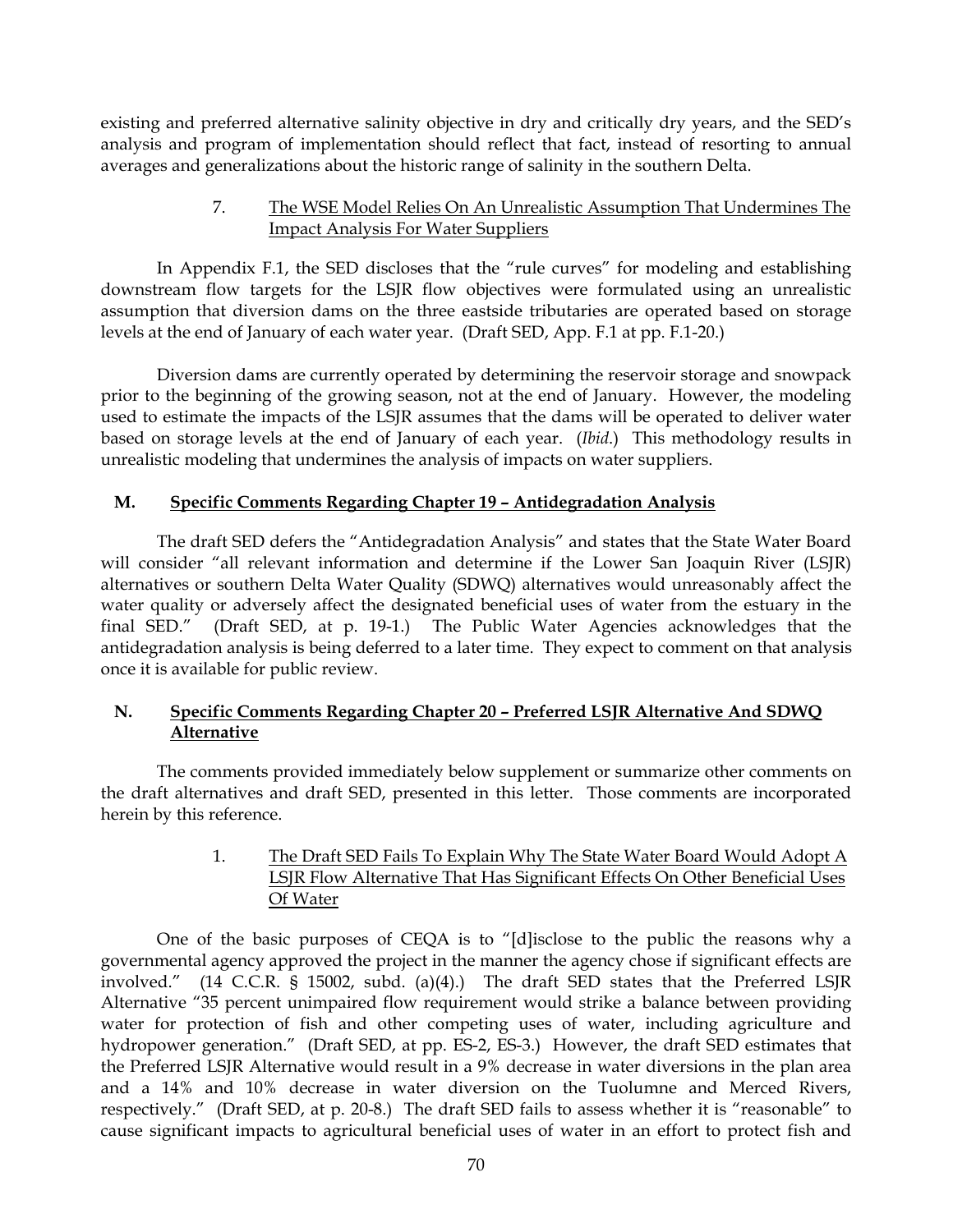wildlife beneficial uses. The draft SED also fails to disclose the reasons why the State Water Board would adopt amendments to water quality control plan that have significant effects on beneficial uses of water. Therefore, the draft SED fails to fulfill one of the basic purposes of CEQA, which is to disclose to the public the reasons why the agency may approve a project with significant effects on the environment.

The draft SED also fails to explain why the 35% of unimpaired flow was selected as the preferred alternative, even though 30% of unimpaired flow is estimated to result in "less than significant" impacts on aquatic resources. (*See* Draft SED, at pp. 7-3 – 7-8.) For example, there is no analysis in the draft SED regarding the tradeoffs between the 30% and 35% unimpaired flow options, in terms of fish and wildlife versus water supply diversions. Without this information, the State Water Board does not have sufficient information to determine what constitutes a "reasonable" level of water quality protection, in light of the competing beneficial uses of water.

#### 2. The Preferred LSJR Alternative Of 35% Of "Unimpaired Flow" Is Not Supported By Substantial Evidence In The Administrative Record

One of the identified "objectives" or "goals" of the draft amendments to the LSJR flow objectives is to provide flow conditions in the LSJR and three eastside tributaries sufficient to support and maintain the natural production of native fish populations, including "flows that mimic the natural hydrographic conditions" to which native fish species are adapted. (Draft SED, at p. 3-2.) To meet this objective, the Preferred LSJR Alternative would require 35 percent "unimpaired flow" February-June on each of the three eastside tributaries and on the SJR at Vernalis. (Draft SED, at p. 20-3.) However, "unimpaired flows" do not mimic the natural hydrographic conditions to which native fish species adapted because the Bay-Delta ecosystem has been highly altered from the predevelopment ecosystem to which native fish species adapted. As described in the draft SED, "unimpaired flow" is merely a calculation of the "river flow at a specified location that would occur if all runoff from the watershed remained in the river, without storage or diversion." (Draft SED, at p. 5-7.) An "unimpaired flow" regime will not mimic "natural" hydrographic conditions because the flows will be occurring in a highly altered system.

There does not appear to be any explanation, scientific analysis, or biological rationale for why 35% of the unimpaired hydrograph is the preferred implementation approach. (Draft SED, at pp. 20-1 – 20-29.) Further, the SED does not present any analysis of the biological benefits to Chinook salmon or steelhead population dynamics that would be achieved by implementing the preferred alternative (35% allocation) when compared quantitatively to other alternatives. Similarly, the SED provides no detailed comparative analysis of potential adverse impacts that would be avoided by implementation of the preferred alternative to salmonids and other beneficial uses when assessed in relationship to other alternatives (e.g., 20%, 40%, 60 %, the no project alternative, etc.).

The following are examples of the many unanswered questions raised by the SED's failure to analyze the preferred alternative. Why was 35% of the unimpaired hydrograph selected as the preferred alternative? In what way does 35% of the unimpaired hydrograph achieve the salmon viability factors? Does 35% of the unimpaired hydrograph improve salmon survival downstream of Vernalis? Does 35% of the unimpaired hydrograph improve the conditions in the upper tributaries (e.g., gravel transport, temperature, turbidity, spawning habitat, etc.) Why does 35% of the unimpaired hydrograph best meet the goals and objectives of the project? Was 35% selected only because this was somewhere in the middle between 20% and 60%? Does the selection of the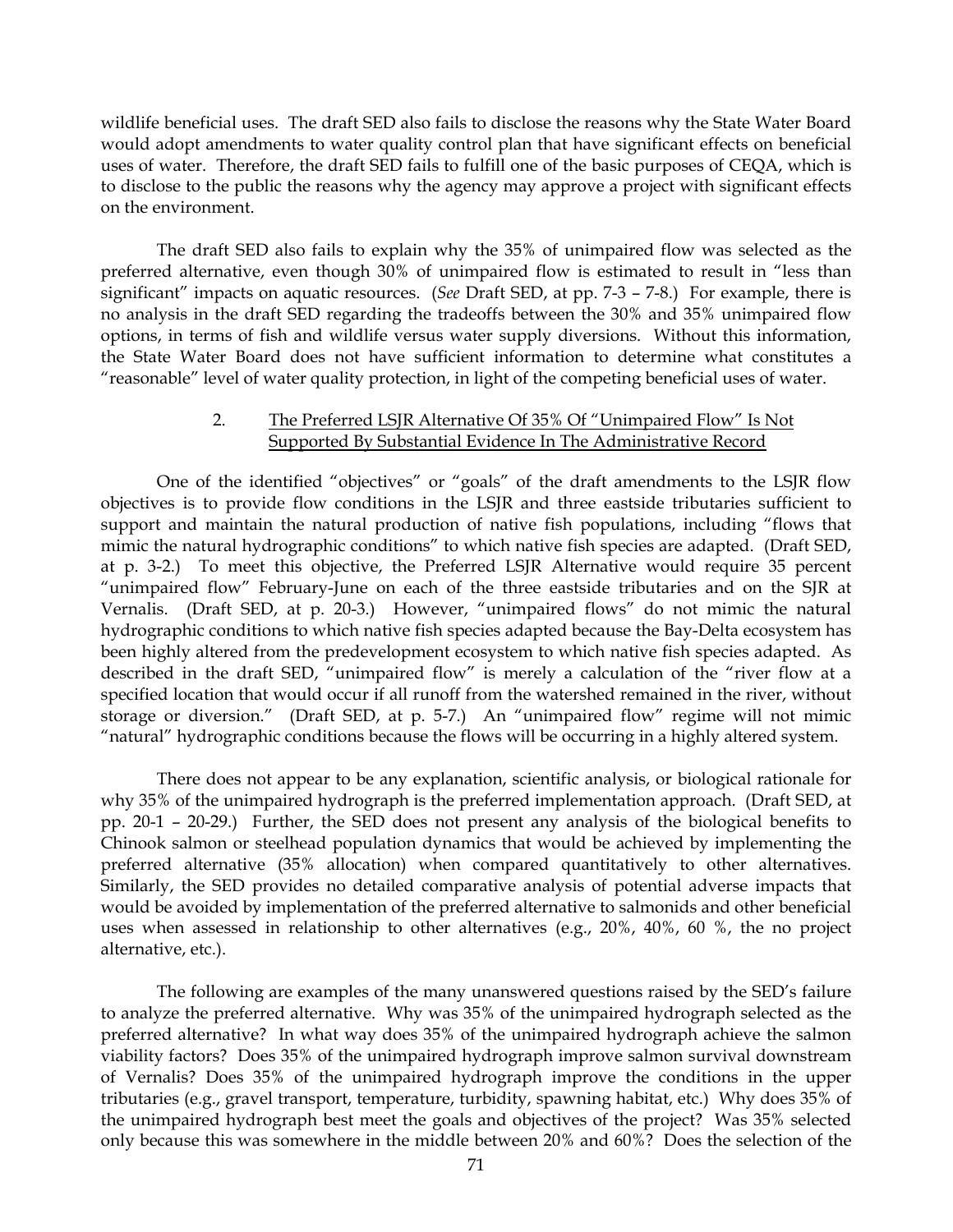35% of the unimpaired hydrograph reduce potentially significant environmental effects; if so, which ones and to what extent are the significant effects minimized? In many cases the breakpoint between significant and insignificant impact fell between the 20% and 40% of unimpaired alternatives. Since the SED did not evaluate the 35% unimpaired flow alternative there is no way to determine its potential environmental impact.

There is not substantial evidence in the administrative record to support the conclusion that an "unimpaired flow" regime will support the physical and ecological processes necessary to support native fish populations. The draft SED fails to evaluate "unimpaired flow" in the context of a highly modified ecological system and instead assumes that the "unimpaired flow" approach is necessary to support native fish populations. That assumption is not supported by substantial evidence and fails to account for the complex and inter-related physical and biological characteristics of the Bay-Delta ecosystem. The confounding relationships between flows and other environmental factors make the ecological consequences of an "unimpaired flow" regime highly uncertain. The "natural hydrographic conditions" to which native fish species are adapted included a complex and dynamic habitat that has been significantly altered by human actions. An "unimpaired flow" regime will not restore those dynamic habitat functions and it will not mimic "natural" hydrographic conditions.

## **O. Specific Comments Regarding Appendix H Of The Substitute Environmental Document**

Public Resources Code section 21159 requires the SED to include, at a minimum, all of the following:

> (1) An analysis of the reasonably foreseeable environmental impacts of the methods of compliance.

(2) An analysis of reasonably foreseeable feasible mitigation measures.

(3) An analysis of reasonably foreseeable alternative means of compliance with the rule or regulation.

Draft Appendix H sets forth the evaluation of methods of compliance. However, it erroneously includes as a "method of compliance" the construction and operation of low lift pumps in conjunction with the continued installation of temporary barriers in the southern Delta to address impaired salinity, and it omits any analysis of potential mitigation for impacts of developing new surface water resources in the southern Delta.

First, Draft Appendix H indicates that depending on the outcome of the additional special studies to be conducted by Reclamation and DWR, the State Water Board may require DWR to construct and operate low lift pumping stations. (Draft SED, App. H, at pp. H-44, H-94.) As stated, the cost to implement the temporary barriers is \$6 million/year. Depending on the number and type of low lift pumping stations, the initial cost to construct those ranges from \$5.5 million to \$551 million, and annual costs to operate would cost between \$1.4 million and \$89.9 million. (*Id*. at pp. H-94 – H-95, Tables H-20 – H-23.)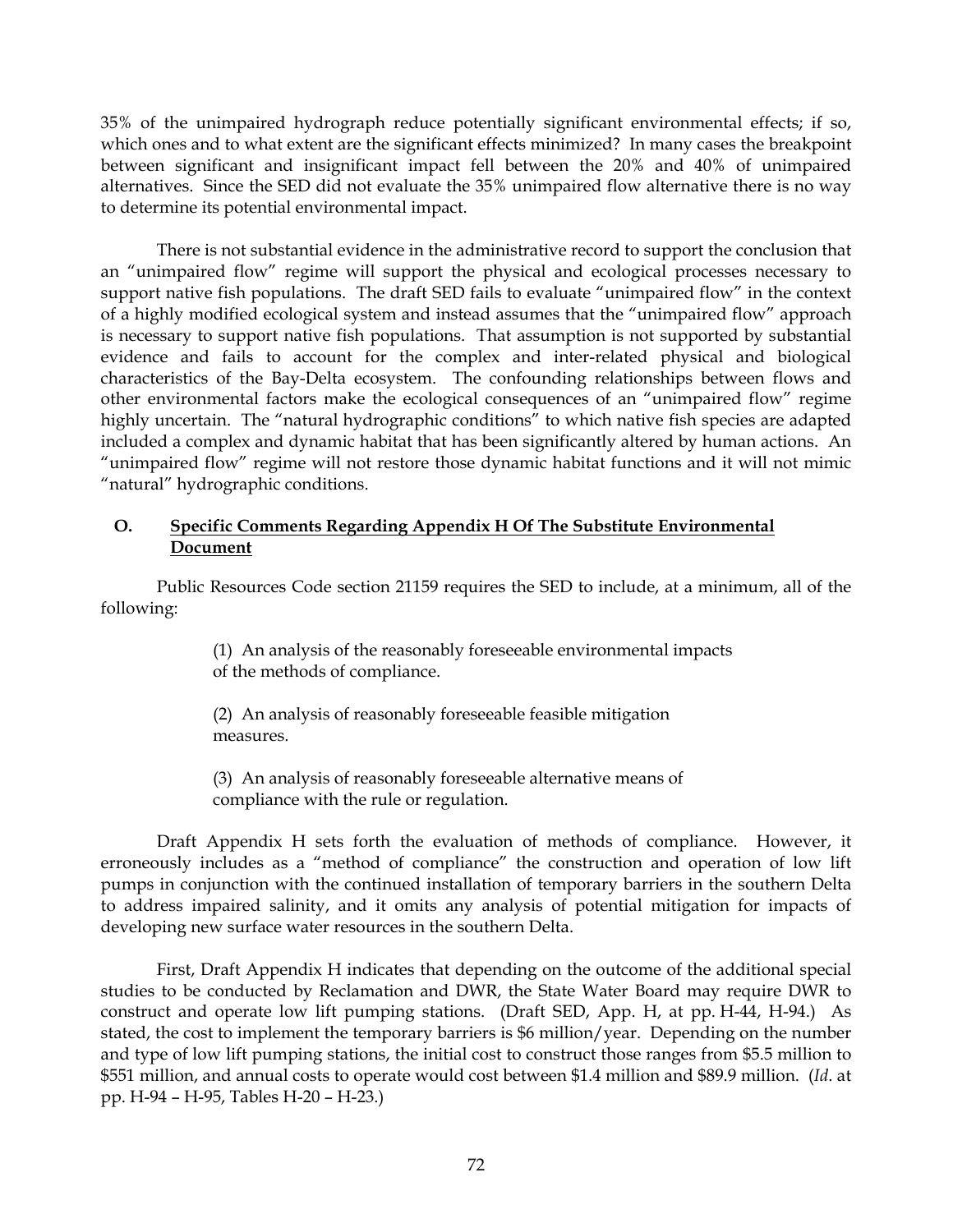Since the best available scientific data demonstrates that SWP operations have no adverse impact, and some beneficial impact on salinity in the southern Delta, there is no factual or legal basis to require DWR to construct or operate temporary barriers or low lift pumping stations to protect agricultural beneficial uses in the southern Delta due to elevated levels of salinity. Thus, the draft SED and Appendix H should remove this as a potential "method of compliance" with the new southern Delta salinity objective.

Second, Draft Appendix H discloses two potential surface water supply projects, the Davis-Woodland Water Supply Project ("DWWSP") and the Delta Water Supply Project ("DWSP"). (Draft SED, App. H, at pp. H-45 – H-46.) However, the environmental analysis of these projects is deficient, even at a programmatic level. The analysis omits any analysis of potential impacts of new diversions in the southern Delta on aquatic wildlife, including state and federally listed threatened and endangered species. (*Id*. at p. H-50.) In addition, there are no potentially feasible mitigation measures identified for any of those projects potentially significant adverse environmental impacts. (*Id*. at pp. H-100 – H-115, Table H-24.) Draft Appendix H should be revised to include an assessment of the potential impacts of new surface water supply projects in the southern Delta, and should identify potentially feasible mitigation measures to address any potentially significant impacts.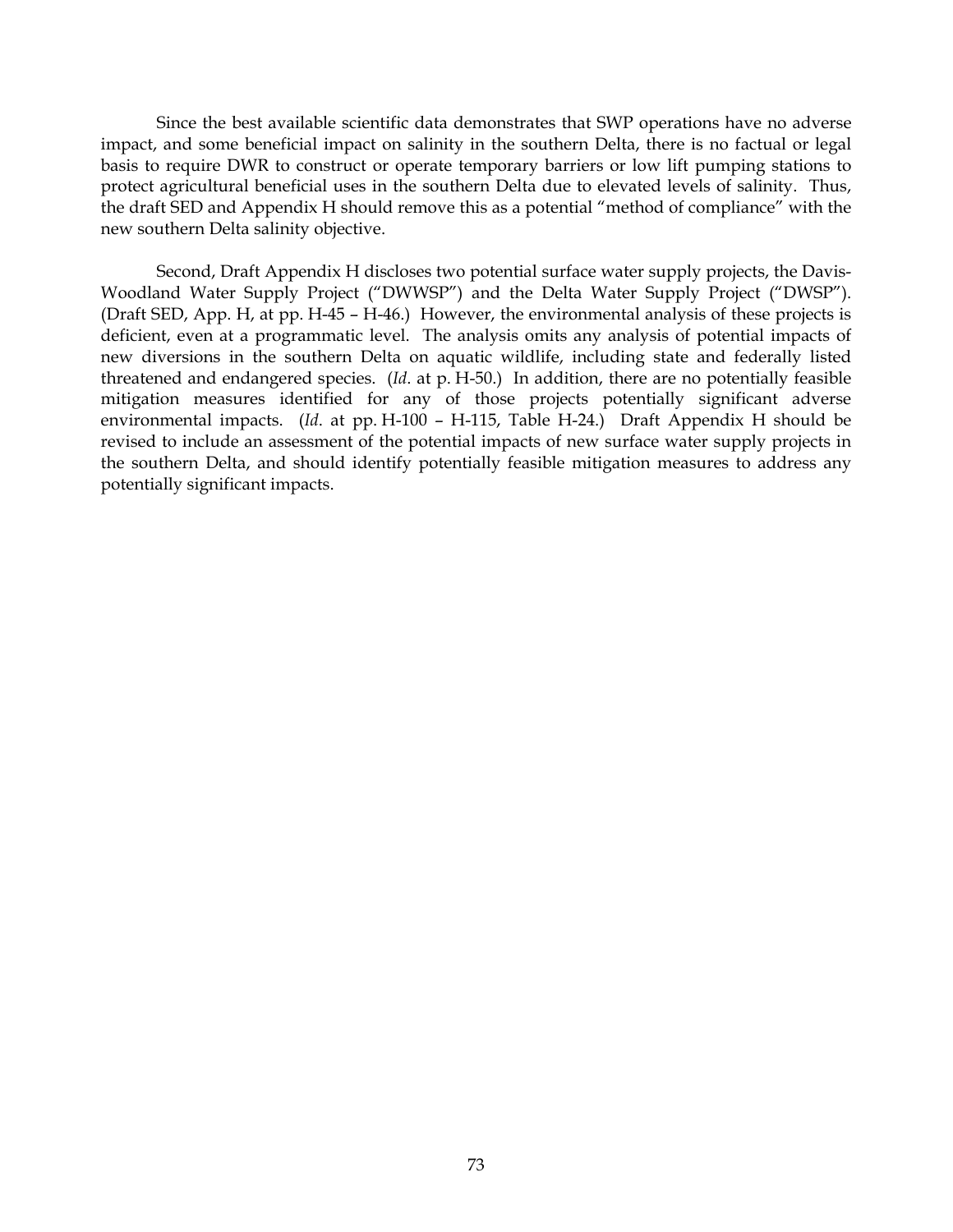## Attachment 3

# (List of References)

1. Andelman, S.J., and W.F. Fagan. 2000. Efficient Conservation Surrogates or Expensive Mistakes? Proceedings of the National Academy of Sciences 97:5954-5959.

2. Anderson BS, Phillips BM, Hunt JW, Worcester K, Adams M, Kapellas N, Tjeerdema RS. 2006. Evidence of pesticide impacts in the Santa Maria River watershed, California, USA. Environ ToxicolChem 25:1160–1170.

3. Baxter, R., R. Breuer, L. Brown, L. Conrad, F. Feyrer, S. Fong, K. Gehrts, L. Grimaldo, B. Herbold, P. Hrodey, A. Mueller-Solger, T. Sommer, and K. Souza. 2010. Pelagic Organism Decline Work Plan and Synthesis of Results. Available from http://www.science. calwater.ca.gov/pod/pod index.html (2010).

4. Bay Delta Conservation Plan (BDCP), 2010. Appendix A – Covered Species Accounts. Draft. California Department of Water Resources (DWR). Available at http://baydeltaconservationplan.com/library/DocumentsLandingPage/BDCPDocuments.aspx.

5. Bowen, M.D. and R. Bark. 2010. 2010 Effectiveness of a Non-Physical Fish Barrier at the Divergence of the Old and San Joaquin Rivers (CA). U.S. Bureau of Reclamation Technical Memorandum 86-68290-10-07.

6. Bowen, M.D., S. Hiebert, C. Hueth, and V. Maisonneuve. 2009. 2009 Effectiveness of a Non-Physical Fish Barrier at the Divergence of the Old and San Joaquin Rivers (CA). USBR Technical Memorandum 86-68290-11.

7. Brown, L. R., S. Greene, P. Coulston, and S. Barrow. 1996. An evaluation of the effectiveness of fish salvage operations at the intake to the California Aqueduct, 1979–1993. Pages 497–518 in J.T. Hollibaugh, editor. San Francisco Bay: the Ecosystem. American Association for the Advancement of Science, Pacific Division, San Francisco.

8. Buchanan, Rebecca A., R.A., J.R. Skalski, P.L. Brandes, and A. Fuller. 2013. Route Use and Survival of Juvenile Chinook Salmon through the San Joaquin Delta. N. Amer. J. Fish. Manag. 33(1): 216-229.

9. Bunn, S.E. and A.H. Arthington. 2002. Basic Principles and Ecological Consequences of Altered Flow Regimes for Aquatic Biodiversity. Envir. Manag. 30(4): 492-507. Available at http://link.springer.com/article/10.1007/s00267-002-2737-0.

10. California State University, Chico, Department of Geography and Planning and Geographic Information Center, The Central Valley Historic Mapping Project, April 2003.

11. Cavallo, B., J. Merz, and J. Setka. 2012. Effects of Predator and Flow Manipulation on Chinook Salmon (Oncorhynchus tshawytscha) Survival in an Imperiled Estuary. Envir. Bio. Of Fishes April 4, 2012.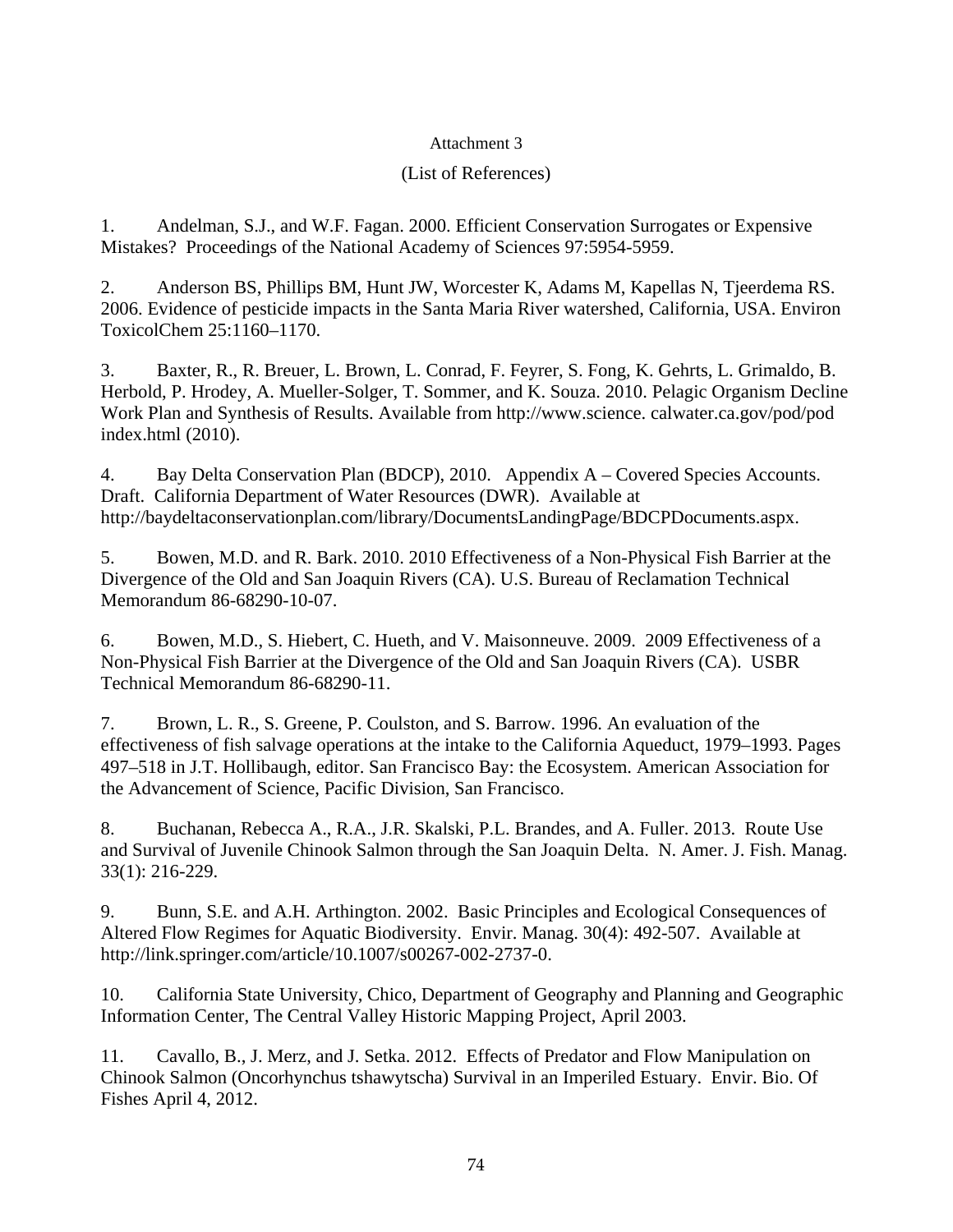12. Cavallo, B., P. Bergman, and J. Melgo. 2011. The Delta Passage Model. Cramer Fish Sciences. January 24, 2011.

13. CDFG.2012. San Joaquin River Fall-run Chinook Salmon Population Model SALSIM. Presented by CDFG at the November 13, 2012 SWRCB Workshop on Analytic Tools. Available at:

http://www.waterboards.ca.gov/waterrights//water\_issues/programs/bay\_delta/docs/wrkshp3/fishag encies.pdf

14. CDFG. 2009. Report to the Fish and Game Commission: A Status Review of the Longfin Smelt (*Spirinchusthaleichthys*) in California. January 23, 2009.

15. Chigbu. P. 2000. Population Biology of Longfin Smelt and Aspects of the Ecology of other Major Planktivorous Fishes in Lake Washington. J. Freshwater Ecol. 15(4): 513-557.

16. Chibgu, P., T.H. Sibley, and D.A. Beauchamp. 1998. Abundance and Distribution of *Neomysis mercedeis* and a Major Predator, Longfin Smelt in Lake Washington. Hydrobiol. 386:167-182. et al. 1998.

17. City of Stockton. 2005. Stockton Delta Water Supply Project Program Environmental Impact Report. State Clearinghouse No. 2003112060. April 2005.

18. Clark, K.W., M.D. Bowen, R.B. Mayfield, K. P. Zehfuss, J.D. Taplin, and C.H. Hanson.2009. Quantification of Pre-Screen Loss of Juvenile Steelhead in Clifton Court Forebay. California Department of Water Resources.

19. Dale, V.H., P.J. Mulholland, L.M. Olsen, Feminella, J.W. Maloney, K.O. Maloney, D.C. White, A. Peacock, and T. Foster, 2004. Selecting a Suite of Ecological Indicators for Resource Management. In Landscape Ecology and Wildlife Habitat Evaluation: Critical Information for Ecological Risk Assessment, Land-use Activities, and Biodiversity Enhancement. AST International.

20. Delta Stewardship Council. 2012. Spring 2012 Delta Operations in lieu of Action IV.2.1 per Joint Stipulation. Results of the Independent Science Panel Review. October 2012.

21. Department of Water Resources, Modeling Studies of Water Levels and Salinity in the Delta.

22. Feyrer, F, K. Newman, M. Nobriga, and T. Sommer. 2010. Modeling the Effects of Future Freshwater Flow on the Abiotic Habitat of an Imperiled Estuarine Fish. Estuaries and Coasts 34:t20-L2.

23. Feyrer, F., M.L. Nobriga, and T.R. Sommer. 2007. Multidecadal Trends for Three Declining Fish Species: Habitat Patterns and Mechanisms in the San Francisco Estuary, California, USA. Can. J. Fish. Aquatic Sci. 64:723–34.

24. Feyrer, F. 2004. Ecological Segregation of Native and Alien Larval Fish Assemblages in the Southern Sacramento–San Joaquin Delta. Trans. Amer. Fish. Soc. 39:67–79.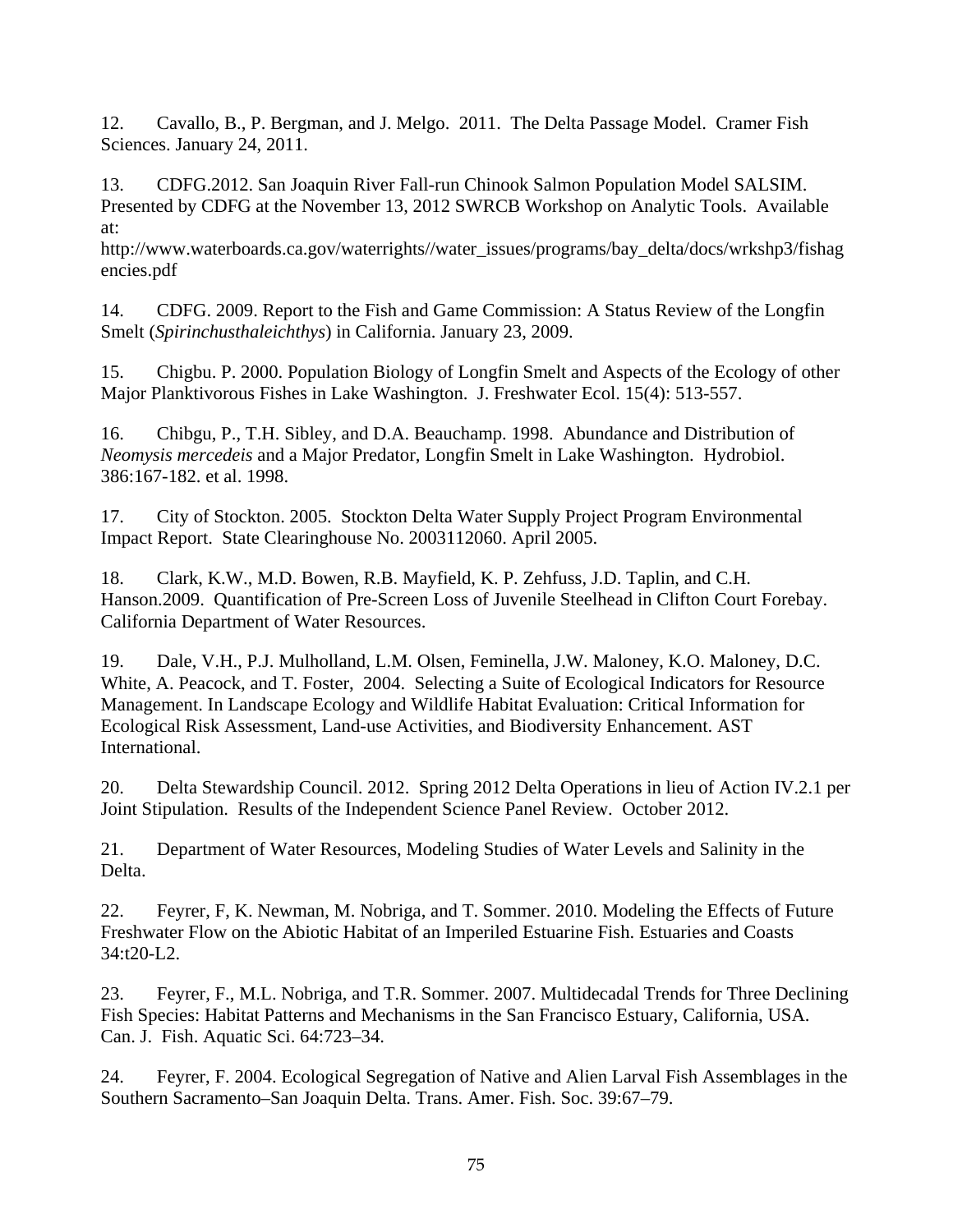25. Feyrer, F., and M. P. Healey. 2003. Fish Community Structure and Environmental Correlates in the Highly Altered Southern Sacramento–San Joaquin Delta. Envir. Bio. of Fishes. 66:123–32.

26. Gard, M. 2006. Flow-Habitat Relationships for Macroinvertebrates in the Sacramento River Between Keswick Dam and Battle Creek. U.S. Fish and Wildlife Service. Sacramento.

27. Gingras, M. and M. McGee. 1997. A Telemetry Study of Striped Bass Emigration from Clifton Court Forebay: Implications for Predator Enumeration and Control. Interagency Ecological Program Technical Report 54.

28. Glibert, P. M., D. Fullerton, J. Burkholder, J. Cornwell, and T. Cana. 2011. Ecological Stoichiometry, Biogeochemical Cycling, Invasive Species and Aquatic Food Webs: San Francisco Estuary and Comparative Systems. Rev. Fish. Sci*.*, 19: 4, 358–417 (2011).

29. Hankin, D., D. Dauble, J.J. Pizzimenti, and P. Smith. 2010. The Vernalis Adaptive Management Program: Report of the 2010 Review Panel. Prepared for the Delta Science Program.

30. Hanson, C.H. 2012. Presentation by Dr. Charles Hanson at the September 2012 SWRCB Salmonid Workshop.

31. Hart, David D., D.D. and C. M. Finelli. 1999. Physical-Biological Coupling in Streams: The Pervasive Effects of Flow on Benthic Organisms. Annual Review of Ecology and Systematics30, (1999).

32. Hobbs, J.A., W.A. Bennett, J.E. Burton. 2006. Assessing nursery habitat quality for native smelts (Osmeridae) in the low-salinity zone of the San Francisco estuary. J. Fish Biol. 69:907–922.

33. ICF International (2012) ICF International. 2012. Administrative Draft Environmental Impact Report/Environmental Impact Statement for the Bay Delta Conservation Plan (BDCP). Prepared for California Department of Water Resources (DWR), U.S. Bureau of Reclamation (USBR), U.S. Fish and Wildlife Service (USFWS), and National Marine Fisheries Service (NMFS). Available:

<http://baydeltaconservationplan.com/Library/DocumentsLandingPage/EIREISDocuments.asp  $x >$ 

34. Jassby, A.D., W.J. Kimmerer, S.G. Monismith, C. Armor, J.E. Cloern, T.M. Powell, J.R. Schubel, and T.J. Vendlinski. 1995. Isohaline Position as a Habitat Indicator for Estuarine Populations. Ecological Applications 5(1):272–289.

35. Jeffres, C.A., J.J. Opperman, and P.B. Moyle.2008. Ephemeral Floodplain Habitats Provide Best Growth Conditions for Juvenile Chinook Salmon in a California River. Envir. Bio. Of Fishes 83(4): 449-458.

36. Kimmerer, W.J., E.S. Gross, M.L. MacWilliams. 2009. Is the response of estuarine nekton to freshwater flow in the San Francisco estuary explained by variation in habitat volume? Estuaries and Coasts DOI 10.1007/s12237-008-9124-x.

37. Kimmerer, W.J. 2002. Effects of freshwater flow on abundance of estuarine organisms: physical effects or trophic linkages? Mar Ecol Prog Ser, 243: 39–55.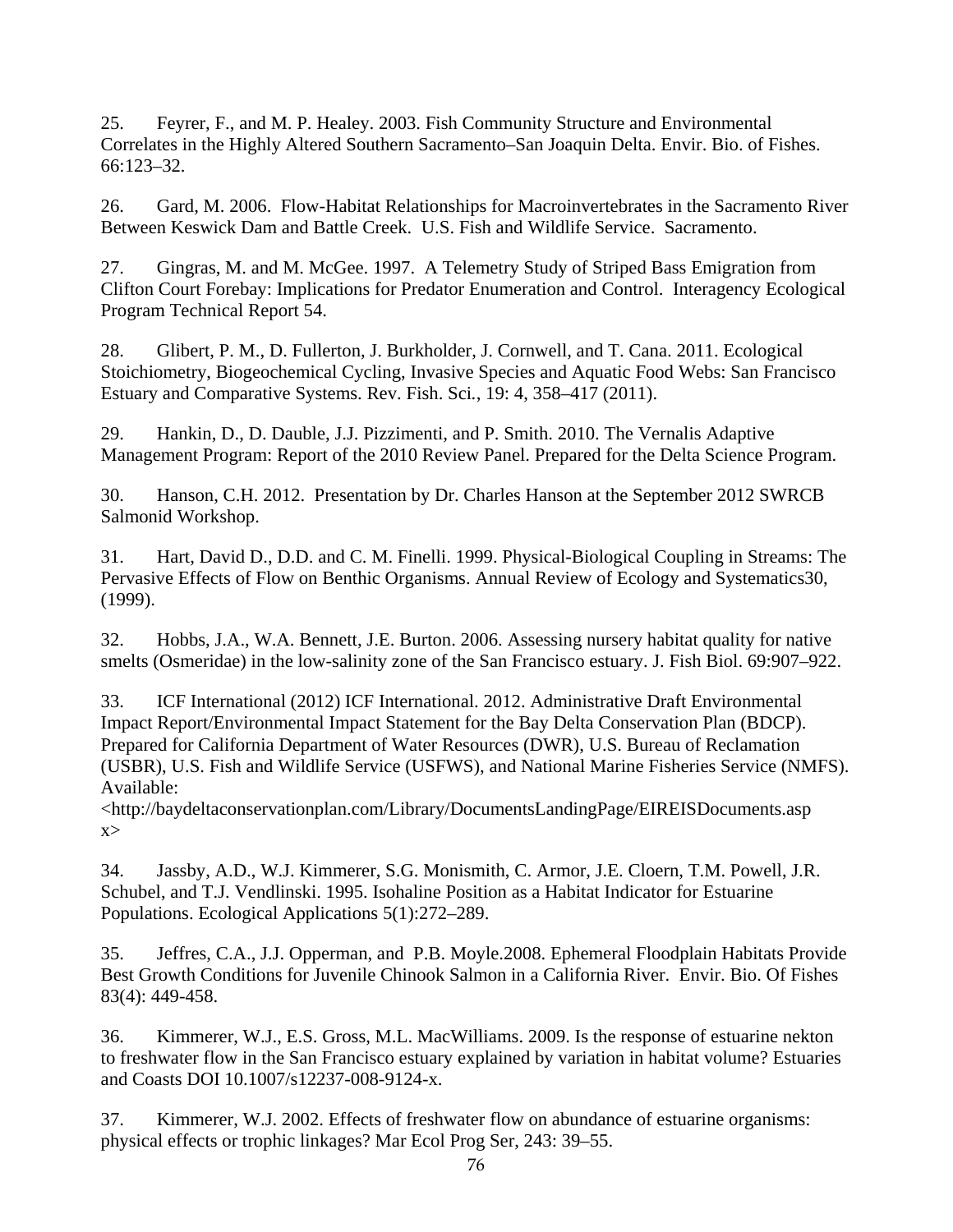38. Kimmerer, W.J. 2002.Physical, Biological, and Management Responses to Variable Freshwater Flow into the San Francisco Estuary. Estuaries 25:1275–1290.

39. Kolhorst, D.W., L.W. Botsford, J.S. Brennan, and G.M. Cailliet. 1991. Aspects of the Structure and Dynamics of an Exploited Central California Population of White Sturgeon (*Acipenser transmontanus*). In P. Williot (ed.) Acipenser, Cemagref, Bordeaux.

40. Lucas, L.V., J.K. Thompson, and L.R. Brown. 2009. Why are diverse relationships observed between phytoplankton biomass and transport time? Limnol. Oceanogr., 54(1): 381–390.

41. Mac Nally, R., J. R. Thomson, W. J. Kimmerer, F. Feyrer, K. B. Newman, A. Sih, W. A. Bennett, L. Brown, E. Fleishman, S. D. Culberson, and G. Castillo. 2010. Analysis of Pelagic Species Decline in the Upper San Francisco Estuary using Multivariate Autoregressive Modeling (MAR). Ecol. Appl*.*, 20: 1417–1430 (2010).

42. Maunder, M.N. and R.B. Deriso. 2011. A State-Space Multistage Life Cycle Model to Evaluate Population in the Presence of Density Dependence: Illustrated with Application to Delta Smelt (*Hyposmesustranspacificus*). Can. J. Fish. Aquat. Sci. 68, 1285–1306.

43. Merz, J.E., S. Hamilton, P.S. Bergman, and B. Cavallo. 2011. Spatial Perspective for Delta Smelt: A Summary of Contemporary Survey Data. Calif. Fish Game 97(4): 164-189.

44. Monson, N.E., J.E. Cloern and J.R. Burau. 2007. Effects of Flow Diversion on Water and Habitat Quality: Examples from California's Highly Manipulated Sacramento-San Joaquin.

45. Moulton, L.L. 1974. Abundance, Growth, and Spawning of Longfin Smelt in Lake Washington. Trans. Amer. Fish. Soc. 103 (1): 46-52. 1974.

46. Moyle, P.B., J.R. Lund, W.A. Bennett, and W.E. Fleenor. 2010. Habitat Variability and Complexity in the Upper San Francisco Estuary. San Francisco Estuary and Watershed Science 8(3).

47. Moyle, P.B., R.D. Baxter, T. Sommer, T.C. Foin, and S.A. Mattern.2004.Biology and Population Dynamics of Sacramento Splittail (*Pogonichthysmacrolepidotus*) in the San Francisco Estuary: A Review. [San Francisco Estuary and Watershed Science, 2\(2\)](http://escholarship.org/uc/jmie_sfews?volume=2;issue=2).

48. Moyle, P.B. 2002. Inland Fishes of California Revised and Expanded. University of California Press.502.

49. Murphy, D.D., P.S. Weiland, and K.W. Cummins. 2011. A Critical Assessment of the Use of Surrogate Species in Conservation Planning in the Sacramento-San Joaquin Delta, California (U/S.A.). Conservation Biology pages 1-6. Conservation Practice and Policy.

50. Myrick, C.A. and J.J. Cech, Jr. undated. Temperature Effects on Chinook Salmon and Steelhead: A Review Focusing on California's Central Valley Populations. Bay-Delta Modeling Forum Technical Publication 01-1.

51. National Marine Fisheries Service (NMFS). 2009. Public Draft Recovery Plan for the Evolutionarily Significant Units of Sacramento Winter-run Chinook Salmon and Central Valley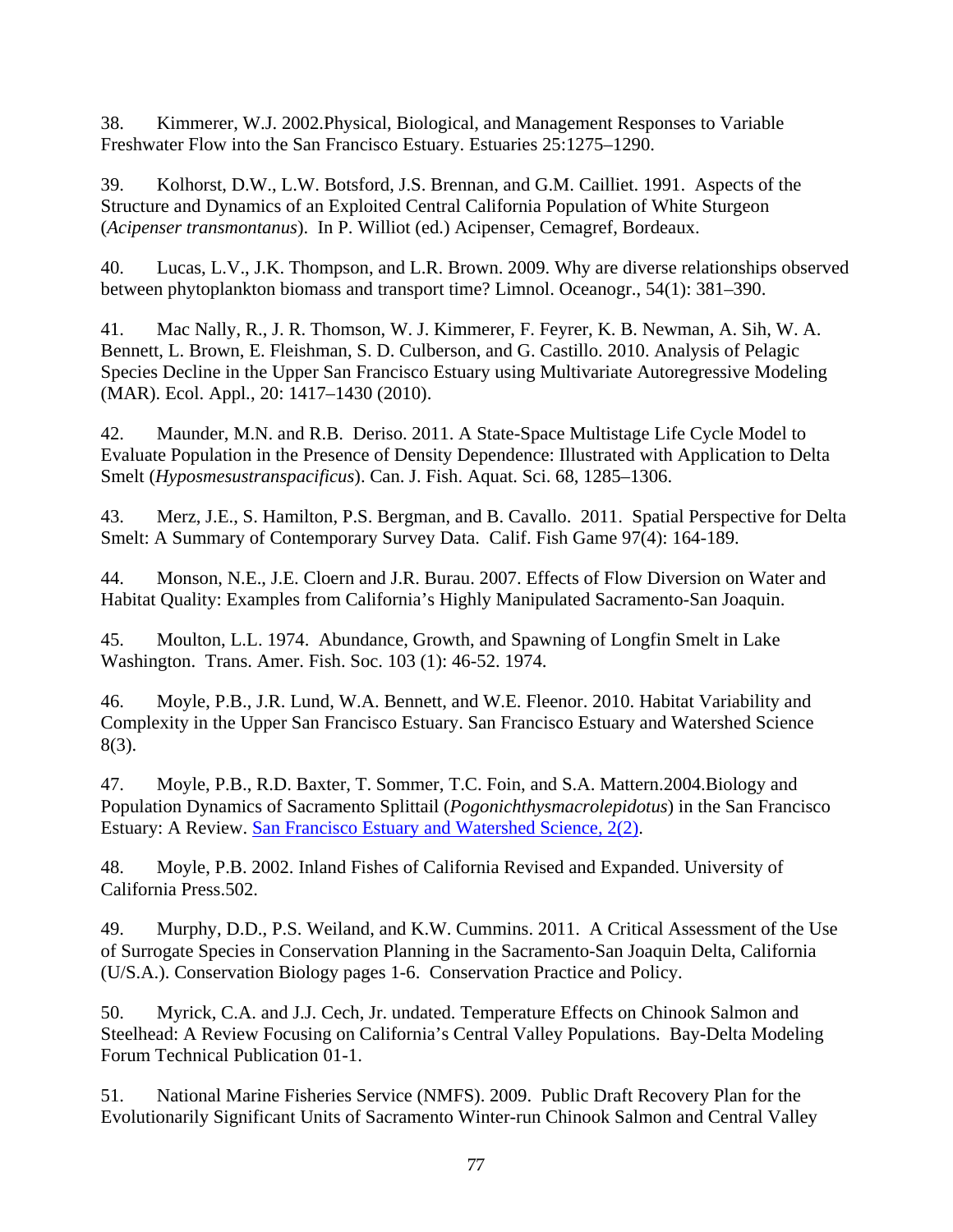Spring-run Chinook Salmon and the Distinct Population Segment of Central Valley Steelhead. NMFS, Sacramento. October 2009.

52. Newman, K. B. 2008. An evaluation of four Sacramento–San Joaquin River Delta juvenile salmon survival studies. CALFED Bay-Delta Program, Project SCI-06-G06-299, Sacramento, California.

53. Nobriga, M.L., T.R. Sommer, F. Feyrer, and K. Fleming. 2008. Long-Term Trends in Summertime Habitat Suitability for Delta Smelt (*HypomesusTranspacificus*). San Francisco Estuary and Watershed Science 6(1):1–13.

54. Phillips BM, Anderson BS, Hunt JW, Nicely PA, Kosaka RA, Tjeerdema RS, deVlaming V, Richard N. 2004. In situ water and sediment toxicity in an agricultural watershed. Environ ToxicolChem 23:435–442.

55. Poff, N.L. and C. Zimmerman 2010.Ecological responses to altered flow regimes: a literature review to inform the science and management of environmental flows. Freshwater Biology Special Issue: Environmental Flows: Science and Management [Volume 55, Issue 1,](http://onlinelibrary.wiley.com/doi/10.1111/fwb.2009.55.issue-1/issuetoc) pages 194–205, January 2010.

56. Poff, N.L.., J.D. Allan, M.B. Bain, J. R. Karr, K. L. Prestegaard, B. D. Richter, R. E. Sparks, and J. C. Stromberg. 1997. The Natural Flow Regime. BioScience 47 (11).(Dec., 1997), pp. 769-784.

57. Raleigh, R.F., W.J. Miller, and P.C. Nelson. 1986. Habitat Suitability Index Models and Instream Flow Suitability Curves: Chinook Salmon. Fish and Wildlife Service Fort Collins Co National Ecology Center.

58. Rosenfield, J.A. 2010. Life History Conceptual Model and Sub-Models for Longfin Smelt, San Francisco Estuary Population. Final Report. Delta Regional Ecosystem Restoration Implementation Plan. May 2010.

59. Rosenfield, J.A., and R.D. Baxter. 2007. Population Dynamics and distribution Patterns of Longfin Smelt in the San Francisco Estuary. Trans. Amer. Fish. Soc. 136:1577-1592.

60. Sacramento-San Joaquin Delta Historical Ecology Investigations, Exploring Pattern and Process, San Francisco Estuary Institute, Aquatic Center, August 2012.

61. San Joaquin River Group Authority (SJRGA). 2010. 2009 Annual Report on Implementation of the San Joaquin River Agreement Vernalis Adaptive Management Plan (VAMP**).** 

62. San Joaquin River Group Authority (SJRGA). 2007. 2006 Annual Report on Implementation of the San Joaquin River Agreement Vernalis Adaptive Management Plan (VAMP).

63. Sommer, T., F. Mejia, M. Nobriga, F. Feyrer, and L. Grimaldo. 2011. The Spawning Migration of Delta Smelt in the Upper San Francisco Estuary. San Francisco Estuary & Watershed Science. Pages 1-16.June 2011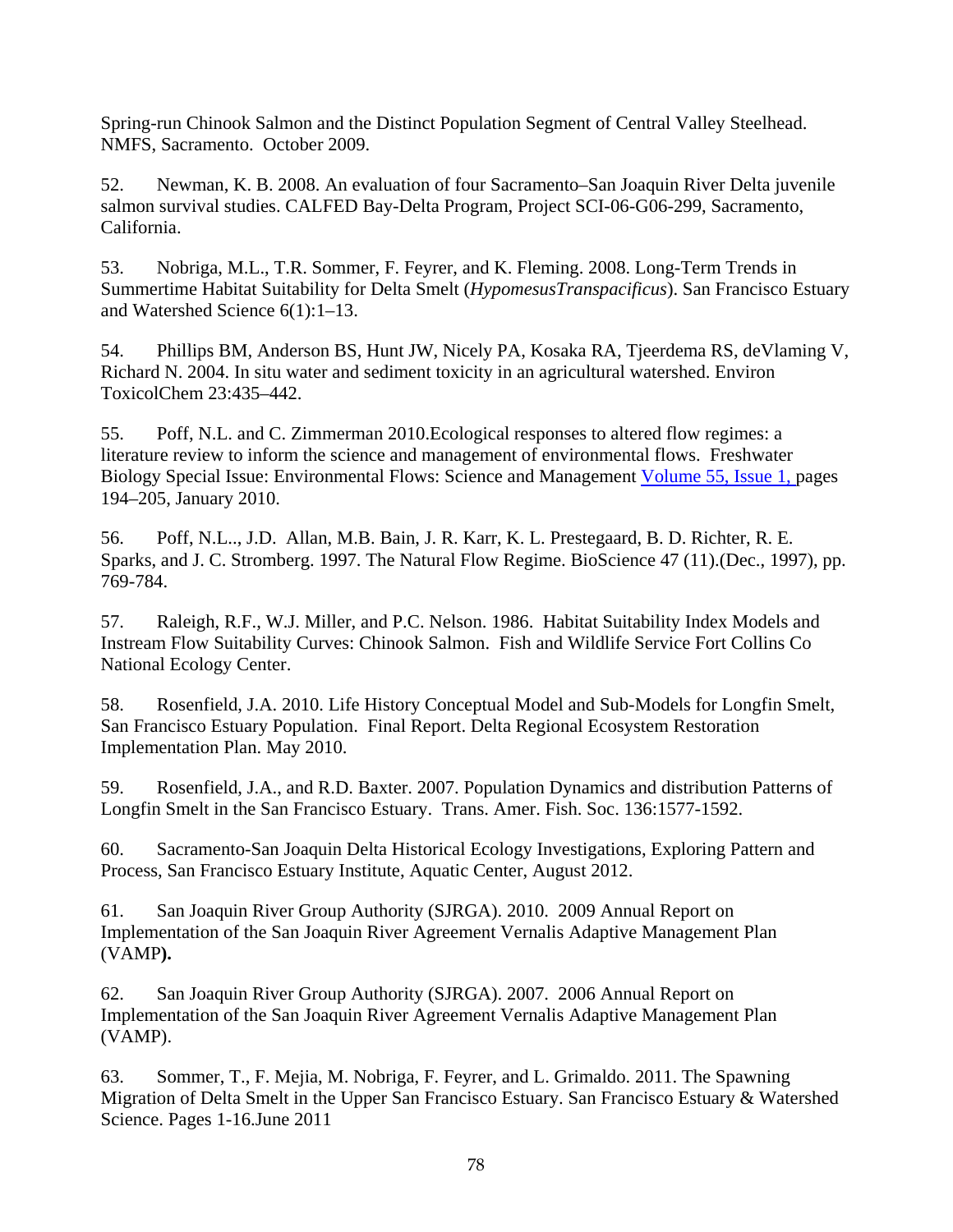64. Sommer, T., R. D. Baxter, and B. Herbold. 1997. Resilience of Splittail in the Sacramento– San Joaquin Estuary. Trans. Amer. Fish. Soc. 126: 961–976.

65. Stevens, D.E., D.W. Kohlorst, L.W. Miller, and D.W. Kelley. 1985. The Decline of Striped Bass in the Sacramento-San Joaquin Estuary, California. Trans. Amer. Fish. Soc. 114:12-30.

66. Stillwater Sciences. 2003. Restoration Objectives for the San Joaquin River. Prepared for Natural Resources Defense Council and Friant Water Users Authority.

67. Stillwater Sciences. 2002. Merced River Corridor Restoration Plan. February 2002.

68. Stuber, R.J., G. Gebhart, and O. E. Maughan. 1982. Habitat Suitability Index Models: Largemouth Bass. U.S. Fish and Wildlife Service. July 1982.

69. Sturrock, AM, Johnson, RC, Wikert, JD, Weber, PK, Heyne, T (2012) When to bolt: fry or smolt? Estimating survivorship of juvenile salmon migratory life histories using otolith strontium isotopes. 7th Biennial Bay-Delta Science Conference poster presentation. Sacramento.

70. Thomson, J. R, W. J. Kimmerer, L. Brown, K. B. Newman, R. Mac Nally, W. A. Bennett, F. Feyrer, and E. Fleishman. 2010. Bayesian Change-point Analysis of Abundance Trends for Pelagic Fishes in the Upper San Francisco Estuary. Ecol. Appl*.*, 20: 1431–1448.

71. U. S. Bureau of Reclamation (USBR). 2008. Biological Assessment on the Continued Long-Term Operations of the Central Valley Project and the State Water Project. August 2008.

72. Wagner, R.W., M. Stacey, L.R. Brown, and M. Dettinger. 2011. Statistical Models of Temperature in the Sacramento-San Joaquin Delta Under Climate-Change Scenarios and Ecological Implications. Estuaries and Coasts 34:544-556.

73. Wang, J.C.S. 2007. Spawning, Early Life Stages, and Early Life Histories of the Osmerids Found in the Sacramento–San Joaquin Delta of California.

74. Wang, J.C.S. 1986. Fishes of the Sacramento-San Joaquin Estuary and Adjacent Waters, California: A Guide to the Early Life Histories.

75. Zeug, S.C., P.S. Bergman, and B.J. Cavallo. 2012. Application of a Life Cycle Simulation Model to Evaluate Impacts of Water Management and Conservation Actions on an Endangered Population of Chinook salmon. Environ. Model Assess. Published online 19 February 2012.

76. Zimmerman, C.E., G.E. Edwards, and K. Perry.2009. Maternal Origin and Migratory History of Steelhead and Rainbow Trout Captured in Rivers of the Central Valley, California. Trans. Amer. Fish. Soc. 138(2): 280-291.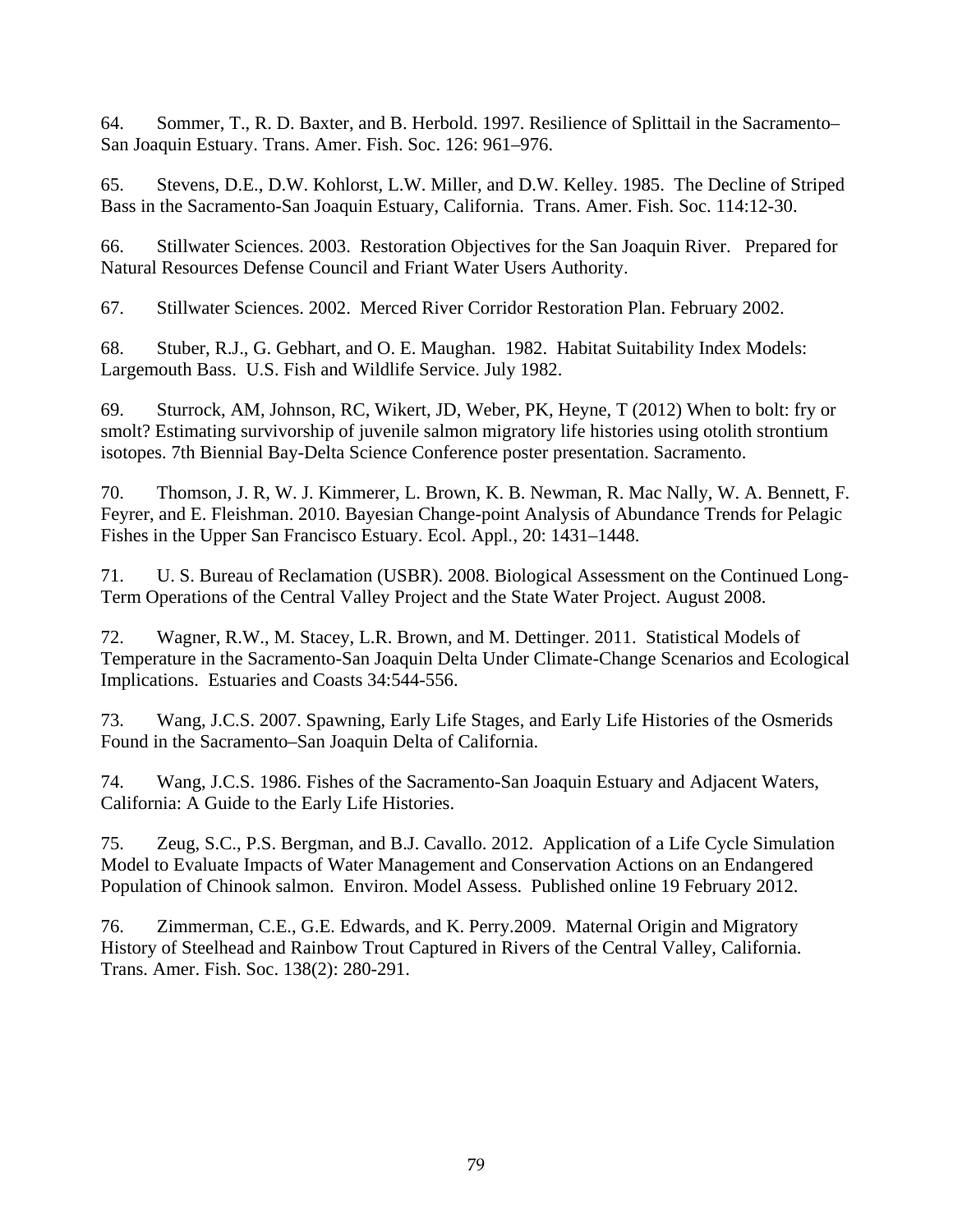#### **Attachment 4**

#### (Relevant Legal Standards and Rules)

#### 1. Beneficial Use & Highest Use of Water

The California Constitution declares:

[T]hat because of the conditions prevailing in this State the general welfare requires that the water resources of the State be put to beneficial use to the fullest extent of which they are capable, and that the waste or unreasonable use or unreasonable method of use of water be prevented, and that the conservation of such waters is to be exercised with a view to the reasonable and beneficial use thereof in the interest of the people and for the public welfare. The right to water or to the use or flow of water in or from any natural stream or water course in this State is and shall be limited to such water as shall be reasonably required for the beneficial use to be served, and such right does not and shall not extend to the waste or unreasonable use or unreasonable method of use or unreasonable method of diversion of water.

(Sec. 2, Art. X, Cal. Constitution; *see* Water Code § 100 [same].) It is the declared policy of this state "that the use of water for domestic purposes is the highest use of water and that the next highest use is for irrigation." (Water Code, § 106.)

#### 2. Water Quality

Our state legislature has found and declared "that activities and factors which may affect the quality of the waters of the state shall be regulated to attain the highest water quality which is *reasonable, considering all demands being made and to be made on those waters* and the total values involved, beneficial and detrimental, economic and social, tangible and intangible." (Water Code, § 13000, italics added.)

Pursuant to Water Code section 13170, the State Water Board "may adopt water quality control plans in accordance with the provisions of Sections 13240 to 13244, inclusive, insofar as they are applicable . . . ." A water quality control plan "consists of a designation or establishment for the waters within a specified area of all of the following: (1) Beneficial uses to be protected[;] (2) Water quality objectives[;] (3) A program of implementation needed for achieving water quality objectives." (Water Code, § 13050, subd. (j).) The "beneficial uses" of water that may be protected against quality degradation include, but are not limited to, "domestic, municipal, agricultural and industrial supply; power generation; recreation; aesthetic enjoyment; navigation; and preservation and enhancement of fish, wildlife, and other aquatic resources or preserves." (Water Code, § 13050, subd. (f).) "Water quality objectives" are "the limits or levels of water quality constituents or characteristics which are established for the reasonable protection of beneficial uses of water or the prevention of nuisance within a specific area." (Water Code, § 13050, subd. (h).) The "program of implementation" for achieving water quality objectives must include, but is not limited to, the following: "(a) A description of the nature of actions which are necessary to achieve the objectives, including recommendations for appropriate action by any entity, public or private  $[\cdot]$  (b) A time schedule for the actions to be taken $[j]$  (c) A description of surveillance to be undertaken to determine compliance with objectives." (Water Code, § 13242.)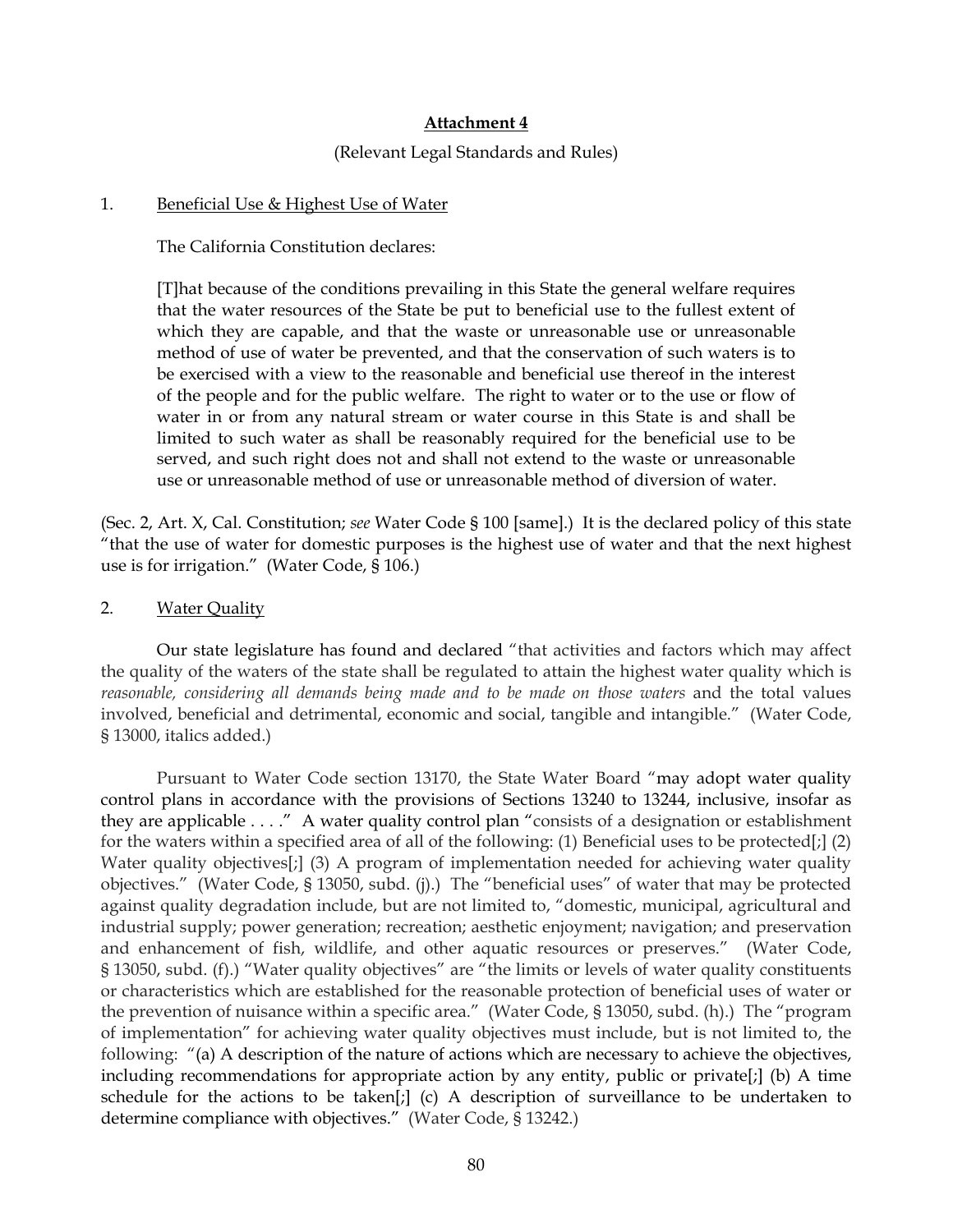A water quality control plan must conform to the policy that the activities and factors which may affect water quality "shall be regulated to attain the highest water quality which is *reasonable, considering all demands being made and to be made on those waters* and the total values involved, beneficial and detrimental, economic and social, tangible and intangible." (Water Code, § 13000, italics added; § 13240; § 13170.) The State Water Board "shall establish such water quality objectives in water quality control plans as in its judgment will ensure the *reasonable* protection of beneficial uses and the prevention of nuisance . . . ." (Water Code, § 13241, italics added.) Factors to be considered by the State Water Board in establishing water quality objectives shall include, but not necessarily be limited to, all of the following:

(a) Past, present, and probable future beneficial uses of water.

(b) Environmental characteristics of the hydrographic unit under consideration, including the quality of water available thereto.

(c) Water quality conditions that could reasonably be achieved through the coordinated control of all factors which affect water quality in the area.

- (d) Economic considerations.
- (e) The need for developing housing within the region.
- (f) The need to develop and use recycled water.

(Water Code, § 13241.)

In addition, the CWA requires the State to submit any revised or new beneficial uses (referred to as designated uses under the CWA) or water quality objectives (referred to as water quality criteria under the CWA) to the Administrator of the Environmental Protection Agency. The CWA provides:

Whenever the State revises or adopts a new standard, such revised or new standard shall be submitted to the Administrator. Such revised or new water quality standard shall consist of the designated uses of the navigable waters involved and the water quality criteria for such waters based upon such uses. Such standards shall be such as to protect the public health or welfare, enhance the quality of water and serve the purposes of this chapter. *Such standards shall be established taking into consideration their use and value for public water supplies, propagation of fish and wildlife, recreational purposes, and agricultural, industrial, and other purposes, and also taking into consideration their use and value for navigation.*

(33 U.S.C. § 1313, subd. (c)(2)(A), italics added.)

"In performing its regulatory function of ensuring water quality by establishing water quality objectives, the Board acts in a legislative capacity. The Water Quality Control Plan itself is thus a quasi-legislative document." (*U.S. v. SWRCB* (1986) ["Racanelli Decision"] 182 Cal.App.3d 82, 112.) "The established procedures for quasi-legislative acts are few." (*Id*. at p. 114.) Before adopting any water quality control plan, the State Water Board must first provide notice of a public hearing and hold a public hearing regarding the proposed water quality control plan. (Water Code, § 13244.) In conducting "rulemaking proceedings" such as any hearings designed for the adoption or amendment of a water quality control plan, the State Water Board must "comply with all applicable requirements established by the Legislature (Government Code Section 11340, et seq.)." (23 C.C.R. §§ 649.1, 649, subd. (a).) The Government Code requires that a state agency permit "both oral and written statements, arguments, or contentions" at the public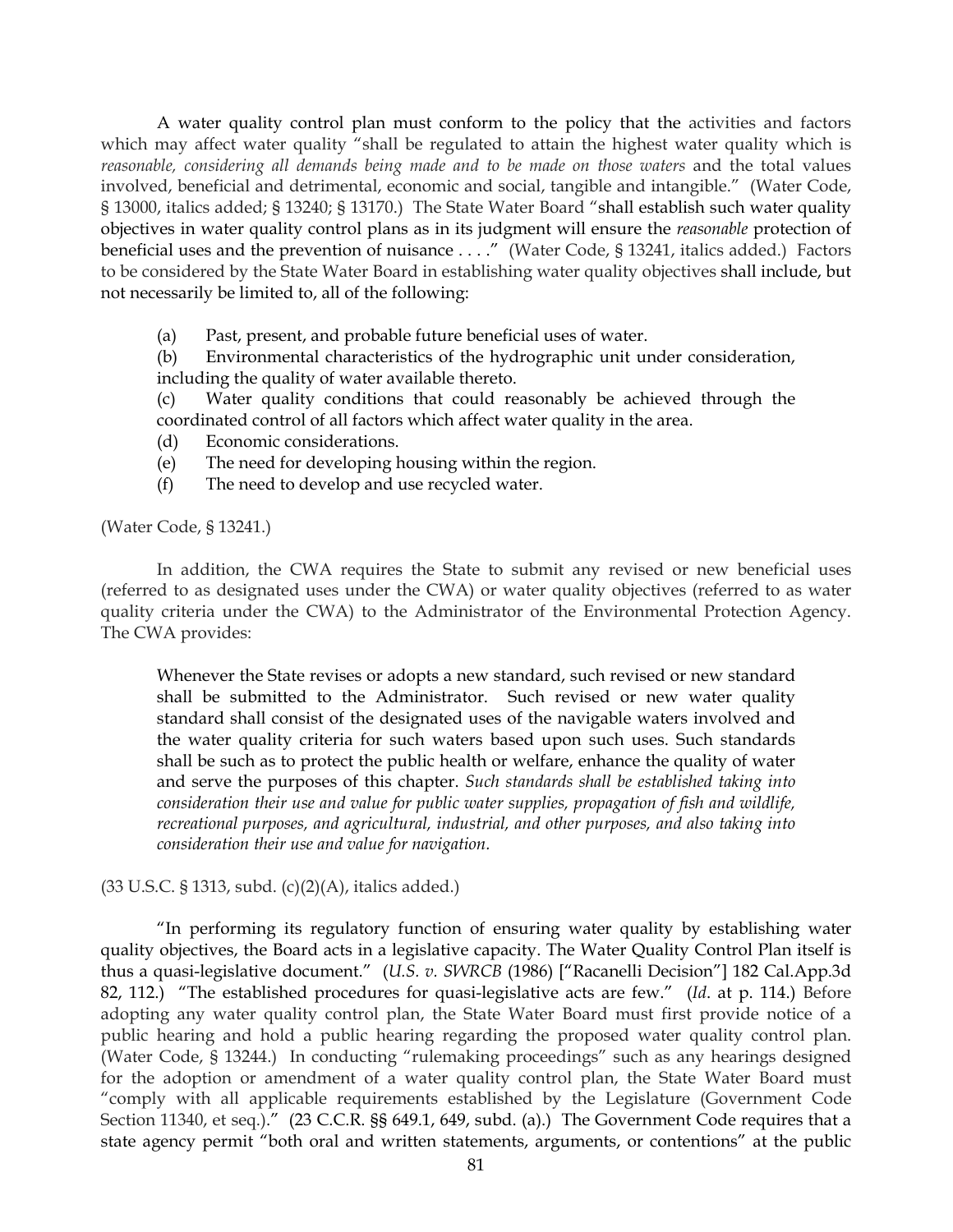hearing for the rulemaking proceeding and the state agency "shall consider all relevant matter presented to it before adopting, amending, or repealing any regulation." (Gov. Code § 11346.8, subd. (a).)

Also, prior to adopting a water quality control plan, the State Water Board must submit the scientific portions of the WQCP, along with a statement of the scientific findings, conclusions, and assumptions on which the scientific portions of the WQCP are based and the supporting scientific data, studies, and other appropriate materials, to an external scientific peer review entity for its evaluation. (Health & Safety Code, § 57004, subd. (d)(1).)

#### 3. Substitute Environmental Document

 $\overline{a}$ 

 The State Water Board's regulations require that a SED prepared in lieu of an EIR include, at a minimum, the following information:

(1) A brief description of the proposed project;

(2) An identification of any significant or potentially significant adverse environmental impacts of the proposed project;

(3) An analysis of reasonable alternatives to the project and mitigation measures to avoid or reduce any significant or potentially significant adverse environmental impacts; and

(4) An environmental analysis of the reasonably foreseeable methods of compliance. The environmental analysis shall include, at a minimum, all of the following:

(A) An identification of the reasonably foreseeable methods of compliance with the project;

<span id="page-97-1"></span>(B) An analysis of any reasonably foreseeable significant adverse environmental impacts associated with those methods of compliance;

(C) An analysis of reasonably foreseeable alternative methods of compliance that would have less significant adverse environmental impacts; and

(D) An analysis of reasonably foreseeable mitigation measures that would minimize any unavoidable significant adverse environmental impacts of the reasonably foreseeable methods of compliance.

(Cal. Code Regs., tit. 23, § 3777; subd. (b).) As to each "significant" impact identified under subdivisions (b)(2) and (b)(4)(B) of section 3777, a SED must contain findings as described in CEQA Guidelines section 15091[,21](#page-97-0) and if applicable, a statement described in CEQA Guidelines section 15093.<sup>[22](#page-97-1)</sup> (Cal. Code Regs., tit. 23, § 3777, subd. (d), § 3779.5, subd. (c).)

<span id="page-97-0"></span><sup>&</sup>lt;sup>21</sup> Section 15091 of the CEQA Guidelines requires an agency to make one or more of the following findings for each of the significant effects of the proposed project: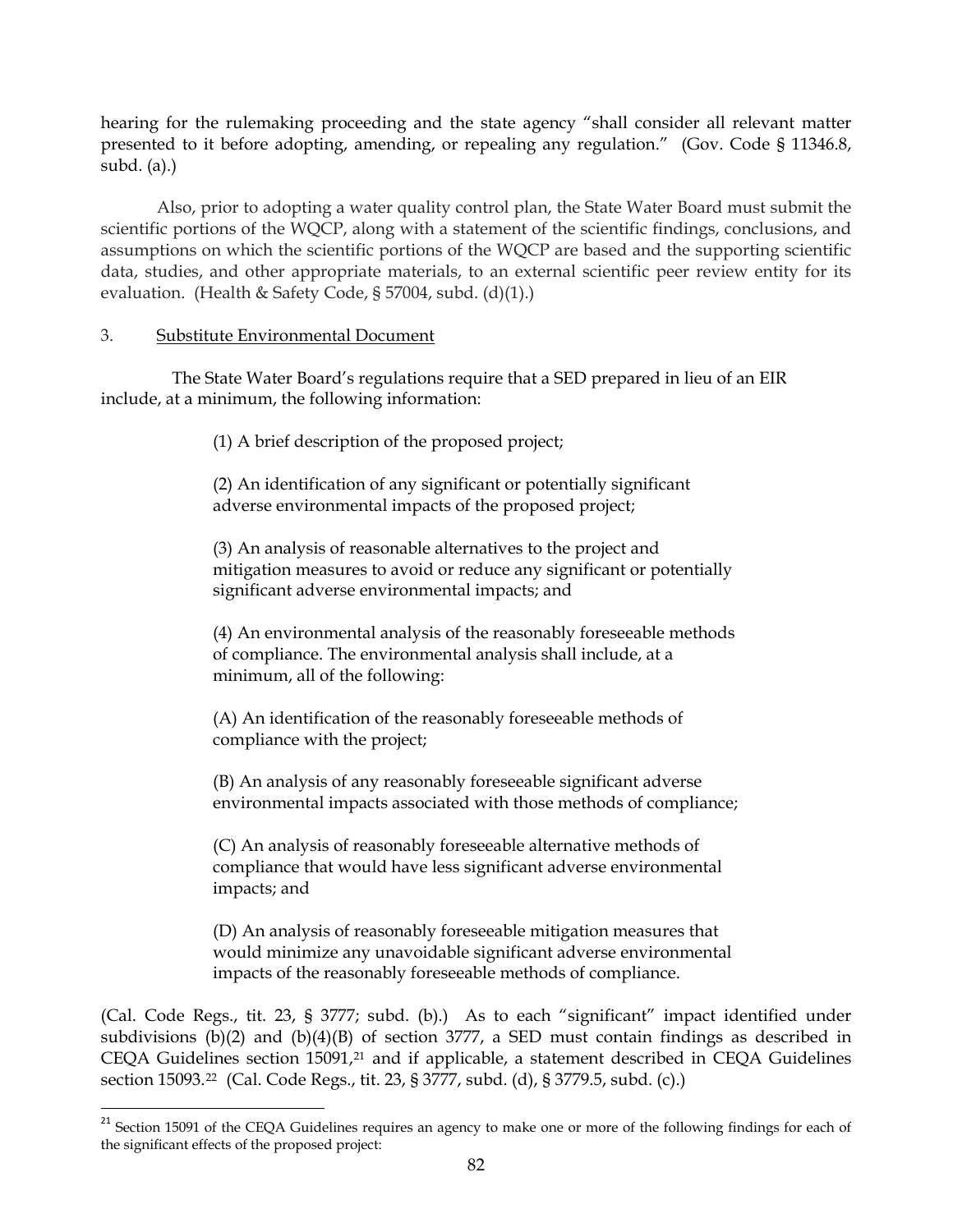Under CEQA, a "significant effect on the environment" means a "substantial, or potentially substantial, adverse change in the environment." (Pub. Res. Code, § 21068.)<sup>[23](#page-98-0)</sup> Under the CEQA Guidelines, "effects" of the project include:

> (1) Direct or primary effects which are caused by the project and occur at the same time and place.

(2) Indirect or secondary effects which are caused by the project and are later in time or farther removed in distance, but are still reasonably foreseeable. Indirect or secondary effects may include growth-inducing effects and other effects related to induced changes in the pattern of land use, population density, or growth rate, and related effects on air and water and other natural systems, including ecosystems.

(14 C.C.R. § 15358, subd. (a).)

#### 4. Water Rights

<u>.</u>

A right to appropriate water is recognized as a private property right and "once rights to use water are acquired, they become vested property rights." (*Racanelli Decision*, *supra*, 182

22 Section 15093 of the CEQA Guidelines states:

When the lead agency approves a project which will result in the occurrence of significant effects which are identified in the final EIR but are not avoided or substantially lessened, the agency shall state in writing the specific reasons to support its action based on the final EIR and/or other information in the record. The statement of overriding considerations shall be supported by substantial evidence in the record.

<span id="page-98-0"></span>23 Section 15382 of the CEQA Guidelines provides a more detailed definition of "significant effect on the environment," as follows:

> a substantial, or potentially substantial, adverse change in any of the physical conditions within the area affected by the project including land, air, water, minerals, flora, fauna, ambient noise, and objects of historic or aesthetic significance. An economic or social change by itself shall not be considered a significant effect on the environment. A social or economic change related to a physical change may be considered in determining whether the physical change is significant.

<sup>(1)</sup> Changes or alterations have been required in, or incorporated into, the project which avoid or substantially lessen the significant environmental effect as identified in the final EIR.

<sup>(2)</sup> Such changes or alterations are within the responsibility and jurisdiction of another public agency and not the agency making the finding. Such changes have been adopted by such other agency or can and should be adopted by such other agency.

<sup>(3)</sup> Specific economic, legal, social, technological, or other considerations, including provision of employment opportunities for highly trained workers, make infeasible the mitigation measures or project alternatives identified in the final EIR.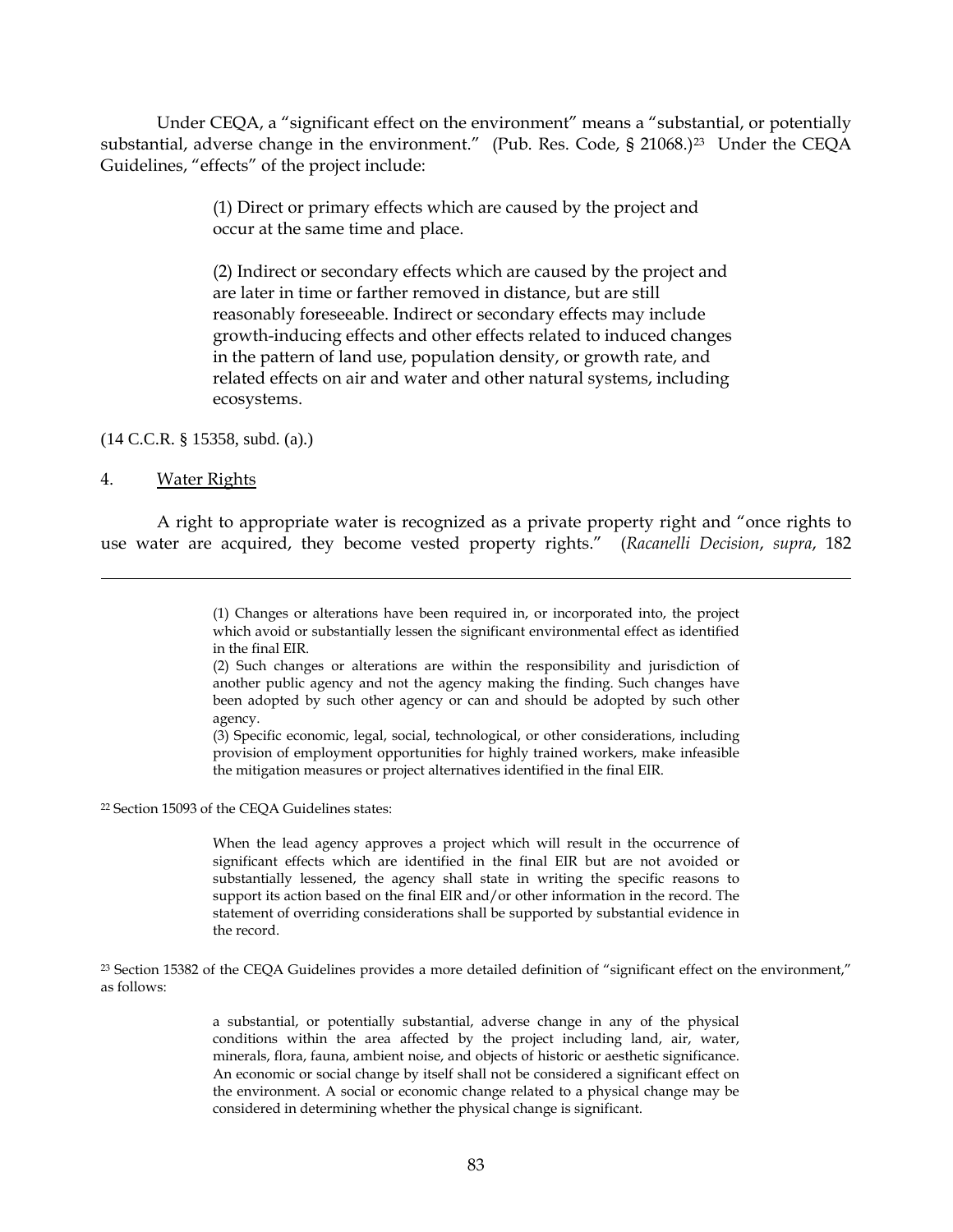Cal.App.3d at p. 101.) The Constitution prohibits a state from depriving any person of property "without due process of law." (Sec. 1, Amendment XIV, U.S. Constitution.) Thus, appropriative water rights "cannot be infringed by others or taken by governmental action without due process and just compensation." (*Racanelli Decision*, *supra*, 182 Cal.App.3d at p. 101.) Therefore, the procedural protections provided by law with respect to appropriative water rights are necessary to ensure that due process is provided by the State.

The State Water Board regulations state that the following permit term shall be included in every water right permit issued by the Board:

Water Quality Objectives. The quantity of water diverted under this permit and under any license issued pursuant thereto is subject to modification by the State Water Resources Board if, *after* notice to the permittee and an opportunity for hearing, *the board finds* that such modification is necessary to meet water quality objectives in water quality control plans . . . No action will be taken pursuant to this paragraph unless *the board finds* that (1) adequate waste discharge requirements have been prescribed and are in effect with respect to all waste discharges which have any substantial effect upon water quality in the area involved, and (2) the water quality objectives cannot be achieved solely through the control of waste discharges.

(23 C.C.R. § 780, subd. (b)(1), italics added.) The regulations also state that:

(a) In exercising its discretionary authority respecting applications to appropriate water, including prescribing or modifying permit terms and conditions, the board may require releases of water diverted and stored *whenever such releases are determined by the board to be in the public interest* or are needed to protect public trust uses of water, *if such requirement is reasonable under Article X, Section 2 of the California Constitution*.

[. . .]

(c) Before requiring releases of water pursuant to subsection (a) of this section over the objection of the applicant or permittee, the board will hold a hearing and make findings with respect thereto. The hearing will be limited to a consideration of (1) the basis of any recommendation of the Department of Fish and Game pursuant to Water Code Section 1243; (2) *whether such releases are necessary to maintain or enhance beneficial uses or to meet water quality objectives in the relevant water quality control plan*; (3) the probable effect of releases upon the applicant's proposed project; (4) evidence to assist in the preparation of dry and critical year relief provisions related to releases; and (5) any other issues which may be relevant to the appropriateness of a release requirement.

(23 C.C.R. § 784, subd. (a), (c), italics added.)

"[I]n undertaking to allocate water rights, the Board performs an adjudicatory function." (*Racanelli Decision*, *supra*, 182 Cal.App.3d at p. 113.) An "adjudicative proceeding" means an "evidentiary hearing for determination of facts pursuant to which the State Board or a Regional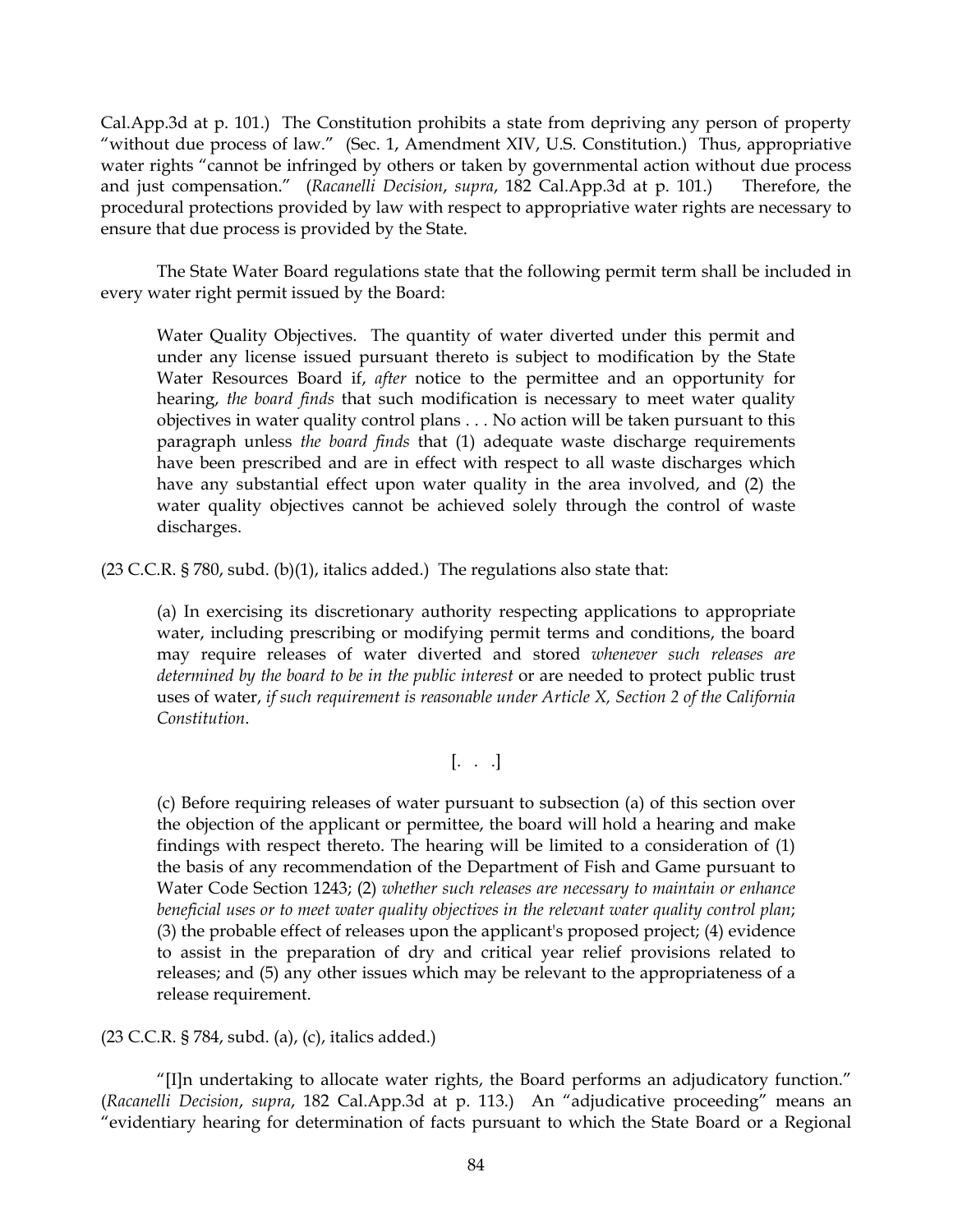Board formulates and issues a decision." (23 C.C.R. § 648, subd. (a); Gov. Code § 11405.20.) All "adjudicative proceedings" before the State Water Board are governed by 23 C.C.R. 648 et seq., chapter 4.5 of the Administrative Procedure Act<sup>[24](#page-100-0)</sup> (Gov. Code § 11400 et seq.), sections 801-805 of the Evidence Code, and section 11513 of the Government Code. (23 C.C.R. § 648, subd. (b).) Those regulations and statutory provisions provide procedural protections for the party or parties to whom the adjudicative proceeding is directed.

The State Water Board regulations state that "[t]he party or parties to an adjudicative proceeding before the Board shall include the person or persons to whom the agency action is directed" and in a water right proceeding, the party or parties shall include the water right application or petitioner  $\dots$ ." (23 C.C.R. § 648.1(a), (b).) "Parties" must be "given a reasonable opportunity on request to refute officially noticed technical or scientific matters . . .." (23 C.C.R. § 648.2.) In addition, "[a]ny witnesses providing written testimony shall appear at the hearing and affirm that the written testimony is true and correct." (23 C.C.R. § 648.4(d).)

Chapter 4.5 of the Administrative Procedure Act ("APA") provides the administrative adjudication provisions of the APA. (Gov. Code, § 11400.) Chapter 4.5 of the APA "supplements the governing procedure by which an agency conducts an adjudicative proceeding." (Gov. Code, § 11415.10, subd. (b).) The APA defines an agency "decision" for the purposes of an administrative adjudication as "an agency action of specific application that determines a legal right, duty, privilege, immunity, or other legal interest of a particular person."[25](#page-100-1) (Gov. Code, § 11405.50.) Article 6 of Chapter 4.5 of the APA provides the "administrative adjudication bill of rights." Under that Article, the procedure by which an agency conducts an adjudicative proceeding is subject to all of the following requirements:

(1) The agency shall give the person to which the agency action is directed notice<sup>[26](#page-100-2)</sup> and an opportunity to be heard, including *the opportunity to present and rebut evidence*.

 (2) The agency shall make available to the person to which the agency action is directed a copy of the governing procedure, including a statement whether Chapter 5 (commencing with Section 11500) is applicable to the proceeding.

 (3) The hearing shall be open to public observation as provided in Section 11425.20.

 (4) The adjudicative function shall be separated from the investigative, prosecutorial, and advocacy functions within the agency as provided in Section 11425.30.

 (5) The presiding officer is subject to disqualification for bias, prejudice, or interest as provided in Section 11425.40.

 (6) The decision shall be in writing, be based on the record, and include *a statement of the factual and legal basis of the decision* as provided in Section 11425.50.

(Gov. Code, § 11425.10, subd. (a), italics added.)

 $\ddot{ }$ 

<span id="page-100-0"></span><sup>&</sup>lt;sup>24</sup> Certain portions of chapter 4.5 of the Administrative Procedure Act are not applicable to "adjudicative proceedings." (See 23 C.C.R. § 648(c) [listing inapplicable articles and sections].)

<span id="page-100-1"></span><sup>25</sup>The term "person" includes "an individual, partnership, corporation, governmental subdivision or unit of a governmental subdivision, or public or private organization or entity of any character." (Gov. Code, § 11405.70.)

<span id="page-100-2"></span><sup>26</sup> See Government Code section 11440.20 for notice requirements.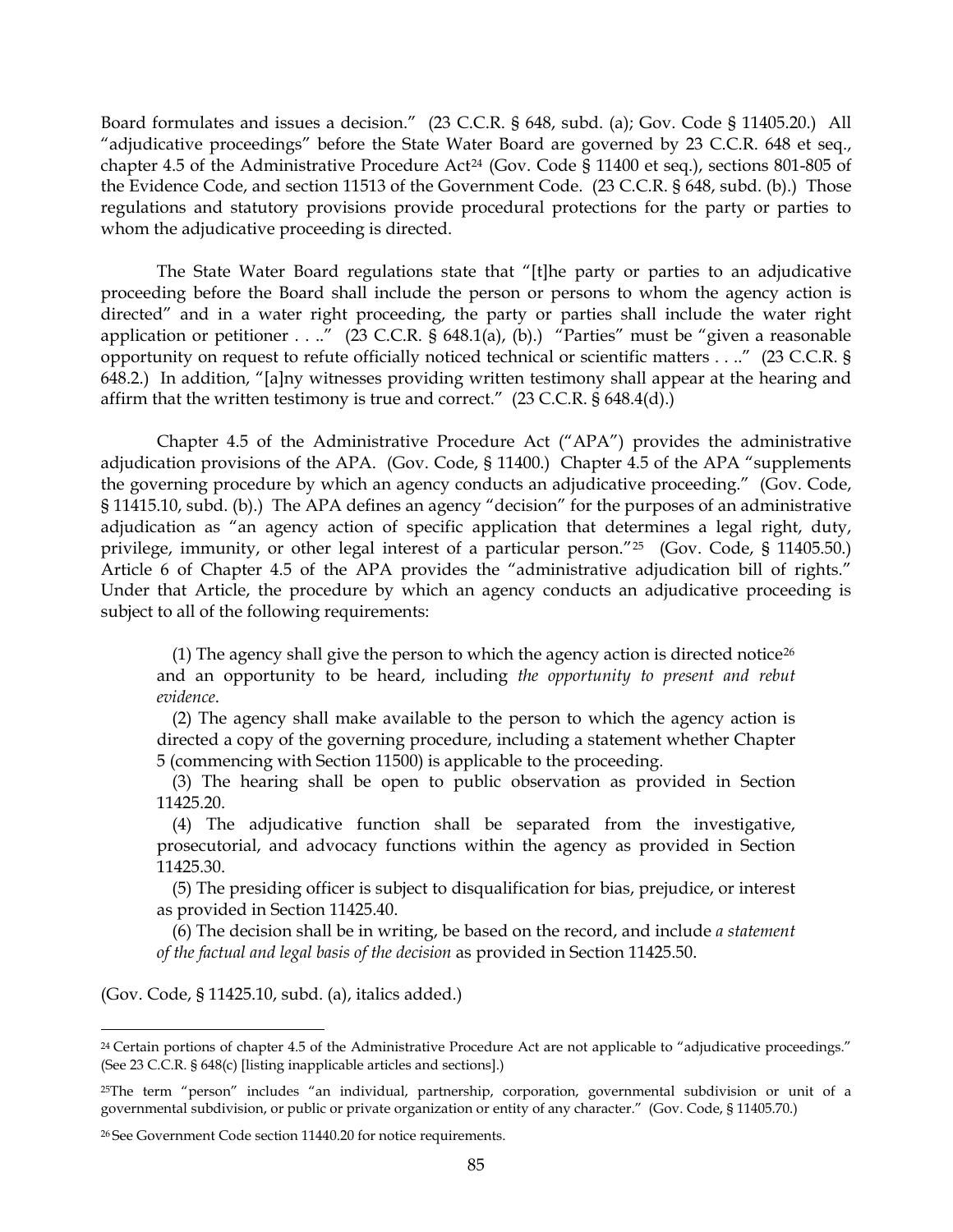Government Code section 11513 provides the following additional procedural rights for the party or parties to an adjudicative proceeding, including:

(a) Oral evidence shall be taken only on oath or affirmation.

(b) Each party shall have these rights: to call and examine witnesses, to introduce exhibits; to cross-examine opposing witnesses on any matter relevant to the issues even though that matter was not covered in the direct examination; to impeach any witness regardless of which party first called him or her to testify; and to rebut the evidence against him or her. If respondent does not testify in his or her own behalf he or she may be called and examined as if under cross-examination.

(c) The hearing need not be conducted according to technical rules relating to evidence and witnesses, except as [otherwise] provided [in Section 11513].

(Gov. Code, § 11513.)

Evidence Code sections 801 through 805 govern witness testimony in an adjudicative proceeding. Evidence Code section 801 provides:

If a witness is testifying as an expert, his testimony in the form of an opinion is limited to such an opinion as is:

(a) Related to a subject that is sufficiently beyond common experience that the opinion of an expert would assist the trier of fact; and

(b) Based on matter (including his special knowledge, skill, experience, training, and education) perceived by or personally known to the witness or made known to him at or before the hearing, whether or not admissible, that is of a type that reasonably may be relied upon by an expert in forming an opinion upon the subject to which his testimony relates, unless an expert is precluded by law from using such matter as a basis for his opinion.

(Evid. Code § 801.) Evidence Code section 804, subd. (a) provides that "[i]f a witness testifying as an expert testifies that his opinion is based in whole or in part upon the opinion or statement of another person, such other person may be called and examined by any adverse party as if under cross-examination concerning the opinion or statement." (Evid. Code § 804, subd. (a).)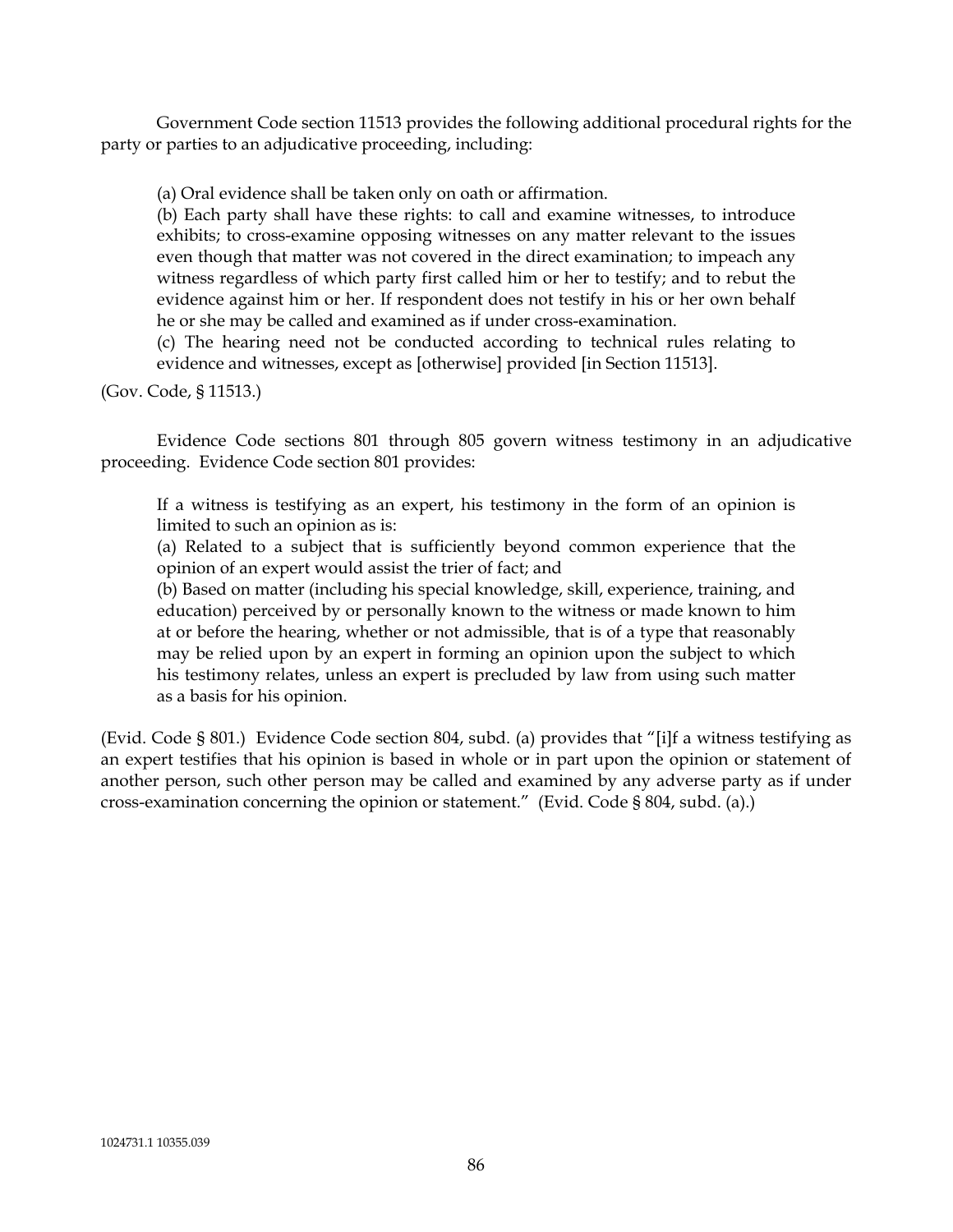**Attachment 5** (Discharges By Grasslands Bypass Project)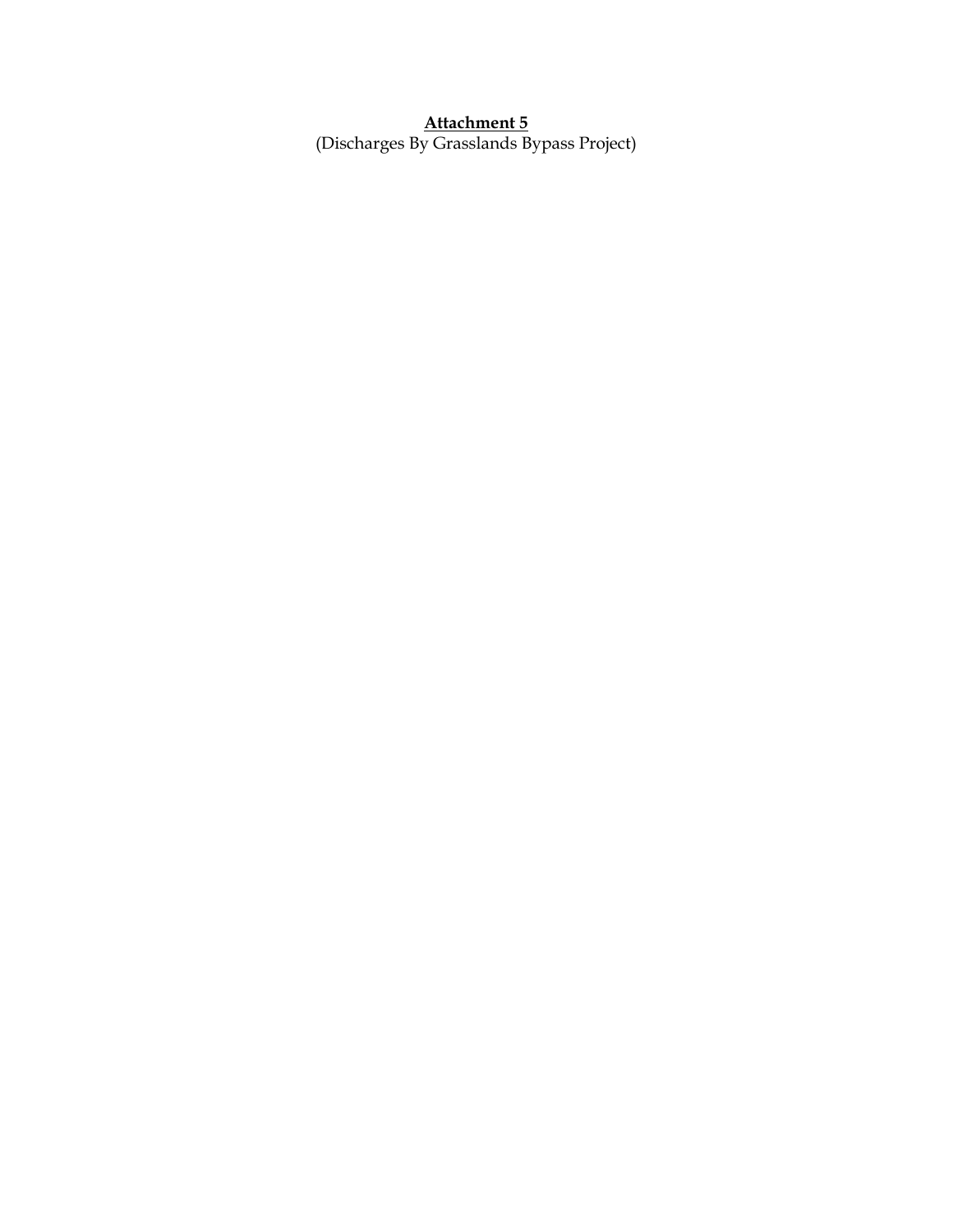Discharge Comparison from Grassland Drainage Area Values October thru September Table 1

126,500 27,345 **E0 AM** 0.054<br>4,600 4,032 554 7.5 28,358  $128,411$  $0.051$ <br> $4,503$ <br> $7.1$ WY 02 3,939 544  $4,377$ <br>142,415<br>423 28,235  $\begin{array}{r} 0.057 \\ 5,016 \\ 5.5 \end{array}$ NY 01  $4,603$ <br>139,303 31,342 WY 00 0.054<br>4,420<br>7.3 619  $\begin{bmatrix} 5,124 \\ 149,081 \end{bmatrix}$ 32,317 0.058<br>4,587<br>7.2  $\overline{W}$  99 630 9,118 86 AM 49,289 0.068<br>4,308 983 7.3  $\frac{7,096}{172,602}$ 39,856 0.066<br>4,306 **MY 97** 753 7.0  $\begin{array}{c} 10{,}034 \\ 197{,}526 \\ 723 \end{array}$ 52,978 96 AM 0.070<br>3,707 5.0  $\begin{bmatrix} 11,875 \\ 237,530 \end{bmatrix}$ 57,574 WY 95 0.076<br>4,102 868 5.5 Salt (µmhos/cm) /olume (AF) **B** (1,000 lbs) Boron (ppm) Salt (tons) Se (ppm) Se (lbs)

|                                          |                       |                         |                         |                        |                        |                        |                        |                        |                       | Reduction from       |
|------------------------------------------|-----------------------|-------------------------|-------------------------|------------------------|------------------------|------------------------|------------------------|------------------------|-----------------------|----------------------|
|                                          | WY 04                 | WY 05                   | WY 06                   | <b>NY 07</b>           | WY 08                  | WY 09                  | WY 10                  | $NY$ 11                |                       | WY 12 WY 95 to WY 12 |
|                                          |                       |                         |                         |                        |                        |                        |                        |                        |                       |                      |
| /olume (AF)                              | 27,640                | 29,957                  | 25,995                  | 18,531,                | 15,665                 | 13,166                 | 14,529                 | 18,513                 | 10,486                | 82%                  |
|                                          |                       |                         |                         |                        |                        |                        |                        |                        |                       |                      |
|                                          | 3,860<br>121,138      |                         |                         |                        |                        |                        |                        |                        |                       | 84%<br>84%<br>73%    |
| Se (lbs)<br>Salt (tons)<br>B (1,000 lbs) | 530                   | 4,305<br>138,908<br>585 | 3,563<br>119,646<br>539 | 2,554<br>79,094<br>278 | 1,736<br>66,254<br>269 | 1,264<br>55,556<br>233 | $\frac{1,577}{67,661}$ | 2,047<br>87,537<br>419 | 750<br>38,400<br>234  |                      |
|                                          |                       |                         |                         |                        |                        |                        |                        |                        | 0.026<br>3,642<br>8.2 |                      |
| Se (ppm)<br>Salt (µmhos/cm)              | 0.051<br>4,358<br>7.1 | 0.053<br>4,611<br>7.2   | 0.050<br>4,577<br>7.6   | 0.051<br>4,244<br>5.5  | 0.041<br>4,206<br>6.3  | 0.035<br>4,196<br>6.5  | 0.040<br>4,631<br>8.0  | 0.041<br>4,702<br>8.3  |                       |                      |
| oron (ppm)                               |                       |                         |                         |                        |                        |                        |                        |                        |                       |                      |
|                                          |                       |                         |                         |                        |                        |                        |                        |                        |                       |                      |

Note: WY 97, 98, & 05 include discharges through Grasslands

Note: GAF quality data used where RWQCB data was missing or pending.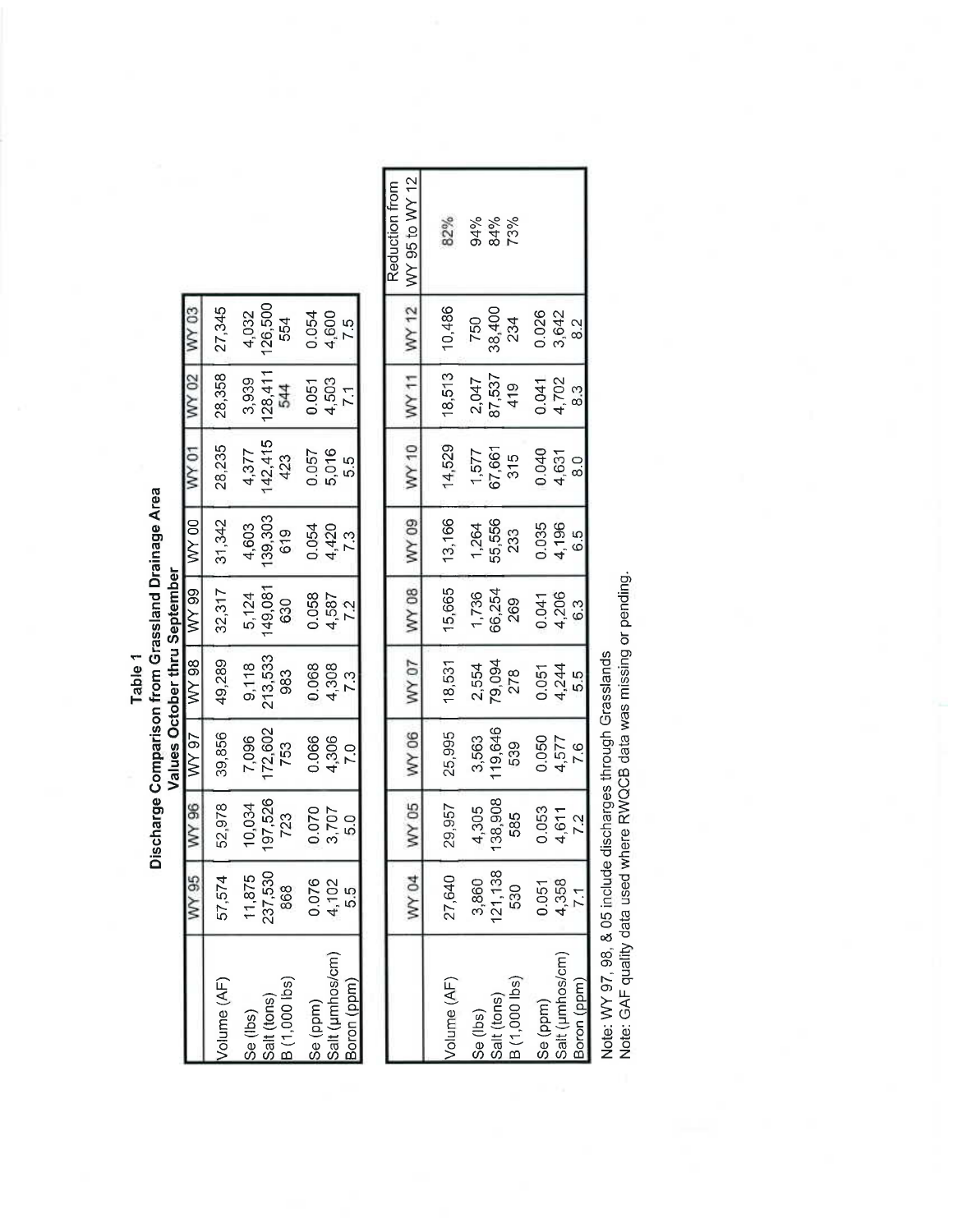Figur 1



**Location Map**